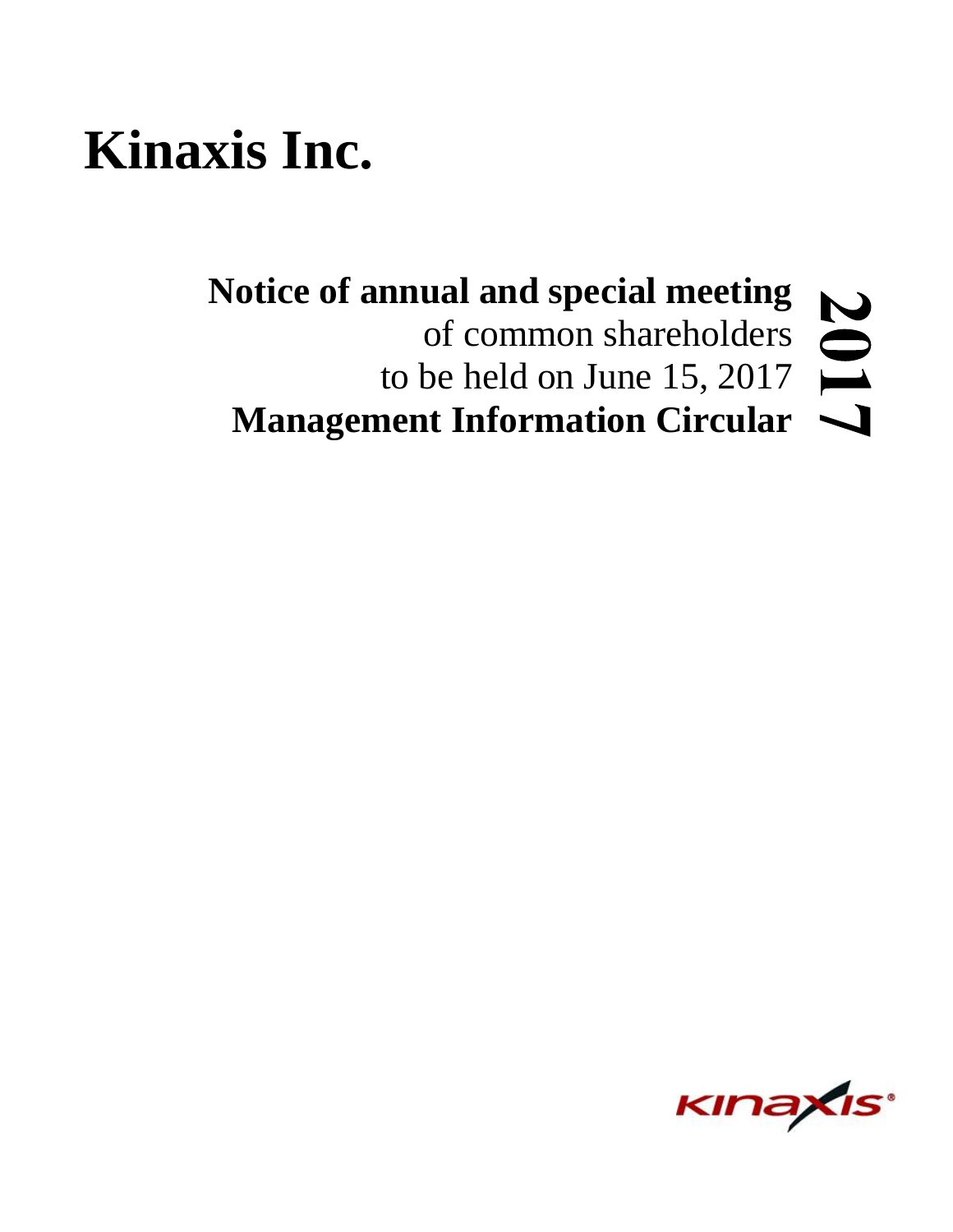

# **NOTICE OF 2017 ANNUAL AND SPECIAL MEETING OF SHAREHOLDERS**

Ottawa, Ontario, May 11, 2017

Notice is hereby given that an annual and special meeting of shareholders (the "**Meeting**") of Kinaxis Inc. (the "**Company**") will be held at the Brookstreet Hotel, in Ottawa, Ontario, Canada, on Thursday, June 15, 2017, at 10:00 a.m. (Eastern time) for the following purposes:

- 1. to receive the audited consolidated financial statements of the Company for the fiscal year ended December 31, 2016 and the auditor's report thereon;
- 2. to elect directors;
- 3. to appoint auditors;
- 4. to consider and, if deemed appropriate, adopt a resolution (the full text of which is reproduced as Appendix A to the accompanying management information circular (the "**Management Information Circular**")) ratifying and approving the new Canadian resident stock option plan for the Company, pursuant to which the Company will grant stock options to Canadian residents (as more particularly described in the Management Information Circular);
- 5. to consider and, if deemed appropriate, adopt a resolution (the full text of which is reproduced as Appendix C to the Management Information Circular) ratifying and approving the new non-Canadian resident stock option plan for the Company, pursuant to which the Company will grant stock options to non-Canadian residents (as more particularly described in the Management Information Circular); and
- 6. to transact such other business as may properly come before the Meeting or any adjournment or postponement thereof.

The Management Information Circular and proxy form (or request for voting instructions) for the Meeting are enclosed with this Notice. For the first time since our IPO, Kinaxis is seeking shareholder approval to continue its stock option program. Key to Kinaxis' success has been our ability to recruit and retain the exceptional team necessary to develop our product, achieve sales and actively support our long-term customer relations. In consultation with our advisors, and recognizing evolving best practices in compensation design, we have made significant and positive improvements to our program, including moving from a rolling to a fixed program, reducing the pool and reducing the option life by 50% from 10 years to 5 years. Our option program is a critical component of our successful business model and further information about the program can be found in the Management Information Circular. Shareholders of the Company who are unable to attend the Meeting in person are requested to complete, date and sign the enclosed form of proxy (or request for voting instructions) and return it by mail, hand delivery, fax or email to our transfer agent and registrar, CST Trust Company, as follows:

- 1. By mail to CST Trust Company, Proxy Department, P.O. Box 721, Agincourt, Ontario, M1S 0A1
- 2. By hand delivery to CST Trust Company, Proxy Department, 320 Bay Street, B1 Level, Toronto, ON, M5H 4A6
- 3. By fax to 1-866-781-3111 (toll free) or 416-368-2502 (within the 416 area code)
- 4. By email at proxy@canstockta.com

Alternatively, you may vote through the internet at www.cstvotemyproxy.com, by telephone at 1-888-489-7352 or by scanning the QR code on the form of proxy (or request for voting instructions) with your mobile device.

If you do not expect to be present at the Meeting in person, please complete, date and sign the accompanying proxy form (or request for voting instructions) and return it in the envelope enclosed or by fax or email or otherwise vote by internet or by scanning the QR code, all by following the instructions on the accompanying proxy form (or request for voting instructions). In order to be valid and acted upon at the Meeting, forms of proxy as well as votes by internet, telephone or otherwise must be received by our transfer agent and registrar, CST Trust Company ("**CST**"), by 5:00 p.m. (Eastern time) on June 13, 2017 or, in the case of any adjournment or postponement of the Meeting, at least 48 hours (excluding Saturdays, Sundays and holidays) prior to the time of the adjourned or postponed Meeting.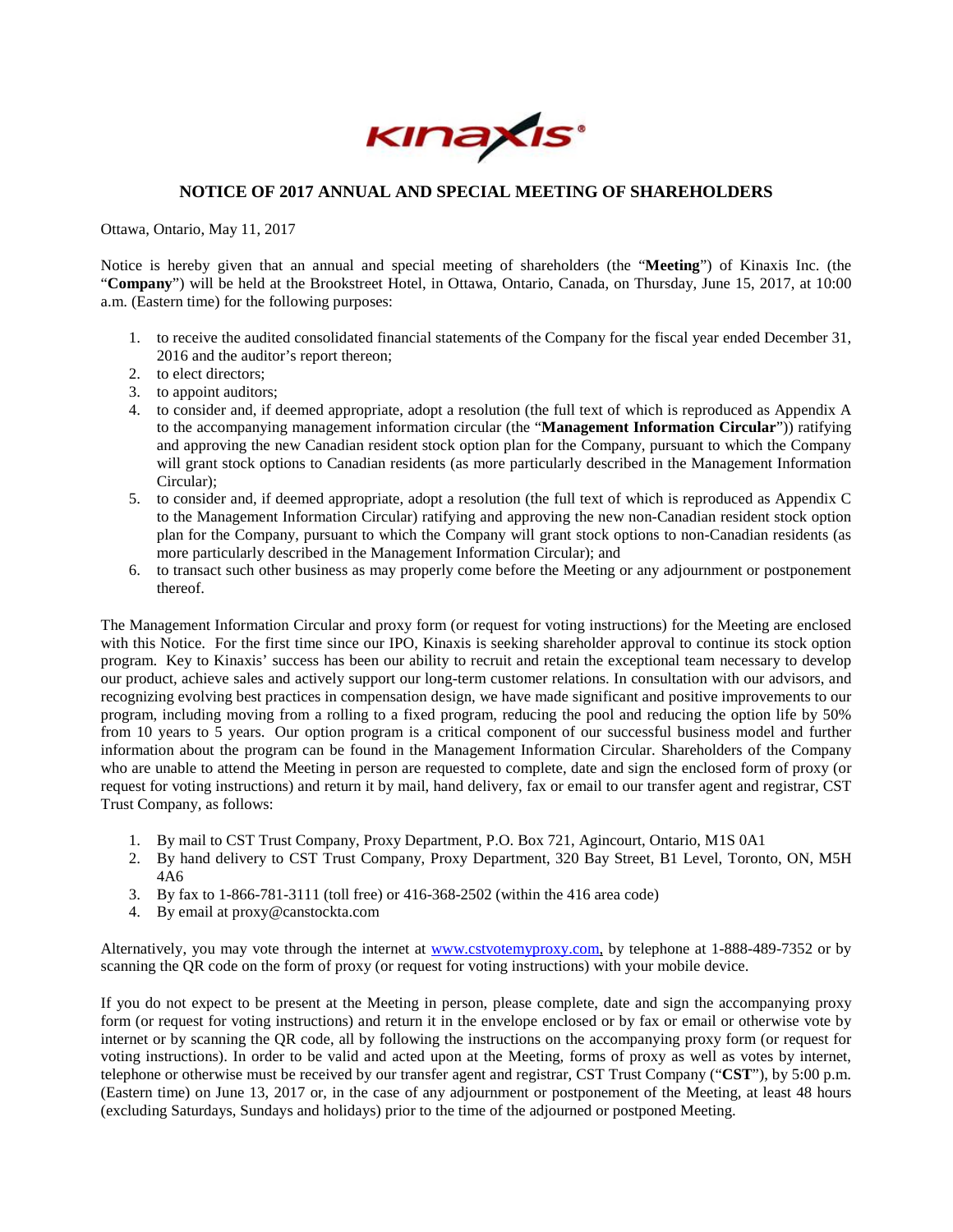Non-registered shareholders who receive these materials from their intermediaries should follow the instructions on the voting instruction form provided by their intermediaries with respect to the procedures to be followed for voting at the Meeting.

The Management Information Circular and this Notice of Meeting are available at http://www.kinaxis.com/en/about/investor-relations/financial-reports/.

Only persons shown on the register of shareholders and non-objecting beneficial shareholders at the close of business on May 1, 2017, or their proxy holders, will be entitled to attend the Meeting and vote.

If you have any questions relating to the meeting, please contact Kingsdale Advisors by telephone at 1-855-682-8087 toll free in North America or voting instruction form and return it 416-867-2272 outside of North America or by email at contactus@kingsdaleadvisors.com.

# **BY ORDER OF THE BOARD OF DIRECTORS OF KINAXIS INC.**

Dougles P Colbeth

Douglas Colbeth, Chairman of the Board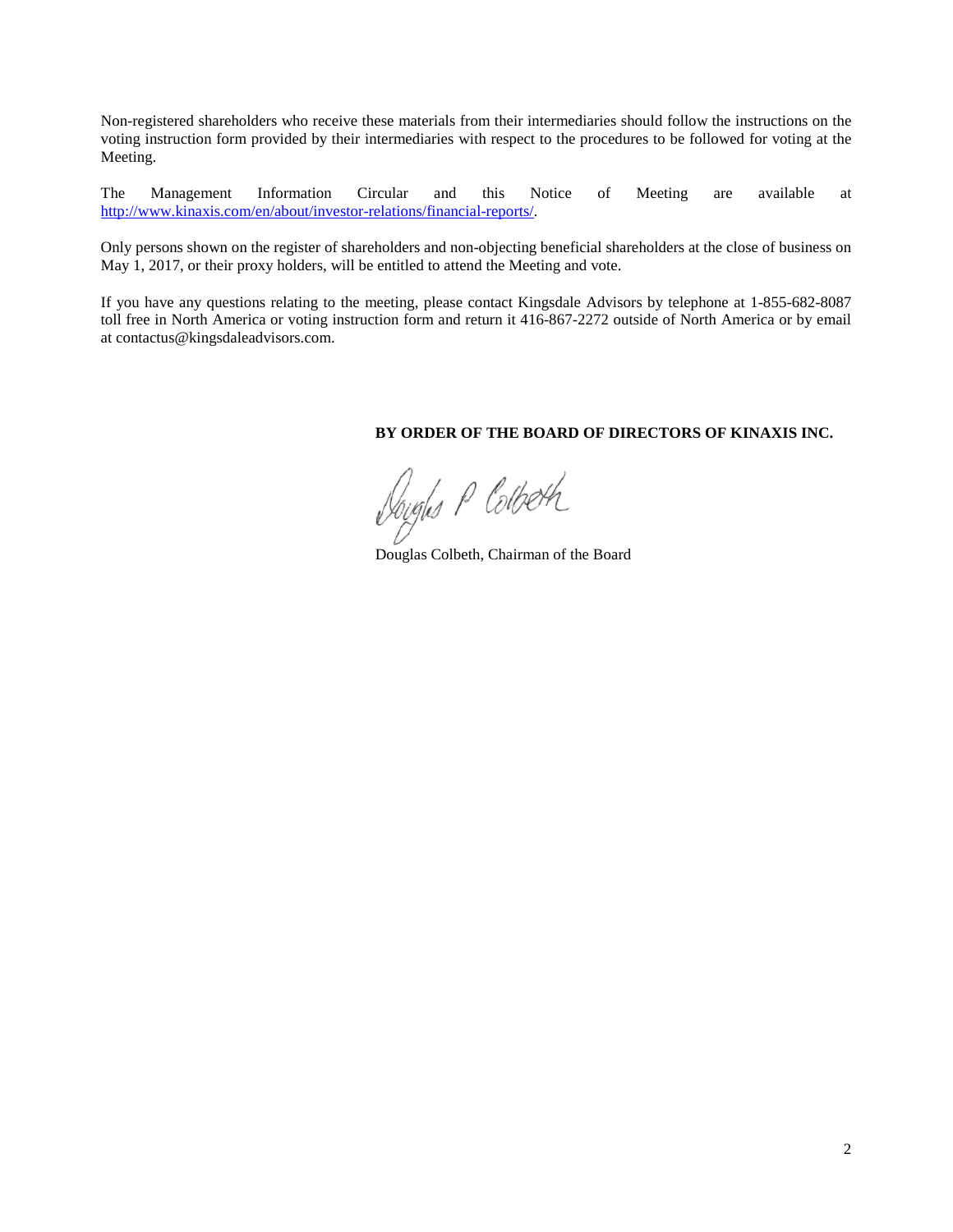# **LETTER TO SHAREHOLDERS REGARDING THE KINAXIS STOCK OPTION PROGRAM**

Dear Shareholder:

As Lead Independent Director of Kinaxis' Board of Directors, I write to you to draw your attention to the special business at this year's AGM. For the first time since our IPO, Kinaxis will be seeking shareholder approval to continue its stock option program and ask that you vote FOR this continuation. In recognition of evolving best practices in compensation design and based on the feedback we have received from our investors, we consulted with external advisors who are experts in these matters and have made a number of positive, shareholder-friendly changes to our program. Of particular note, we have moved from a rolling plan to a fixed plan; we have fixed the pool at a level significantly below that which would have applied under our previous annual expansion model; and, we have reduced the option life by 50% from 10 years to 5 years.

Kinaxis is a rapidly growing, profitable technology company successfully competing on the global stage. We enable large, international companies to manage their complex supply chains and in doing so, develop long-term relationships with recurring annuity revenue streams. The key to this success has been our ability to recruit and retain the exceptional team necessary to develop our product, achieve sales and actively support our long-term customer relations. Stock options are a key part of our business model.

#### *Where have we come from?*

Kinaxis was founded in 1984, but given our recent IPO in 2014 we are a relatively young public company. Our company's performance is shown in the chart below; comparing Kinaxis' total shareholder return to those of selected peers (since our IPO).



# *Why Stock Options?*

Stock options are common compensation mechanisms found throughout the technology sector. Consistent with sectorwide practices, Kinaxis has always used stock options as a recruitment and retention tool. In granting stock options, we believe Kinaxis provides both short and long term incentives, and appropriately rewards employee performance. However, we are mindful of the potential impact of stock options on our shareholders. As such, we have modified and improved our option program and believe what we are proposing preserves our option program's competitive advantage in meeting our staffing needs whilst minimizing the potential impact on our shareholders.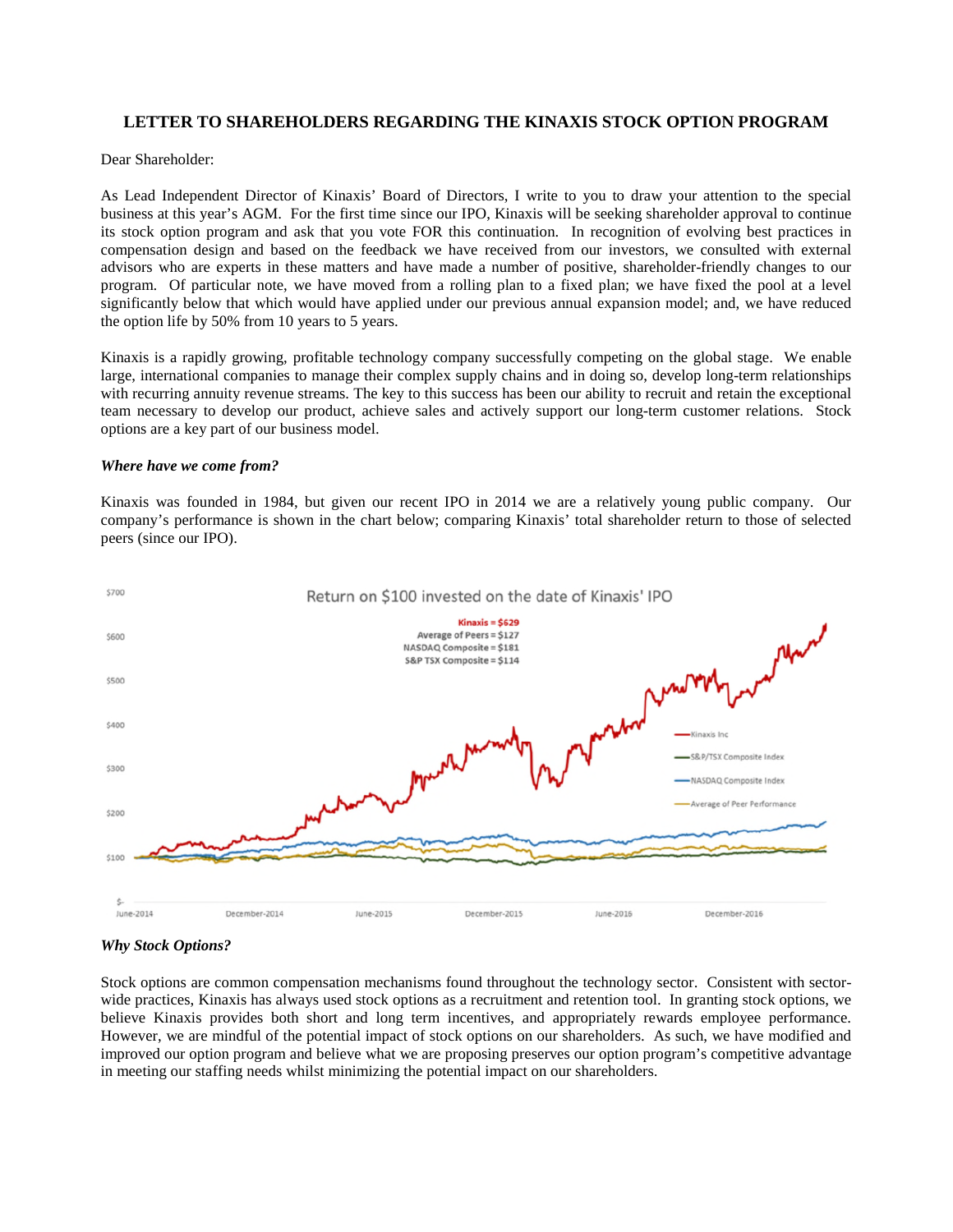Our philosophy for using stock options is simple, yet compelling:

- Stock options are a pervasive feature of the technology sector's total compensation landscape; without them Kinaxis would be at a significant competitive disadvantage. Competition for talent is fierce from both start-ups and established companies. Kinaxis provides incentives that are competitive and aligned with long-term shareholder value. As a relatively young public company we need to deploy our cash towards growth initiatives and options help us do that.
- Kinaxis competes directly with US technology firms that both recruit Canadian talent for US positions and set up Canadian-based development centres. Our competitors have far more aggressive option plans, in addition to a currency buying advantage. Having studied our US competitors, we found that Kinaxis is favorably positioned in comparison, especially concerning the use of options. In fact, a 2017 study by Compensia analyzing (primarily) Silicon Valley companies (from 2013-2016) found that the average burn rate for software companies was 6.4% - 6.7% compared to our 3 year average of 3.8%. Even considering the impact of several years of unexercised, pre-IPO option awards, the median dilution (or overhang of outstanding unexercised awards) for Kinaxis was 10%, right in line with the studied companies at 9.8%
- Regarding this overhang, around 35% of our issued options relate to our pre-IPO years with over 76% of these now exercisable. Our average staff tenure of 6.9 years is clear evidence that this option program works: staff are incented to stay, they value and hold onto their options due to our stock's anticipated long-term value. Whilst the cold math may suggest we have a "overhang" problem, we view this as an opportunity to continue to engage and motivate our global team.

# *So why are we writing to you?*

We are writing to you, our shareholders, to ask for your continued support and your vote FOR the approval of our updated and improved stock option program. As this is the first time we have come to you seeking support for this special item of business we felt it important to provide you with the context of this resolution and explain our philosophy. Our business model and the compensation programs that underpin it have been successful. We believe that we need to retain stock options in order to continue to generate shareholder value but we are also mindful of the potential cost of our programs. We believe that the program we have before you for approval strikes the right balance between competitive advantage and potential cost.

The technology sector is highly exposed to cycles, disruptive changes, and, in some cases, inconsistent financial performance. We have built a model designed to consistently and profitably drive strong long term growth. Despite high mobility of talent in the technology sector we have managed to retain and grow our talent base, develop our product and serve our customers and shareholders alike. We believe we can continue to deliver growth and shareholder value by maintaining and building upon this model. As you consider your vote on this year's AGM business we ask you to reflect upon our specific circumstances, our track record and your experience with us as an investment.

Thank you for your consideration.

(signed) John (Ian) Giffen, Lead Independent Director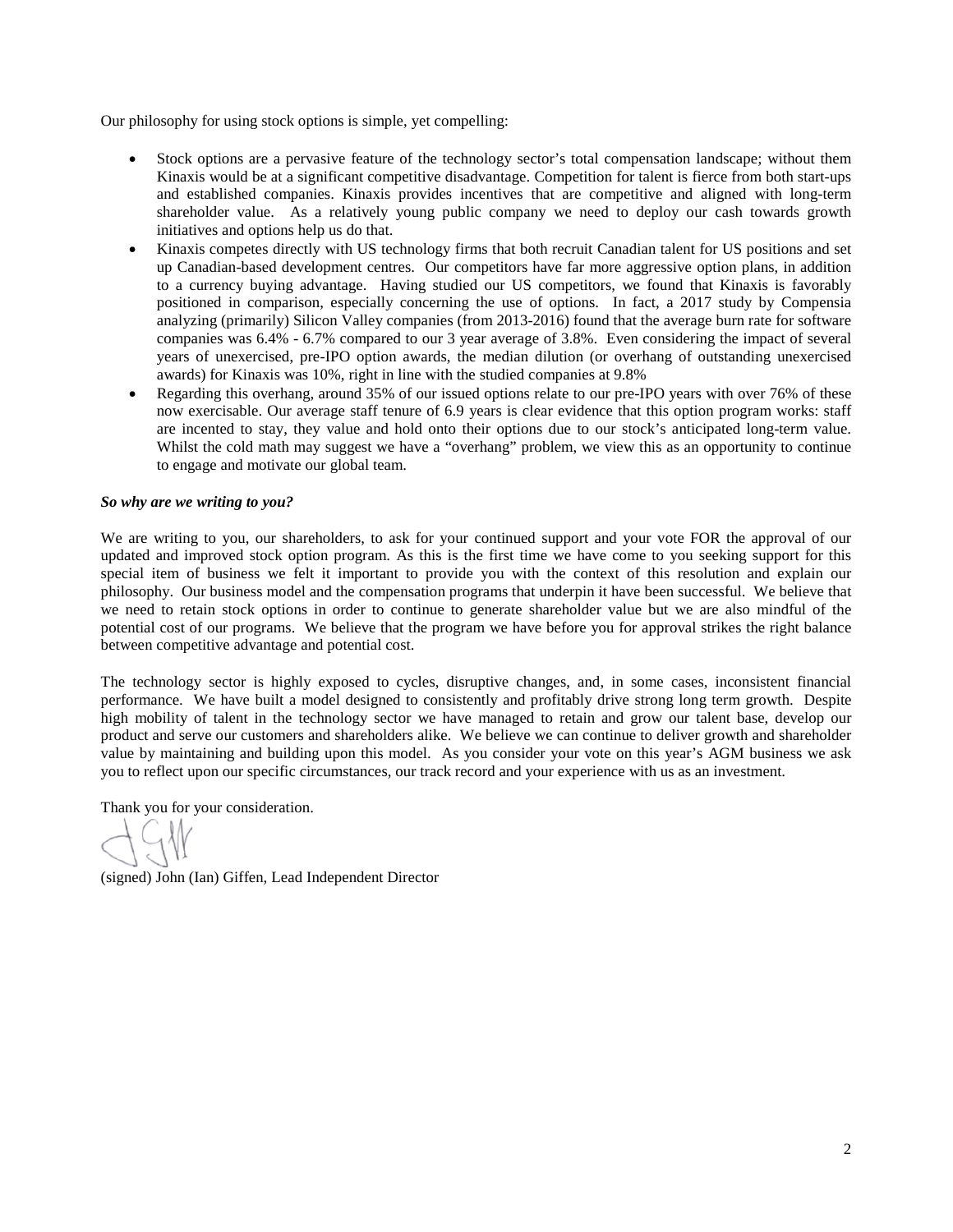# **MANAGEMENT INFORMATION CIRCULAR**

This Management Information Circular is provided in relation to the solicitation of proxies by the management of Kinaxis Inc. ("**we**", "**us**", "**our**", "**Kinaxis**" and the "**Company**") for use at the annual and special meeting of shareholders (the "**Meeting**") of the Company to be held on Thursday, June 15, 2017 and at any adjournment or postponement thereof. Unless otherwise indicated, the information provided in this Management Information Circular is provided as of May 11, 2017, and all currency amounts are shown in United States dollars.

# **FORWARD-LOOKING STATEMENTS**

This Management Information Circular contains forward-looking statements that relate to our current expectations and views of future events. In some cases, these forward-looking statements can be identified by words or phrases such as "may", "will", "expect", "anticipate", "aim", "estimate", "intend", "plan", "seek", "believe", "potential", "continue", "is/are likely to" or the negative of these terms, or other similar expressions intended to identify forward-looking statements. Forward-looking statements are intended to assist readers in understanding management's expectations as of the date of this Management Information Circular and may not be suitable for other purposes. We have based these forward-looking statements on our current expectations and projections about future events and financial trends that we believe may affect our financial condition, results of operations, business strategy and financial needs.

Forward-looking statements are based on certain assumptions and analysis made by us in light of our experience and perception of historical trends, current conditions and expected future developments and other factors we believe are appropriate. Expected future developments include growth in our target market, the grant of awards pursuant to our stock option program, an increase in our subscription revenue and decrease in maintenance & support revenue based on trends in customer behaviour, increasing sales and marketing expenses, research and development expenses and general and administrative expenses based on our business plans and our continued ability to realize on the benefits of tax credits in the near term. Although we believe that the assumptions underlying the forward-looking statements are reasonable, they may prove to be incorrect.

Whether actual results, performance or achievements will conform to our expectations and predictions is subject to a number of known and unknown risks and uncertainties, including those set forth below under the headings "Risk Factors" in our Annual Information Form dated March 27, 2017 and "Risks and Uncertainties" in our Management's Discussion and Analysis for the three months ended March 31, 2017. These risks and uncertainties could cause our actual results, performance, achievements and experience to differ materially from the future expectations expressed or implied by the forward-looking statements. In light of these risks and uncertainties, readers should not place undue reliance on forward-looking statements.

The forward-looking statements made in this Management Information Circular relate only to events or information as of the date on which the statements are made in this Management Information Circular and are expressly qualified in their entirety by this cautionary statement. Except as required by law, we do not assume any obligation to update or revise any forward-looking statements, whether as a result of new information, future events or otherwise, after the date on which the statements are made or to reflect the occurrence of unanticipated events.

# **PROXY MATTERS AND VOTING INFORMATION**

#### **Solicitation of Proxies**

The information contained in this Management Information Circular is furnished in connection with the solicitation of proxies to be used at the Meeting. **The solicitation of proxies by this Management Information Circular is being made by or on behalf of the management of the Company**. Proxies will be solicited by mail, in person, by telephone or by electronic communications. The Company has retained Kingsdale Advisors ("**Kingsdale**") as our strategic shareholder advisor and proxy solicitation agent, to assist with our communications with shareholders and solicitation of proxies. In connection with these services, Kingsdale will receive from the Company a fee of Cdn\$40,000. The Company may also reimburse brokers and other persons holding Common Shares in their name or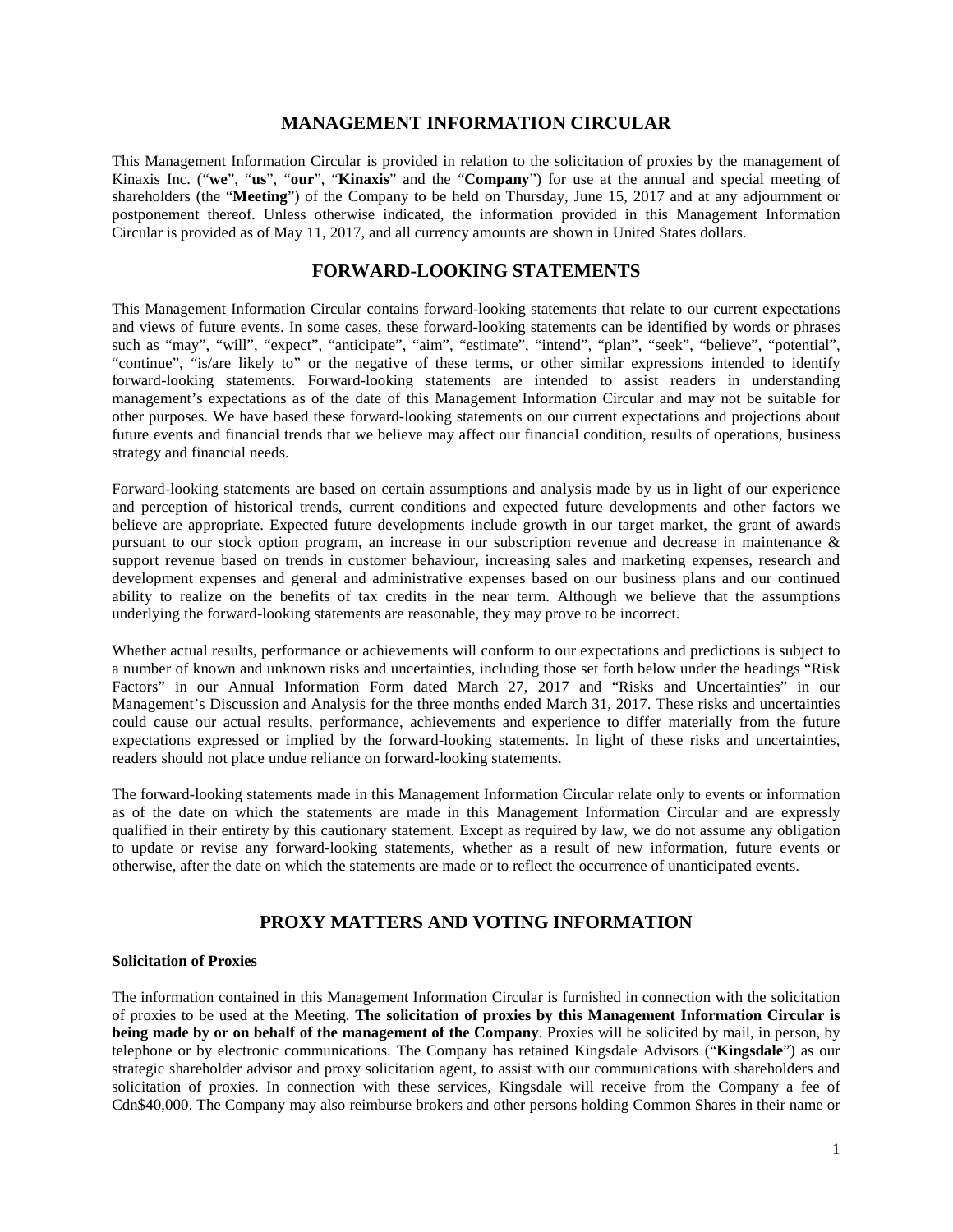in the name of nominees for their costs incurred in sending proxy materials to their principals in order to obtain their proxies.

References to a "form of proxy" or "proxy form" in this Management Information Circular also include a request for voting instructions or voting instruction form, as applicable.

# **Appointment and Revocation of Proxyholders**

**The persons whose appointment to act under the proxy form solicited by the management of the Company are directors or officers of the Company**. **Every shareholder has the right to appoint some other person or company of their choice (who need not be a shareholder) to attend and act on their behalf at the Meeting, or any adjournment or postponement thereof, and may do so by inserting such other proxyholder's name in the blank space provided for that purpose in the proxy form.** The proxy form is the only voting option for shareholders who wish to appoint a person as proxy other than the nominees named on the proxy form.

A proxy may be revoked at any time by the person giving it to the extent that it has not yet been exercised. A proxy may be revoked by filing a written notice with the Secretary of the Company at any time up to and including the last day preceding the day of the Meeting, or any adjournment or postponement thereof. The powers of the proxyholders may also be revoked if the shareholder attends the Meeting in person and so requests.

The persons whose names are printed on the proxy form will vote all the shares in respect of which they are appointed to act in accordance with the instructions given on the proxy form. **In the absence of a specified choice in relation to any matter to be voted on at the Meeting, or if more than one choice is indicated, the shares represented by the proxy form will be voted FOR the matter in question.**

Every proxy given to any person in the proxy form that accompanies the Notice of Meeting will confer discretionary authority with respect to amendments or variations to the items of business identified in the Notice of Meeting and with respect to any other matters that may properly come before the Meeting.

# **Voting Procedures**

# *Registered Shareholders*

You are a "registered shareholder" if you have a share certificate or Direct Registration System (DRS) statement issued in your name and as a result, have your name shown on Kinaxis' register of shareholders kept by our transfer agent and registrar, CST Trust Company ("**CST**").

If you are a registered shareholder, you can vote your shares by attending the Meeting in person, by appointing someone else as proxyholder to attend the Meeting and vote your common shares ("**Common Shares**") for you, by completing your proxy form and returning it by mail, hand, fax or email delivery in accordance with the instructions set forth therein, or by internet by visiting the website shown on your proxy form (refer to your control number shown on your proxy form) and following the online voting instructions, by telephone, or by scanning the QR code on the form of proxy with your mobile device.

Kinaxis reserves the right to accept late proxies and to waive the proxy cut-off with or without notice, but is under no obligation to accept or reject any particular late proxy.

# *Non-Registered Shareholders (Beneficial Owners)*

You are a "non-registered shareholder" or "beneficial owner" if your shares are held on your behalf through an intermediary or nominee (for example, a bank, trust company, securities broker, clearing agency or other institution).

The Company is not sending proxy-related materials to beneficial owners who have declined to receive them in order to save mailing costs and abide by the instructions of its declining beneficial owners.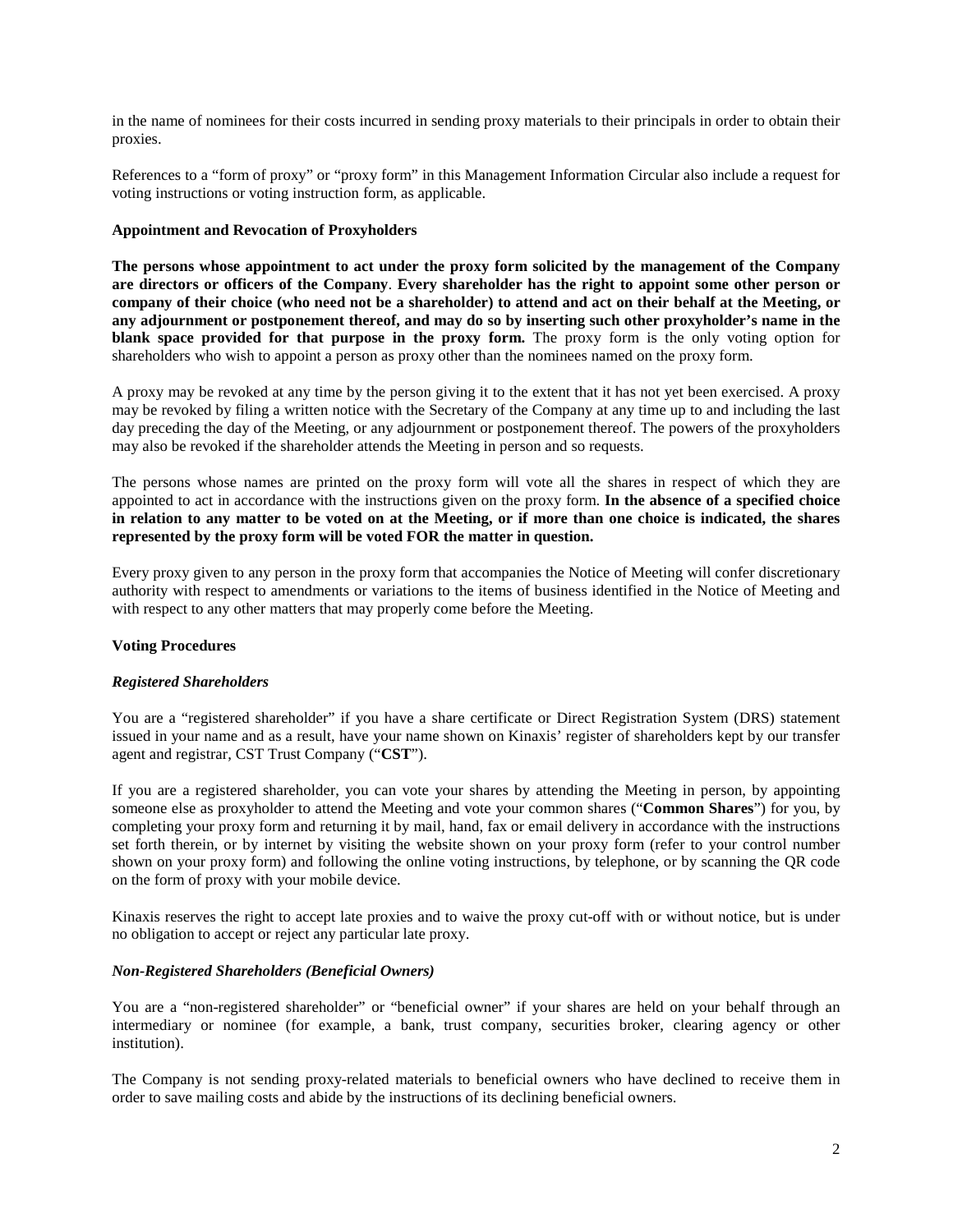# **Non-Objecting Beneficial Owners (NOBOs)**

Under applicable securities legislation, a beneficial owner of securities is a "non-objecting beneficial owner" (or "**NOBO**") if such beneficial owner has or is deemed to have provided instructions to the intermediary holding the securities on such beneficial owner's behalf not objecting to the intermediary disclosing ownership information about the beneficial owner in accordance with said legislation.

These securityholder materials are being sent to both registered and non-registered owners of the securities. If you are a non-registered owner, and the Company or its agent has sent these materials directly to you, your name and address and information about your holdings of securities, have been obtained in accordance with applicable securities regulatory requirements from the intermediary holding on your behalf. By choosing to send these materials to you directly, the Company (and not the intermediary holding on your behalf) has assumed responsibility for (i) delivering these materials to you, and (ii) executing your proper voting instructions.

If you are a NOBO and your name has been provided to CST, you can vote your shares by attending the Meeting in person by appointing yourself as proxyholder, or by appointing someone else as proxyholder to attend the Meeting and vote your Common Shares for you, by completing your voting instruction form and returning it by mail, hand, fax or email delivery in accordance with the instructions set forth therein, or by internet by visiting the website shown on your voting instruction form (refer to your control number shown on your voting instruction form) and following the online voting instructions, by telephone, or by scanning the QR code on the voting instruction form with your mobile device.

# **Objecting Beneficial Owners (OBOs)**

Under applicable securities legislation, a beneficial owner is an "objecting beneficial owner" (or "**OBO**") if such beneficial owner has or is deemed to have provided instructions to the intermediary holding the securities on such beneficial owner's behalf objecting to the intermediary disclosing ownership information about the beneficial owner in accordance with said legislation.

If you are an OBO, you received these materials from your intermediary or its agent (such as Broadridge), and your intermediary is required to seek your instructions as to the manner in which to exercise the voting rights attached to your Common Shares. The Company has agreed to pay for intermediaries to deliver to OBOs the proxy-related materials and the relevant voting instruction form. The voting instruction form that is sent to an OBO by the intermediary or its agent should contain an explanation as to how you can exercise the voting rights attached to your Common Shares, including how to attend and vote directly at the Meeting. Please provide your voting instructions to your intermediary as specified in the enclosed voting instruction form.

# **Voting Shares**

Each holder of Common Shares is entitled to one vote per share. Only persons shown on the register of Common Shares at the close of business on May 1, 2017 (the "**Record Date**"), and NOBOs as of the Record Date, who have appointed themselves or their respective proxyholders, will be entitled to attend the Meeting and vote. As of the Record Date there were 25,289,460 Common Shares issued and outstanding.

In order to be valid and acted upon at the Meeting, completed proxies or votes must be received by CST by 5:00 p.m. (Eastern time) on June 13, 2017 or, in the case of any adjournment or postponement of the Meeting, at least 48 hours (excluding Saturdays, Sundays and holidays) prior to the time of the adjourned or postponed Meeting. Note that if you are an OBO, your intermediary will need your voting instructions sufficiently in advance of this deadline to enable your intermediary to act on your instructions prior to the deadline. See "*Voting Procedures - Non-Registered Shareholders (Beneficial Owners)*".

# **Principal Shareholders**

The following table shows the names of the persons who, as of May 11, 2017, to our knowledge, and based upon the Company's review of the records maintained by CST, electronic filings with the System for Electronic Document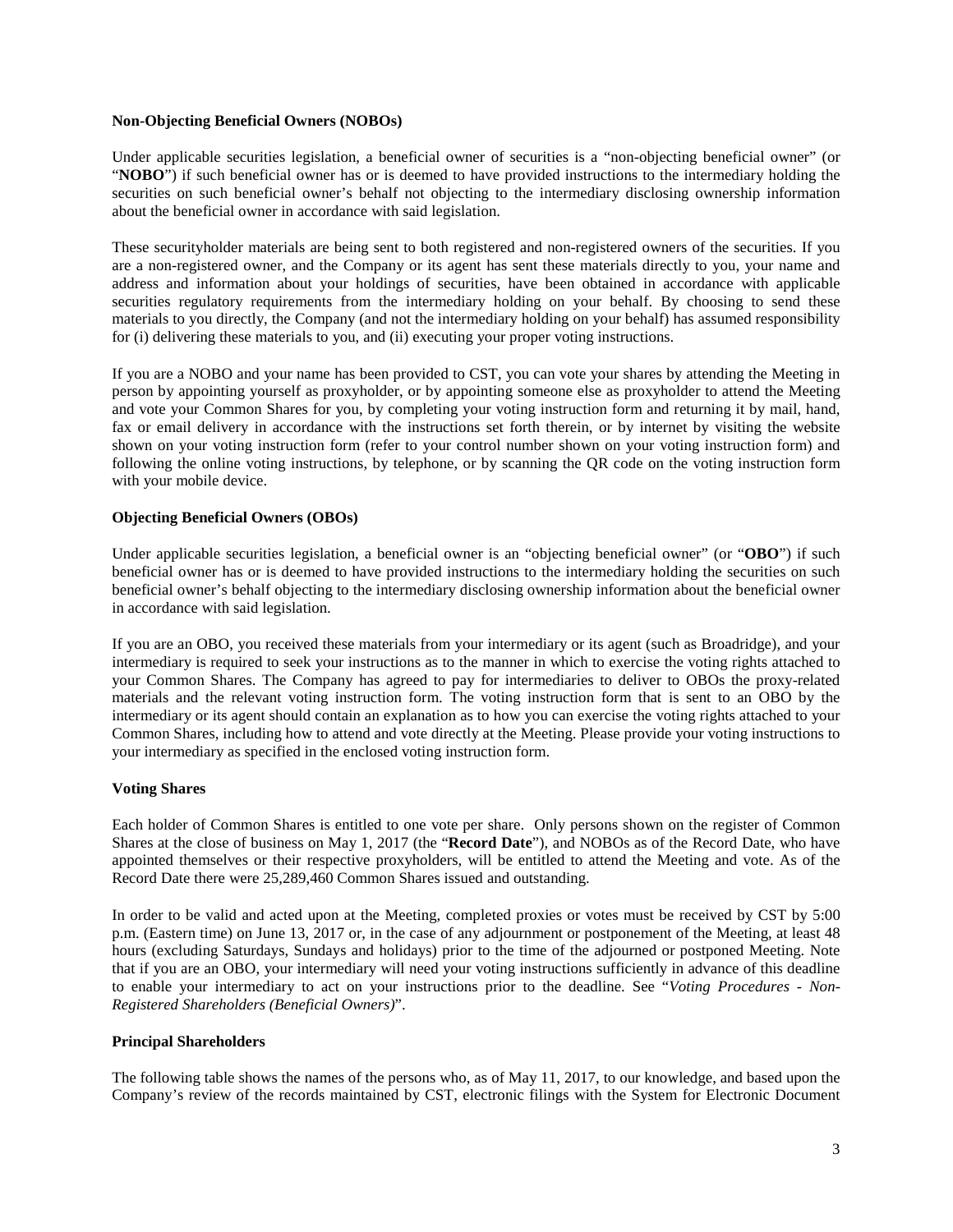Analysis and Retrieval ("**SEDAR**") and insider reports filed with the System for Electronic Disclosure by Insiders, beneficially own, control or direct, directly or indirectly, voting securities carrying 10% or more of the voting rights attached to any class of our voting securities:

| Name of Shareholder | Number of Common Shares | % of Common Shares |
|---------------------|-------------------------|--------------------|
| Fidelity $(1)$      | $3.276.674^{(2)}$       | $12.96\%^{(3)}$    |

- (1) The Common Shares reflected in the table above are held by Fidelity through Fidelity Management & Research Company, FMR Co., Inc., Fidelity Management Trust Company, FIAM LLC, Fidelity Institutional Asset Management Trust Company, Strategic Advisers, Inc., FIL Limited and certain of its affiliates, Crosby Advisors LLC, Fidelity SelectCo, LLC and Fidelity (Canada) Asset Management ULC (collectively, "**Fidelity**").
- (2) Based on the Early Warning Report under the Alternative Monthly Reporting System of National Instrument 62-103 filed on SEDAR by Fidelity on October 11, 2016.
- (3) Based on 25,289,460 Common Shares issued and outstanding as of the Record Date.

# **Interests of Certain Persons or Companies in the Matters to be Acted Upon**

Except as set out herein, to our knowledge, no director, executive officer or any of their respective associates or affiliates has any material interest, direct or indirect, by way of beneficial ownership of securities or otherwise, in any matter to be acted upon at the Meeting other than the election of directors or the appointment of auditors. Subject to the ratification and approval by the shareholders of the New Stock Option Plans at the Meeting, all of the directors and executive officers of the Company would be eligible to receive grants of options pursuant to the New Stock Option Plans (as defined below).

# **Questions?**

 $\overline{\phantom{a}}$  , where  $\overline{\phantom{a}}$ 

If you have questions, you may contact the company's strategic shareholder advisor and proxy solicitation agent, Kingsdale Advisors.

North America (toll-free phone): 1-855-682-8087 outside North America: (416) 867-2272 mail: The Exchange Tower, 130 King Street West, Suite 2950, P.O. Box 361, Toronto, Ontario M5X 1E2 e-mail: contactus@kingsdaleadvisors.com

# **BUSINESS TO BE TRANSACTED AT THE MEETING**

The following items of business will be presented to the shareholders at the Meeting:

# **1. Presentation of the Audited Consolidated Financial Statements**

The audited consolidated financial statements of the Company for the fiscal year ended December 31, 2016 and the auditor's report thereon will be presented at the Meeting but will not be subject to a vote.

# **2. Election of Directors**

Seven (7) directors are to be elected to hold office until the close of the next annual meeting of shareholders or until their successor is elected or appointed. Each of the persons presented under "*Proposed Nominees for Election as Directors*" in this Management Information Circular is proposed to be nominated as a director of the Company and each nominee has agreed to serve as a director if elected.

**The persons named as proxies in the proxy form intend to cast the votes represented by proxy at the Meeting FOR the election as directors of the seven persons nominated in this Management Information Circular unless shareholders direct otherwise.**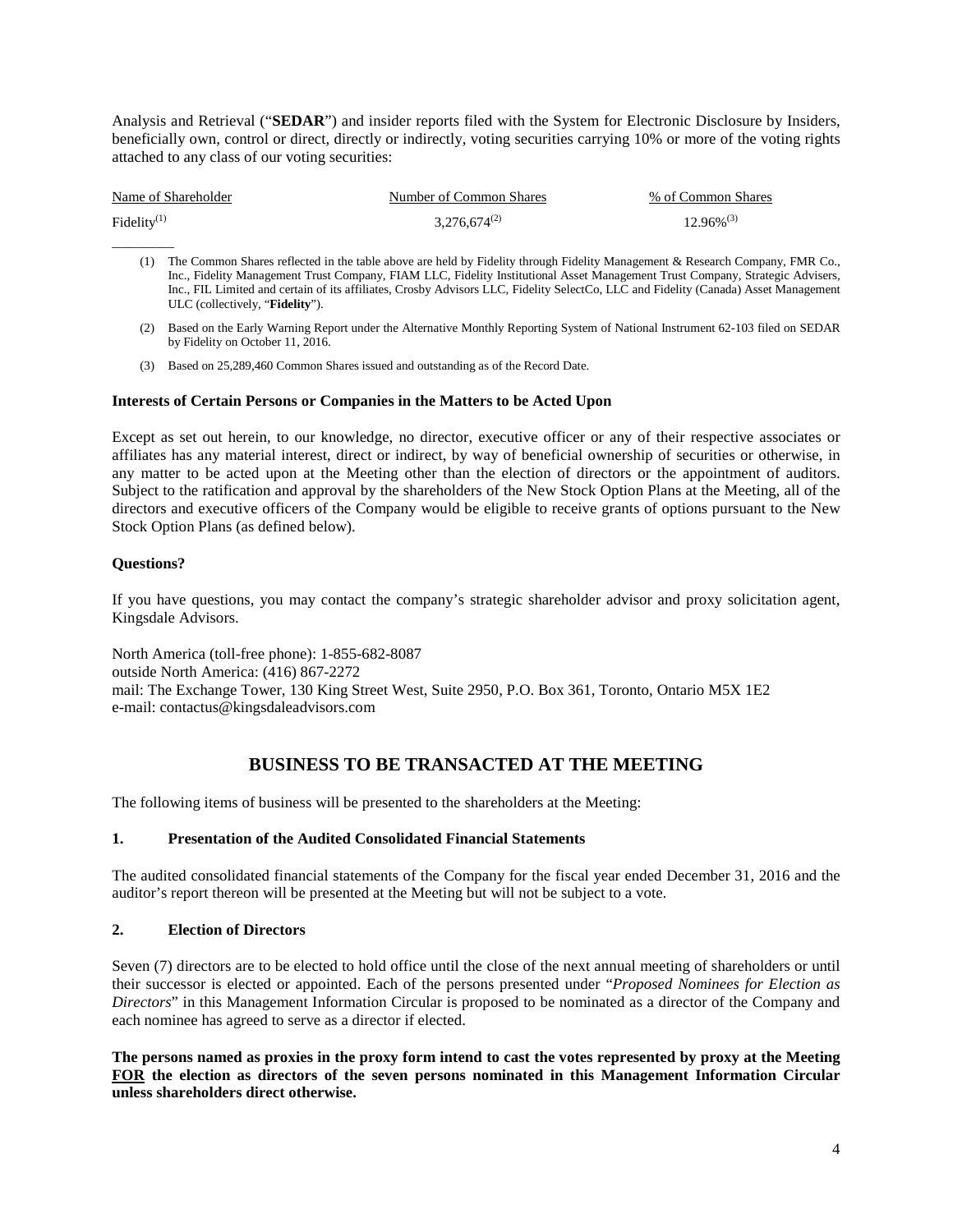# **3. Appointment of Auditors**

The Board of Directors recommends that KPMG LLP be appointed as the auditors of the Company to hold office until the next annual meeting of shareholders or until their successors are appointed. KPMG LLP have been the auditors of the Company since our inception.

# **The persons named as proxies in the proxy form intend to cast the votes represented by proxy at the Meeting FOR the appointment of KPMG LLP as auditors.**

# **4. Ratification and Approval of the New Canadian Resident Stock Option Plan of the Company**

The Board of Directors of the Company has adopted a new stock option plan under which options may be granted to directors, officers, employees and consultants of the Company (as well as any parent companies and subsidiaries thereof) who reside in Canada (the "New Canadian Resident Plan"). At the Meeting, the shareholders will be asked to consider and, if deemed appropriate, adopt a resolution (the full text of which is reproduced as Appendix A hereto) ratifying and approving the New Canadian Resident Plan. Please refer to the "*Letter to Shareholders Regarding the Kinaxis Stock Option Program*" and the additional information under the heading "*New Stock Option Plans*" in this Management Information Circular.

**The persons named as proxies in the proxy form intend to cast the votes represented by proxy at the Meeting**  FOR the approval of the New Canadian Resident Plan. The directors of the Company recommend that shareholders vote in favour of the resolution approving the New Canadian Resident Plan.

# **5. Ratification and Approval of the New Non-Canadian Resident Stock Option Plan of the Company**

The Board of Directors of the Company has adopted a new stock option plan under which options may be granted to directors, officers, employees and consultants of the Company (as well as any parent companies and subsidiaries thereof) who reside outside Canada (the "New Non-Canadian Resident Plan" and together with the New Canadian Resident Plan, the "New Stock Option Plans"). At the Meeting, the shareholders will be asked to consider and, if deemed appropriate, adopt a resolution (the full text of which is reproduced as Appendix C hereto) ratifying and approving the New Non-Canadian Resident Plan. Please refer to the "*Letter to Shareholders Regarding the Kinaxis Stock Option Program*" and the additional information under the heading "*New Stock Option Plans*" in this Management Information Circular.

**The persons named as proxies in the proxy form intend to cast the votes represented by proxy at the Meeting FOR the approval of the New Non-Canadian Resident Plan.** The directors of the Company recommend that shareholders vote in favour of the resolution approving the New Non-Canadian Resident Plan.

# **6. Other Business to be Transacted at the Meeting**

Management of the Company is not aware of any amendment, variation or other matter to be submitted at the Meeting other than the matters set forth in the Notice of Meeting.

# **PROPOSED NOMINEES FOR ELECTION AS DIRECTORS**

# **Information on Proposed Nominees**

The persons whose names are printed in the proxy form intend to vote FOR the election as directors of each of the proposed nominees set forth below. Each such candidate was proposed by the Board of Directors on the recommendation of the Nominating and Governance Committee for election as a director. Each director elected will hold office until the next annual meeting of shareholders or until that director's successor is duly elected or appointed, unless the office is earlier vacated. By filling in the proxy form, shareholders may vote for all directors or choose to withhold their vote from some or all of the directors proposed for election.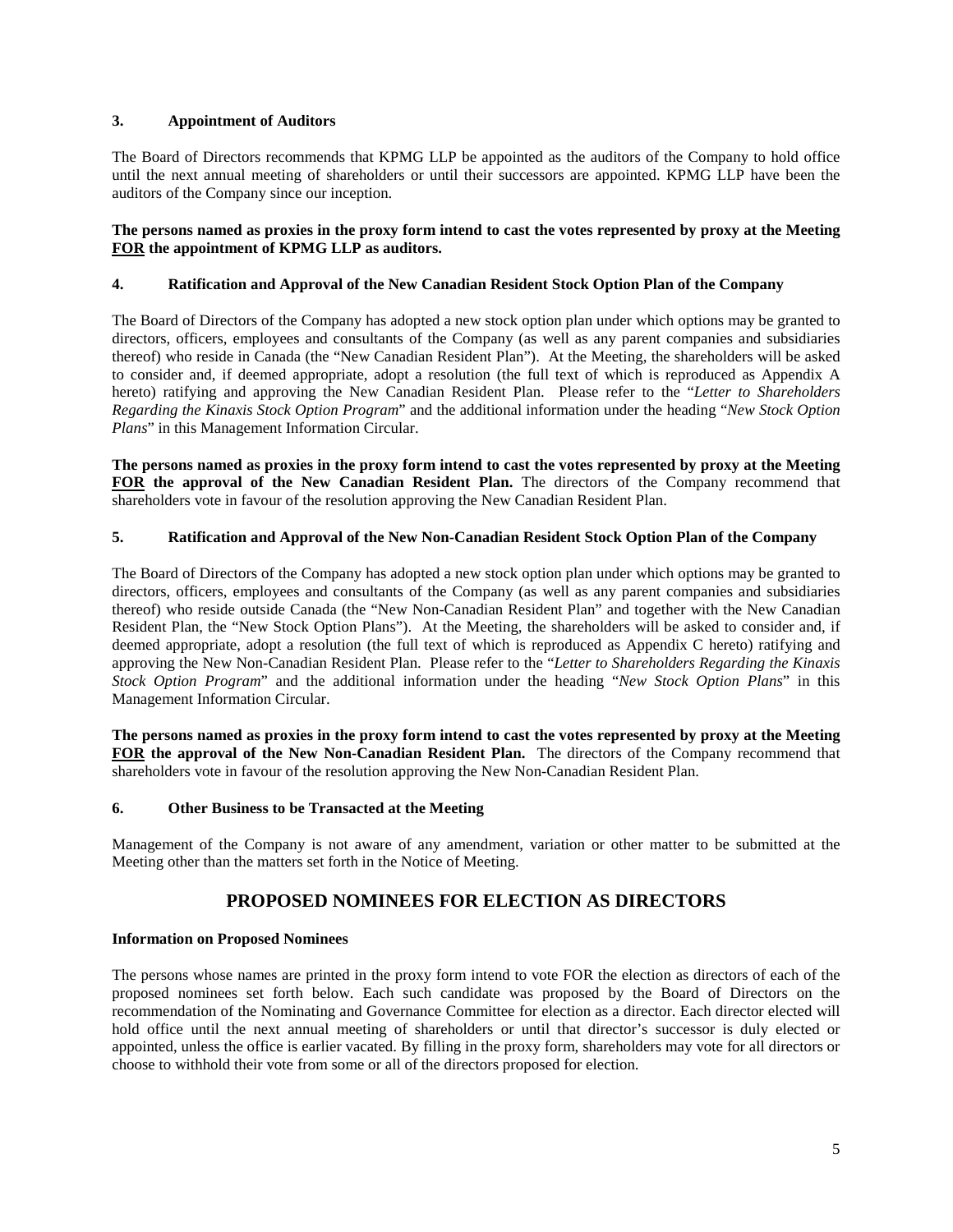We have adopted a Majority Voting Policy whereby proxy forms for shareholders' meetings at which directors are to be elected will enable the shareholder to vote for or to withhold from voting for each individual nominee. If a director nominee has more votes withheld than are voted in favour of him or her, the nominee will be considered not to have received the support of the shareholders, even though duly elected as a matter of corporate law. A person elected as a director who is considered for the purpose of this policy not to have received the support of the shareholders is required to immediately tender his or her resignation as a director, to be effective on acceptance by the Board of Directors. The Board of Directors will consider the tendered resignation and will determine whether or not to accept the resignation within 90 days after the date of the relevant shareholders' meeting. The nominee will not participate in any meetings of the Board of Directors or committee thereof at which the resignation is considered. The Board of Directors will accept the tendered resignation unless it determines that there are exceptional circumstances relating to the composition of the Board of Directors or the voting results that should delay the acceptance of the resignation or justify rejecting it. The Company will promptly issue a news release with the Board of Director's decision as to whether to accept or reject the resignation. In the event the resignation is rejected, the Company's news release will set forth the reasons for the decision. The policy does not apply in circumstances involving contested director elections. A copy of the Majority Voting Policy can be found on the Corporate Governance section of our website at www.kinaxis.com.

The tables below identify each of the proposed nominees; their principal occupation; their province or state, and country of residence; their age; the year when the person first became a director; whether the candidate has been determined by the Board of Directors to be independent of, or related to, the Company; their Board of Directors and committee memberships and attendance record; other public company board memberships; the number of Common Shares beneficially owned, directly or indirectly, or over which control or direction is exercised, the number of options, restricted share units ("**RSUs**"), performance share units ("**PSUs**") and deferred shares units ("**DSUs**") of the Company held (see "*Executive Compensation – Compensation Discussion and Analysis – Elements of Compensation – Long-Term Incentive*"), with all such securities ownership information provided by each of the candidates as at May 11, 2017.

#### **DOUGLAS COLBETH**

Mr. Colbeth has been a director of Kinaxis since 2001 and is our current Chair of the Board; he served as President and Chief Executive Officer of the Company from 2003 to January 1, 2016. During his tenure as President and Chief Executive Officer, Mr. Colbeth was responsible for conducting the successful initial public offering of Kinaxis, growing the customer base to over 100 customers and for growing revenues to nearly \$100 million. Prior to joining Kinaxis, Mr. Colbeth was Chief Executive Officer of Spyglass Inc., a leading provider of internet software technologies. In June 1995, Spyglass became one of the first internet software companies to conduct a successful initial public offering. Mr. Colbeth holds a Bachelor of Science degree from Siena College in New York. Mr. Colbeth is a Director of On Point Technology, LLC and is also the Chairman of the board of MedCircle Inc.

| Scottsdale, Arizona<br>Age: $61$ |  |                            |                               | Other Public Company<br><b>Board Memberships</b> |            |        |                                      |                                            |
|----------------------------------|--|----------------------------|-------------------------------|--------------------------------------------------|------------|--------|--------------------------------------|--------------------------------------------|
| Director since: 2001             |  |                            | <b>Annual Meeting</b>         | For                                              |            |        | Withheld                             |                                            |
| Not Independent                  |  |                            | 2015                          | 79.1%                                            |            |        | 20.9%                                |                                            |
|                                  |  |                            | 2016                          | 97.4%                                            |            |        | 2.6%                                 |                                            |
|                                  |  | Board/Committee Membership |                               |                                                  |            |        | Attendance Record for<br>Fiscal 2016 |                                            |
|                                  |  |                            | Board of Directors (Chairman) |                                                  |            | 5 of 5 | 100%                                 |                                            |
|                                  |  |                            |                               | Securities Held                                  |            |        |                                      |                                            |
| As at                            |  | <b>Common Shares</b>       | Options $(\#)$                | $RSUs$ (#)                                       | $PSUs$ (#) |        | $DSUs$ (#)                           | <b>Total Market Value</b><br>of Securities |
| May 11, 2017                     |  | $625.000^{(1)}$            | 100,000                       | 11,667                                           |            |        | 6,616                                | $$44,971,136$ <sup>(10)</sup>              |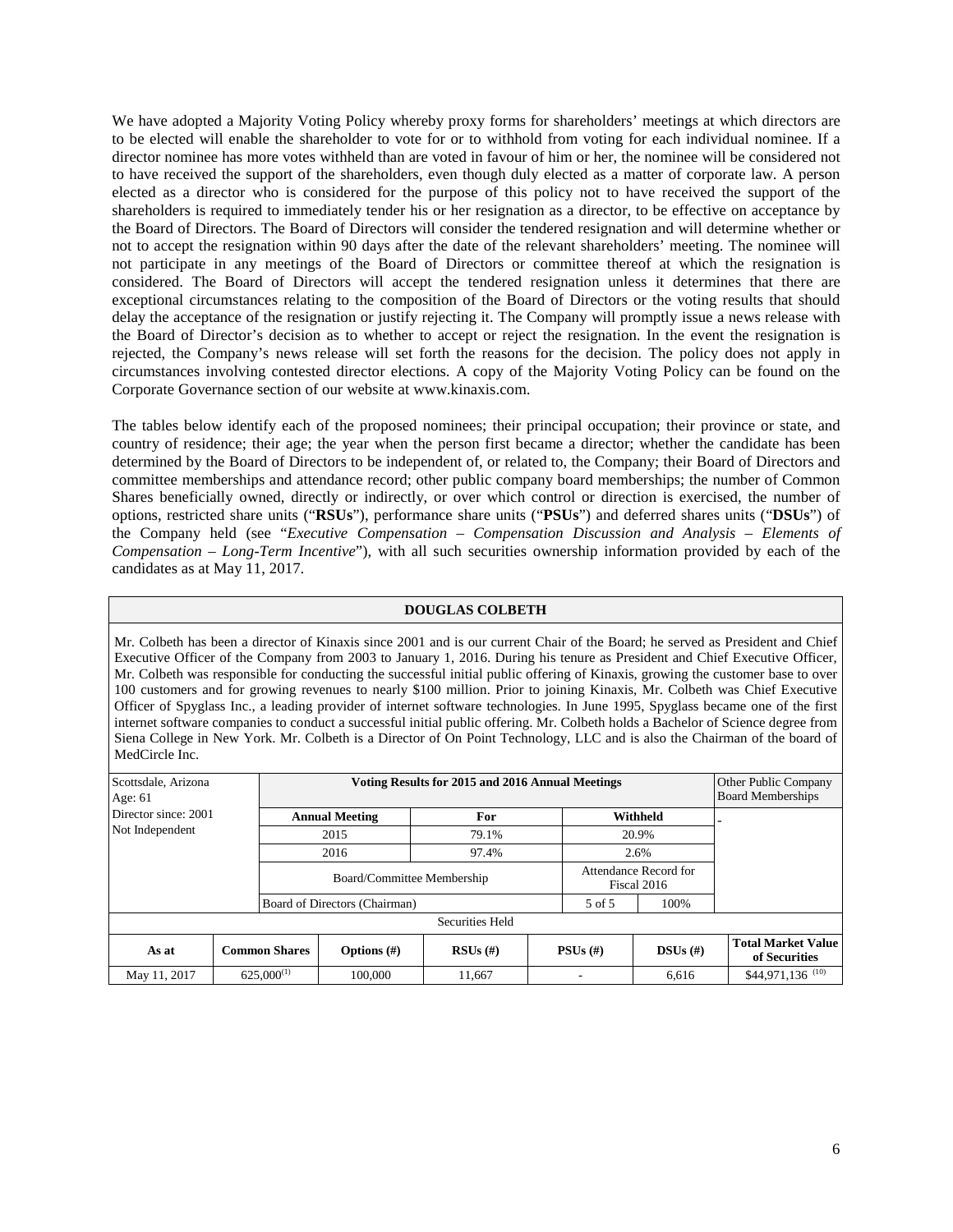#### **JOHN (IAN) GIFFEN**

Mr. Giffen currently serves as an advisor and/or director to technology companies and investment funds. Mr. Giffen is currently a director of Absolute Software Corporation and a number of private companies. Since 1996, Mr. Giffen has served on the boards of a number of public companies, including Macromedia, Inc., Descartes Systems Group Inc., MKS Inc., Digital Processing Systems Inc., MGI Software Corp, Delano Technology Corporation, Corel Corporation, Certicom Corp, Financial Models Company Inc., 724 Solutions Inc., Sierra Systems Group Inc., Open Text Corporation, MOSAID Technologies Incorporated, RuggedCom Inc. and Strategic Vista Inc., as well as on the boards of several private companies. Mr. Giffen is a Chartered Professional Accountant with a Designation in Corporate Finance. He also has a Bachelor of Arts degree from the University of Strathclyde in Glasgow. The following qualifications are all relevant to the performance of Mr. Giffen's responsibilities as Chair of our Audit Committee: his professional designations; his educational background; his years of executive experience in the technology sector, including as the Vice President and Chief Financial Officer for Alias Research Inc. from 1992 to 1996; and his service on other public company boards and board committees, including as a member of the audit committee for the board of directors of all of the public companies on which he has served, and the chair of all of such audit committees, with the exception of MOSAID Technologies Incorporated.

| Toronto, Ontario<br>Age: 59 |  |                                                | Other Public Company<br><b>Board Memberships</b> |                 |                |                                      |                                                   |
|-----------------------------|--|------------------------------------------------|--------------------------------------------------|-----------------|----------------|--------------------------------------|---------------------------------------------------|
| Director since: 2010        |  |                                                | <b>Annual Meeting</b>                            | For             |                | Withheld                             | Absolute Software                                 |
| Independent                 |  |                                                | 2015                                             | 99.8%           |                | 0.2%                                 | Corporation (TSX)                                 |
|                             |  |                                                | 2016                                             | 94.4%           |                | 5.6%                                 |                                                   |
|                             |  | Board/Committee Membership                     |                                                  |                 |                | Attendance Record for<br>Fiscal 2016 |                                                   |
|                             |  | Board of Directors (Lead Independent Director) |                                                  |                 | 5 of 5         | 100%                                 |                                                   |
|                             |  | Audit Committee (Chair)                        |                                                  |                 | 4 of 4         | 100%                                 |                                                   |
|                             |  |                                                | Nominating and Governance Committee              |                 |                | 100%                                 |                                                   |
|                             |  |                                                | <b>Compensation Committee</b>                    |                 | 1 of $1^{(2)}$ | $100\%^{(2)}$                        |                                                   |
|                             |  |                                                |                                                  | Securities Held |                |                                      |                                                   |
| As at                       |  | <b>Common Shares</b>                           | Options $(\#)$                                   | $RSUs$ (#)      | $PSUs$ (#)     | $DSUs$ (#)                           | <b>Total Market</b><br><b>Value of Securities</b> |
| May 11, 2017                |  | 17,500                                         | 20,000                                           |                 |                | 9,616                                | \$2,782,982 <sup><math>(10)</math></sup>          |

#### **RONALD MATRICARIA**

Mr. Matricaria is currently a director and chairman of the board at Orthofix International N.V. (2014 to present), a publicly traded global medical device company, and most recently served as a director and chairman of the board at Volcano Corporation, a medical device company (2005 to 2015), a director of Life Technologies Corporation, a life sciences company (2005 to 2014), and a director of the Phoenix Children's Hospital (2011 to 2014). Mr. Matricaria has previously served on the board of directors of a number of public and private companies including The Home Depot, Inc., Diametrics Medical, Inc., Ceridian HCM, Inc., Centocor, Inc., Haemonetics Corporation, Kinetic Concepts, Inc., Hospira, Inc., Cyberonics, Inc., Vistacare, Inc., Advanced Medical Technology Association (AdvaMed), the Pharmaceutical Manufacturers Association International Section, the American Diabetes Association, the American Foundation for Pharmaceutical Education, the National Foundation for Infectious Diseases, the National Retiree Volunteer Center and the Indiana Repertory Theatre. Mr. Matricaria also has over 35 years of medical device and pharmaceutical experience at St. Jude Medical, Inc., where he served as the Chair of the Board and Chief Executive Officer, and Eli Lilly and Company Inc. Mr. Matricaria holds a Bachelor of Science degree from the Massachusetts College of Pharmacy and was awarded an Honorary Doctorate degree in Pharmacy in recognition of his contributions to the practice of pharmacy. Mr. Matricaria's experience as the Chief Executive Officer of a prominent health care organization, his 23 years of executive experience in the pharmaceutical industry, and his service on other public company boards and board committees are all relevant to the performance of his responsibilities as a member of our Audit Committee and Chair of our Compensation Committee.

| Scottsdale, Arizona<br>Age: 74 |  | Voting Results for 2015 and 2016 Annual Meetings |                                     |                 |            |                                      |          |               | Other Public Company<br><b>Board Memberships</b> |            |                                                   |
|--------------------------------|--|--------------------------------------------------|-------------------------------------|-----------------|------------|--------------------------------------|----------|---------------|--------------------------------------------------|------------|---------------------------------------------------|
| Director since: 2014           |  |                                                  | <b>Annual Meeting</b>               | For             |            |                                      | Withheld |               | Orthofix International                           |            |                                                   |
| Independent                    |  |                                                  | 2015                                | 99.9%           |            |                                      | 0.1%     |               | N.V. (NASDAO)                                    |            |                                                   |
|                                |  |                                                  | 2016                                | 94.2%           |            |                                      | 5.8%     |               |                                                  |            |                                                   |
|                                |  |                                                  | Board/Committee Membership          |                 |            | Attendance Record for<br>Fiscal 2016 |          |               |                                                  |            |                                                   |
|                                |  | <b>Board of Directors</b>                        |                                     |                 |            | 5 of 5                               |          | 100%          |                                                  |            |                                                   |
|                                |  | <b>Audit Committee</b>                           |                                     |                 |            | $4$ of $4$                           |          | 100%          |                                                  |            |                                                   |
|                                |  |                                                  | Nominating and Governance Committee |                 |            | 3 of $3^{(3)}$                       |          | $100\%^{(3)}$ |                                                  |            |                                                   |
|                                |  |                                                  | Compensation Committee (Chair)      |                 |            | 5 of 5                               |          | 100%          |                                                  |            |                                                   |
|                                |  |                                                  |                                     | Securities Held |            |                                      |          |               |                                                  |            |                                                   |
| As at                          |  | <b>Common Shares</b>                             | Options $(\#)$                      | $RSUs$ (#)      | $PSUs$ (#) |                                      |          |               |                                                  | $DSUs$ (#) | <b>Total Market</b><br><b>Value of Securities</b> |
| May 11, 2017                   |  | $60,000^{(8)}$                                   | 60,000                              |                 |            |                                      |          | 9,616         | $$7,427,230$ <sup>(10)</sup>                     |            |                                                   |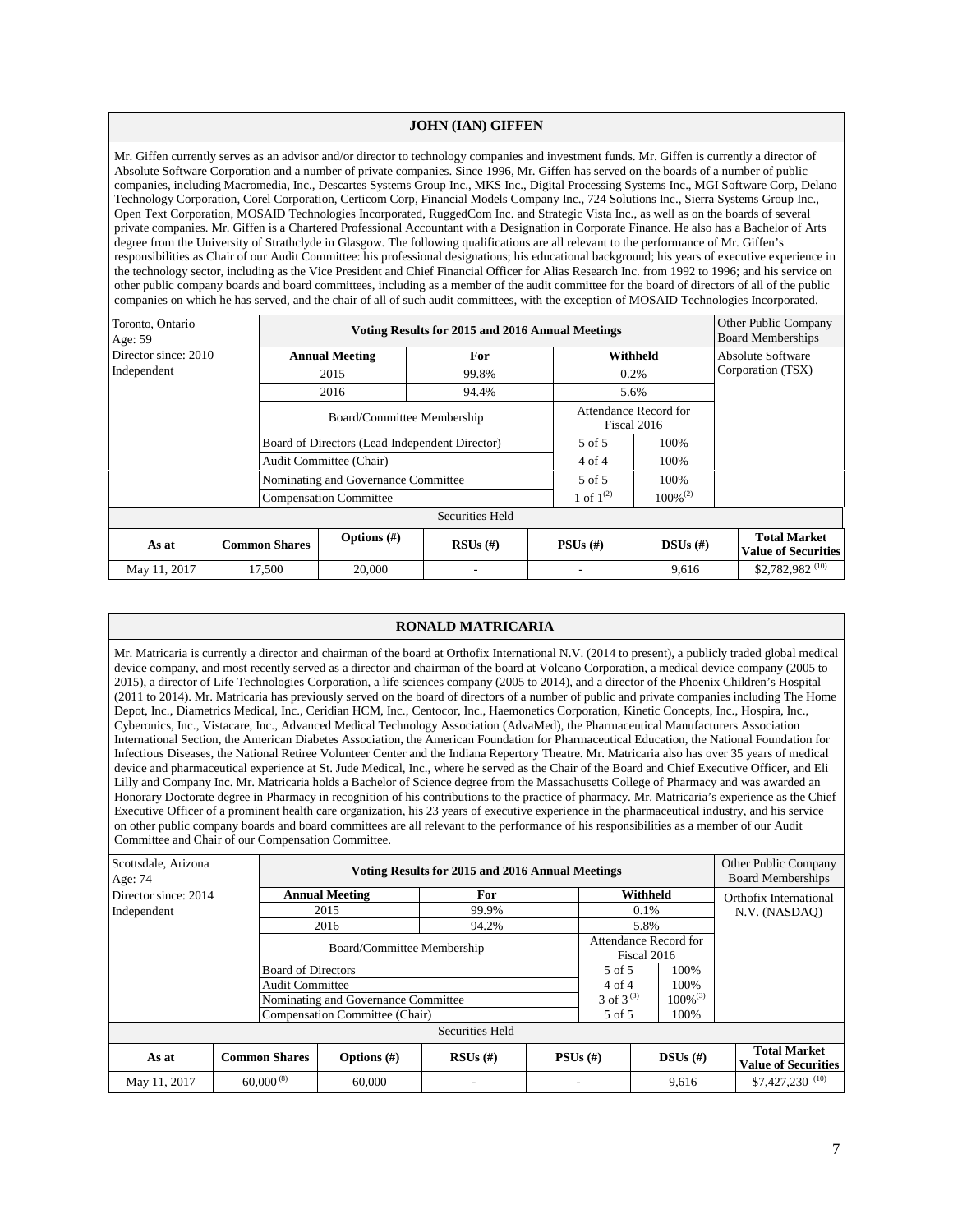# **ANGEL MENDEZ**

Mr. Mendez is currently the Chief Operating Officer at HERE (August 2016 to present). As COO, Mr. Mendez is responsible for the strategic and operational execution of the company's core business, with a particular emphasis on operational excellence, business process innovation and systems automation. Mr. Mendez is also an Officer of the Board of Directors of the Association of Governing Boards of Universities and Colleges ("AGB"), as well as the Lafayette College Board of Trustees where he chairs the Committee on Trustees and Governance. Mr. Mendez has over 30 years of management expertise with some of the world's leading companies. Most recently, Mr. Mendez served as Senior Vice President, Cisco Transformation (September 2011 to March 2015), leading the Accelerated Cisco Transformation Program, a multiyear effort that reinvented Cisco's business model and enabled significant increases in growth and shareholder value. Prior to this role, Mr. Mendez led Cisco's Customer Value Chain Management organization (November 2008 to September 2011), responsible for corporate quality assurance, demand management, new product introduction, strategic sourcing, manufacturing, logistics, and customer service. Prior to joining Cisco in 2005, Mr. Mendez served as Senior Vice President of Global Operations for Palm Computing Inc., where he led the company's operational turnaround. Mr. Mendez began his career at General Electric Company, serving 11 years in increasingly responsible assignments. Following General Electric, he served in senior executive roles at AlliedSignal Inc., Citigroup Inc., and Gateway, Inc. Mr. Mendez holds a Masters in Business Administration from The Crummer School at Rollins College in Florida and a Bachelor of Science degree in Electrical Engineering from Lafayette College in Pennsylvania.

| Rancho Santa Fe, California<br>Age: 56 |  |                            | Other Public Company<br><b>Board Memberships</b> |                 |  |                |                                      |                                                   |
|----------------------------------------|--|----------------------------|--------------------------------------------------|-----------------|--|----------------|--------------------------------------|---------------------------------------------------|
| Director since: 2016                   |  |                            | <b>Annual Meeting</b>                            | For             |  |                | Withheld                             |                                                   |
| Independent                            |  |                            | 2015                                             | (4)             |  |                | (4)                                  |                                                   |
|                                        |  |                            | 2016                                             | 98.5%           |  |                | 1.5%                                 |                                                   |
|                                        |  | Board/Committee Membership |                                                  |                 |  |                | Attendance Record for<br>Fiscal 2016 |                                                   |
|                                        |  | <b>Board of Directors</b>  |                                                  |                 |  | 5 of $5^{(4)}$ | $100\%^{(4)}$                        |                                                   |
|                                        |  |                            | <b>Compensation Committee</b>                    |                 |  | 5 of $5^{(4)}$ | $100\%$ <sup>(4)</sup>               |                                                   |
|                                        |  |                            | Nominating and Governance Committee (Chair)      |                 |  | 2 of $2^{(3)}$ | $100\%^{(3)}$                        |                                                   |
|                                        |  |                            |                                                  | Securities Held |  |                |                                      |                                                   |
| As at                                  |  | <b>Common Shares</b>       | Options $(\#)$                                   | $RSUs$ (#)      |  | $PSUs$ (#)     | $DSUs$ (#)                           | <b>Total Market</b><br><b>Value of Securities</b> |
| May 11, 2017                           |  |                            | 30,000                                           |                 |  |                | 6,616                                | $$1,400,871$ <sup>(10)</sup>                      |

# **JILL DENHAM**

Ms. Denham has over 20 years' experience in the financial services industry. Ms. Denham brings a diverse skillset to the Kinaxis Board of Directors. Among her past roles, Ms. Denham was Vice Chair at CIBC Retail Markets, and a Director of the Ontario Teachers' Pension Plan Board. Prior to being Vice Chair at CIBC Retail Markets, she had responsibility for the European business of CIBC and before that she was President, Merchant Banking. She was also a member of the Task Force on the Future of Securities Regulation in Canada. Ms. Denham is currently a director of several companies, including National Bank of Canada (October 2010 to present), Canadian Pacific Railway Limited (August 2016 to present) as well as the Chair of the Board of Morneau Shepell Inc. (October 2008 to present). She holds an Honors Business Administration from the University of Western Ontario School of Business Administration and a Master of Business Administration from the Harvard Business School.

| Toronto, Ontario<br>Age: $56$ |  | Voting Results for 2015 and 2016 Annual Meetings |                                     |                 |          |                |                                      |                                                    | Other Public Company<br><b>Board Memberships</b>  |
|-------------------------------|--|--------------------------------------------------|-------------------------------------|-----------------|----------|----------------|--------------------------------------|----------------------------------------------------|---------------------------------------------------|
| Director since: 2016          |  |                                                  | For<br><b>Annual Meeting</b>        |                 | Withheld |                |                                      | National Bank of                                   |                                                   |
| Independent                   |  |                                                  | 2015                                | (5)             |          |                | (5)                                  |                                                    | Canada (TSX)                                      |
|                               |  |                                                  | 2016                                | (5)             |          |                | (5)                                  |                                                    |                                                   |
|                               |  |                                                  | Board/Committee Membership          |                 |          |                | Attendance Record for<br>Fiscal 2016 | Canadian Pacific<br>Railway Limited (TSX,<br>NYSE) |                                                   |
|                               |  | <b>Board of Directors</b>                        |                                     |                 |          | 2 of 2 $(5)$   | $100\%^{(5)}$                        |                                                    |                                                   |
|                               |  | <b>Audit Committee</b>                           |                                     |                 |          | 1 of $1^{(5)}$ | $100\%$ <sup>(5)</sup>               |                                                    | Morneau Shepell Inc.                              |
|                               |  |                                                  | Nominating and Governance Committee |                 |          | 2 of $2^{(5)}$ | $100\%$ <sup>(5)</sup>               | (TSX)                                              |                                                   |
|                               |  |                                                  |                                     | Securities Held |          |                |                                      |                                                    |                                                   |
| As at                         |  | <b>Common Shares</b>                             | Options $(\#)$                      | $RSUs$ (#)      |          | $PSUs$ (#)     | $DSUs$ (#)                           |                                                    | <b>Total Market</b><br><b>Value of Securities</b> |
| May 11, 2017                  |  |                                                  | 30,000                              |                 |          |                | 2.699                                |                                                    | $$668,481$ <sup>(10)</sup>                        |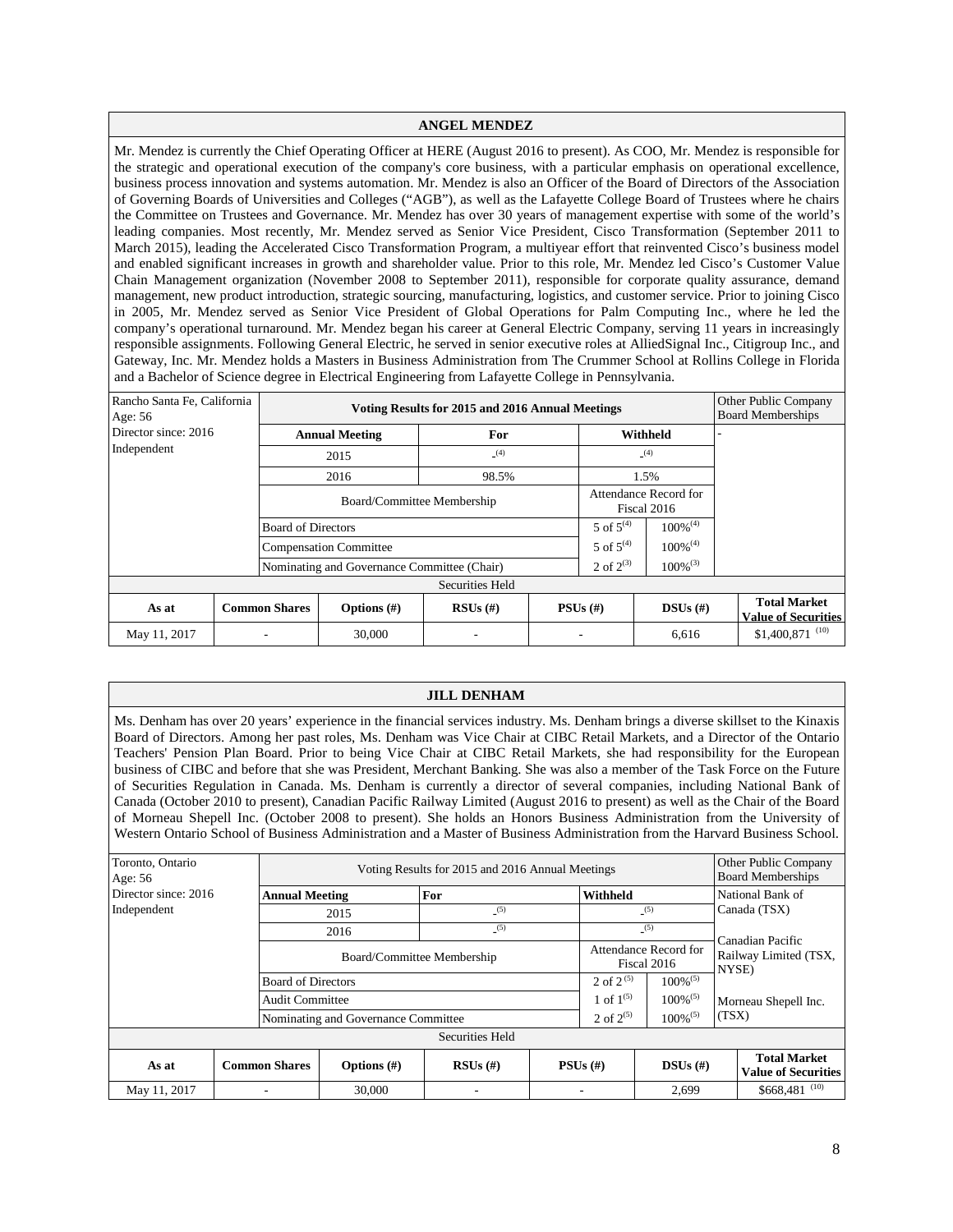|                             |                 |                               |                                                                       | <b>ROBERT COURTEAU</b>                           |     |                |             |                        |                                                                                                                                                                                                                                                                                                                                                                                                                                                                                                                                                                                                                                                                                                                                                                                                                                                                                                                    |
|-----------------------------|-----------------|-------------------------------|-----------------------------------------------------------------------|--------------------------------------------------|-----|----------------|-------------|------------------------|--------------------------------------------------------------------------------------------------------------------------------------------------------------------------------------------------------------------------------------------------------------------------------------------------------------------------------------------------------------------------------------------------------------------------------------------------------------------------------------------------------------------------------------------------------------------------------------------------------------------------------------------------------------------------------------------------------------------------------------------------------------------------------------------------------------------------------------------------------------------------------------------------------------------|
|                             |                 |                               | holds an Honorary Doctorate of Laws degree from Concordia University. |                                                  |     |                |             |                        | Mr. Courteau is an accomplished senior executive with extensive experience in leading new business initiatives and achieving<br>growth objectives with some of the world's foremost companies. Mr. Courteau is the Chief Executive Officer of Altus Group<br>Limited (September 2012 to present), a leading provider of independent advisory services, software and data solutions to the<br>global commercial real estate industry. Most recently, he was President of SAP North America, a global market leader in<br>enterprise application software, with other previous roles including COO of its Global Customer Operations. Mr. Courteau has<br>been an active board member of numerous North American not-for-profit organizations and has served on the boards of several<br>publicly traded organizations. Mr. Courteau graduated from Concordia University with a Bachelor of Commerce degree and also |
| Toronto, Ontario<br>Age: 61 |                 |                               |                                                                       | Voting Results for 2015 and 2016 Annual Meetings |     |                |             |                        | Other Public Company<br><b>Board Memberships</b>                                                                                                                                                                                                                                                                                                                                                                                                                                                                                                                                                                                                                                                                                                                                                                                                                                                                   |
| Director since: 2016        |                 |                               | <b>Annual Meeting</b>                                                 | For                                              |     | Withheld       |             |                        | Altus Group Limited                                                                                                                                                                                                                                                                                                                                                                                                                                                                                                                                                                                                                                                                                                                                                                                                                                                                                                |
| Independent                 |                 |                               | 2015                                                                  | (6)                                              |     |                | (6)         |                        | (TSX)                                                                                                                                                                                                                                                                                                                                                                                                                                                                                                                                                                                                                                                                                                                                                                                                                                                                                                              |
|                             |                 |                               | 2016                                                                  | (6)                                              |     | (6)            |             |                        | Real Matters Inc. (TSX)<br>(7)                                                                                                                                                                                                                                                                                                                                                                                                                                                                                                                                                                                                                                                                                                                                                                                                                                                                                     |
|                             |                 |                               | Board/Committee Membership                                            |                                                  |     |                | Fiscal 2016 | Attendance Record for  |                                                                                                                                                                                                                                                                                                                                                                                                                                                                                                                                                                                                                                                                                                                                                                                                                                                                                                                    |
|                             |                 | <b>Board of Directors</b>     |                                                                       |                                                  |     | 1 of $1^{(6)}$ |             | $100\%$ <sup>(6)</sup> |                                                                                                                                                                                                                                                                                                                                                                                                                                                                                                                                                                                                                                                                                                                                                                                                                                                                                                                    |
|                             |                 | <b>Compensation Committee</b> |                                                                       |                                                  | (6) |                | (6)         |                        |                                                                                                                                                                                                                                                                                                                                                                                                                                                                                                                                                                                                                                                                                                                                                                                                                                                                                                                    |
|                             | Securities Held |                               |                                                                       |                                                  |     |                |             |                        |                                                                                                                                                                                                                                                                                                                                                                                                                                                                                                                                                                                                                                                                                                                                                                                                                                                                                                                    |
| As at                       |                 | <b>Common Shares</b>          | Options $(\#)$                                                        | $RSUs$ (#)                                       |     | $PSUs$ (#)     |             | $DSUs$ (#)             | <b>Total Market</b><br><b>Value of Securities</b>                                                                                                                                                                                                                                                                                                                                                                                                                                                                                                                                                                                                                                                                                                                                                                                                                                                                  |

#### **JOHN SICARD**

May 11, 2017 |  $\blacksquare$   $\blacksquare$   $\blacksquare$   $\blacksquare$   $\blacksquare$   $\blacksquare$   $\blacksquare$   $\blacksquare$   $\blacksquare$   $\blacksquare$   $\blacksquare$   $\blacksquare$   $\blacksquare$   $\blacksquare$   $\blacksquare$   $\blacksquare$   $\blacksquare$   $\blacksquare$   $\blacksquare$   $\blacksquare$   $\blacksquare$   $\blacksquare$   $\blacksquare$   $\blacksquare$   $\blacksquare$   $\blacksquare$   $\blacksquare$   $\blacksquare$   $\blacksquare$   $\bl$ 

Prior to moving into his current role as President and Chief Executive Officer, Mr. Sicard had over twenty years' tenure at Kinaxis. Mr. Sicard first started at the Company as a key contributor to the architecture and development of Kinaxis' supply chain management solutions in early 1994, and has since held a number of senior management roles in development, professional services, business consulting, sales, marketing and customer support, and has held several positions at Kinaxis including Executive Vice President of Marketing and Development, Chief Operating Officer and Chief Strategy Officer. Before joining Kinaxis in 1994, Mr. Sicard held senior software architect positions in research and development at FastMAN Software Systems Inc. (also known as Promira Software Inc. before being purchased by Manugistics Group Inc.), and Monenco Agra Inc. Mr. Sicard holds a Bachelor of Computer Science degree from Concordia University in Canada. Mr. Sicard is also a graduate of Harvard Business School's Advanced Management Program in Massachusetts.

| Ottawa, Ontario<br>Age: 54<br>Director since: 2016 |             |                              | Voting Results for 2015 and 2016 Annual Meetings |  |                 |                                      |        |  |            | Other Public Company<br><b>Board Memberships</b>  |
|----------------------------------------------------|-------------|------------------------------|--------------------------------------------------|--|-----------------|--------------------------------------|--------|--|------------|---------------------------------------------------|
| Not Independent                                    |             | For<br><b>Annual Meeting</b> |                                                  |  |                 | Withheld                             |        |  |            |                                                   |
|                                                    | (9)<br>2015 |                              | (9)                                              |  |                 |                                      |        |  |            |                                                   |
|                                                    |             | 2016                         |                                                  |  | 99.0%           | 1.0%                                 |        |  |            |                                                   |
|                                                    |             |                              | Board/Committee Membership                       |  |                 | Attendance Record for<br>Fiscal 2016 |        |  |            |                                                   |
|                                                    |             | <b>Board of Directors</b>    |                                                  |  |                 |                                      | 5 of 5 |  | 100%       |                                                   |
|                                                    |             |                              |                                                  |  | Securities Held |                                      |        |  |            |                                                   |
| As at                                              |             | <b>Common Shares</b>         | Options $(\#)$                                   |  | $RSUs$ (#)      | $PSUs$ (#)                           |        |  | $DSUs$ (#) | <b>Total Market</b><br><b>Value of Securities</b> |
| May 11, 2017                                       |             | 81,789                       | 583,600                                          |  | 43,334          |                                      |        |  |            | 31,174,964 <sup>(10)</sup>                        |

(1) 575,000 Common Shares held beneficially and of record by Douglas Colbeth and 50,000 Common Shares held of record by Douglas Colbeth and Margaret Colbeth as Trustees of the Colbeth Clinic Charitable Remainder Trust.

(2) Mr. Giffen was appointed to the Compensation Committee on August 11, 2016 and ceased to be a member on February 28, 2017.

(3) Mr. Matricaria ceased to be a member of the Nominating and Governance Committee on August 11, 2016.

(4) Mr. Mendez was appointed to the Board of Directors on January 6, 2016, the Compensation Committee on February 17, 2016 and the Nominating and Governance Committee, as Chair, on August 11, 2016.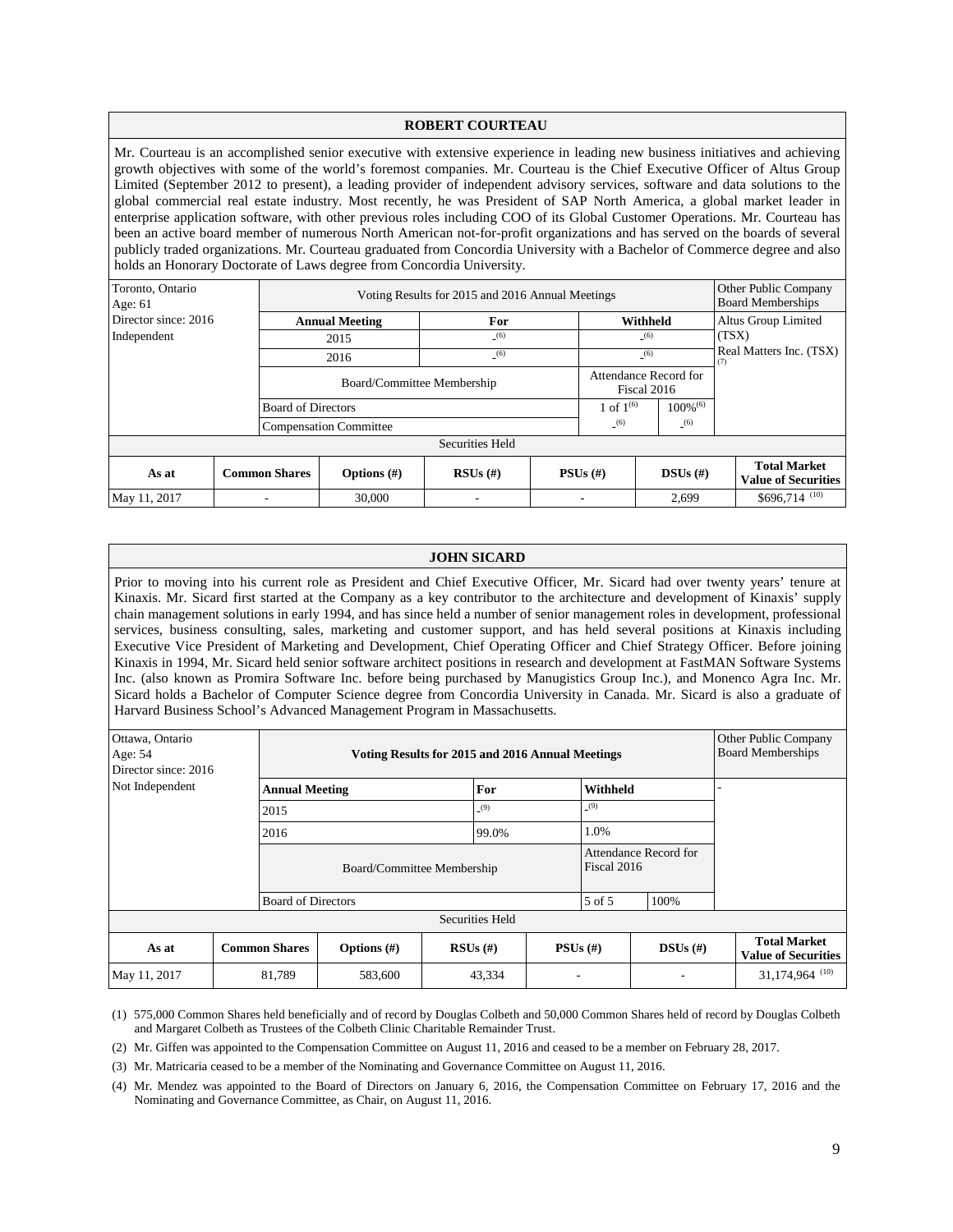- (5) Ms. Denham was appointed to the Board of Directors on August 3, 2016 and to the Audit Committee and the Nominating and Governance Committee on August 11, 2016.
- (6) Mr. Courteau was appointed to the Board of Directors on December 20, 2016 and the Compensation Committee on February 28, 2017.
- (7) Real Matters Inc. commenced trading on the TSX on May 11, 2017. Mr. Courteau's fees and options earned as a director of Real Matters Inc. are paid and issued to Altus Group Limited. Mr. Courteau is the CEO of Altus Group Limited.
- (8) All 60,000 Common Shares are held of record by Ronald Matricaria, as Trustee of the Ronald and Lucille Matricaria Family Trust.
- (9) Mr. Sicard was appointed to the Board of Directors on January 2, 2016.
- (10) The total market value of securities is calculated as the sum of (a) the value of the unexercised options calculated based on the difference between the strike price of the option and the closing market price of the Company's Common Shares on May 11, 2017, being Cdn\$84.73 per share, converted to United States dollars based on a conversion rate of Cdn\$1.00 to US\$0.7295, being the closing exchange rate reported by the Bank of Canada of one Canadian dollar into U.S. dollars on May 11, 2017 and (b) the value Common Shares and share units held calculated based on the closing market price of the Company's Common Shares on May 11, 2017, being Cdn\$84.73 per share, converted to United States dollars based on a conversion rate of Cdn\$1.00 to US\$0.7295, being the closing exchange rate reported by the Bank of Canada of one Canadian dollar into U.S. dollars on May 11, 2017.

#### **Director Independence**

The following table summarizes the independence status under National Instrument 52-110 — *Audit Committees* and National Policy 58-201 — *Corporate Governance Guidelines,* and National Instrument 58-101 - *Disclosure of Corporate Governance Practices*, as amended from time to time ("**NI 58-101**"), as determined by the Board, of the nominees for the Company's Board and provides further details regarding those nominees who are deemed "not independent".

| <b>Name of Director</b> | Independent | <b>Not Independent</b> | <b>Reasons Not Independent</b>           |
|-------------------------|-------------|------------------------|------------------------------------------|
| Douglas Colbeth (Chair) |             | X                      | Former President and Chief Executive     |
|                         |             |                        | Officer of the Company (within the past  |
|                         |             |                        | three years)                             |
| John (Ian) Giffen (Lead | X           |                        |                                          |
| Director)               |             |                        |                                          |
| Ronald Matricaria       | X           |                        |                                          |
| Angel Mendez            | X           |                        |                                          |
| John Sicard             |             | X                      | President and Chief Executive Officer of |
|                         |             |                        | the Company                              |
| Jill Denham             | X           |                        |                                          |
| Robert Courteau         | X           |                        |                                          |

As set out in the table above, five of the seven members of our Board of Directors are independent, being Messrs. Giffen, Mendez, Matricaria and Courteau and Ms. Denham, as that term is defined in NI 58-101. Pursuant to NI 58- 101, a director is independent for the purposes of NI 58-101 if he or she has no direct or indirect material relationship with the Company. A "material relationship" is a relationship which could, in the view of our Board of Directors, be reasonably expected to interfere with the exercise of a director's independent judgment. Certain relationships are deemed to be material relationships for these purposes. Mr. Colbeth is not independent for the purposes of NI 58-101 because has been within the past three years an executive officer of Kinaxis. John Sicard is not independent for the purposes of NI 58-101 because he is an executive officer of Kinaxis.

Mr. Colbeth is the Chair of our Board of Directors. As Mr. Colbeth is not considered independent for purposes of NI 58-101, our Board has appointed Mr. Giffen, an independent director, to act as independent lead director ("**Independent Lead Director**") in order to ensure that our Board will successfully carry out its duties and to foster appropriate oversight of management and strong governance practices.

# **Independent Lead Director**

The role of the Independent Lead Director of the Company is to provide leadership to the Board and to foster the Board's appropriate independent oversight of management and strong governance practices. In fulfilling his duties, the Independent Lead Director, among other things, oversees the direction and administration of the Board, provides advice and counsel to chairs of the committees and other directors, works with senior management to monitor progress on strategic planning and policy implementation, establishes the agenda for meetings of the Board along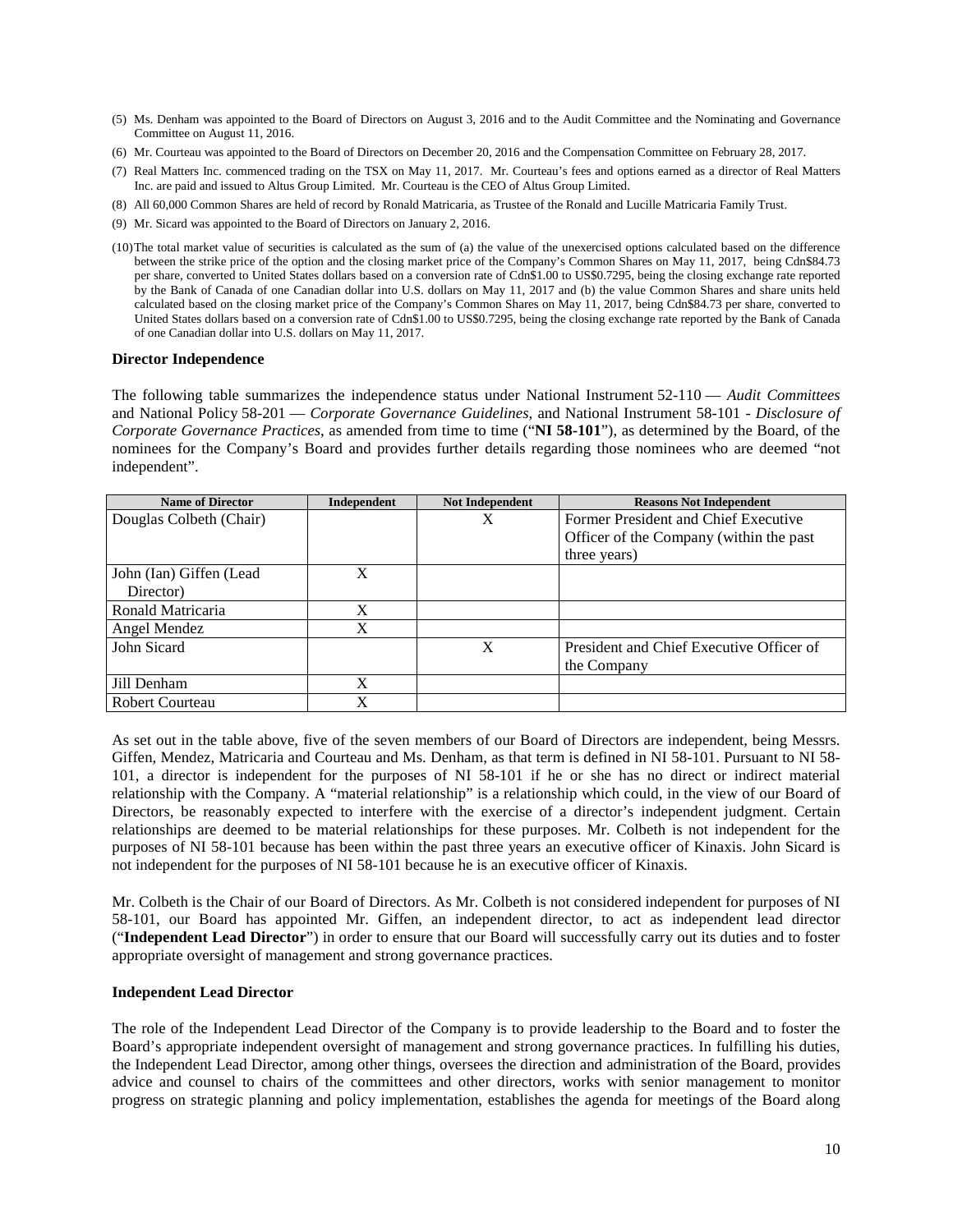with the Secretary and Chair of the Board, assists the committees of the Board and individual directors in carrying out their duties and responsibilities, encourages directors to ask questions and express viewpoints during meetings, ensures that the boundaries between Board and management responsibilities remain separate and addresses complaints, questions and concerns regarding Board matters from shareholders.

# **Corporate Cease Trade Orders**

Other than as set out below, none of the nominees for election is, as at the date of this Management Information Circular, or has, within the 10 years prior to the date of this Management Information Circular, been a director, chief executive officer or chief financial officer of any company (including us) that, while such person was acting in that capacity (or after such person ceased to act in that capacity but resulting from an event that occurred while that person was acting in such capacity) was the subject of a cease trade order, an order similar to a cease trade order, or an order that denied the company access to any exemption under securities legislation, in each case for a period of more than 30 consecutive days.

Ms. Denham was a member of the Board of Directors of Penn West Petroleum Ltd. from June 13, 2012 to June 23, 2016. Penn West Petroleum Ltd. was subject to a management cease trade order from the Alberta Securities Commission and a substantially similar cease trade order from the Ontario Securities Commission subsequent to the July 2014 announcement by Penn West Petroleum Ltd. of the review of some of its accounting practices and its decision to restate its financial statements. The cease trade orders terminated on September 23, 2014.

# **Bankruptcies**

Except as described below, none of the nominees for election to the Board of Directors is, as at the date of this Management Information Circular, or has been, within the ten years prior to the date of this Management Information Circular, a director or executive officer of any company that, while that person was acting in that capacity, or within a year of that person ceasing to act in that capacity, became bankrupt, made a proposal under any legislation relating to bankruptcy or insolvency or was subject to or instituted any proceedings, arrangement or comprise with creditors or had a receiver, receiver manager or trustee appointed to hold its assets.

Mr. Giffen became a director of Syncapse Corp., a private social media marketing management company, in May 2010 and resigned shortly before the appointment of a receiver in July 2013. The assets of Syncapse Corp. were subsequently sold under receivership.

# **Personal Bankruptcies**

To the best of our knowledge, in the last ten years, none of the nominees for election to the Board of Directors nor any personal holding company owned or controlled by any of them, has become bankrupt, made a proposal under any legislation relating to bankruptcy or insolvency, has become subject to or instituted any proceedings, arrangement or compromise with creditors, or had a receiver, receiver manager or trustee appointed to hold their assets or the assets of their holding companies.

# **Penalties or Sanctions**

None of the nominees for election to the Board of Directors has: (i) been subject to any penalties or sanctions imposed by a court relating to securities legislation or by a securities regulatory authority or has entered into a settlement agreement with a securities regulatory authority; or (ii) been subject to any other penalties or sanctions imposed by a court or regulatory body that would likely be considered important to a reasonable investor making an investment decision.

# **Conflicts of Interest**

To the best of our knowledge, there are no known existing or potential conflicts of interest among us and the nominees for election to the Board of Directors as a result of their outside business interests except that certain of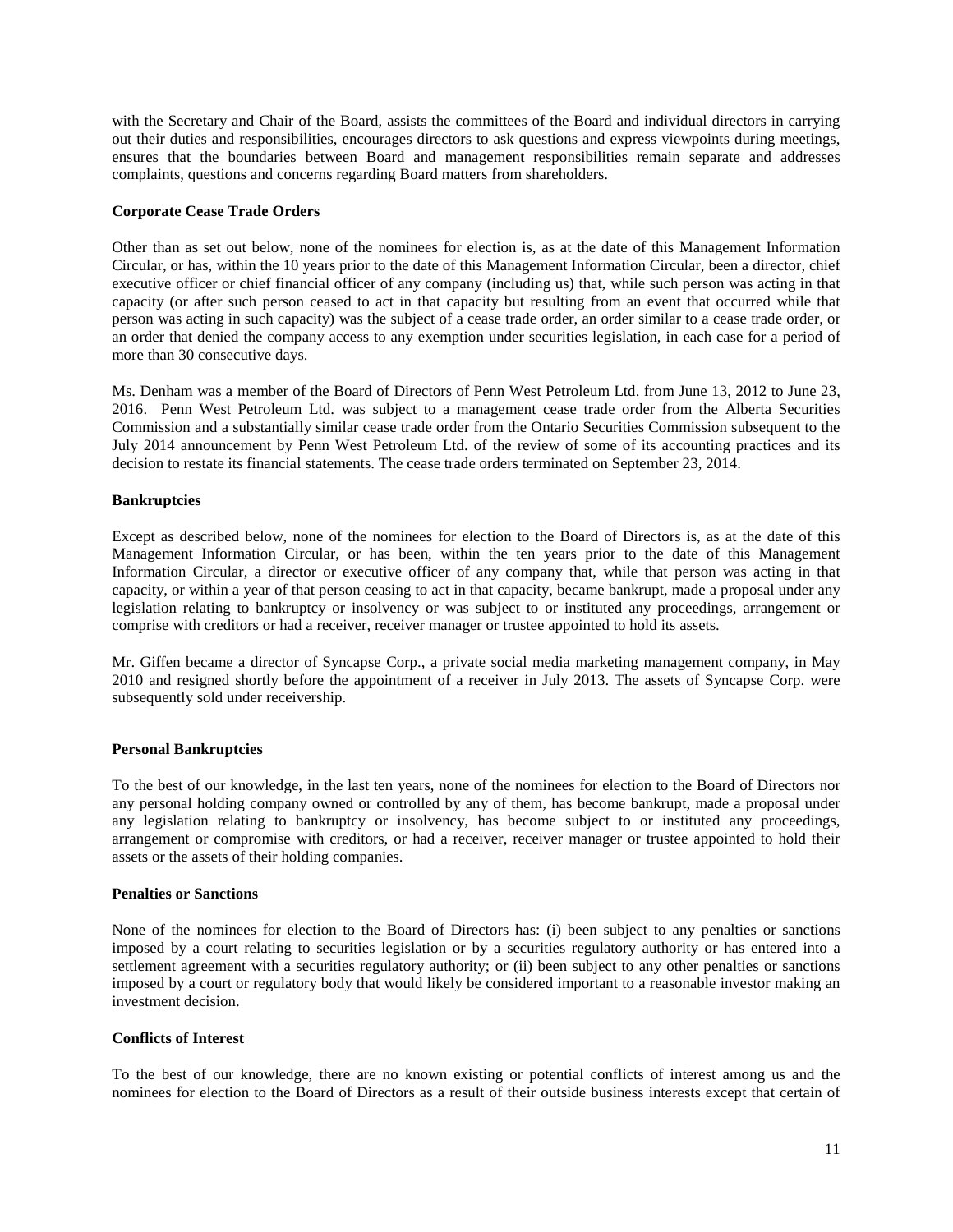our directors serve as directors and officers of other companies, and therefore it is possible that a conflict may arise between their duties to us and their duties as a director or officer of such other companies.

# **NEW STOCK OPTION PLANS**

At the Meeting, the Shareholders will be asked to consider, and if deemed appropriate, to adopt a resolution ratifying and approving each of the New Canadian Resident Plan and the New Non-Canadian Resident Plan, each of which was adopted by the Board of Directors on May 11, 2017. **Shareholders are urged to consider the "***Letter to Shareholders Regarding the Kinaxis Stock Option Program***" included with this Management Information Circular.**

# **The directors of the Company recommend that shareholders vote in favour of the resolution ratifying and approving the New Stock Option Plans.**

The New Stock Option Plans are substantially similar to each other and allow for the grant of incentive stock options to employees, directors, officers and consultants of the Company (as well as any parent companies and subsidiaries thereof). The New Stock Option Plans, if ratified and approved at the Meeting, are intended to replace the Company's prior stock option plan established in 2012 (the "**2012 Plan**") and the Board of Directors intends to cease granting options under the 2012 Plan effective upon such ratification and approval. Our Board of Directors is responsible for administering the New Stock Option Plans, and the Compensation Committee makes recommendations to our Board of Directors in respect of matters relating to the New Stock Option Plans.

# **Summary of the New Stock Option Plans**

The following is a summary of the key features of the New Stock Option Plans. The disclosure below is intended to be summary in nature and shareholders should refer to full text of the New Canadian Resident Plan and the New Non-Canadian Resident Plan, each of which is attached to this Management Information Circular as Appendix B and Appendix D, respectively.

The aggregate number of Common Shares reserved for issuance under the New Stock Option Plans (the "Pool") is 2,300,000 (representing approximately 8.33% of the issued and outstanding Common Shares on a diluted basis as of the date of this Management Information Circular), all of which are unallocated and available for future grants of options.

No award may be made to our insiders under the New Stock Option Plans or the share unit plan (the "**Share Unit Plan**") if such award would result in: (i) the number of Common Shares issued from treasury to insiders (excluding Common Shares issued to insiders prior to the closing of our initial public offering ("**IPO**")) pursuant to such plans, together with all of our other share compensation arrangements, within any one year period, exceeding 10% of the outstanding Common Shares, or (ii) the number of Common Shares issuable to insiders pursuant to vested Share Units together with the number of Common Shares issuable to insiders at any time pursuant to options granted under our previous stock option plans and the New Stock Option Plans and all of our other security-based compensation arrangements exceeding 10% of the outstanding Common Shares. When used in this paragraph, the terms "insiders" and "security-based compensation arrangement" have the meanings ascribed thereto in the rules of the Toronto Stock Exchange (the "**TSX**") for this purpose. Securities issued pursuant to security-based compensation arrangements prior to the IPO are not to be counted toward these thresholds. In addition, the maximum number of Common Shares that may be issued (i) to non-employee directors as a group pursuant to the New Stock Option Plans, by virtue of their service as non-employee directors, is limited to 1% of the issued and outstanding common shares over the lives of those plans, and (ii) to non-employee directors, together will all other equity awards under any other equity compensation plan of the Company, may not exceed an award value of C\$100,000 (calculated using the Black-Scholes methodology) in each financial year of the Company.

The New Stock Option Plans are substantially similar to each other. The material differences between the New Stock Option Plans are as follows: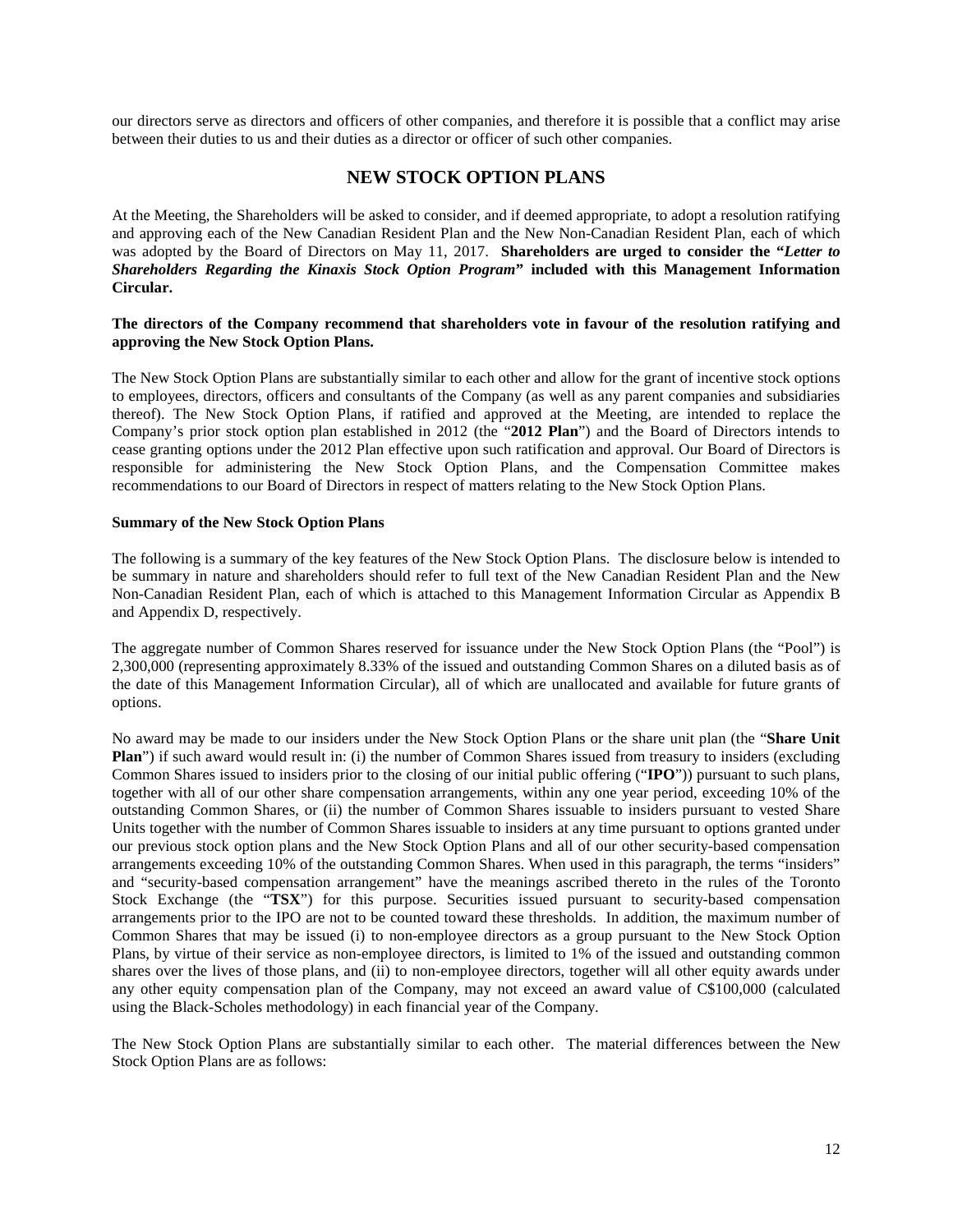- Grants of options under the New Canadian Resident Plan are limited to employees, officers, directors and consultants who reside in Canada and are subject to Canadian taxation.
- Grants of options under the New Non-Canadian Resident Plan are limited to employees, officers, directors and consultants who reside outside Canada and provide services to the Company primarily outside of Canada.
- Grants of options under the New Non-Canadian Resident Plan are intended to qualify as either:
	- "incentive stock options" within the meaning of section 422 of the United States Internal Revenue Code of 1986, as amended and any regulations thereunder (the "**Code**"); or
	- o "nonstatutory options" to meet the conditions in accordance with U.S. Treasury Regulation 1.409A- $1(b)(5)(i)$ .

There is no distinction in the New Canadian Resident Plan as to whether options granted thereunder are intended to qualify as either "incentive stock options" or "nonstatutory options".

• The New Non-Canadian Resident Plan provides that the Company may elect, in its sole discretion, to settle any exercised option in cash, with the amount of such cash payment to be calculated based on the fair market value of the Common Shares underlying the option at the time of exercise. However, the New Canadian Resident Plan does not provide the Company with the option to elect to settle an exercised option in cash and the holder of any option granted under the New Canadian Resident Plan has absolute discretion to require that the Company settle any exercised options in Common Shares.

Unless otherwise determined by our Board of Directors, options granted under the New Stock Option Plans vest at a rate of 25% per year over four years at each anniversary of the date of the grant. Options granted under the New Stock Option Plans may be exercised during the period specified in the New Stock Option Plans, which shall be no more than five years from the date of grant. The New Stock Option Plans also provide that, unless otherwise determined by our Board of Directors, options generally terminate within 30 days following the termination of employment, directorship or engagement as a consultant with the Company or affiliated entities. The exercise price for options granted under the New Stock Option Plans is determined by our Board of Directors, but may not be less than the Fair Market Value.

"**Fair Market Value**" means, as of any date, the value of the Common Shares subject to options (the "**Optioned Shares**"), determined as follows:

- (i) if the Optioned Shares are listed on the TSX, the closing sales price for shares of such class as quoted on the TSX for the last market trading day prior to the date of determination (or if no sales were reported, the average of the high bid and the low bid on such day);
- (ii) if the Optioned Shares are listed on an established stock exchange or a national market system, other than the TSX, including without limitation the Nasdaq Global Market or The Nasdaq Capital Market of The Nasdaq Stock Market, the closing sales price for shares of such class (or the closing bid, if no sales were reported) as quoted on such exchange or system for the last market trading day prior to the date of determination, as reported in the Wall Street Journal or such other source as the administrator of the New Stock Option Plans deems reliable;
- (iii) if the Optioned Shares are listed both on the TSX and another established stock exchange or national market system and: (A) the Company is not eligible for the exemption available to Eligible Interlisted Issuers (as defined in the TSX Company Manual) pursuant to section 602(g) of the TSX Company Manual (the "**Interlisted Issuer Exemption**"), the Fair Market Value shall be as determined in accordance with (i) above, or (B) the Company is eligible for the Interlisted Issuer Exemption, the Fair Market Value shall be as determined in accordance with (ii) above;
- (iv) if the Optioned Shares are regularly quoted by a recognized securities dealer but selling prices are not reported, the Fair Market Value of the Optioned Shares shall be the mean between the high bid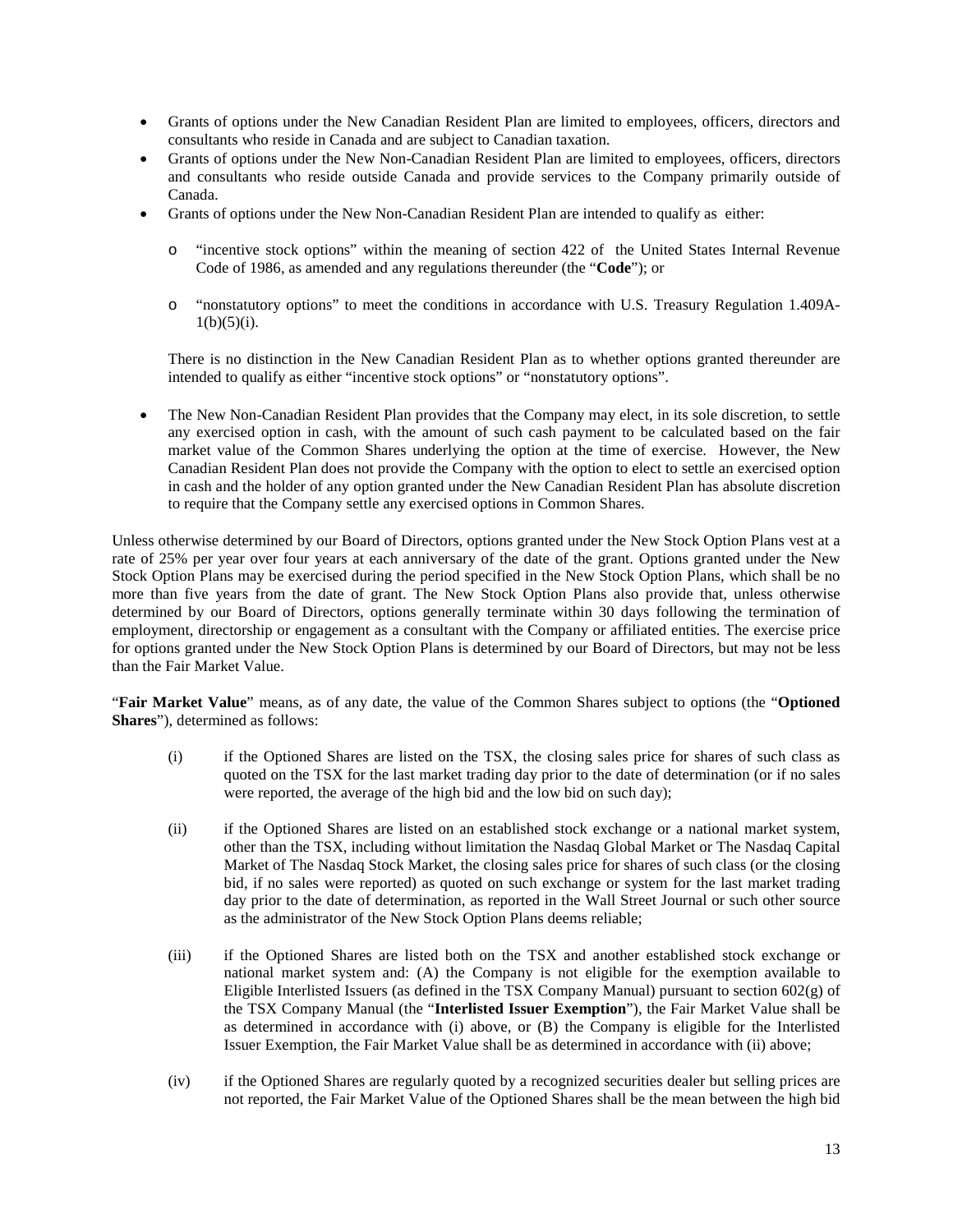and low asked prices for the shares of such class on the last market trading day prior to the date of determination; or

(v) in the absence of an established market for the Optioned Shares, the Fair Market Value of the Optioned Shares shall be determined in good faith by the administrator of the New Stock Option Plan using any measure of value it determines to be appropriate (including, as it considers appropriate, relying on appraisals) in a manner, if applicable, consistent with the valuation principles under Section 409A of the Code, except as the Board may expressly determine otherwise.

Subject to the foregoing, the administrator of the New Stock Option Plans has sole discretion to determine the Fair Market Value, and all options are conditioned on the optionees' agreement that the administrator's determination is conclusive and binding even though others might make a different determination.

If options granted under the New Stock Option Plans would otherwise expire during or immediately after a trading black-out period, the expiry date of the options will be extended to the tenth business day following the end of the black-out period.

Upon the execution by the Company of any agreement with respect to an Acquisition Event, the administrator of the New Stock Option Plans in its sole discretion may, without any action or consent of the optionees:

- (i) provide that any or all outstanding options shall be assumed, or equivalent options shall be substituted, by the acquiring or succeeding corporation (or an affiliate thereof);
- (ii) provide that any or all outstanding options shall be converted into a right to purchase, for each Optioned Share immediately prior to the consummation of the Acquisition Event, the consideration (whether cash, securities or other property) received as a result of the Acquisition Event by holders of the same class of shares held immediately prior to the consummation of the Acquisition Event (and if holders were offered a choice of consideration, the type of consideration chosen by the holders of a majority of such class of shares);
- (iii) provide that any or all outstanding options shall be converted into a right to purchase, for each Optioned Share immediately prior to the consummation of the Acquisition Event, shares or other securities of the acquiring or succeeding corporation (or an affiliate thereof) that are equivalent (as determined by the administrator in its sole discretion) in fair market value to the per share consideration received by holders of outstanding shares of the applicable class as a result of the Acquisition Event;
- (iv) provide that any or all outstanding options shall accelerate and become exercisable in full as of a specified time prior to the Acquisition Event and shall terminate immediately prior to the consummation of such Acquisition Event, except to the extent exercised before the consummation of such Acquisition Event; provided that to the extent all or any portion of an option becomes exercisable solely as a result the reasons set forth in this paragraph (iv), the administrator may provide in its sole discretion that upon exercise of such option the holder shall receive shares subject to a right of repurchase by the Company or its successor at the option exercise price. Such repurchase right (1) shall lapse at the same rate as the option would have become exercisable under its terms, (2) shall not apply to any shares subject to the option that were exercisable under its terms without regard to the first sentence of this paragraph, and (3) shall inure to the benefit of the Company's successor and shall apply to the cash, securities or other property into which the Common Shares were converted or for which it was exchanged pursuant to such Acquisition Event;
- (v) provide that any or all outstanding options shall terminate upon consummation of the Acquisition Event and that each holder shall receive, in exchange therefor, a cash payment equal to the amount (if any) by which (A) the fair market value (as determined by the administrator in its sole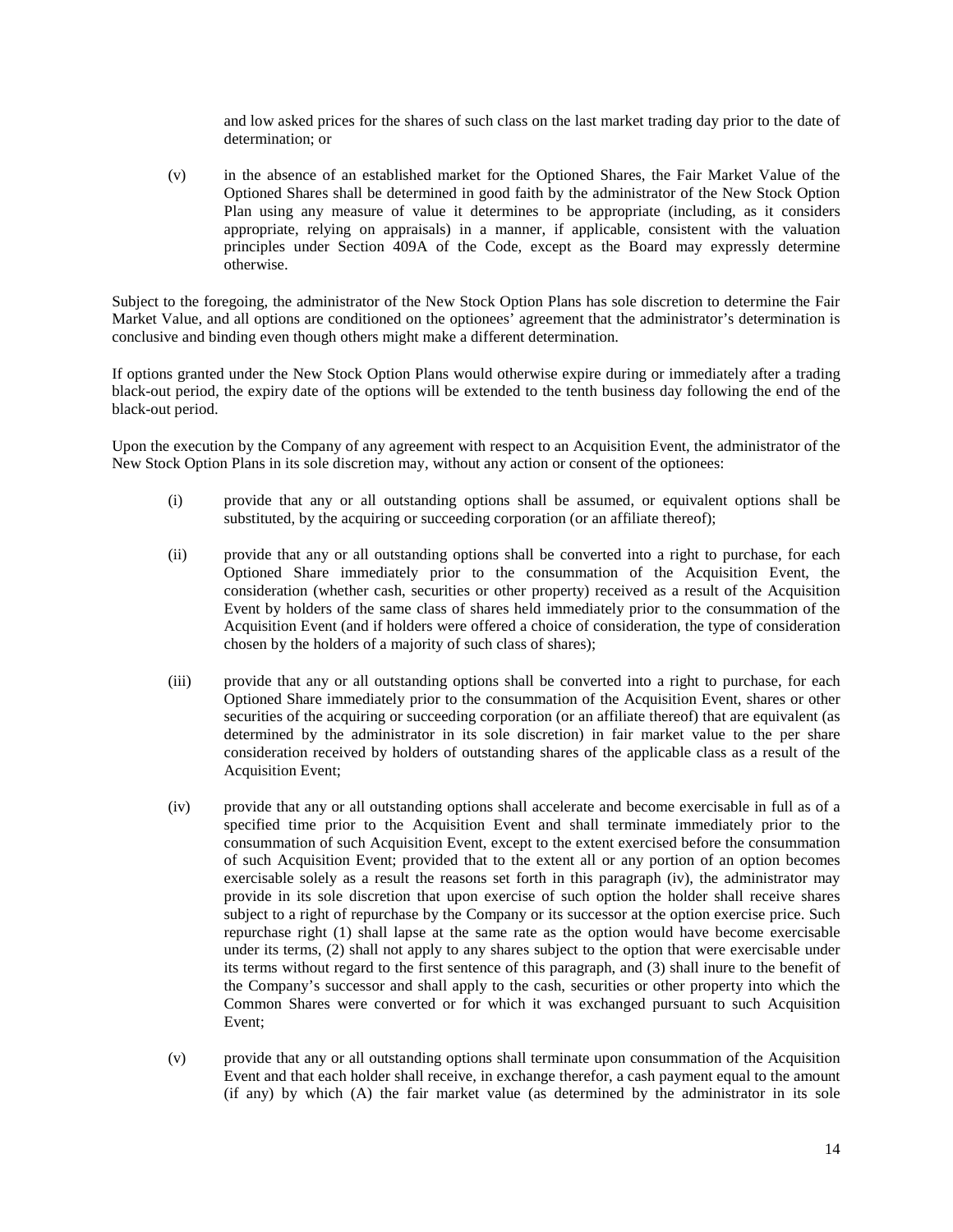discretion) multiplied by the number of Optioned Shares subject to such outstanding options (whether or not then exercisable), exceeds (B) the aggregate exercise price of such options (provided, that, for greater certainty, if the exercise price of the options exceeds the fair market value as so determined, the Board shall have the ability to cancel such options without any payment of consideration to the optionee);

- (vi) provide that any or all outstanding options shall be terminated and substituted with a cash incentive program of the acquiring or succeeding corporation (or an affiliate thereof) upon consummation of the Acquisition Event; and
- (vii) provide for such other actions and/or combinations of the foregoing actions as the administrator deems fair and reasonable in the circumstances.

Upon the occurrence of an Acquisition Event, to the extent that the acquiring or succeeding corporation (or an affiliate thereof) has by appropriate action assumed the Company's obligations under the New Stock Option Plans, the vesting and other rights of the Company under each outstanding option and any related agreement shall inure to the benefit of such acquiring or succeeding corporation (or an affiliate thereof) and shall apply to the cash, securities or other property into which the Common Shares were converted or exchanged for pursuant to such Acquisition Event in the same manner and to the same extent as they applied to the Optioned Shares.

For the purposes of the New Stock Option Plans, an "**Acquisition Event**" means: (a) any merger, amalgamation, consolidation, or arrangement of the Company with or into another entity (other than a merger, amalgamation, consolidation, or arrangement of the Company with one or more of its parent (if any) or subsidiaries) as a result of which all of the Common Shares are converted into or exchanged for the right to receive cash, securities or other property or are cancelled or (b) any transfer or disposition of all of the Common Shares of the Company for cash, securities or other property pursuant to a share exchange or other transaction or (c) any other acquisition of the Company or its business as determined by a resolution of the Board.

To the extent permitted by applicable laws and provided for in the applicable option agreement or approved by the administrator of the New Stock Option Plans, in its sole discretion, the exercise price for Optioned Shares purchased upon the exercise of an option may be paid by the Company retaining from the total number of Optioned Shares as to which the option is exercised that number of Optioned Shares having a Fair Market Value on the date of exercise equal to the exercise price for the total number of Optioned Shares as to which the option is exercised.

If an optionee ceases to be a Service Provider (within the meaning of the New Stock Option Plans) other than as a result of death or disability, such optionee may exercise his or her option within thirty (30) days (or such longer period as may be provided in any option agreement or employment agreement) to the extent that the option is vested on the date of termination (but in no event later than the expiration of the term of the option as set forth in the option agreement). If, on the date of termination, the optionee is not vested as to his or her entire option, the Common Shares covered by the unvested portion of the option on the date of termination shall revert to the Pool, and for greater certainty, the optionee shall have no entitlement to acquire such reverted Common Shares, provided that an option agreement or employment agreement may provide that, in certain circumstances, options may fully vest at the date of notice of termination. Notwithstanding the foregoing, if an optionee ceases to be a Service Provider because the optionee's employment or service to the Company is terminated for Cause (as defined in the New Stock Option Plans), the option shall thereafter not be exercisable to any extent whatsoever.

If an optionee ceases to be a Service Provider as a result of the optionee's disability, the optionee may exercise his or her option within 180 days to the extent the option is vested on the date of termination (but in no event later than the expiration of the term of such option as set forth in the option agreement). If, on the date of termination, the optionee is not vested as to his or her entire option, the Common Shares covered by the unvested portion of the option shall revert to the Pool. If, after termination, the optionee does not exercise his or her option within the time specified herein, the option shall terminate, and the Common Shares covered by such option shall revert to the Pool.

If an optionee dies while a Service Provider, the option may be exercised within 180 days to the extent that the option is vested on the date of death (but in no event later than the expiration of the term of such option as set forth in the option agreement) by the optionee's estate or by a person who acquires the right to exercise the option by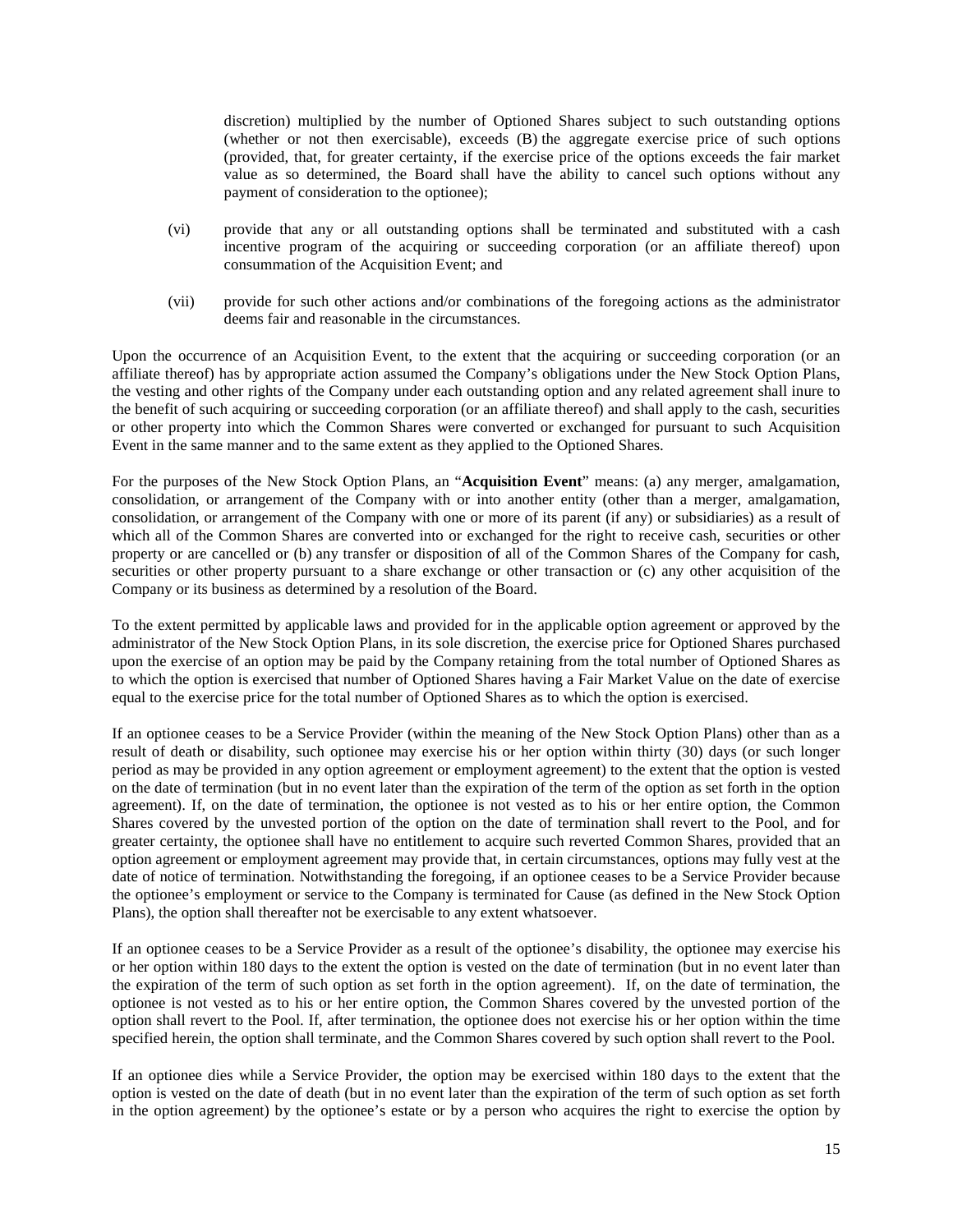bequest or inheritance. If, at the time of death, the optionee is not vested as to the entire option, the Common Shares covered by the unvested portion of the option shall immediately revert to the Pool. If the option is not so exercised within the time specified herein, the option shall terminate, and the Common Shares covered by such option shall revert to the Pool.

Amendments to the New Stock Option Plans generally require the consent of the TSX and our shareholders given at a duly constituted meeting. However, the following amendments to each of the New Stock Option Plans may be made by our Board without TSX or other stock exchange approval and without shareholder approval:

- amendments of a technical, clerical or "housekeeping" nature, or to clarify any provision of such plan, including without limiting the generality of the foregoing, any amendment for the purpose of curing any ambiguity, error or omission in such plan or to correct or supplement any provision of such plan that is inconsistent with any other provision of the plan;
- suspension or termination of such plan;
- amendments to respond to changes in legislation, regulations, instruments, stock exchange rules or accounting or auditing requirements;
- amendments necessary to permit the grant of options to optionees who are resident outside of Canada or the U.S., as applicable;
- amendments respecting administration of such plan;
- any amendment to the definition of "Consultant", "Officer", "Director" or "Employee" therein or otherwise relating to the eligibility of any service provider to receive an award under such plan;
- changes to the vesting provisions for any outstanding option;
- changes to exercise methods and frequency;
- amendments to add a further or other cashless exercise features, payable in cash or securities, whether or not providing for a full deduction of the number of underlying Common Shares from the reserve;
- amendments to the termination provisions of such plan or any outstanding option, provided no such amendment may result in an extension of any outstanding option held by an insider beyond its original expiry date;
- adjustments to reflect stock dividends, stock splits, reverse stock splits, share combinations or other alterations of the capital stock of the Company;
- amendments to permit options granted under such plan to be transferable or assignable for estate settlement purposes;
- in the case of the New Non-Canadian Resident Plan, amendments necessary to qualify any or all incentive stock options for such favourable federal income tax treatment (including deferral of taxation upon exercise) as may be afforded incentive stock options under Section 422 of the Code; and
- any other amendment, whether fundamental or otherwise, not requiring shareholder approval under applicable law (including, without limitation, the rules, regulations and policies of the TSX).

For greater certainty, shareholder approval shall be required for the following types of amendments to each of the New Stock Option Plans:

- amendments to the number of Common Shares issuable under such plan, including an increase to a maximum percentage of Common Shares or a change from a maximum percentage of Common Shares to a fixed maximum number of Common Shares;
- amendments to the limitations on grants of Options to non-employee directors;
- amendments reducing the exercise price or purchase price of an option (which for such purpose shall include a cancellation of outstanding options and contemporaneous re-grant of options having a lower exercise price or purchase price);
- amendments extending the term of an option;
- amendments to remove the "insider participation limit" or to exceed the "insider participation limit";
- amendments to add a feature for financial assistance to optionees to facilitate the purchase of Common Shares;
- amendments to permit options to be transferable or assignable other than for estate settlement purposes;
- amendments to the amendment section of the such plan; and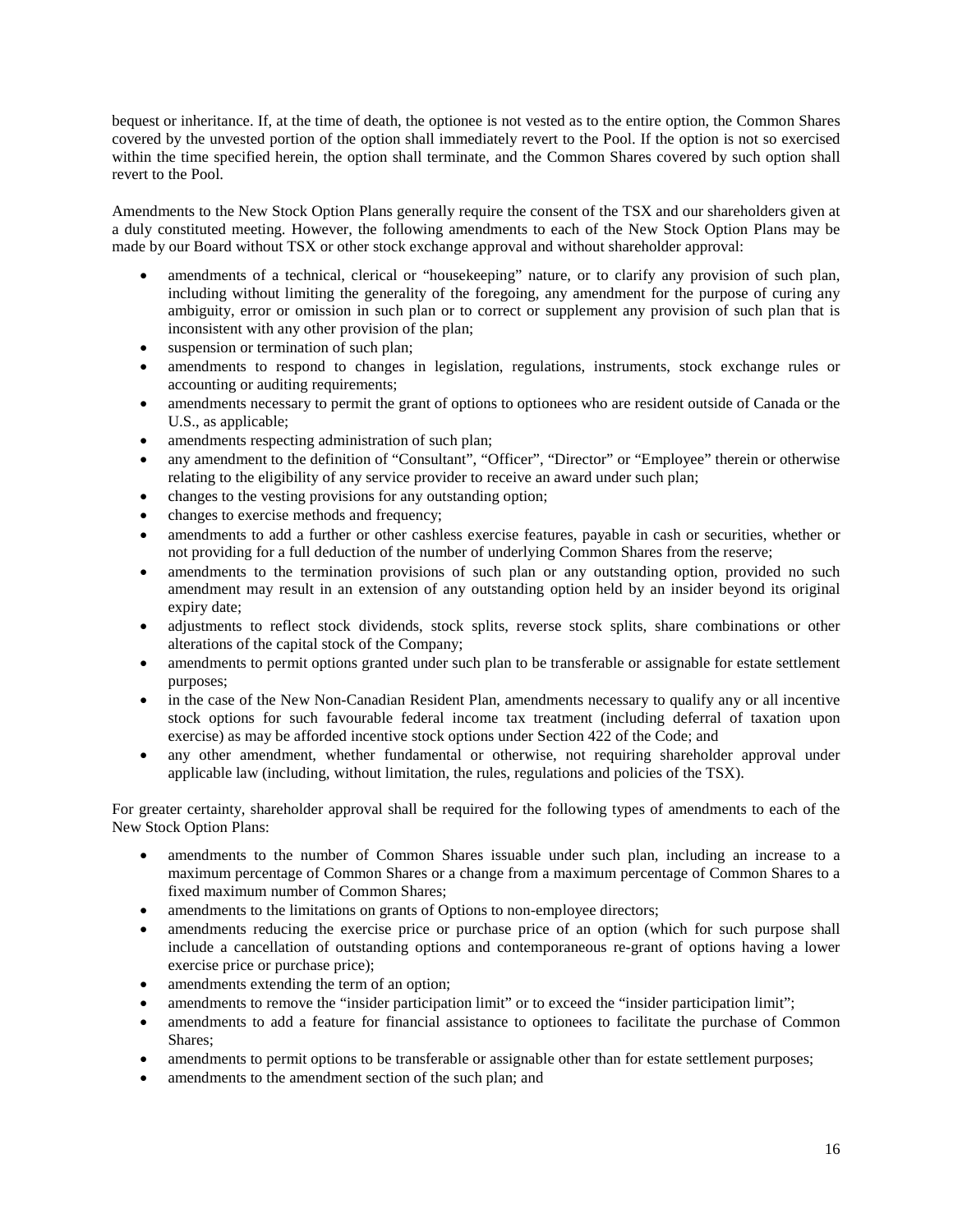• amendments required to be approved by shareholders under applicable law (including, without limitation, the rules, regulations and policies of the TSX).

The interests of any participant under either of the New Stock Option Plans or in any option are not transferable, subject to limited exceptions. Our Board of Directors has overall authority for interpreting, applying, amending and terminating the New Stock Option Plans, subject to the applicable requirements of the TSX.

# **EXECUTIVE COMPENSATION**

The following section describes the significant elements of our executive compensation program for the fiscal year ended December 31, 2016, with particular emphasis on the process for determining compensation payable to our President and Chief Executive Officer, our Chief Financial Officer and our other officers and employees that we have determined are "executive officers" within the meaning of National Instrument 51-102 – *Continuous Disclosure Obligations* for the fiscal year ended December 31, 2016. These individuals are referred to below as "Named Executives Officers" or "NEOs":

- John Sicard, President and Chief Executive Officer ("CEO")
- Richard Monkman, Chief Financial Officer ("CFO") and Vice President, Corporate Services
- Jack Noppé, Chief Technology Officer ("CTO")
- David Kelly, Executive Vice President, Professional Services
- Jeffrey Johnson, Executive Vice-President, Global Field Operations

*(Note: Effective January 31, 2017, Mr. Johnson voluntarily resigned as Executive Vice-President, Global Field Operations of Kinaxis.)* 

# **Overview**

During the fiscal year ended December 31, 2016, the Compensation Committee consisted of three directors, initially, Ron Matricaria (Chair), Howard Gwin and Angel Mendez, each considered to be "independent" (within the meaning of NI 58-101). Mr. Gwin resigned from the Board of Directors effective August 11, 2016, and independent director John (Ian) Giffen joined the Compensation Committee at that time. Effective February 28, 2017, Robert Courteau was appointed to the Compensation Committee and Mr. Giffen left the Compensation Committee. As a result, the Compensation Committee currently consists of three independent directors: Ronald Matricaria (Chair), Robert Courteau and Angel Mendez. The Charter of the Compensation Committee requires that the Compensation Committee be comprised of 100% independent directors. All members of the Compensation Committee have relevant skills and experience with human resources and compensation matters – see "*Corporate Governance – Compensation Committee*".

The Board of Directors has adopted a written charter for the Compensation Committee that establishes, *inter alia*, the Compensation Committee's duties and responsibilities. These include the following:

- annually assessing and making a recommendation to our Board with regard to the competitiveness and appropriateness of the compensation package of our CEO, our other NEOs and certain other senior officers and key employees;
- annually reviewing and recommending to the Board the goals and objectives for the CEO and all other senior executives and the amount and method of calculation of any regular and incentive compensation related thereto;
- annually evaluating the actual performance of the CEO against such goals and criteria and recommend to the Board the amount of regular and incentive compensation to be paid to the CEO for completed periods;
- annually reviewing the CEO's evaluation of the actual performance of the other senior executives against their respective goals and criteria and the CEO's recommendations to the Board for the amount of regular and incentive compensation to be paid to the other senior executives for completed periods;
- reviewing and making recommendations to our Board regarding any employment contracts or arrangements with our CEO and other NEOs , including any retiring allowance arrangements or any similar arrangements to take effect in the event of a termination of employment;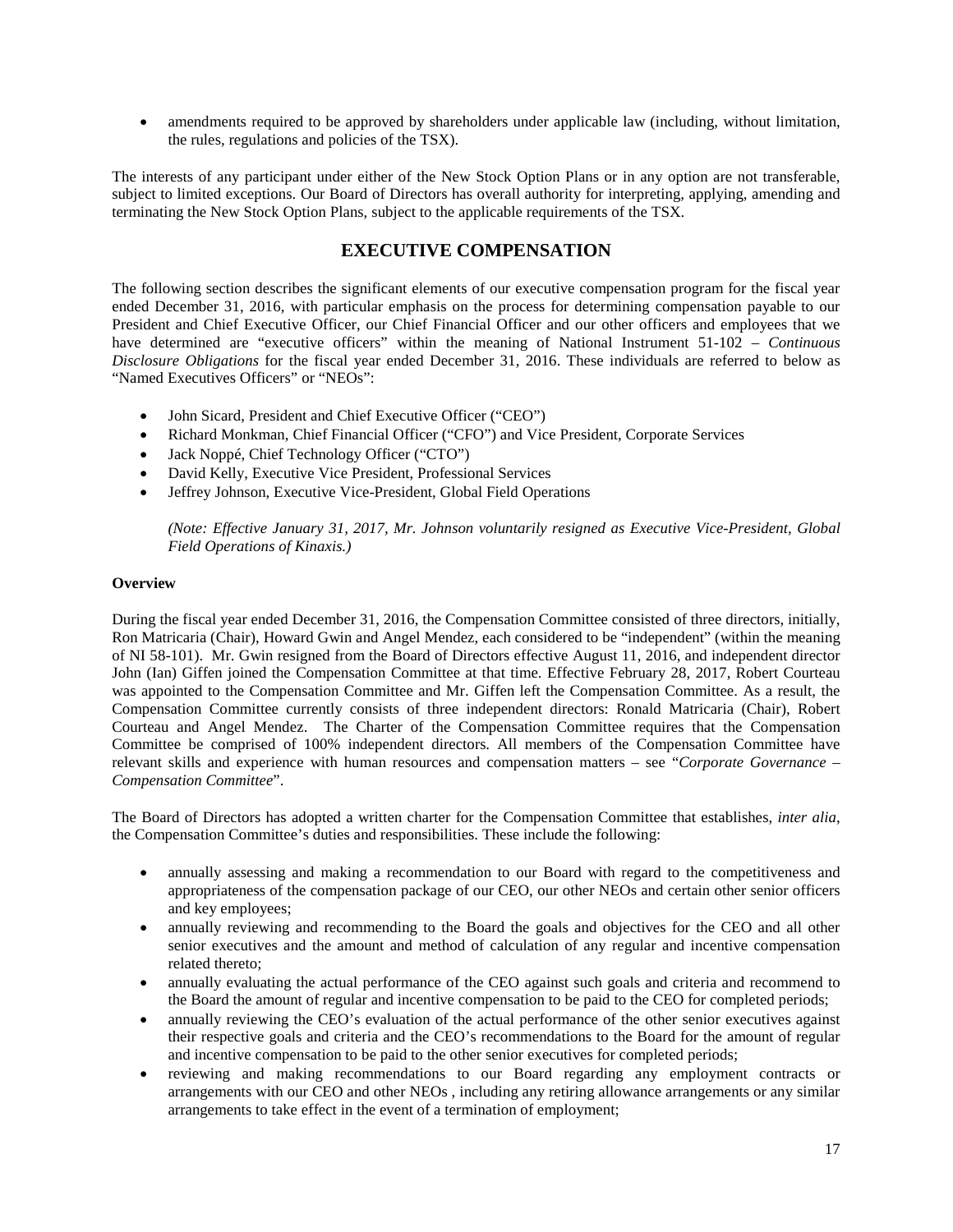- annually reviewing and recommending the aggregate bonus pools to be made available under our incentive compensation plans for the CEO, the other NEOs and other officers; and
- reviewing and making recommendations to our Board regarding the structure and implementation of incentive stock option plans, share unit plans or any other long-term incentive plans and, to the extent delegated by our Board, approving grants to participants and the magnitude and terms of their participation.

In 2015 the Compensation Committee developed an annual calendar of activities to ensure that it carries out its mandate on a timely basis. Based on the assessments, reviews and recommendations by the Compensation Committee, our full Board of Directors makes decisions regarding compensation of the CEO and other NEOs, including salaries, bonuses and long-term incentives, and approves goals and objectives relevant to the compensation of our CEO and the other NEOs.

The NEO compensation for the year ended December 31, 2016 is summarized below under the subheading "*Summary Compensation Table*". The compensation of the NEOs is based on factors described below.

# **Compensation Discussion and Analysis**

# *Compensation Objectives and Philosophy*

Our compensation practices are designed to retain, motivate and reward our executive officers for their performance and contribution to our long-term success. Our Board of Directors seeks to compensate executive officers by combining short-term and long-term cash and equity incentives. It also seeks to reward the achievement of corporate and individual performance objectives, and to align executive officers' incentives with the Company's performance. These goals may include the achievement of specific financial or business development goals. Company performance goals are based on targets for our financial performance during the applicable period.

Our Board of Directors' philosophy is to pay fair, reasonable and competitive compensation with a significant equity-based component in order to align the interests of the Company's executive officers with the interests of shareholders.

# *Compensation Consultant*

The Charter of the Compensation Committee provides that compensation consultants will be engaged at least biannually to provide analysis with respect to the Board and executive compensation, unless deemed unwarranted by the Compensation Committee and confirmed by the Board. In practice, in each of the three years that the Company has been a public company, compensation consultants have been engaged for this purpose. The Company has a limited history as a public company and over time this may become a bi-annual exercise as envisioned by the Charter, or the Compensation Committee may opt for more regular updates as circumstances warrant.

The Compensation Committee has retained Arthur J. Gallagher & Co. Human Resources & Compensation Consulting Practice ("**Gallagher**"), an independent consulting firm, to provide market data and analysis with respect to executive compensation in each of the past three fiscal years and director compensation in 2014 and 2015. Gallagher was first engaged in March 2014 and delivered a report in April 2014. The Compensation Committee and the Board used the April 2014 report to help develop compensation programs for the CEO and other executive officers that took effect following the Company's initial public offering. In November 2015, Gallagher was again engaged by the Compensation Committee to provide updated market data and analysis with respect to the compensation programs for certain executive officers and the directors of the Company, reports for which were delivered to the Compensation Committee in September 2015. In November 2016, the Compensation Committee engaged Gallagher to provide further updated market data and analysis with respect to the compensation programs for certain executive officers, and Gallagher delivered its report to the Compensation Committee in January 2017. The Compensation Committee anticipates engaging the consulting firm for a report related to director compensation in 2017.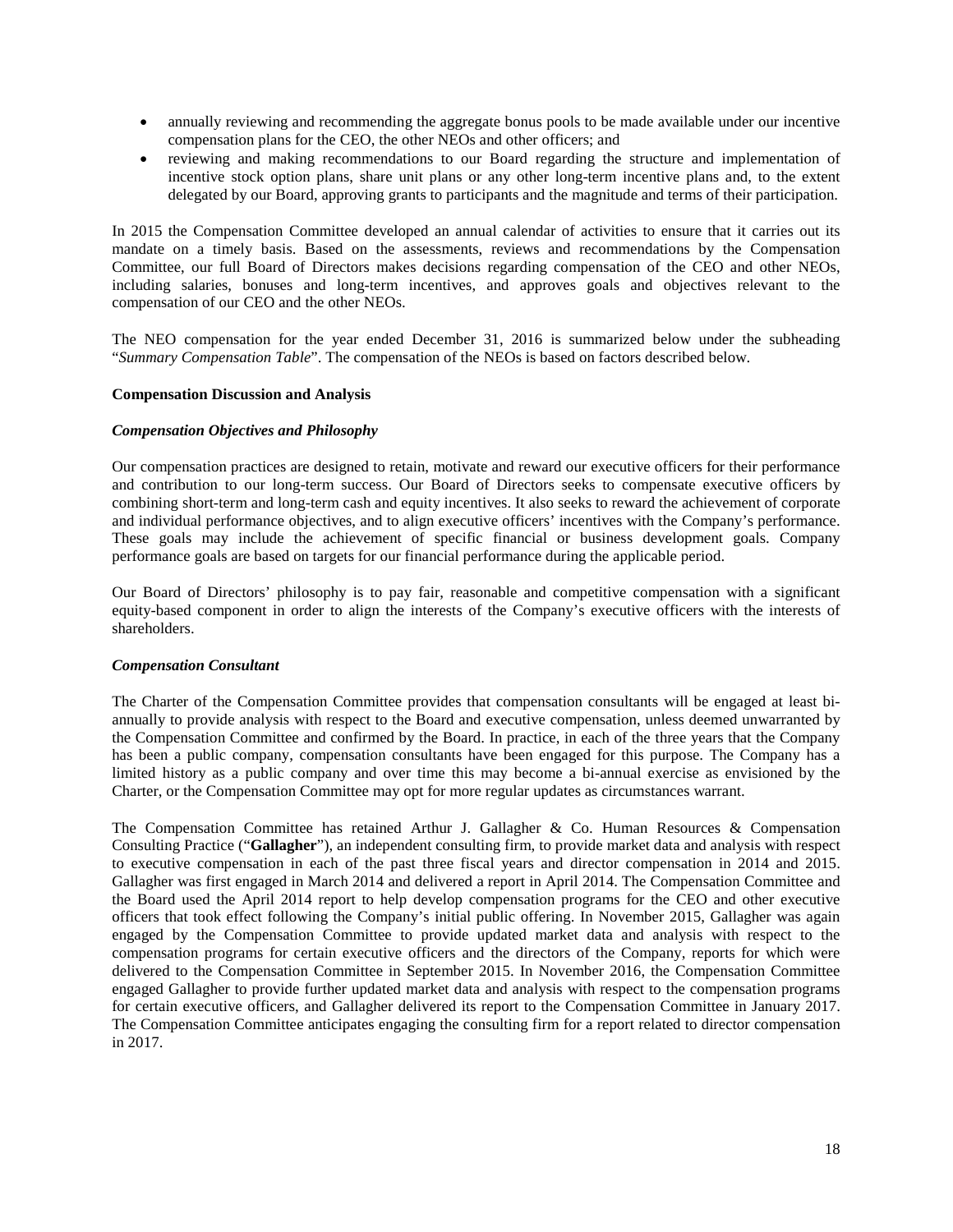To support this process, Gallagher developed and reviewed a peer group (the "**Comparator Group**") in consultation with the Compensation Committee, and selected and examined relevant executive compensation databases. See "*Market Positioning and Benchmarking*" below.

The aggregate fees billed to the Company for executive and director compensation-related services and all other services provided by Gallagher are as set out below:

| Fiscal 2016<br>(US\$) | Fiscal 2015<br>(US\$) |
|-----------------------|-----------------------|
| 20.904                | 24.400                |
|                       | $11.500^{(2)}$        |

 $\overline{\phantom{a}}$   $\overline{\phantom{a}}$   $\overline{\phantom{a}}$   $\overline{\phantom{a}}$   $\overline{\phantom{a}}$   $\overline{\phantom{a}}$   $\overline{\phantom{a}}$   $\overline{\phantom{a}}$   $\overline{\phantom{a}}$   $\overline{\phantom{a}}$   $\overline{\phantom{a}}$   $\overline{\phantom{a}}$   $\overline{\phantom{a}}$   $\overline{\phantom{a}}$   $\overline{\phantom{a}}$   $\overline{\phantom{a}}$   $\overline{\phantom{a}}$   $\overline{\phantom{a}}$   $\overline{\$ (1) Includes amounts paid to Gallagher for both executive and director compensation-related services, as applicable.

(2) Includes amounts paid to Gallagher for general consulting services to the Board and Compensation Committee on the design of the Company's ESPP, which was adopted in 2015 and is open to participation by all employees.

The Compensation Committee's current policy is to require Compensation Committee pre-approval for any services provided by Gallagher or any other compensation consultant or compensation advisor to the Company.

# *Market Positioning and Benchmarking*

Various elements of the Company's compensation program are intended to align with those of the Comparator Group in the short to medium term. See "*Elements of Compensation*" below.

The Comparator Group for executive compensation purposes in fiscal 2015 was comprised of 19 companies, and in fiscal 2016 included 18 companies. For director compensation purposes, the Comparator Group in fiscal 2015 was comprised of 22 companies. The Comparator Groups were most recently reviewed and updated by Gallagher in consultation with the Compensation Committee in November 2016 for executive compensation purposes and in September 2015 for director compensation purposes.

The companies in the Comparator Group were selected to reflect our financial outlook as a publicly-listed organization and have a level of complexity of operations and technologies comparable to Kinaxis. The selection criteria used to determine the composition of the Comparator Group are the following:

- operations in relevant comparator industries, specifically, internet software and services and application software;
- revenues substantially similar to Kinaxis, taking into account our relative size, our current results and our expected future outlook;
- securities that are publicly traded; and
- a headquarters in North America, reflective of our focus on our existing and target markets and competitors located in the United States.

The companies forming the Comparator Group for executive compensation purposes meet all or some of the foregoing criteria and are listed below:

| DEMANDWARE, INC.           | <b>MITEL NETWORKS CORP.</b> |
|----------------------------|-----------------------------|
| <b>EGAIN CORP.</b>         | <b>Q2 HOLDINGS INC.</b>     |
| INUVO INC.                 | SCIOUEST INC.               |
| <b>IPASS INC.</b>          | SPS COMMERCE, INC.          |
| <b>MARIN SOFTWARE INC.</b> | <b>TEXTURA CORP.</b>        |
| <b>MARKETO INC.</b>        | UPLAND SOFTWARE INC.        |
|                            |                             |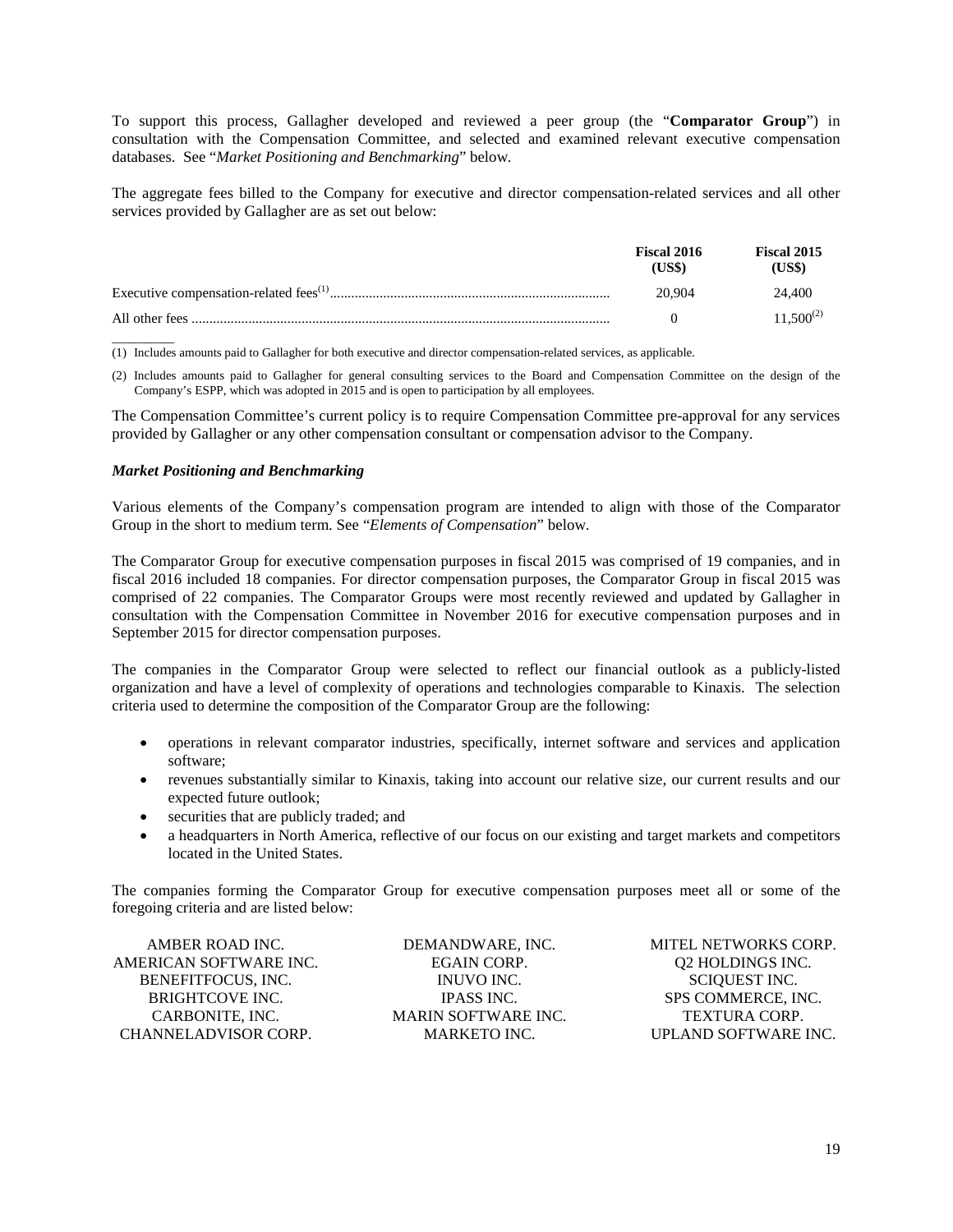The companies forming the Comparator Group for director compensation purposes included all of the companies listed above and also included the following four companies (which met all or some of the foregoing criteria as of September 2015):

# DESCARTES SYSTEMS GROUP INC. SANDVINE CORPORATION SOLIUM CAPITAL INC.

# SHOPIFY INC.

Our compensation policy for fiscal 2016 provided for a specific positioning of each element of total compensation in the market based on this well-defined Comparator Group. Recognizing that we are at an earlier stage than many of the companies in the Comparator Group, as an interim approach, our compensation practices were benchmarked using a regression method to account for our expected revenue scope in the short to medium term. In February 2017, the Compensation Committee re-evaluated our compensation policy and determined that our compensation practices for roles without variable pay should be positioned in the  $65\text{-}75^{\text{th}}$  percentile range going forward, in order to attract, motivate and retain talented employees who drive the Company's success.

# *Elements of Compensation*

Our executive compensation consists primarily of the following elements: base salary, short-term incentives, longterm equity incentives and customary benefit programs. We do not offer any pension benefits. The following table summarizes the market positioning for each element of our compensation program.

| <b>Compensation Element</b>                           | <b>Performance Criteria</b>                                                                               | <b>Alignment with Market</b>                                                                                                                              |  |  |
|-------------------------------------------------------|-----------------------------------------------------------------------------------------------------------|-----------------------------------------------------------------------------------------------------------------------------------------------------------|--|--|
| <b>Base salary</b>                                    | Individual contribution and<br>competencies and prior<br>relevant experience                              | Aligned with <b>median</b> base<br>salary offered in our<br>Comparator Group, other<br>than the CEO and CFO who<br>have salaries below the<br>median base |  |  |
| <b>Short-Term Incentive</b><br>(Annual Bonus Program) | Individual contribution,<br><b>Adjusted EBITDA</b><br>performance and Subscription<br>Revenue performance | Aligned with <b>median</b> short-<br>term incentives offered in the<br>market, as defined in the<br>Company's compensation<br>policy                      |  |  |
| <b>Long-Term Equity</b><br><b>Incentive</b>           | Time-based vesting for both<br>options and RSUs.<br>Performance-based vesting<br>for PSU <sub>s</sub>     | Aligned with median long-<br>term incentives offered in the<br>our Comparator Group                                                                       |  |  |
| <b>Benefits</b>                                       | Not applicable                                                                                            | Customary benefit programs<br>for scope and size of<br>operations and workforce                                                                           |  |  |

# *Base Salary*

Base salaries for executive officers are established based on the scope of their responsibilities and their prior relevant experience, taking into account compensation paid by other companies in the industry for similar positions and the overall market demand for such executives at the time of hire.

An executive officer's base salary is determined by reviewing the executive officer's other compensation to ensure that the executive officer's total compensation is in line with our overall compensation philosophy. Accordingly, base salaries are set at a level to ensure that performance-based compensation is significant enough to continue to motivate and reward our executive officers for their performance and contribution to our long-term success.

Base salaries are reviewed annually and may be increased for merit reasons, based on the executive's success in meeting or exceeding individual objectives. Additionally, base salaries can be adjusted as warranted throughout the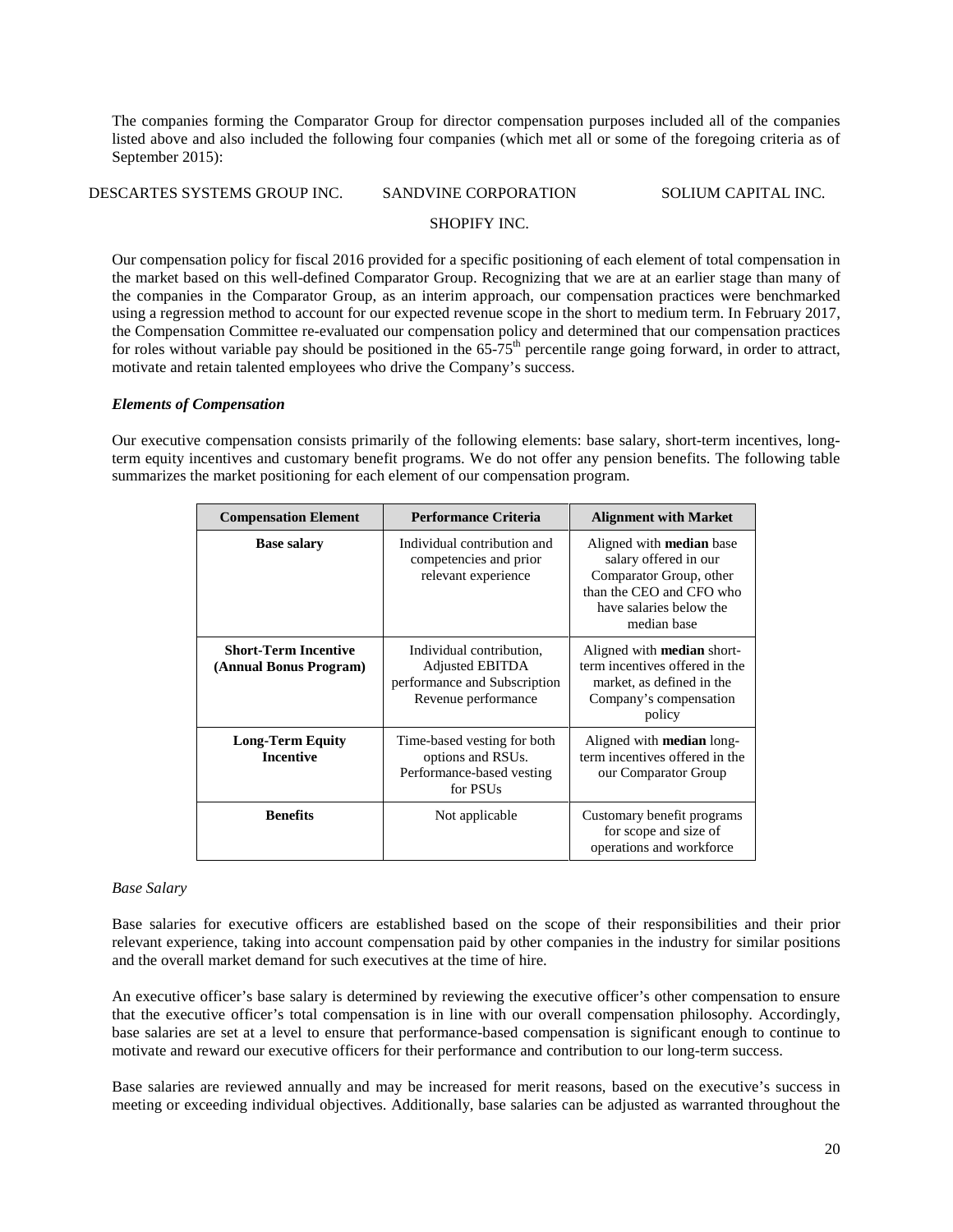year to reflect promotions or other changes in the scope or breadth of an executive's role or responsibilities, as well as for market competitiveness.

# *Short-Term Incentive*

Our compensation program includes eligibility for annual incentive cash bonuses for (i) our CEO and CFO under our annual bonus program ("**Annual Bonus Program**") and (ii) for our other NEOs (except as otherwise noted below), under our leadership bonus program ("**Leadership Bonus Program**" and together with the Annual Bonus Program, the "**Bonus Programs**"). Short-term incentives are designed to retain, motivate and reward our executive officers for their performance and contributions according to the Company's compensation objectives and philosophy.

The target amounts to which each of these executives is entitled under our Bonus Programs are discretionary, recommended by the Compensation Committee and approved by our Board of Directors. The Leadership Bonus Program is subject to a discretionary personal performance component (50% weighting), an Adjusted EBITDA performance measure (25% weighting) and a Subscription Revenue performance measure (25% weighting). Our Leadership Bonus Program is administered by our CEO with the oversight of the Compensation Committee. Individual performance targets for the Leadership Bonus Program are evaluated and determined by our CEO and the Adjusted EBITDA and Subscription Revenue performance measures are determined by the CEO upon recommendation from the Compensation Committee.

The Bonus Programs did not apply to Mr. Kelly as he was on a separate short-term compensation program. During his tenure with the Company, the Bonus Programs did not apply to Mr. Johnson as he was on a separate short-term compensation program prior to his departure from the Company.

When making a recommendation to set or increase the short-term incentive target for the CEO and CFO, the Compensation Committee takes into consideration the scope of the executive's responsibilities, his base salary and the positioning of his short-term incentive target compared to our Comparator Group. Our Board had set short-term incentive targets for our CEO at 100% of base salary and for our CFO at 75% of their respective base salaries. Incentives consist of an individual component and two corporate performance components, as outlined above.

For the fiscal year ended December 31, 2016 awards under our Annual Bonus Program for our CEO and CFO were calculated as follows:

| $100\%$ of<br><b>Base</b><br>Salary (for<br>CEO)<br>or<br>75% of<br><b>Base</b><br><b>Salary (for</b> | x | (Individual<br>performance<br>measure<br>$20\%$ weighting<br>Performance can<br>range from 0 to<br>0.4, with target<br>performance of 0.2 | $\overline{+}$ | <b>Adjusted EBITDA</b><br>performance<br>measure<br>$40\%$ weighting<br>Performance can<br>range from 0<br>to 0.8, with target<br>performance | $\div$ | <b>Total Subscription</b><br>Revenue<br>performance<br>measure 40%<br>weighting<br>Performance can<br>range from $0$ to $0.8$ ,<br>with target | $=$ | Annual<br><b>Bonus</b><br>Payout |
|-------------------------------------------------------------------------------------------------------|---|-------------------------------------------------------------------------------------------------------------------------------------------|----------------|-----------------------------------------------------------------------------------------------------------------------------------------------|--------|------------------------------------------------------------------------------------------------------------------------------------------------|-----|----------------------------------|
| CFO)                                                                                                  |   |                                                                                                                                           |                | of $0.4$                                                                                                                                      |        | performance of 0.4)                                                                                                                            |     |                                  |

Performance that over-achieves targeted levels will result in payouts above targeted levels. The total annual bonus is limited in the case of the CEO to two times his base salary and for the CFO to 1.5 times his base salary. Our Annual Bonus Program is administered by the Compensation Committee. Our Board of Directors reviewed and approved the bonus payouts on February 28, 2017.

The Compensation Committee applied the following principles and components in determining the bonus payouts for fiscal 2016:

# A. Individual Performance Measure

Individual performance was assessed on a discretionary basis by the Compensation Committee. In assessing performance, the Compensation Committee considered the NEO's support of general corporate objectives as well as his individual contributions and performance. The individual performance measure accounted for up to 20% of the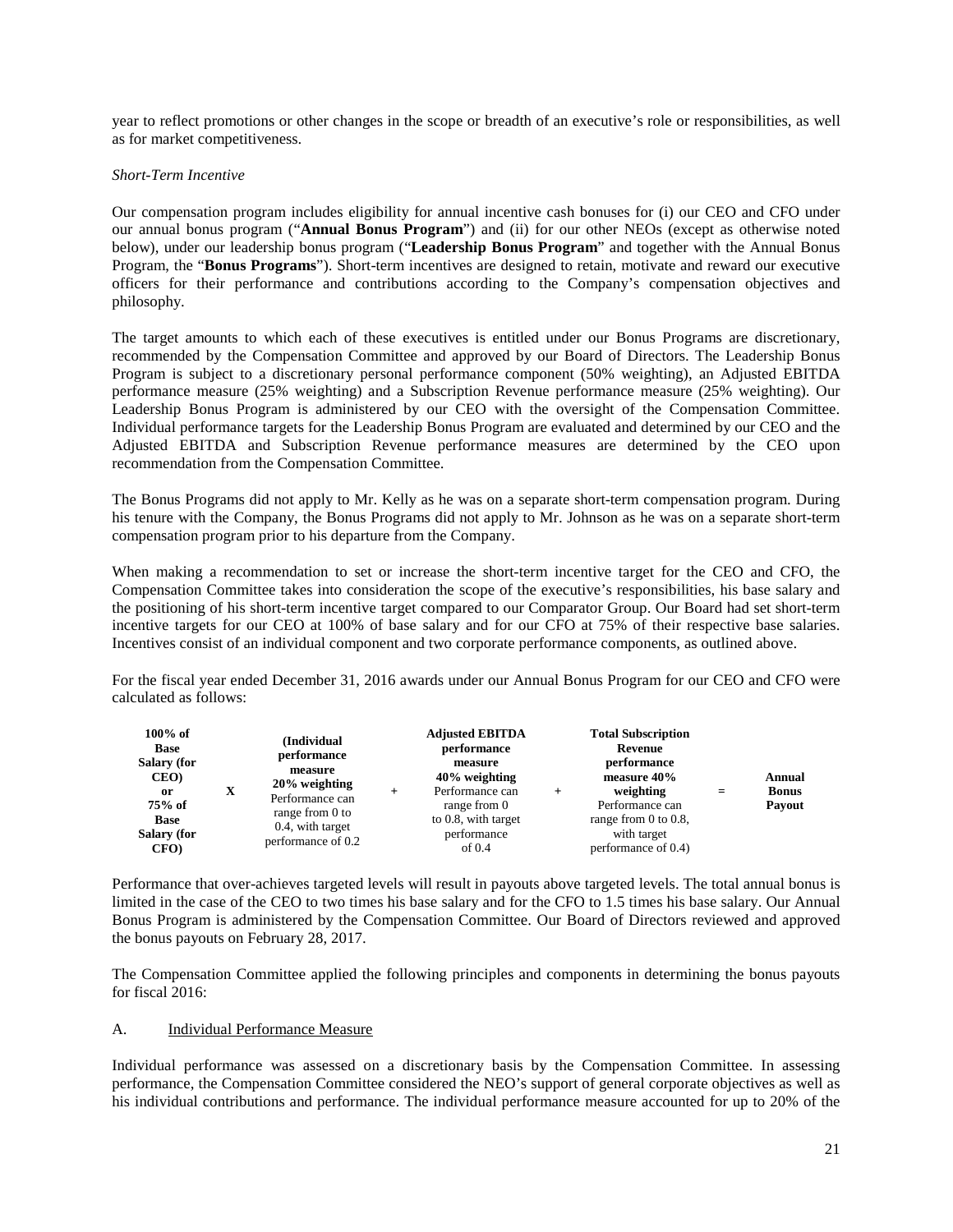total annual bonus opportunity for the CEO and CFO, and up to 50% of the total annual bonus opportunity for other NEOs.

# B. Adjusted EBITDA Performance Measure

The Adjusted EBITDA performance measure accounts for up to 40% of the total annual bonus opportunity for the CEO and CFO, and up to 25% of the total annual bonus opportunity for other NEOs. Adjusted EBITDA is defined as profit adjusted to exclude the impact of our formerly outstanding redeemable preferred shares, our equity compensation plans , income tax expense, depreciation, foreign exchange loss (gain) and net financing (income) expense. The targeted Adjusted EBITDA for a given year is established by the Board of Directors, upon recommendation from the Compensation Committee. In order to be eligible for a bonus for fiscal 2016, the Company's actual Adjusted EBITDA had to meet a minimum of 70% of the targeted Adjusted EBITDA. This component of the bonus then scales up based on the percentage of targeted Adjusted EBITDA actually achieved, with the maximum for this component being realized at 150% of targeted Adjusted EBITDA. The rate of scale-up accelerates once actual Adjusted EBITDA exceeds 100% of targeted Adjusted EBITDA.

# C. Total Subscription Revenue Performance Measure

The Subscription Revenue performance measure accounts for up to 40% of the total annual bonus opportunity for the CEO and CFO, and up to 25% of the total annual bonus opportunity for other NEOs. "Subscription Revenue" refers to fees for provision of the Company's RapidResponse® as software as a service ("**SaaS**") in a hosted/cloud environment. The targeted Subscription Revenue is determined by the Board of Directors, upon recommendation from the Compensation Committee. In order for any bonus to be payable based on this measure for fiscal 2016, our actual Subscription Revenue had to meet a minimum of 95% of the targeted Subscription Revenue. This component of the bonus then scales up based on the percentage of targeted Subscription Revenue actually achieved, with the maximum for this component being realized at 105% of targeted Subscription Revenue. The rate of scale-up accelerates once actual Subscription Revenue exceeds 100% of targeted Subscription Revenue.

Target performance measures are intended to be difficult to achieve but attainable. Levels above target are intended to be "stretch" targets and to be very difficult to achieve.

Jeffrey Johnson, former Executive Vice-President, Global Field Operations, had a 2016 sales incentive plan with a target commission of \$275,000, of which \$180,000 was based on product sales and the remainder is based on services business. Commissions are earned for in-term configuration expansion by customers and end-of-term configuration expansion on renewal, as well as for sales to new customers.

David Kelly has a 2016 bonus incentive plan with a target bonus of \$150,000, of which \$127,500 was based on professional services revenue and the remainder is based on professional services margin. Bonuses are earned for the delivery of professional services to customers, as well as the margin earned on these services.

The Board maintains the discretion at all times to grant discretionary bonuses, including in the context of acquisitions, to modify, amend or terminate short-term incentive programs and/or to deviate from the plans or grant individual exceptions. In the event of a termination of an NEO for any reason, other than for "Cause" or resignation without "Good Reason", each NEO is paid his or her accrued bonus entitlement calculated as follows: 100% of base salary for Mr. Sicard and 75% of base salary for Mr. Monkman, pro-rated for the number of completed months worked in the year.

For fiscal 2016, Subscription Revenue exceeded overall internal targets. The Adjusted EBITDA overall internal target was not fully achieved.

The Company does not disclose specific Adjusted EBITDA or Subscription Revenue performance measures because it considers that the information about these specific targets would place it at a significant disadvantage if the targets became known. The targets are set as part of the Company's annual budget and strategic planning process and disclosure of these targets would expose the Company to serious prejudice and negatively impact its competitive advantage in the market.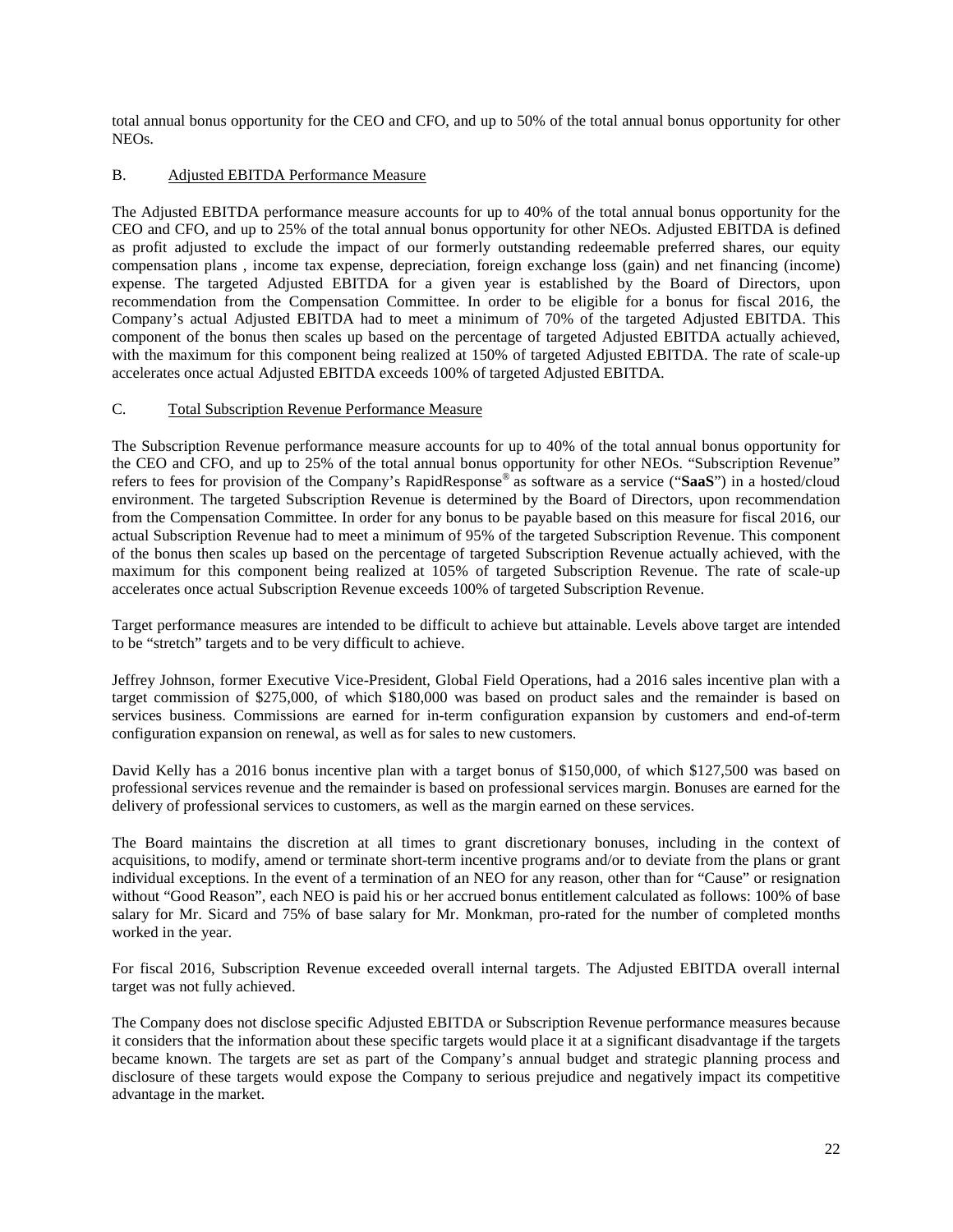#### *Long-Term Incentive*

We believe that equity-based awards allow us to reward senior executive officers for their sustained contributions to us and align their interests with those of our long-term shareholders. We also believe that equity awards incentivize employee continuity and retention. The Company's long-term incentives are designed to motivate and reward executives for their contributions to our long-term success in accordance with the Company's compensation objectives and philosophy.

On August 31, 2015 we adopted an employee share purchase plan (the "**ESPP**"). Under the ESPP, our employees have the opportunity to contribute a percentage of their eligible earnings to the plan, generally through payroll deduction. Eligible earnings are defined as basic earnings only, and exclude certain amounts such as commissions, bonuses and stock option benefits. The amount of eligible earnings that may be contributed by an individual participant is capped at 10% of the participant's eligible earnings. We make a monthly cash contribution to the participant's account in an amount equal to 20% of the participant's contribution. The employee's personal contribution and our 20% matching contribution are used by the plan administrator to make market purchases of Kinaxis' shares. Shares purchased with the employer portion of the contribution are subject to certain restrictions on resale. The ESPP does not involve the issuance from treasury or potential issuance from treasury of any of our securities. The purpose of the ESPP is to provide a benefit to our employees that is aligned with shareholders' interests.

We have adopted various stock option plans and, in conjunction with the closing of the IPO, the Share Unit Plan to provide long-term equity incentives. Our Board of Directors believes that options to purchase Common Shares, and grants under the Share Unit Plan, provide management with a strong incentive to enhance our long-term performance and the creation of shareholder value. The Compensation Committee determines the grant size and terms of awards for our NEOs to be recommended to our Board of Directors, taking into account, among other things, previous grants of options and other equity incentives.

We currently have options outstanding under the 2012 Plan as well as options outstanding under a stock option plan established in 2010 (the "**2010 Plan**"). There are no more outstanding options under the stock option plan established in 2000 (the "**2000 Plan**"). The 2012 Plan, the 2010 Plan and the 2000 Plan are collectively referred to as the "**Old Option Plans**". As of the date hereof, an aggregate of 2,136,601 options are outstanding under the Old Option Plans (with a weighted average exercise price. of C\$35.29 and a remaining life of 7.72 years). Following adoption of the 2012 Plan, the Board ceased granting options under the 2010 Plan and the 2000 Plan, and provided the New Stock Option Plans are ratified and approved at the Meeting, the Board intends to cease granting options under the 2012 Plan.

In conjunction with the closing of the Company's IPO, we established the Share Unit Plan. The Share Unit Plan provides for the grant of share units ("**Share Units**"), consisting of restricted share units (RSUs), performance share units (PSUs) and deferred share units (DSUs). The maximum aggregate number of Common Shares issuable from treasury by Kinaxis pursuant to the Share Unit Plan is 750,000. This maximum number is subject to adjustment for changes in the number of Common Shares outstanding through subdivision, consolidation, reclassification, amalgamation, merger or otherwise. As of the date hereof, an aggregate of 100,031 RSUs, no PSUs and 37,862 DSUs are outstanding under the Share Unit Plan, which leaves 454,718 shares available for future issuance of Share Units.

No award may be made to our insiders under the New Stock Option Plans (if they are approved and ratified at the Meeting), the 2012 Plan or the Share Unit Plan if such award would result in: (i) the number of Common Shares issued from treasury to insiders (excluding Common Shares issued to insiders prior to the closing of the IPO) pursuant to such plans, together with all of our other share compensation arrangements, within any one year period, exceeding 10% of the outstanding Common Shares, or (ii) the number of Common Shares issuable to insiders pursuant to vested Share Units together with the number of Common Shares issuable to insiders at any time pursuant to options granted under the Old Option Plans, the 2012 Plan, the New Stock Option Plans and all of our other security-based compensation arrangements exceeding 10% of the outstanding Common Shares. When used in this paragraph, the terms "insiders" and "security-based compensation arrangement" have the meanings ascribed thereto in the Toronto Stock Exchange ("**TSX**") rules for this purpose. Securities issued pursuant to security-based compensation arrangements prior to the IPO are not be counted toward these thresholds.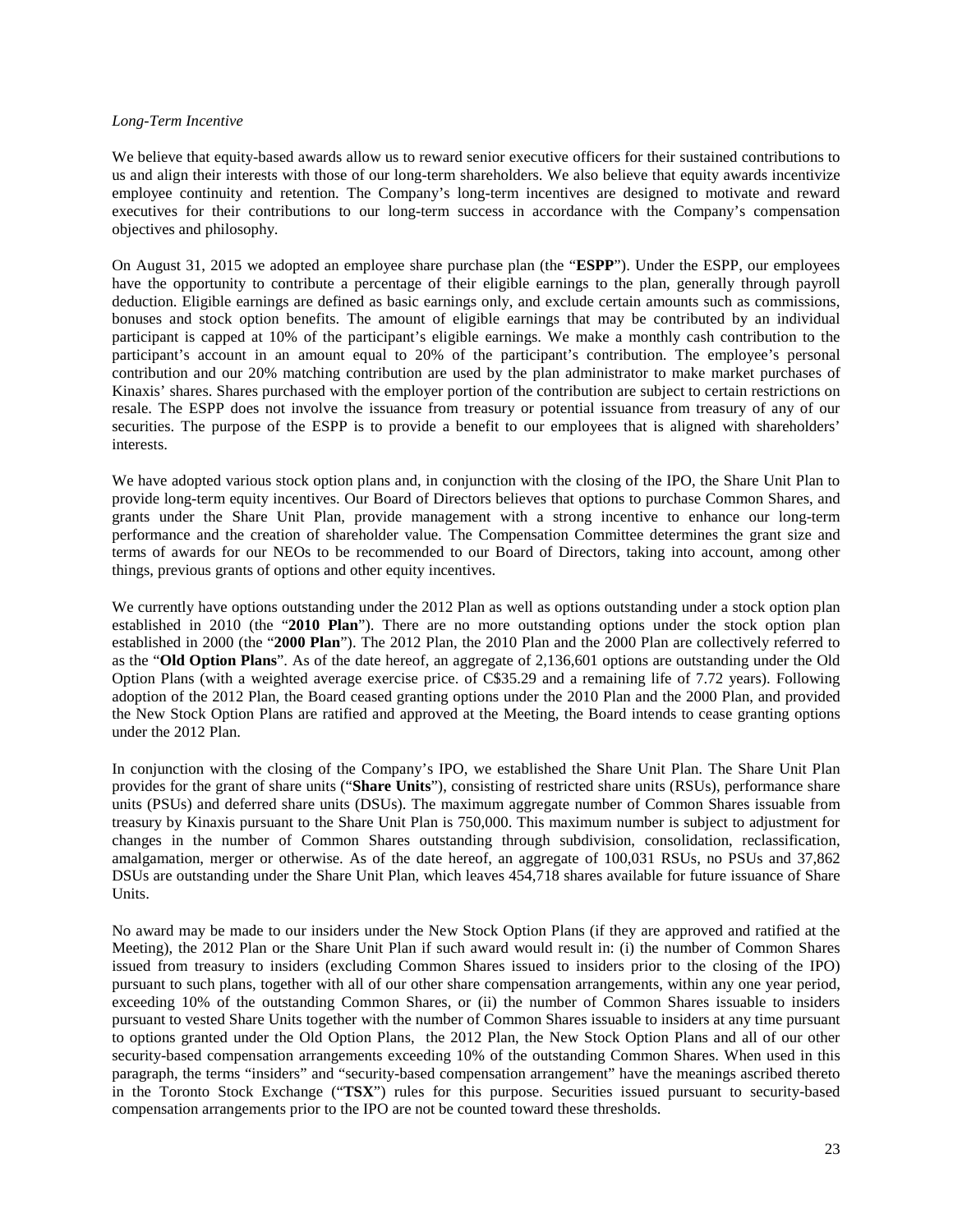#### New Canadian Resident Plan

At the Meeting, the Shareholders will be asked to consider and, if deemed appropriate, adopt a resolution ratifying and approving the New Canadian Resident Plan under which options may be granted to directors, officers, employees and consultants of the Company who reside in Canada. Please refer to the additional information under the heading "*New Stock Option Plans*" in this Management Information Circular.

# New Non-Canadian Resident Plan

At the Meeting, the Shareholders will be asked to consider and, if deemed appropriate, adopt a resolution) ratifying and approving the New Non-Canadian Resident Plan under which options may be granted to directors, officers, employees and consultants of the Company who reside in Canada. Please refer to the additional information under the heading "*New Stock Option Plans*" in this Management Information Circular.

# Old Option Plans

Options were granted under the Old Option Plans to our employees, directors, officers and consultants. All options granted under the 2000 Plan, to the extent not exercised expired on or before December 29, 2015 and, as a result there are no further options outstanding under the 2000 Plan. Since March 3, 2017, no options have been granted or are permitted to be granted under the Old Option Plans. Our Board of Directors is responsible for administering the 2010 Plan and 2012 Plan, and the Compensation Committee makes recommendations to our Board of Directors in respect of matters relating to the 2010 Plan. As of the date hereof, there are an aggregate of 2,136,601 Common Shares reserved for issuance upon exercise of outstanding options granted under the 2010 Plan and 2012 Plan.

# Share Unit Plan

In conjunction with the closing of our IPO, our Board of Directors adopted the Share Unit Plan as part of our longterm incentive compensation arrangements available for our NEOs, other executive officers, key employees and non-employee directors. The Share Unit Plan is administered by the Compensation Committee, and the Compensation Committee makes recommendations to the Board of Directors in relation to the Share Unit Plan and to awards of Share Units under the plan.

Whether Share Units are awarded as RSUs, PSUs or DSUs is determined by the Board of Directors or the Compensation Committee. RSUs vest based on the passage of time (generally in three annual increments), PSUs vest based on performance criteria as determined by the Board of Directors or Compensation Committee, and DSUs do not vest under any circumstances until the participant's termination of service.

Each vested Share Unit entitles the participant to receive, at our discretion, one Common Share or its cash equivalent.

Settlement of vested Share Units is effected by delivering Common Shares acquired in the open market and/or issued from treasury, or by making a cash payment equal to the number of Share Units multiplied by the volume weighted average trading price of the Common Shares on the TSX for the five trading days preceding the settlement date, or by a combination of these methods. The manner of settlement for RSUs and PSUs is elected by the Compensation Committee in its sole discretion. DSUs must be settled by issuing Common Shares to the participant, provided that the participant in its sole discretion may elect to receive payment in cash in lieu of Common Shares.

Generally, RSUs and PSUs expire on the business day preceding December 31 of the third calendar year following the first year in which the participant rendered services in respect of the grant of the Share Units.

Awards granted to a participant that do not vest in accordance with the Share Unit Plan will be forfeited by the participant and cancelled without payment, and the participant will have no further right in such awards.

Holders of RSUs are entitled to accelerated vesting on certain events, including termination of service by reason of death, disability, retirement, or in the case of RSUs granted to non-employee directors, any reason other than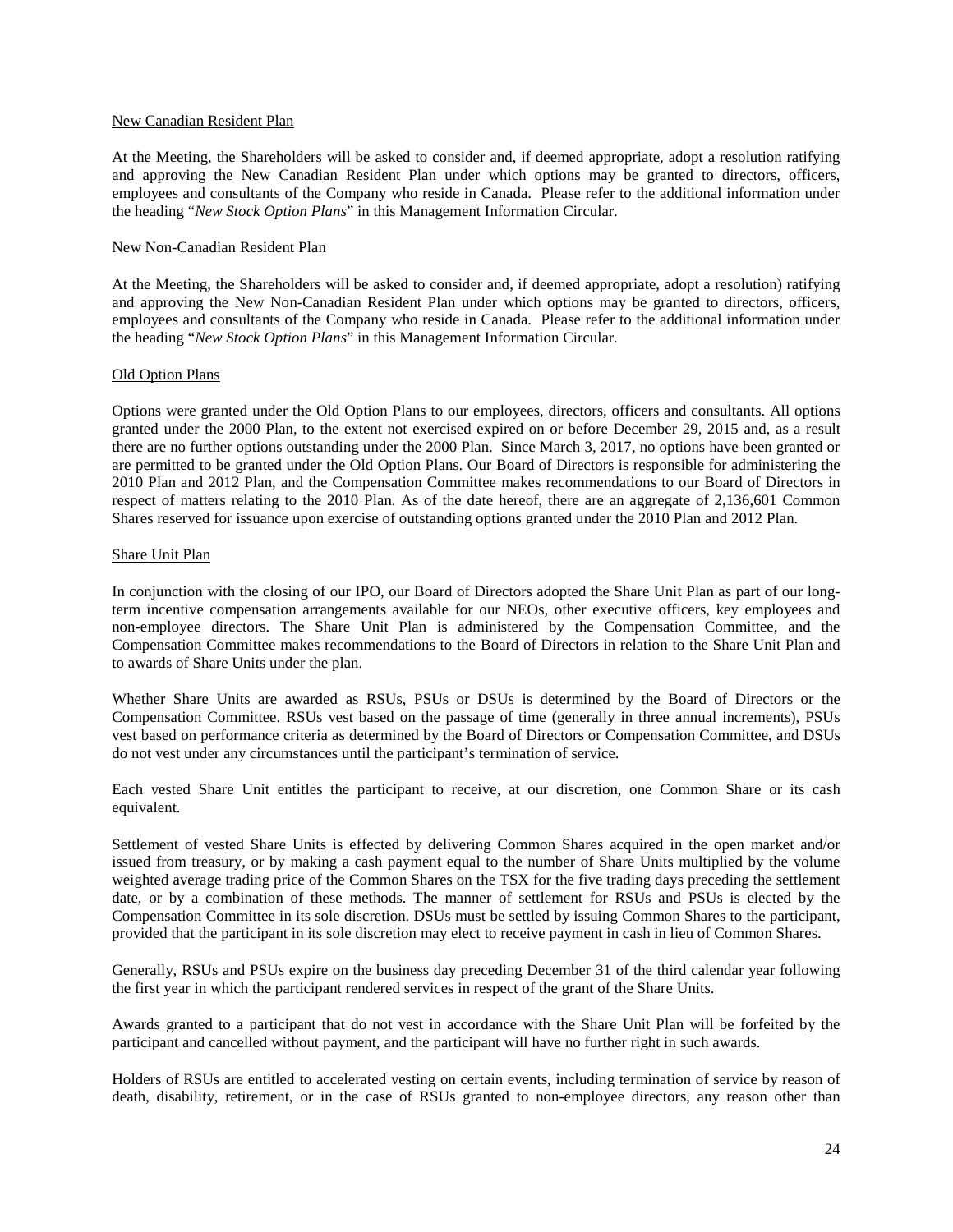termination for breach of fiduciary duty. Any accelerated vesting of PSUs on termination of service will be determined by the Compensation Committee on the award of the PSUs and may vary depending on the specific nature of the performance-based vesting condition. All Share Units terminate if a Participant's employment or service terminates by reason of termination for Cause (as defined in the Share Unit Plan) or for breach of fiduciary duty.

The following table describes the impact of certain events upon the rights of holders of RSUs under the Share Unit Plan:

| <b>Event</b>                                                                      | <b>Provisions</b>                                                                                                                      |  |  |  |
|-----------------------------------------------------------------------------------|----------------------------------------------------------------------------------------------------------------------------------------|--|--|--|
| Termination without cause                                                         | Forfeiture of all unvested RSUs                                                                                                        |  |  |  |
|                                                                                   | Earlier of 120 days after termination or December 31 of<br>calendar year in which termination occurred to settle vested<br><b>RSUs</b> |  |  |  |
| Retirement                                                                        | Immediate vesting of RSUs outstanding on date of event                                                                                 |  |  |  |
|                                                                                   | Vested RSUs to be settled as soon as practicable, and in any<br>event, by no later than December 31                                    |  |  |  |
| Death or disability                                                               | Immediate vesting of RSUs outstanding on date of event                                                                                 |  |  |  |
|                                                                                   | Earlier of 120 days after termination or December 31 of<br>calendar year in which termination occurred to settle vested<br><b>RSUs</b> |  |  |  |
| Termination for cause or breach of fiduciary duty<br>(non-employee director)      | Forfeiture of all RSUs (both vested and unvested)                                                                                      |  |  |  |
| All other termination events (non-employee                                        | Immediate vesting of RSUs outstanding on date of event                                                                                 |  |  |  |
| director)                                                                         | Earlier of 120 days after termination or December 31 of<br>calendar year in which termination occurred to settle vested<br><b>RSUs</b> |  |  |  |
| All other termination events (participant that is<br>not a non-employee director) | Forfeiture of all RSUs (both vested and unvested)                                                                                      |  |  |  |

The following table describes the impact of certain events upon the rights of holders of PSUs and DSUs under the Share Unit Plan:

| <b>Event</b>                                      | <b>Provisions</b>                                                                                                                                                             |
|---------------------------------------------------|-------------------------------------------------------------------------------------------------------------------------------------------------------------------------------|
| Termination for cause or breach of fiduciary duty | Forfeiture of all PSUs (both vested and unvested) and DSUs                                                                                                                    |
| All other termination events                      | Immediate vesting of PSUs as determined by the Board of<br>Directors or the Compensation Committee at the date of grant<br>and set forth in the participant's grant agreement |
|                                                   | Immediate vesting of DSUs outstanding on the date of event                                                                                                                    |
|                                                   | Earlier of 120 days after termination or December 31 of<br>calendar year in which termination occurred to settle vested<br>PSUs and DSUs                                      |

Awards granted to a participant that do not vest in accordance with the Share Unit Plan as described above will be forfeited by the participant and cancelled without payment, and the participant will have no further right in such awards.

Subject to obtaining any requisite approval from the TSX or other regulatory authority, our Board of Directors may take any one or more actions relating to Share Units including, without limitation, accelerating vesting, substituting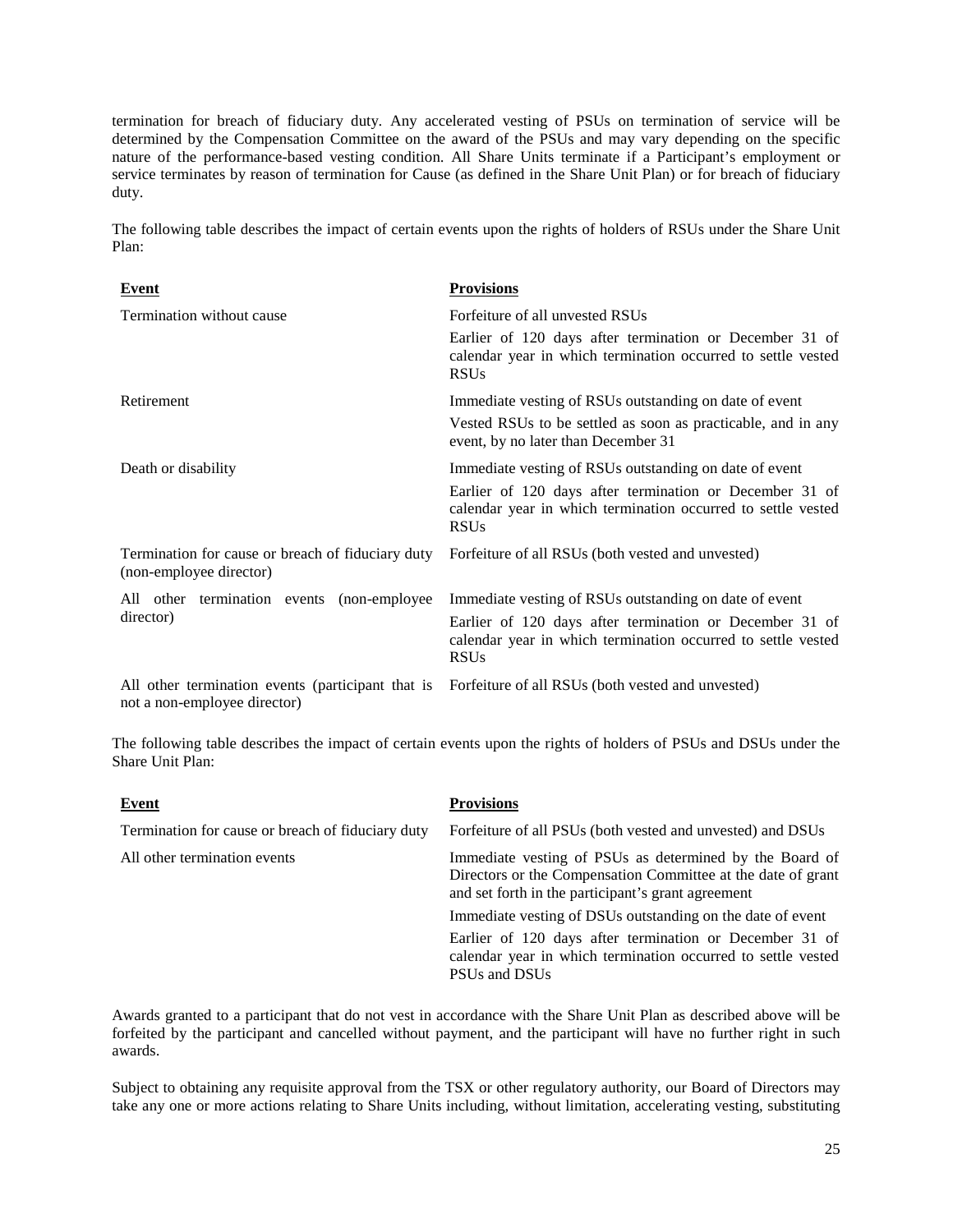similar securities of any acquirer for Share Units, providing for the continuation or assumption of Share Units by any acquirer, and/or other action as the Board deems fair and reasonable in the circumstances where a Corporate Event (as defined below) occurs. A "Corporate Event" is: (i) a merger, amalgamation, consolidation, reorganization or arrangement of Kinaxis with or into another corporation (other than a merger, amalgamation, consolidation, reorganization or arrangement of Kinaxis with one or more of its subsidiaries); (ii) the acquisition of all or substantially all of the outstanding Common Shares pursuant to a take-over bid; (iii) the sale of all or substantially all of the Company's assets; or (iv) any other acquisition of our business as determined by the Board of Directors.

# *Benefits*

The Company offers certain benefits to all of its employees, including its NEOs, covering health, life and accident insurance by means of group insurance plans. Some benefits increase in proportion with salary and scope of responsibilities. We have RRSP and 401K programs that are open to all our U.S. and Canadian employees, respectively after twelve months of employment. Under this program, we provide a matching contribution based on a maximum of 3% of the employee's salary, capped at \$3,500 for U.S. employees and Cdn\$3,500 for Canadian employees.

# **Compensation Risk Management**

As part of their review of our executive compensation for fiscal 2016, our Board of Directors and the Compensation Committee considered the implications of the risks associated with our compensation policies and practices, including as to whether or not they could encourage an executive officer or an employee at a principal business unit or division to take inappropriate or excessive risks. Our Board of Directors and the Compensation Committee believe that the compensation structure for our fiscal year ended December 31, 2016, as well as compensation policies and practices for the fiscal year ending December 31, 2017, constitute a well-balanced mix of base salary, short-term incentive and long-term incentive. The compensation structure also applies maximums to short-term incentive payouts. Accordingly, our Board of Directors and the Compensation Committee have not, after consideration, identified any risks arising from our compensation policies and practices that are reasonably likely to have a material adverse effect on us.

#### **Performance Graph**

The following graph compares the total cumulative return of a shareholder who invested \$100 in Kinaxis' Common Shares at June 10, 2014 (the date Kinaxis became a public company) to December 31, 2016, with the total cumulative return of \$100 on the S&P/TSX Composite Index since June 10, 2014.

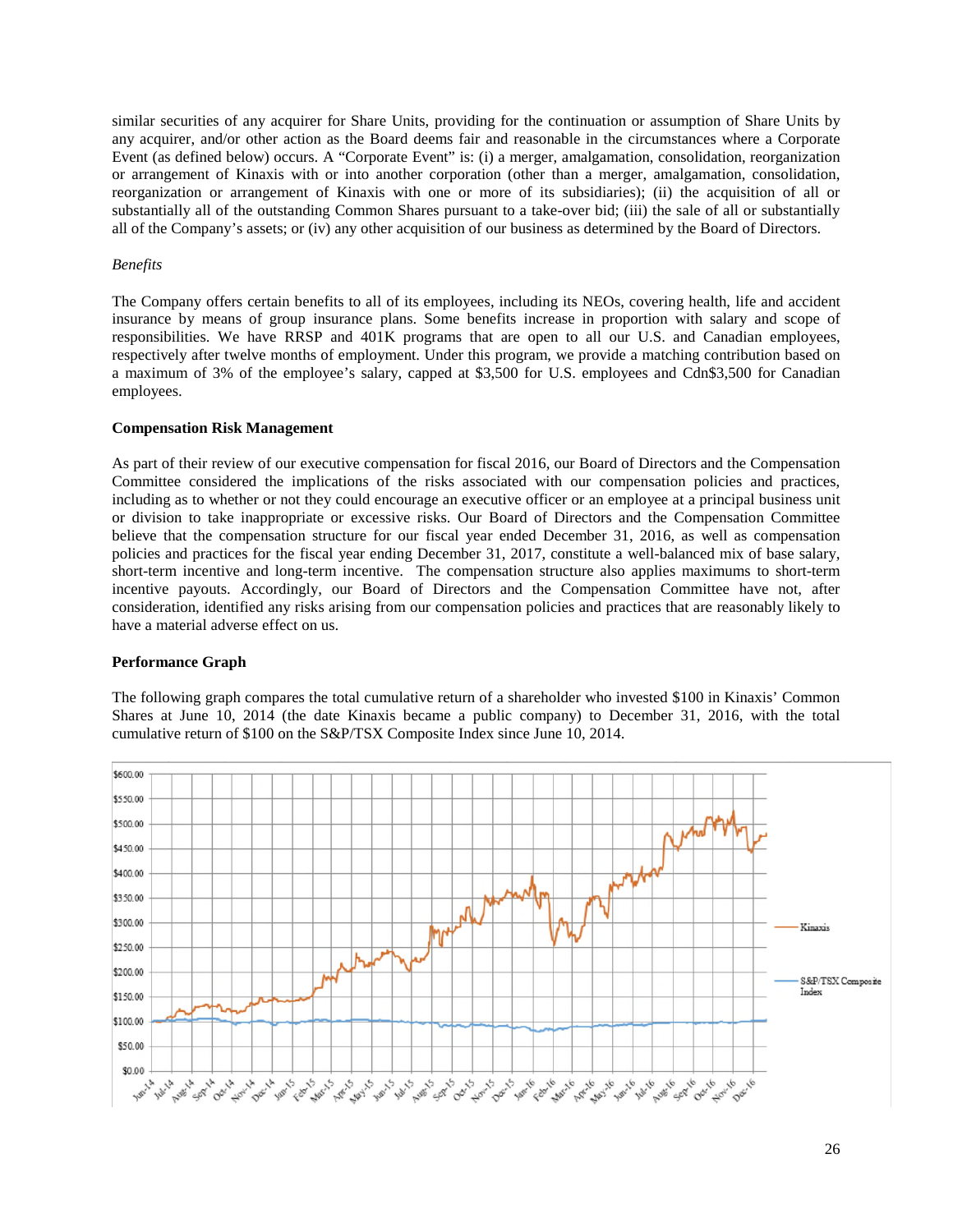No element of our executive compensation program is directly correlated to the Company's share price, and therefore the executives' compensation may not directly compare to the trend shown above.

#### **Summary Compensation Table**

The following table sets out information concerning NEO compensation for the fiscal years ended December 31, 2016, 2015 and 2014.

|                                     |                |                         |                                            |                                                    | <b>Non-equity incentive</b><br>plan compensation<br>(US\$) |                                 |                                   |                                            |                                        |
|-------------------------------------|----------------|-------------------------|--------------------------------------------|----------------------------------------------------|------------------------------------------------------------|---------------------------------|-----------------------------------|--------------------------------------------|----------------------------------------|
| Name and principal position         | Fiscal<br>vear | <b>Salary</b><br>(US\$) | Share-<br>based<br>awards<br>$(US$)^{(1)}$ | Option-<br><b>based</b><br>awards<br>$(US$)^{(2)}$ | <b>Annual</b><br>incentive<br>$plans(3)$                   | Long-term<br>incentive<br>plans | <b>Pension</b><br>value<br>(US\$) | All other<br>compensation<br>$(US$)^{(4)}$ | <b>Total</b><br>compensation<br>(US\$) |
| John Sicard, President and          | 2016           | $264,191^{(5)}$         | 631,828                                    |                                                    | $331,357^{(6)}$                                            |                                 |                                   | 2,642                                      | 1,230,018                              |
| Chief Executive Officer             | 2015           | $234,650^{(5)}$         | 347,020                                    | 2,485,274                                          | $283,447^{(6)}$                                            | $\overline{\phantom{0}}$        |                                   | 2,737                                      | 3,353,128                              |
|                                     | 2014           | $271,674^{(5)}$         |                                            | 313,800                                            | $282,757^{(6)}$                                            | $\overline{\phantom{0}}$        |                                   | 3,170                                      | 871,401                                |
| Richard Monkman, Chief              | 2016           | $226,449^{(5)}$         | 379,097                                    |                                                    | $227,980^{(6)}$                                            | $\overline{\phantom{0}}$        |                                   | 5,812                                      | 839,338                                |
| Financial Officer, Vice-            | 2015           | $222,428^{(5)}$         | 347,020                                    | 994,109                                            | $269,668^{(6)}$                                            | $\overline{\phantom{0}}$        |                                   | 4,388                                      | 1,837,613                              |
| <b>President Corporate Services</b> | 2014           | $249,034^{(5)}$         | 357,300                                    | 313,800                                            | $259,193^{(6)}$                                            | $\overline{\phantom{0}}$        |                                   | 3,170                                      | 1,182,497                              |
| Jack Noppé, Chief Technology        | 2016           | $172,943^{(5)}$         |                                            | 497,055                                            | $56,742^{(6)}$                                             | $\overline{\phantom{0}}$        | $\overline{\phantom{0}}$          |                                            | 726,740                                |
| Officer $(7)$                       | 2015           |                         |                                            |                                                    |                                                            | $\overline{\phantom{a}}$        |                                   |                                            |                                        |
|                                     | 2014           |                         |                                            |                                                    |                                                            |                                 |                                   |                                            |                                        |
| David Kelly, Executive Vice         | 2016           | 250,000                 |                                            | $\overline{\phantom{0}}$                           | 130,437                                                    | $\overline{\phantom{0}}$        | $\overline{\phantom{0}}$          | 3,500                                      | 383,937                                |
| President, Professional             | 2015           | 250,000                 | $\overline{\phantom{0}}$                   | 124,264                                            | 213,289                                                    |                                 | $\qquad \qquad \longleftarrow$    | 3,500                                      | 591,053                                |
| $S$ ervices $(8)$                   | 2014           | 146,792                 |                                            | 766,000                                            | 87,500                                                     |                                 | $\overline{\phantom{0}}$          | 1.896                                      | 1,002,188                              |
| Jeffrey Johnson, Executive          | 2016           | 300,000                 | 252,731                                    | $\equiv$                                           | 587,156                                                    |                                 | $\overline{\phantom{0}}$          | 9,500                                      | 1.149.387                              |
| Vice-President, Global              | 2015           | 275,004                 | 347,020                                    | 497,055                                            | 230,719                                                    | $\overline{\phantom{0}}$        |                                   | 6,358                                      | 1,356,156                              |
| Operations <sup>(9)</sup>           | 2014           | 275,004                 | $\qquad \qquad -$                          | 313,800                                            | 269,013                                                    |                                 |                                   | 3,500                                      | 861,317                                |

(1) Represent a grant of 58,588 RSUs on February 17, 2016 (2015 – 95,000; 2014 – 80,000). Assumes an award date fair value per RSU equal to \$34.93 (2015 - \$17.35; 2014 – \$11.91). See "*Executive Compensation – Compensation Discussion and Analysis – Elements of Compensation – Long-Term Incentive*". Each vested RSU entitles the participant to receive, at our discretion, one Common Share or its cash equivalent.

- (2) Represents the value of options granted to the NEOs. The fair value of each option was determined on the date of grant using a Black-Scholes option pricing model. In the pricing model the following parameters were used for the year ending December 31, 2016: (i) a weighted average risk free interest rate of  $1.16\%$  (2015 – 1.64%; 2014 – 1.98%); (ii) weighted average volatility of 41% (2015 – 40%; 2014  $-46\%$ ); (iii) and dividends of nil (2015 – nil; 2014 – nil). These amounts are not necessarily reflective of actual amounts that may be realized on exercise.
- (3) Represents amounts earned during the years ended December 31, 2016, 2015 and 2014 pursuant to the Company's Bonus Programs. In the case of Mr. Johnson, this represents the sales incentive plan for the 2016, 2015 and 2014 year and, in the case of Mr. Kelly the 2016, 2015 and 2014 professional services bonus plan. A total of \$481,109 of the earned amount of the annual incentive plan had been paid out as of December 31, 2016. The remainder will be paid in 2017 per the terms of the sales and bonus incentive plans.
- (4) Represents our match for employee RRSP/401K contribution and ESPP plan. The RRSP/401K program is open to all our U.S. and Canadian employees after twelve months of employment, and the match is based on a maximum of 3% of the employee's salary, capped at \$3,500 for U.S. employees and Cdn\$3,500 for Canadian employees. The ESPP program is open to all employees. A 20% match is made to the contribution of the employee. The contribution of the employee is capped at 10% of the participant's eligible earnings.
- (5) Amounts are payable in Cdn\$, and amounts in the table are based on a conversion rate of Cdn\$1.00 to U.S. \$0.7548 (2015 \$0.7821; 2014 \$0.9055), being the average monthly exchange rate from January 1, 2016 to December 31, 2016. This is the exchange rate calculation methodology used by the Company's External Reporting Team.
- (6) Amounts are payable in Cdn\$, and amounts in the table are based on a conversion rate of Cdn\$1.00 to U.S. \$0.7448 (2015 \$0.7198; 2014 \$0.8599), being the closing exchange rate reported by the Bank of Canada of one Canadian dollar into U.S. dollars on December 31, 2016. This is the exchange rate calculation methodology used by the Company's External Reporting Team.
- (7) Mr. Noppé joined Kinaxis on January 7, 2016.
- (8) Mr. Kelly joined Kinaxis on July 2, 2014.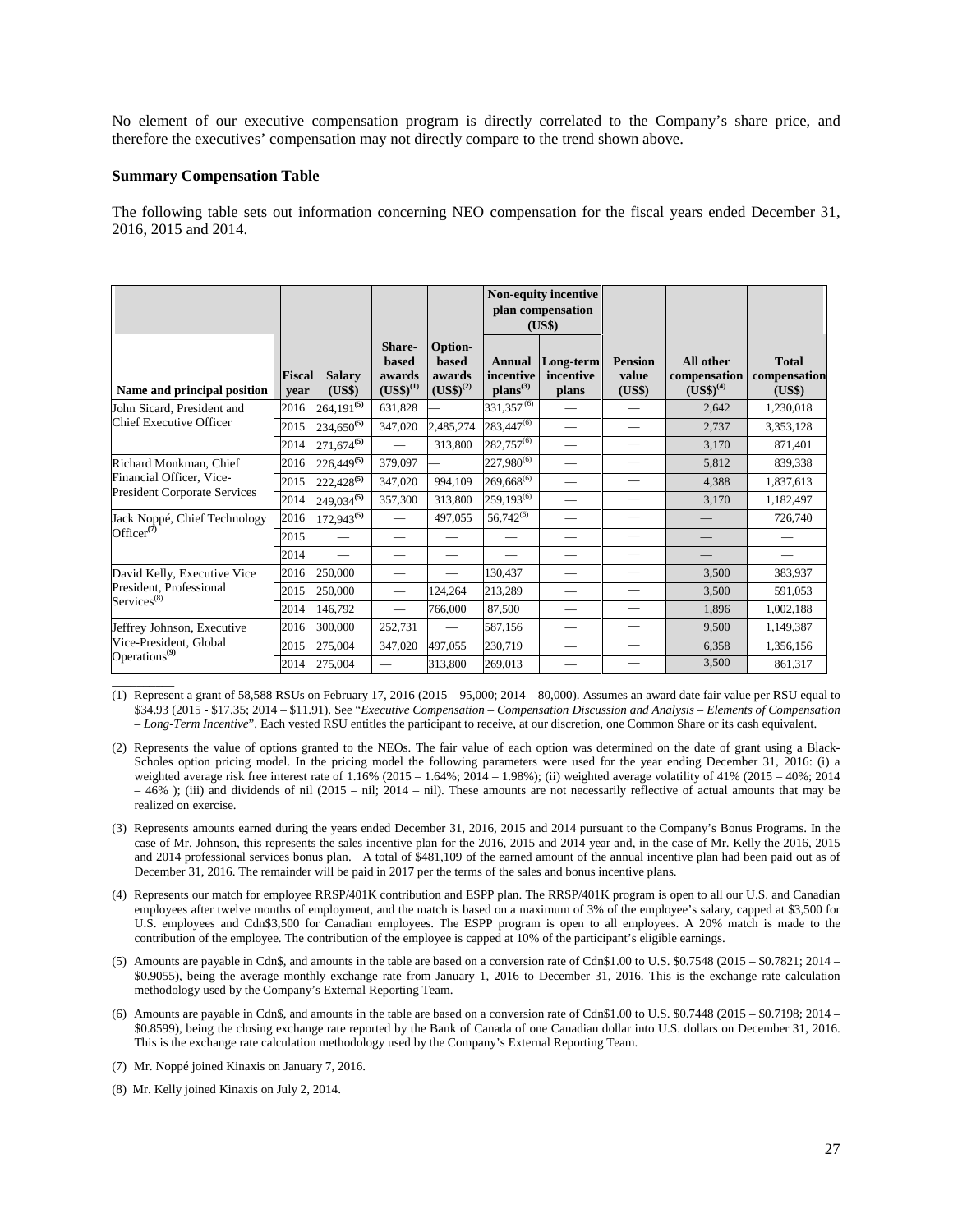(9) Mr. Johnson voluntarily resigned from Kinaxis effective January 31, 2017.

#### *Outstanding Share-based Awards and Option-based Awards*

The following table sets out, for each of the NEOs, information concerning all option-based and shares-based awards outstanding as of December 31, 2016. Amounts are stated in U.S. dollars unless otherwise indicated.

|                                |                                                                    |                                           | <b>Option-based Awards</b>   | <b>Share-based Award</b>                                                    |                                                                               |                                                                                                    |                                                                                                                |
|--------------------------------|--------------------------------------------------------------------|-------------------------------------------|------------------------------|-----------------------------------------------------------------------------|-------------------------------------------------------------------------------|----------------------------------------------------------------------------------------------------|----------------------------------------------------------------------------------------------------------------|
| <b>Name</b>                    | Number of<br>securities<br>underlying<br>unexercised<br>options(f) | <b>Option exercise</b><br>price<br>(US\$) | Option<br>expiration<br>date | Value of<br>unexercised in-<br>the-<br>money options<br>$(US\bar{S})^{(2)}$ | Number of<br>shares or<br>units of<br>shares that<br>have not<br>vested<br>#) | <b>Market or payout</b><br>value of share-based<br>awards that have<br>not vested<br>$(US$)^{(3)}$ | Market or<br>payout<br>value of<br>vested<br>share-based<br>awards not<br>paid out or<br>distributed<br>(US\$) |
| John Sicard                    | 211,100                                                            | 1.60                                      | 19-Jul-2021                  | 9,488,523                                                                   |                                                                               |                                                                                                    |                                                                                                                |
|                                | 60,000                                                             | 9.75                                      | 29-Jan-2024                  | 2,207,880                                                                   | 23,334                                                                        | 1,086,151                                                                                          |                                                                                                                |
|                                | 250,000                                                            | $33.75^{(1)}$                             | 21-Dec-2025                  | 3,200,641                                                                   |                                                                               |                                                                                                    |                                                                                                                |
| Richard                        | 1.000                                                              | 3.20                                      | 31-Jan-2022                  | 43,348                                                                      |                                                                               |                                                                                                    |                                                                                                                |
| Monkman                        | 12,500                                                             | 3.20                                      | 12-Feb-2023                  | 541,850                                                                     | 16,667                                                                        | 775,816                                                                                            |                                                                                                                |
|                                | 60,000                                                             | 9.75                                      | 29-Jan-2024                  | 2,207,880                                                                   |                                                                               |                                                                                                    |                                                                                                                |
|                                | 100,000                                                            | $33.75^{(1)}$                             | 21-Dec-2025                  | 1,280,256                                                                   |                                                                               |                                                                                                    |                                                                                                                |
| Jack Noppé <sup>(4)</sup>      | 50,000                                                             | $33.75^{(1)}$                             | 21-Dec-2025                  | 640,128                                                                     |                                                                               |                                                                                                    |                                                                                                                |
| David Kelly <sup>(5)</sup>     | 25,000                                                             | $9.68^{(6)}$                              | 2-Jun-2024                   | 921,650                                                                     |                                                                               |                                                                                                    |                                                                                                                |
|                                | 37,500                                                             | $13.26^{(7)}$                             | 10-Nov-2024                  | 1,248,417                                                                   |                                                                               |                                                                                                    |                                                                                                                |
|                                | 12,500                                                             | $33.75^{(1)}$                             | 21-Dec-2025                  | 160,032                                                                     |                                                                               |                                                                                                    |                                                                                                                |
| Jeffrey Johnson <sup>(8)</sup> | 30,000                                                             | 9.75                                      | 29-Jan-2024                  | 1,103,940                                                                   | 13,334                                                                        | 620,671                                                                                            |                                                                                                                |
|                                | 50,000                                                             | $33.75^{(1)}$                             | 21-Dec-2025                  | 640,128                                                                     |                                                                               |                                                                                                    |                                                                                                                |

(1) The strike price per option is Cdn\$45.31, converted to United States dollars based on a conversion rate of Cdn\$1.00 to US\$0.7448, being the closing exchange rate reported by the Bank of Canada of one Canadian dollar into U.S. dollars on December 31, 2016.

- (2) The value of unexercised in-the-money options is calculated based on the difference between the strike price of the option and the closing market price of the Company's Common Shares on December 31, 2016, being Cdn\$62.50 per share, converted to United States dollars based on a conversion rate of Cdn\$1.00 to US\$0.7448, being the closing exchange rate reported by the Bank of Canada of one Canadian dollar into U.S. dollars on December 31, 2016.
- (3) The market or payout value of share-based awards that have not vested is calculated based on the closing market price of the Company's Common Shares on December 31, 2016, being Cdn\$62.50 per share, converted to United States dollars based on a conversion rate of Cdn\$1.00 to US\$0.7448, being the closing exchange rate reported by the Bank of Canada of one Canadian dollar into U.S. dollars on December 31, 2016. The method of settlement of these share-based awards in cash or shares is at the sole discretion of the Board of Directors.
- (4) Mr. Noppé joined Kinaxis on January 7, 2016.
- (5) Mr. Kelly joined Kinaxis on July 2, 2014.

 $\overline{\phantom{a}}$ 

- (6) The strike price per option is Cdn\$13.00, converted to United States dollars based on a conversion rate of Cdn\$1.00 to US\$0.7448, being the closing exchange rate reported by the Bank of Canada of one Canadian dollar into U.S. dollars on December 31, 2016.
- (7) The strike price per option is Cdn\$17.80, converted to United States dollars based on a conversion rate of Cdn\$1.00 to US\$0.7448, being the closing exchange rate reported by the Bank of Canada of one Canadian dollar into U.S. dollars on December 31, 2016.
- (8) Mr. Johnson voluntarily resigned from Kinaxis effective January 31, 2017.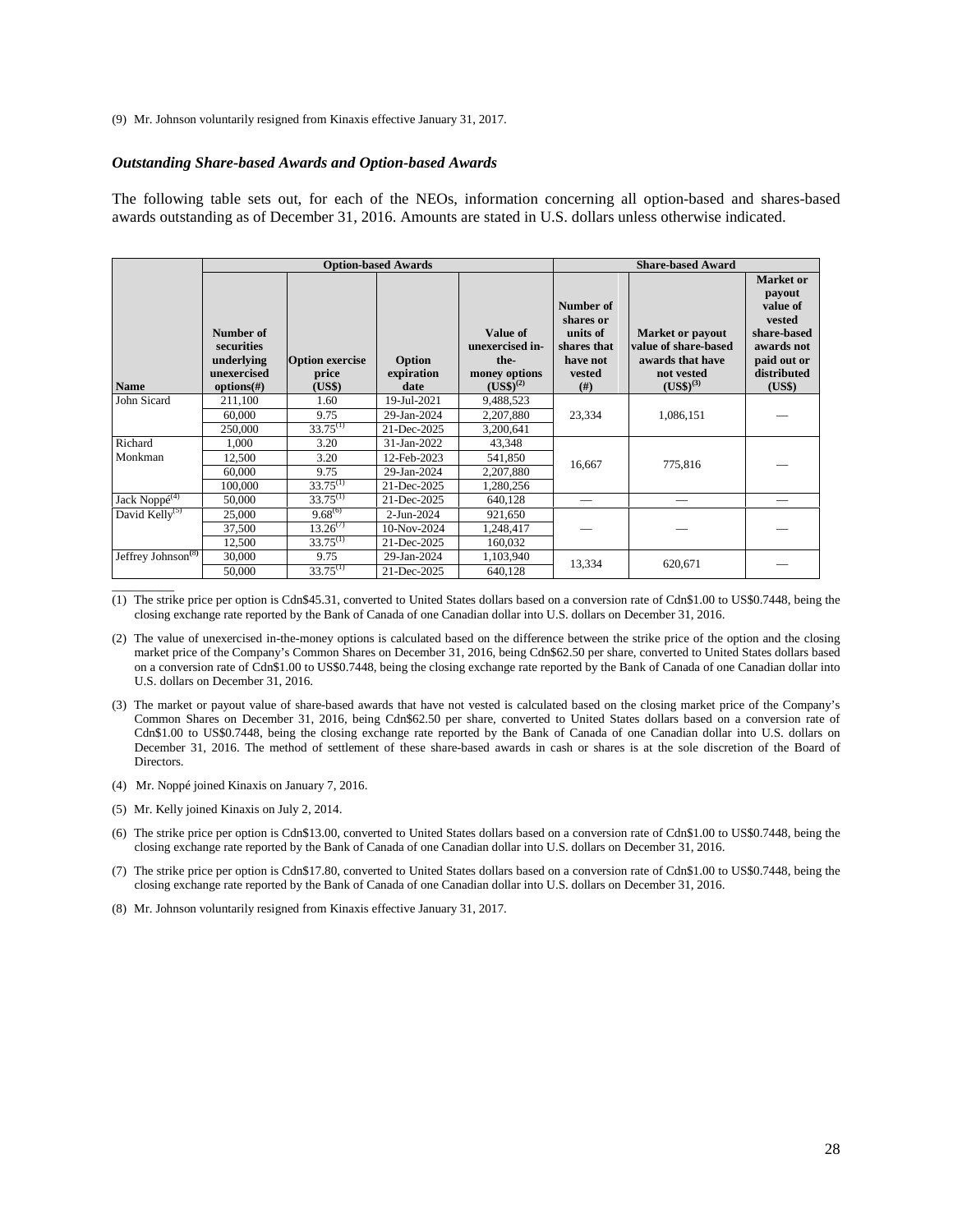# *Value Vested or Earned During the Year*

The following table indicates, for each of the NEOs, a summary of the value of option-based and share-based awards vested or of non-equity incentive plan compensation during the fiscal year ended December 31, 2016.

| <b>Name</b>                    | Option-based awards —<br>Value vested during the<br>vear ended December 31,<br>$2016^{(1)}$<br>(US\$) | Share-based awards —<br>Value vested during the<br>vear ended December 31,<br>$2016^{(2)}$<br>(US\$) | Non-equity incentive plan<br>compensation — Value earned<br>during the year ended December<br>$31, 2016^{(3)}$<br>(US\$) |
|--------------------------------|-------------------------------------------------------------------------------------------------------|------------------------------------------------------------------------------------------------------|--------------------------------------------------------------------------------------------------------------------------|
| John Sicard                    | 356,276                                                                                               | 689.269                                                                                              | 331.357                                                                                                                  |
| Richard Monkman                | 620.924                                                                                               | 995,647                                                                                              | 227.980                                                                                                                  |
| Jack Noppé <sup>(4)</sup>      |                                                                                                       |                                                                                                      | 56,742                                                                                                                   |
| David Kelly                    | 744.762                                                                                               |                                                                                                      | 130.437                                                                                                                  |
| Jeffrey Johnson <sup>(5)</sup> | 1,427,922                                                                                             | 459.498                                                                                              | 587.156                                                                                                                  |

 $\overline{\phantom{a}}$   $\overline{\phantom{a}}$   $\overline{\phantom{a}}$   $\overline{\phantom{a}}$   $\overline{\phantom{a}}$   $\overline{\phantom{a}}$   $\overline{\phantom{a}}$   $\overline{\phantom{a}}$   $\overline{\phantom{a}}$   $\overline{\phantom{a}}$   $\overline{\phantom{a}}$   $\overline{\phantom{a}}$   $\overline{\phantom{a}}$   $\overline{\phantom{a}}$   $\overline{\phantom{a}}$   $\overline{\phantom{a}}$   $\overline{\phantom{a}}$   $\overline{\phantom{a}}$   $\overline{\$ (1) The value of the vested option-based awards is calculated based on the closing market price of the Company's Common Shares on the date the options vested, converted to United States dollars based on the closing exchange rate reported by the Bank of Canada of one Canadian dollar into U.S. dollars on the vesting date. The amounts represent the difference between the exercise price of the options and the closing market price of the Company's Common Shares on the vesting date, converted into U.S. dollars.

- (2) The value of the vested share-based awards is calculated based on the closing market price of the Company's Common Shares on the vesting date converted to United States dollars based on the closing exchange rate reported by the Bank of Canada of one Canadian dollar into U.S. dollars on the vesting date. The amounts represent the number of vested share-based awards multiplied by the closing market price of the Company's Common Shares on the vesting date, converted into U.S. dollars. The method of settlement of these share-based awards in cash or shares is at the sole discretion of the Board of Directors.
- (3) Represents amounts earned during the years ended December 31, 2016, 2015 and 2014 pursuant to the Company's annual bonus plan. In the case of Mr. Johnson, this represents the sales incentive plan for the 2016, 2015 and 2014 year and, in the case of Mr. Kelly the 2016, 2015 and 2014 professional services bonus plan. A total of \$481,109 of the earned amount of the annual incentive plan had been paid out as of December 31, 2016. The remainder will be paid in 2017 per the terms of the sales and bonus incentive plans.
- (4) Mr. Noppé joined Kinaxis on January 7, 2016.

(5) Mr. Johnson voluntarily resigned from Kinaxis effective January 31, 2017.

# **Employment Agreements and Termination and Change of Control Benefits**

Each of our Named Executive Officers has entered into an employment agreement with us. Those employment agreements include provisions regarding base salary, annual bonuses, eligibility for long-term equity incentives, eligibility for benefits, confidentiality and ownership of intellectual property, among other things. Employment agreements with each of the CEO and CFO include non-competition covenants with terms of 18 months following termination of employment for any reason and by employer or employee, including but not limited to retirement or a Change of Control leading to termination of employment or resignation for good reason ("**Termination of Employment**").

In the event of any termination of employment, each of our NEOs would receive those entitlements that have accrued under their employment agreements during the term of their employment through to the date of termination. See the description of such entitlements above in the sections entitled "*Executive Compensation – Elements of Compensation*" and "– *Summary Compensation Table*". As noted above, accrued amounts will include accrued bonuses pro-rated to actual months worked, except that accrued bonuses will be forfeited in the case of termination for Cause or resignation without Good Reason. In addition to accrued amounts, the NEO will receive incremental amounts as detailed below.

# *John Sicard and Richard Monkman*

The following is a description of entitlements, other than the basic accrued amounts discussed above, that would have been received by each of Mr. Sicard and Mr. Monkman, as of December 31, 2016, in the event of a Termination of Employment or a Change in Control, as set out in their respective employment agreements. With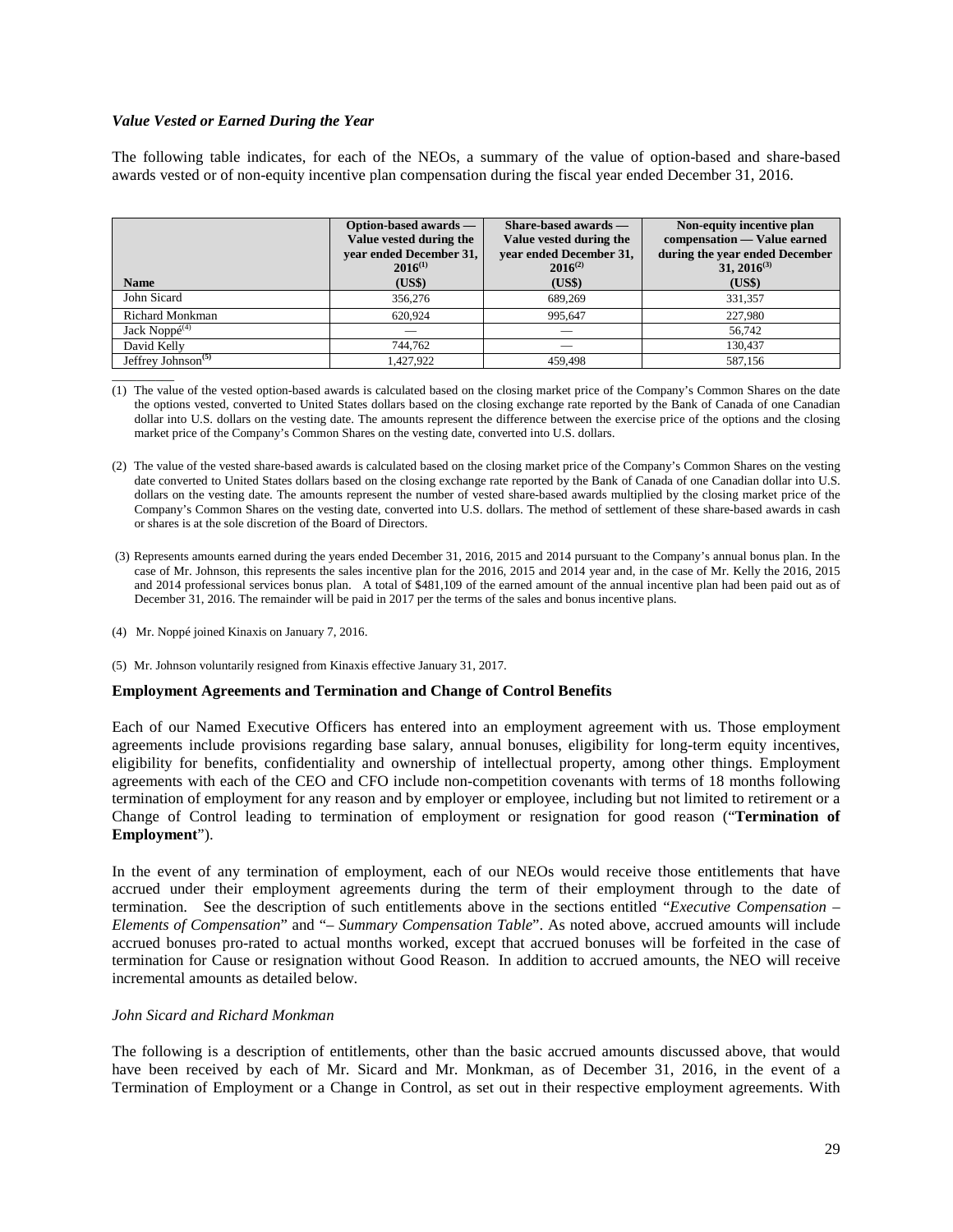respect Mr. Sicard, the description of entitlements below is subject to the discussion below under "*Transition Arrangements*".

*Termination for Cause:* On a termination for cause, the options held by Mr. Sicard or Mr. Monkman granted under the 2012 Plan and the 2010 Plan would have been forfeited and ceased to be exercisable to any extent whatsoever. For options granted under the 2000 Plan, he would have had the standard 30-day post-service exercise period from the date of termination to exercise his vested options. If he held Share Units, on termination for cause his outstanding Share Units credited to his account would have been forfeited, regardless of whether or not they had vested on the date of termination.

*Resignation:* Mr. Sicard or Mr. Monkman would have been required to give 90 days prior written notice of resignation. We could have decided to pay out the 90-day notice period instead of requiring working notice. Upon a resignation, his options would have ceased to vest and he would have had the standard 30-day post-service exercise period from the date of termination to exercise his vested options. If he held RSUs, on resignation his outstanding RSUs credited to his account would have been forfeited. If he held PSUs on resignation, the vesting of such PSUs would have been as determined by the Board at the time of grant, in its sole discretion, and vested PSUs would have been subject to payout. If he held DSUs, all DSUs would have immediately vested and the holder would have been entitled to payment.

*Termination Without Cause or For Good Reason (Without a Change of Control):* If Mr. Sicard or Mr. Monkman was terminated without Cause or terminated his own employment "for Good Reason" (as defined in his employment agreement) without a "Change of Control" (as defined in his employment agreement), he would also been entitled to: (i) payment of 18 months base salary; (ii) up to 18 months of benefits continuance; and (iii) a payment correlated to his annual bonus entitlement. In the case of (iii), Mr. Monkman and Mr. Sicard would have been entitled to an amount equal to 112.5% of their base salaries. All options and any RSUs or other Share Units held by the NEO that would otherwise have vested during the 18 months immediately after the date of termination would have been deemed to have vested and the NEO would have had 90 days to exercise his vested options. All vested Share Units would have been subject to payout.

*Termination Without Cause or For Good Reason (After a Change of Control):* If Mr. Sicard or Mr. Monkman was terminated without Cause or terminated his own employment for Good Reason (as defined his employment agreement) after a Change of Control, his entitlements with respect to his accrued amounts, 18 months of base salary, benefits continuance and payments correlated to annual bonus entitlements would have been the same as those for a termination without Cause or for Good Reason without a Change of Control, as summarized above. However, all options, RSUs and other Share Units held by him would have immediately vested, and he would have had 180 days from the date of termination to exercise his vested options. All vested Share Units would have been subject to payout.

*Disability:* If Mr. Sicard or Mr. Monkman was terminated by reason of disability (as defined in his employment agreement), he would have been entitled to salary continuance equal to 18 months base salary, less any disability benefits received. His options would have ceased to vest and he would have had a 180-day post-service exercise period from the date of termination to exercise his vested options. If he held RSUs or DSUs, all of his outstanding RSUs and DSUs would have immediately vested and have been subject to payout. If he held PSUs, the vesting of such PSUs would have been as determined by the Board at the time of grant, in its sole discretion, and vested PSUs would have been subject to payout.

# *Jack Noppé*

The following is a description of entitlements, other than the basic accrued amounts discussed above, that would have been received by Mr. Noppé as of December 31, 2016, in the event of a Termination of Employment, as set out in his employment agreement. There are no change of control provisions in Mr. Noppé's employment agreement.

*Termination for Cause:* On a termination for cause, Mr. Noppé's options granted under the 2012 Plan would have been forfeited and would have ceased to be exercisable to any extent whatsoever. If he held Share Units, on termination for cause his outstanding Share Units credited to his account would have been forfeited, regardless of whether or not they had vested on the date of termination.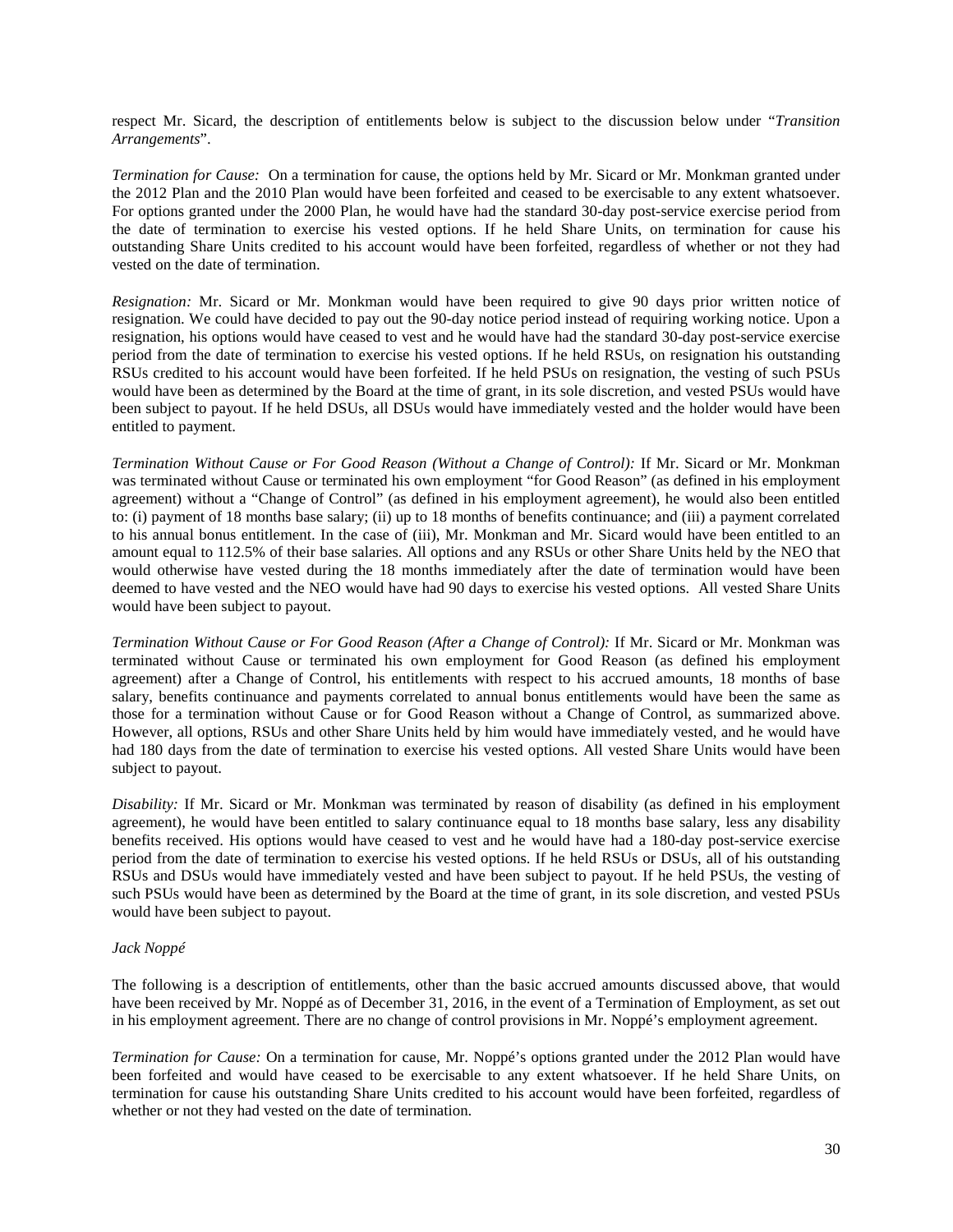*Resignation:* Upon a resignation, Mr. Noppé would have been required to give four weeks' prior written notice of resignation. We could have decided to pay out the four weeks' notice period instead of requiring working notice. Upon a resignation, his options would have ceased to vest and he would have had the standard 30-day post-service exercise period from the date of termination to exercise his vested options. If he held RSUs, on resignation his outstanding RSUs credited to his account would have been forfeited, regardless of whether or not they had vested on the date of termination. If he held PSUs, on resignation the vesting of such PSUs would have been as determined by the Board at the time of grant, in its sole discretion, and vested PSUs would have been subject to payout. If he held DSUs, all DSUs would have immediately vested and the holder would have been entitled to payment.

*Termination Without Cause:* If Mr. Noppé was terminated without Cause he would have been entitled to four weeks' notice or payment in lieu of notice equal to four weeks' notice. He would have had the standard 30-day post-service exercise period from the date of termination to exercise his vested options. All vested RSUs would have been subject to payout. If he held PSUs on termination, the vesting of such PSUs would have been determined by the Board at the time of grant, in its sole discretion, and vested PSUs would have been subject to payout. If he held DSUs, all DSUs would have immediately vested and the holder would be entitled to payment.

*Disability:* If Mr. Noppé was terminated by reason of disability (as defined in his employment agreement), he would have been entitled to the minimum notice (or pay in lieu) and minimum severance (or pay in lieu) to which he was entitled under applicable law. His options would have ceased to vest and he would have had a 180-day post-service exercise period from the date of termination to exercise his vested options. If he held RSUs or DSUs, all of his outstanding RSUs and DSUs would have immediately vested and be subject to payout. If he held PSUs, the vesting of such PSUs would have been as determined by the Board at the time of grant, in its sole discretion, and vested PSUs would have been subject to payout.

# *David Kelly*

The following is a description of entitlements, other than the basic accrued amounts discussed above, that would have been received by Mr. Kelly as of December 31, 2016, in the event of a Termination of Employment, as set out in his employment agreement. There are no change of control provisions in Mr. Kelly's employment agreement.

*Termination for Cause:* On a termination for cause, Mr. Kelly's options granted under the 2012 Plan would have been forfeited and would have ceased to be exercisable to any extent whatsoever. If he held Share Units, on termination for cause his outstanding Share Units credited to his account would have been forfeited, regardless of whether or not they had vested on the date of termination.

*Resignation:* Upon a resignation, Mr. Kelly's options would have ceased to vest and he would have had the standard 30-day post-service exercise period from the date of termination to exercise his vested options. If he held RSUs, on resignation his outstanding RSUs credited to his account would have been forfeited, regardless of whether or not they had vested on the date of termination. If he held PSUs, on resignation the vesting of such PSUs would have been as determined by the Board at the time of grant, in its sole discretion, and vested PSUs would have been subject to payout. If he held DSUs, all DSUs would have immediately vested and the holder would have been entitled to payment.

*Termination Without Cause:* If Mr. Kelly was terminated without Cause he would have had the standard 30-day post-service exercise period from the date of termination to exercise his vested options. All vested RSUs would have been subject to payout. If he held PSUs on termination, the vesting of such PSUs would have been determined by the Board at the time of grant, in its sole discretion, and vested PSUs would have been subject to payout. If he held DSUs, all DSUs would have immediately vested and the holder would be entitled to payment.

*Disability:* If Mr. Kelly was terminated by reason of disability (as defined in his employment agreement), he would have been entitled to the minimum notice (or pay in lieu) and minimum severance (or pay in lieu) to which he was entitled under applicable law. His options would have ceased to vest and he would have had a 180-day post-service exercise period from the date of termination to exercise his vested options. If he held RSUs or DSUs, all of his outstanding RSUs and DSUs would have immediately vested and be subject to payout. If he held PSUs, the vesting of such PSUs would have been as determined by the Board at the time of grant, in its sole discretion, and vested PSUs would have been subject to payout.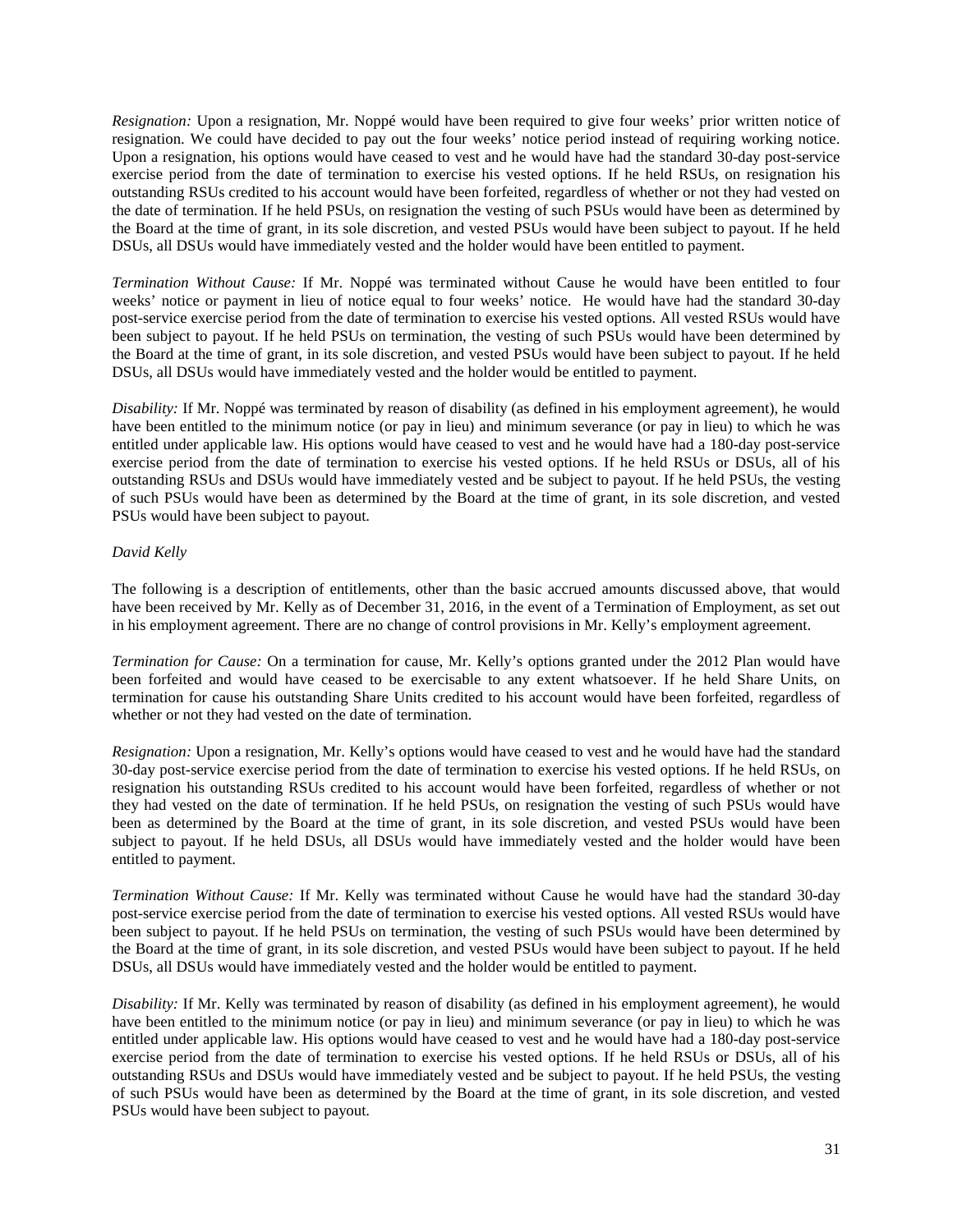## *Jeffrey Johnson*

Effective January 31, 2017, Mr. Johnson voluntarily resigned as Executive Vice-President, Global Field Operations of the Company following a 90-day notice period. Upon resignation, his options ceased to vest and he had the standard 30-day post-service exercise period from the date of termination to exercise any vested options. Any RSUs credited to Mr. Johnson's account were forfeited regardless of whether or not they had vested on the date of termination, and Mr. Johnson did not hold any PSUs or DSUs at that time. Upon resignation, the Company paid Mr. Johnson's accrued bonus and commissions owed in accordance with his sales incentive plan.

## *Treatment of Options, RSUs and PSUs Upon a Change in Control*

Under the terms of the 2012 Plan and the Share Unit Plan, the Board has the discretion to accelerate the vesting of options or RSUs and PSUs, as applicable, in connection with a Change in Control (as defined in such plans).

Under the terms of the 2010 Plan, immediately prior to a Change in Control (as defined in the 2010 Plan), 50% of each unvested option will vest and become exercisable. In addition, if an NEO is terminated following a Change of Control without Cause (as defined in the 2010 Plan), all of his or her options under the 2010 Plan will vest and become exercisable.

Options are not affected by a change of employment or office or consulting arrangement within or among Kinaxis and its subsidiaries for so long as the NEO continues to be a consultant, officer, director or employee of Kinaxis or one of its subsidiaries.

#### *Incremental Payments*

The following table sets out the incremental payments that would be made to our NEOs assuming a termination event took place on December 31, 2016. If no incremental payments would be made for a particular termination event, the event has not been included in the table below.

| <b>Name</b>                                          | Event                                                                         | <b>Severance</b><br>( <b>US\$</b> ) | <b>Share Units</b><br>(US\$) | <b>Options</b><br>$(US*)$ | <b>Total</b><br>(US\$) |
|------------------------------------------------------|-------------------------------------------------------------------------------|-------------------------------------|------------------------------|---------------------------|------------------------|
| John Sicard.<br>President and Chief                  | Termination Without Cause or For Good<br>Reason (Without a Change of Control) | 704.397                             | 698.267                      | 2,704,260                 | 4.106.924              |
| <b>Executive Officer</b>                             | Termination Without Cause or For Good<br>Reason (After a Change of Control)   | 704.397                             | 1.086.151                    | 4.304.581                 | 6.095.129              |
|                                                      | Disability                                                                    | 396.286                             | 1.086.151                    |                           | 1,482,437              |
| Richard Monkman.<br><b>Chief Financial Officer</b>   | Termination Without Cause or For Good<br>Reason (Without a Change of Control) | 605,155                             | 543,076                      | 2,014,993                 | 3,163,224              |
| Vice-President Corporate<br><b>Services</b>          | Termination Without Cause or For Good<br>Reason (After a Change of Control)   | 605,155                             | 775,816                      | 2,655,121                 | 4,036,092              |
|                                                      | Disability                                                                    | 339,674                             | 775,816                      |                           | 1,115,490              |
| Jack Noppé,<br>Chief Technology Officer              | Termination Without Cause or For Good<br>Reason (Without a Change of Control) | 13,355                              |                              |                           | 13,355                 |
|                                                      | Termination Without Cause or For Good<br>Reason (After a Change of Control)   | 13,355                              |                              |                           | 13,355                 |
|                                                      | Disability                                                                    | 13,355                              | $\frac{1}{2}$                | $\overline{\phantom{0}}$  | 13,355                 |
| David Kelly,<br><b>Executive Vice President.</b>     | Termination Without Cause or For Good<br>Reason (Without a Change of Control) |                                     |                              |                           |                        |
| <b>Professional Services</b>                         | Termination Without Cause or For Good<br>Reason (After a Change of Control)   |                                     | $\equiv$                     |                           |                        |
|                                                      | Disability                                                                    |                                     |                              |                           |                        |
| Jeffrey Johnson,<br><b>Executive Vice-President.</b> | Termination Without Cause or For Good<br>Reason (Without a Change of Control) | 450,000                             | 465,527                      | 1,424,004                 | 2,339,531              |
| <b>Global Operations</b>                             | Termination Without Cause or For Good<br>Reason (After a Change of Control)   | 450,000                             | 465,527                      | 1,424,004                 | 2,339,531              |
|                                                      | Disability                                                                    |                                     | 620,671                      |                           | 620,671                |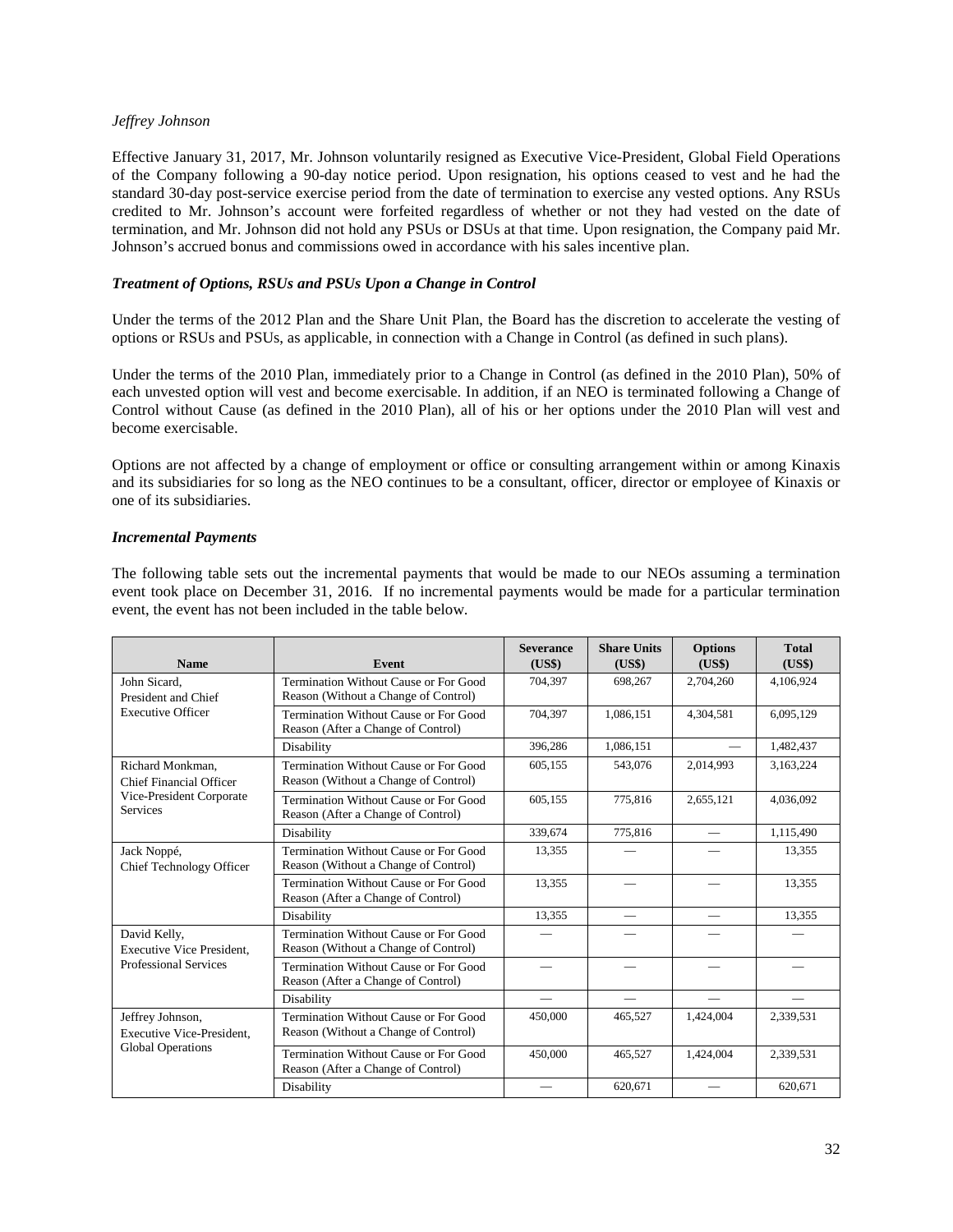## **DIRECTOR COMPENSATION**

The Compensation Committee reviews directors' compensation periodically. In determining directors' remuneration, the Compensation Committee reviews compensation practices for directors of other public companies and from time to time makes recommendations to the Board of Directors regarding director compensation. Our directors' compensation program is designed to attract and retain qualified individuals to serve on our Board of Directors. Our Board of Directors has accordingly developed a fee schedule for service as a non-employee director.

During the fiscal year ended December 31, 2016, John Sicard was not entitled to any compensation as a director. The other directors of the Company were entitled to be paid, as members of the Board of Directors, the following annual retainers:

#### *Annual Retainer*

| Chair               |            |
|---------------------|------------|
| Cash Retainer       | US\$60,000 |
| Member of the Board |            |
| Cash Retainer       | US\$48,000 |

Directors are entitled to be reimbursed for reasonable travel and other expenses incurred by them in carrying out their duties as directors.

Directors are eligible to participate in our Share Unit Plan and have previously been eligible to participate in the 2012 Plan. Subject to the ratification and approval by the shareholders of the New Stock Option Plans at the Meeting, it is intended that all future grants of options to directors will be granted pursuant to the New Stock Option Plans. As a group, our independent directors currently hold unexercised options to purchase an aggregate of 853,600 Common Shares at prices ranging from US\$1.60 to US\$55.02. The options that have been granted to independent directors fully accelerate on a Change of Control transaction. After the completion of our IPO, long-term director compensation has shifted to grants of DSUs under the Share Unit Plan and all independent directors will be considered for grants of equity incentives.

Effective January 1, 2016, Mr. Colbeth voluntarily retired from his position as our President and CEO and he continued as non-executive Chair of the Board. For the year ended December 31, 2016, Mr. Colbeth received an annual fee of US\$60,000, subject to applicable deductions. Commencing January 1, 2017, Mr. Colbeth will be entitled to receive an annual fee of US\$96,000, subject to any applicable deductions, provided he remains in the position of Chair of our Board, or a pro-rata portion thereof for any partial year. To facilitate the transition following Mr. Colbeth's retirement, the Company entered into a contractor agreement with Mr. Colbeth (the "**Contractor Agreement**") pursuant to which he agreed to provide strategic consulting services to our Chief Executive Officer for a monthly fee of US\$5,000 and pre-approved travel and living expense at cost as incurred in accordance with applicable internal Company policies. The Contractor Agreement was effective January 1, 2016 and terminated in accordance with its terms on December 31, 2016. Mr. Colbeth is subject to a non-solicitation covenant until December 31, 2017 in accordance with the Contractor Agreement.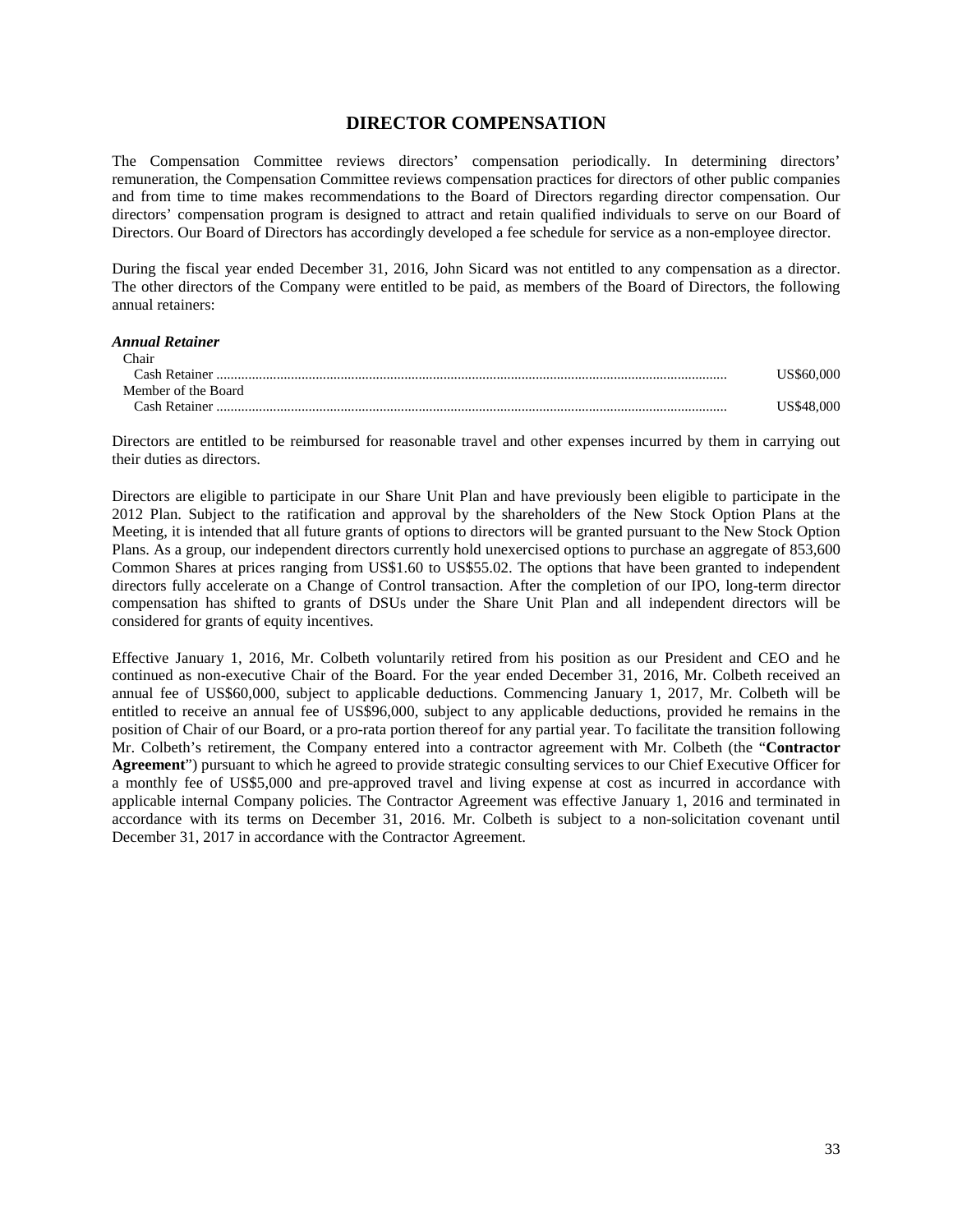#### **Director Compensation Table**

The following table sets out information concerning director compensation (other than John Sicard, our President and CEO) for the year ended December 31, 2016.

|                                          |                                 |                                                   |                                      | Non-equity incentive<br>plan compensation<br>(US\$) |                                 |                                   |                                     |                                               |
|------------------------------------------|---------------------------------|---------------------------------------------------|--------------------------------------|-----------------------------------------------------|---------------------------------|-----------------------------------|-------------------------------------|-----------------------------------------------|
| Name and principal position              | <b>Fees</b><br>earned<br>(US\$) | Share-<br><b>based</b><br>awards<br>$(US$)^{(1)}$ | Option-<br>based<br>awards<br>(US\$) | Annual<br>incentive<br>plans                        | Long-term<br>incentive<br>plans | <b>Pension</b><br>value<br>(US\$) | All other<br>compensation<br>(US\$) | <b>Total</b><br><b>Compensation</b><br>(US\$) |
| Douglas Colbeth                          | 60,000                          | 98,995                                            | --                                   |                                                     | $\sim$                          | $\sim$                            |                                     | 158,995                                       |
| John (Ian) Giffen $(2)$                  | 50.725                          | 98.995                                            |                                      |                                                     |                                 |                                   |                                     | 149,720                                       |
| Howard $\overline{\text{Gwin}}^{(2)(3)}$ | 31,703                          | 98.995                                            |                                      |                                                     |                                 |                                   |                                     | 130,698                                       |
| Ronald Matricaria                        | 48,000                          | 98.995                                            | $\sim$                               |                                                     |                                 | --                                |                                     | 146,995                                       |
| Angel Mendez <sup>(4)</sup>              | 48,000                          | 98.995                                            | 273,439                              |                                                     |                                 |                                   |                                     | 420,434                                       |
| Jill Denham <sup><math>(5)</math></sup>  | 21,178                          |                                                   | 445,080                              |                                                     |                                 |                                   |                                     | 466,258                                       |
| Robert Courteau <sup>(6)</sup>           | $-$                             |                                                   | 439,131                              | --                                                  | __                              | --                                |                                     | 439,131                                       |

(1) Represent a grant of 19,585 DSUs on February 17, 2016 (2015 – 9,000). Assumes an award date fair value per DSU equal to \$34.93. Each vested DSU entitles the participant to receive, at our discretion, one Common Share or its cash equivalent.

(2) Fees earned are payable in Cdn\$ to Mr. Giffen, Mr. Gwin and Ms. Denham at a fixed conversion rate of Cdn\$1.00 to US\$0.7142 a rate set and approved by the Board of Directors for the 2016 year. Amounts in the table are based on a conversion rate of Cdn\$1.00 to U.S. \$0.7548  $(2015 - $0.7821; 2014 - $0.9055)$ , being the average monthly exchange rate from January 1, 2016 to December 31, 2016. This is the exchange rate calculation methodology used by the Company's External Reporting Team.

(3) Mr. Gwin resigned from the Board effective August 11, 2016.

(4) Mr. Mendez joined the Board effective January 6, 2016.

(5) Ms. Denham joined the Board effective August 3, 2016.

(6) Mr. Courteau joined the Board effective December 20, 2016.

#### **Director Incentive Plan Awards**

#### *Outstanding Share-based Awards and Option-based Awards*

The following table indicates, for each of the directors (other than our President and CEO), all awards outstanding as of December 31, 2016.

|                                       |                                                                    |                                           | <b>Option-based Awards</b>   | <b>Share-based Award</b>                                              |                                                                                 |                                                                                                    |                                                                                                                         |
|---------------------------------------|--------------------------------------------------------------------|-------------------------------------------|------------------------------|-----------------------------------------------------------------------|---------------------------------------------------------------------------------|----------------------------------------------------------------------------------------------------|-------------------------------------------------------------------------------------------------------------------------|
| <b>Name</b>                           | Number of<br>securities<br>underlying<br>unexercised<br>options(f) | <b>Option exercise</b><br>price<br>(US\$) | Option<br>expiration<br>date | Value of<br>unexercised in-<br>the-<br>money options<br>$(USS)^{(1)}$ | Number of<br>shares or<br>units of<br>shares that<br>have not<br>vested<br>(# ) | <b>Market or payout</b><br>value of share-based<br>awards that have<br>not vested<br>$(US$)^{(2)}$ | Market or<br>payout<br>value of<br>vested<br>share-based<br>awards not<br>paid out or<br>distributed<br>( <b>US\$</b> ) |
| Douglas Colbeth                       | 100,000                                                            | 9.75                                      | 29-Jan-2024                  | 3,679,800                                                             | 15,584                                                                          | 725,404                                                                                            |                                                                                                                         |
| John (Ian)                            | 5,000<br>5,000                                                     | 3.20<br>3.20                              | 31-Jan-2022<br>29-Jan-2023   | 216,740<br>216,740                                                    | 6,917                                                                           | 321,973                                                                                            |                                                                                                                         |
| Giffen                                | 10.000                                                             | 9.75                                      | 29-Jan-2024                  | 367,980                                                               |                                                                                 |                                                                                                    |                                                                                                                         |
| Howard $\overline{\text{Gwin}}^{(3)}$ |                                                                    |                                           |                              |                                                                       |                                                                                 |                                                                                                    |                                                                                                                         |
| Ronald<br>Matricaria                  | 60,000                                                             | 9.75                                      | 26-Feb-2024                  | 2,207,880                                                             | 6,917                                                                           | 321,973                                                                                            |                                                                                                                         |
| Angel Mendez <sup>(4)</sup>           | 30,000                                                             | $29.35^{(5)}$                             | 22-Feb-2026                  | 515,901                                                               | 3,917                                                                           | 182,329                                                                                            |                                                                                                                         |
| Jill Denham $(6)$                     | 30,000                                                             | $46.03^{(7)}$                             | 8-Aug-2026                   | 15,417                                                                |                                                                                 |                                                                                                    |                                                                                                                         |
| Robert<br>Courteau <sup>(8)</sup>     | 30,000                                                             | $45.07^{(9)}$                             | 20-Dec-2026                  | 44,239                                                                |                                                                                 |                                                                                                    |                                                                                                                         |
|                                       |                                                                    |                                           |                              |                                                                       |                                                                                 |                                                                                                    |                                                                                                                         |

<sup>(1)</sup> The value of unexercised in-the-money options is calculated based on the difference between the strike price of the option and the closing market price of the Company's Common Shares on December 31, 2016, being Cdn\$62.50 per share, converted to United States dollars based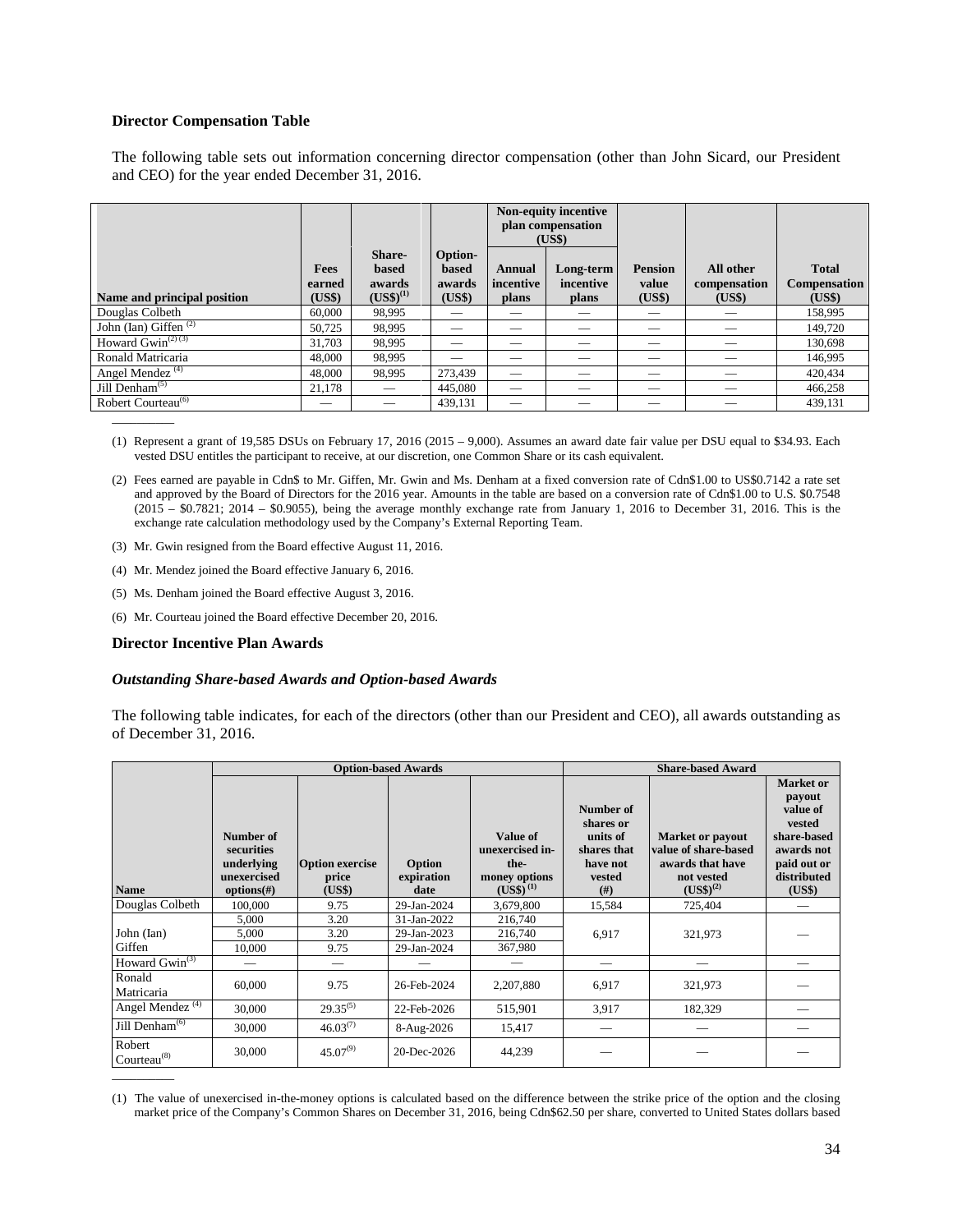on a conversion rate of Cdn\$1.00 to US\$0.7448, being the being the closing exchange rate reported by the Bank of Canada of one Canadian dollar into U.S. dollars on December 31, 2016.

- (2) The market or payout value of share-based awards that have not vested is calculated based on the closing market price of the Company's Common Shares on December 31, 2016, being Cdn\$62.50 per share, converted to United States dollars based on a conversion rate of Cdn\$1.00 to US\$0.7448, being the closing exchange rate reported by the Bank of Canada of one Canadian dollar into U.S. dollars on December 31, 2016. The method of settlement of these share-based awards in cash or shares is at the sole discretion of the Board of Directors.
- (3) Mr. Gwin resigned from the Board effective August 11, 2016.
- (4) Mr. Mendez joined the Board effective January 6, 2016.
- (5) The strike price per option is Cdn\$39.41, converted to United States dollars based on a conversion rate of Cdn\$1.00 to US\$0.7448, being the closing exchange rate reported by the Bank of Canada of one Canadian dollar into U.S. dollars on December 31, 2016.
- (6) Ms. Denham joined the Board effective August 3, 2016.
- (7) The strike price per option is Cdn\$61.81, converted to United States dollars based on a conversion rate of Cdn\$1.00 to US\$0.7448, being the closing exchange rate reported by the Bank of Canada of one Canadian dollar into U.S. dollars on December 31, 2016.
- (8) Mr. Courteau joined the Board effective December 20, 2016.
- (9) The strike price per option is Cdn\$60.52, converted to United States dollars based on a conversion rate of Cdn\$1.00 to US\$0.7448, being the closing exchange rate reported by the Bank of Canada of one Canadian dollar into U.S. dollars on December 31, 2016.

#### *Incentive Plan Awards – Value Vested or Earned During the Year*

The following table indicates, for each of the directors (other than our President and CEO), a summary of the value of option-based and share-based awards vested or of non-equity incentive plan compensation for the year ended December 31, 2016.

|                                         | Option-based awards —<br>Value vested during the<br>vear ended December 31, | Share-based awards —<br>Value vested during the<br>vear ended December 31, | Non-equity incentive plan<br>compensation — Value earned<br>during the year ended December |  |
|-----------------------------------------|-----------------------------------------------------------------------------|----------------------------------------------------------------------------|--------------------------------------------------------------------------------------------|--|
|                                         | $2016^{(1)}$                                                                | 2016                                                                       | 31, 2016                                                                                   |  |
| <b>Name</b>                             | (US\$)                                                                      | (US\$)                                                                     | (US\$)                                                                                     |  |
| Douglas Colbeth                         | 593,793                                                                     | 1,302,025                                                                  |                                                                                            |  |
| John (Ian) Giffen                       | 153,949                                                                     |                                                                            |                                                                                            |  |
| Howard $Gwin^{(2)}$                     | 153,949                                                                     | 314,934                                                                    |                                                                                            |  |
| Ronald Matricaria                       | 287,501                                                                     |                                                                            |                                                                                            |  |
| Angel Mendez <sup>(3)</sup>             |                                                                             |                                                                            |                                                                                            |  |
| Jill Denham <sup><math>(4)</math></sup> |                                                                             |                                                                            |                                                                                            |  |
| Robert Courteau <sup>(5)</sup>          |                                                                             |                                                                            |                                                                                            |  |

- (1) The value of the vested option-based awards is calculated based on the closing market price of the Company's Common Shares on the date the options vested, converted to United States dollars based on the exchange rate reported by the Bank of Canada of one Canadian dollar into U.S. dollars on the vesting date. The amounts represent the difference between the exercise price of the options and the closing market price of the Company's Common Shares on the vesting date, converted into US. dollars.
- (2) Mr. Gwin resigned from the Board effective August 11, 2016.
- (3) Mr. Mendez joined the Board effective January 6, 2016.
- (4) Ms. Denham joined the Board effective August 3, 2016.
- (5) Mr. Courteau joined the Board effective December 20, 2016.

#### **Indemnification and Insurance**

 $\overline{\phantom{a}}$  . The contract of  $\overline{\phantom{a}}$ 

Directors and officers participate in our director and officer insurance program. In addition, we have entered into indemnification agreements with our directors and officers. The indemnification agreements generally require that we indemnify and hold the indemnitees harmless to the greatest extent permitted by law for liabilities arising out of the indemnitees' service to us as directors and officers, if the indemnitees acted honestly and in good faith and in a manner the indemnitee reasonably believed to be in our best interests and, with respect to criminal and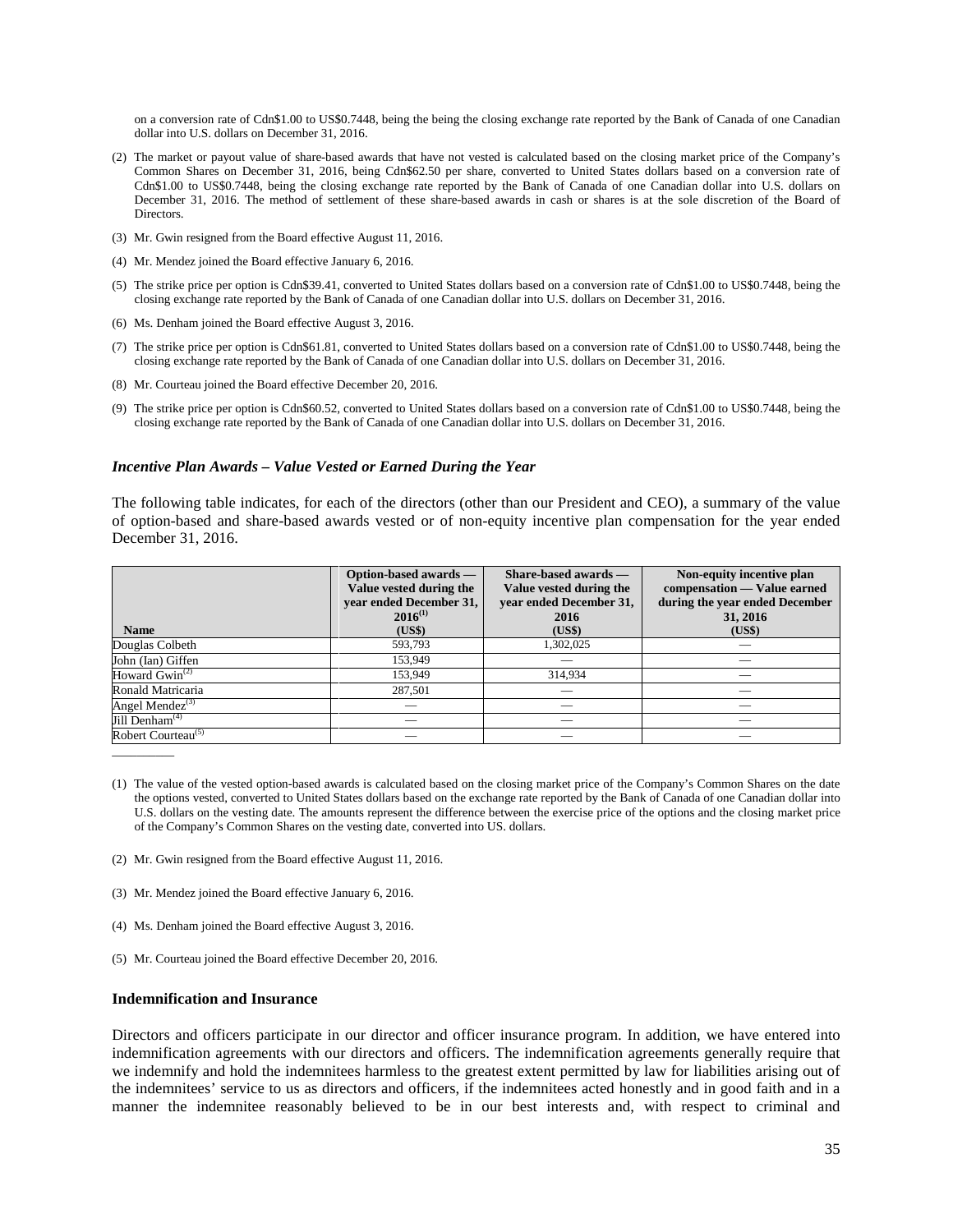administrative actions or proceedings that are enforced by monetary penalty, if the indemnitee had reasonable grounds to believe that his or her conduct was lawful. The indemnification agreements will also provide for the advancement of defence expenses to the indemnitees by us.

# **EQUITY COMPENSATION PLAN INFORMATION**

The following table shows the total number of Common Shares to be issued upon the exercise of outstanding Options and the vesting of outstanding RSUs (assuming all RSUs are settled through the issuance of Common Shares from treasury) under all of Kinaxis' equity-based compensation plans, their weighted average exercise price, and the number of Common Shares available for future issuance as of December 31, 2016.

| <b>Plan Category</b>                                           | <b>Number of Common</b><br>Shares to be issued upon<br>the exercise of<br>outstanding options,<br>warrants and rights<br>$^{(#)}$ | Weighted-average<br>exercise price of<br>outstanding options,<br>warrants and rights<br>(CAD\$) | Weighted-average<br>exercise price of<br>outstanding options,<br>warrants and rights<br>(US\$) | <b>Number of Common</b><br><b>Shares remaining</b><br>available for future<br>issuance under equity<br>compensation plans<br>(excluding shares)<br>issuable under<br>outstanding options,<br>warrants and rights)<br>(# ) |
|----------------------------------------------------------------|-----------------------------------------------------------------------------------------------------------------------------------|-------------------------------------------------------------------------------------------------|------------------------------------------------------------------------------------------------|---------------------------------------------------------------------------------------------------------------------------------------------------------------------------------------------------------------------------|
| Equity compensation plans<br>approved<br>by<br>securityholders | Options: 2,459,872<br>RSU <sub>s</sub> : 70,728                                                                                   | <b>Options: \$28.70</b><br>RSUs: N/A                                                            | Options: \$21.42<br>RSUs: N/A                                                                  | Options: 488,264 <sup>(1)</sup><br>RSUs: 516,412                                                                                                                                                                          |

(1) The 2012 Plan provides that the number of Common Shares reserved for issuance will increase on each one year anniversary of the date on which our Common Shares become listed on the TSX (being June 10, 2014) by the lesser of: (i) that number of Common Shares equal to 3% of the issued and outstanding Common Shares on the applicable anniversary date; and (ii) 900,000 Common Shares; provided that the aggregate number of Common Shares reserved for issue in respect of un-granted options after giving effect to such increase shall not exceed 8% of the issued and outstanding Common Shares on the applicable anniversary date. Subject to the shareholders, ratifying and approving the New Stock Option Plans at the Meeting, the Board intends to cease granting options under the 2012 Plan.

 $\overline{\phantom{a}}$ 

# **INTEREST OF MANAGEMENT AND INFORMED PERSONS IN MATERIAL TRANSACTIONS**

To our knowledge, no director, executive officer or any of their respective associates or affiliates, or any informed persons of the Company as defined by National Instrument 51-102 – *Continuous Disclosure Obligations* has any material interest, either direct or indirect, in any transaction within the three years prior to the date of this Management Information Circular, or any proposed transaction, that has materially affected or is reasonably expected to materially affect us or any of our subsidiaries.

# **INDEBTEDNESS OF DIRECTORS, EXECUTIVE OFFICERS AND EMPLOYEES**

As of May 11, 2017, none of our directors, executive officers, employees, former directors, former executive officers or former employees, and none of their associates, is indebted to us or another entity whose indebtedness is the subject of a guarantee, support agreement, letter of credit or similar agreement or understanding provided by us, except for routine indebtedness as defined under applicable securities legislation.

# **CORPORATE GOVERNANCE**

The Canadian Securities Administrators have issued corporate governance guidelines pursuant to National Policy 58-201 ("**NP 58-201**") together with certain related disclosure requirements pursuant to NI 58-101. The corporate governance guidelines set forth in NP 58-201 are recommended as "best practices" for issuers to follow. Kinaxis recognizes that good corporate governance plays an important role in its overall success and in enhancing shareholder value and, accordingly, has adopted certain corporate governance policies and practices which are reflective of the recommended corporate governance guidelines.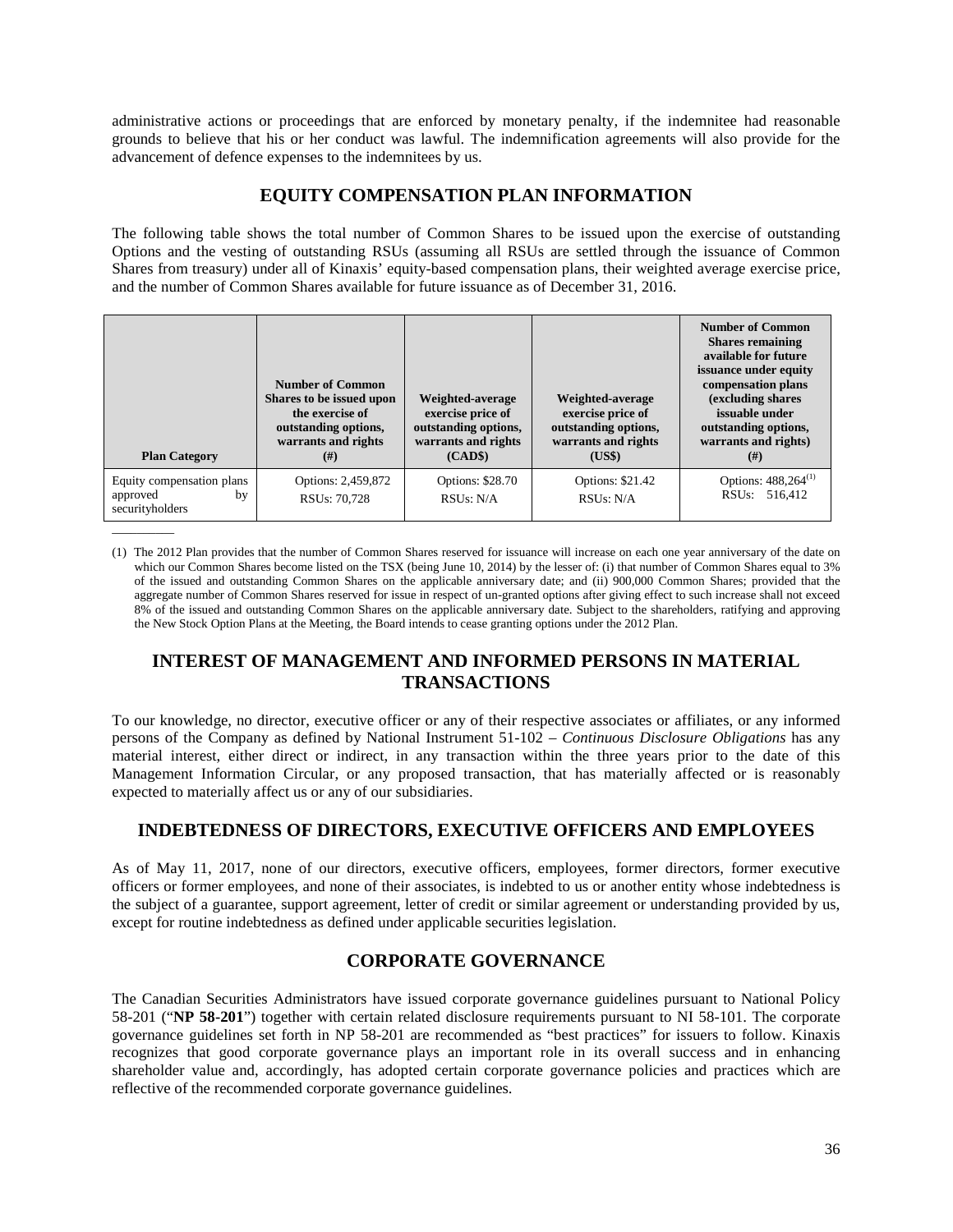Set out below is the disclosure required by NI 58-101 which describes Kinaxis' approach to corporate governance in relation to the corporate governance guidelines set forth in NP 58-201.

### **Board of Directors**

#### *Overview*

Our articles provide for a minimum of three and a maximum of ten directors. The articles also provide that the Board of Directors has the power to set the number of directors within the minimum and maximum number. In addition, in accordance with the Canada Business Corporations Act (the "CBCA"), the Board of Directors may appoint one or more additional directors who shall hold office until the close of the next annual meeting of shareholders, provided that the total number of directors so appointed may not exceed one-third of the number of directors elected at the previous annual meeting of shareholders.

Our Board of Directors is currently comprised of seven directors: Douglas Colbeth, John Sicard, Angel Mendez, John (Ian) Giffen, Ronald Matricaria, Jill Denham and Robert Courteau. Certain members of our Board of Directors are also members of the board of directors of other public companies. See "Proposed Nominees for Election as Directors – Information on Proposed Nominees".

Our Board of Directors is responsible for supervising the management of our business and affairs. Our Board has adopted a formal mandate setting out its stewardship responsibilities, including its responsibilities for the appointment of management, management of our Board, strategic and business planning, monitoring of financial performance, financial reporting, risk management and oversight of our policies and procedures, communications and reporting and compliance. A copy of the mandate of our Board of Directors is attached as Appendix E to this Management Information Circular (the "Mandate of the Directors").

Our Board of Directors has established an Audit Committee, a Compensation Committee and a Nominating and Governance Committee and has approved charters for each of these committees, which are described below. Our Board of Directors has delegated to the applicable committee those duties and responsibilities set out in each committee's charter. The mandate of our Board, as well as the charters of the various Board committees, set out in writing the responsibilities of our Board of Directors and the Committees for supervising the Chief Executive **Officer** 

Our Board of Directors has also approved written position descriptions for our Independent Lead Director, the chair of each of our Board's committees and our Chief Executive Officer.

## *Independence*

See discussion above under "*Proposed Nominees for Election as Directors – Director Independence*". A majority of our directors are independent and our Board delegates a number of responsibilities to the Audit Committee, the Compensation Committee and the Nominating and Governance Committee. The Audit Committee, Compensation Committee and the Nominating and Governance Committee are comprised solely of independent directors. In addition, where potential conflicts arise during a director's tenure on the Board, such conflicts are expected to be immediately disclosed to the Board.

We have taken steps to ensure that adequate structures and processes are in place to permit our Board of Directors to function independently of our management. Our Board of Directors holds regularly scheduled quarterly meetings as well as *ad hoc* meetings from time to time. In the course of meetings of the Board of Directors or committees of the Board, the independent directors hold *in camera* sessions at which neither non-independent directors nor officers of Kinaxis are in attendance.

#### *Outside Directorships*

The following directors of Kinaxis are also directors of other reporting issuers (or the equivalent) in Canada or a foreign jurisdiction.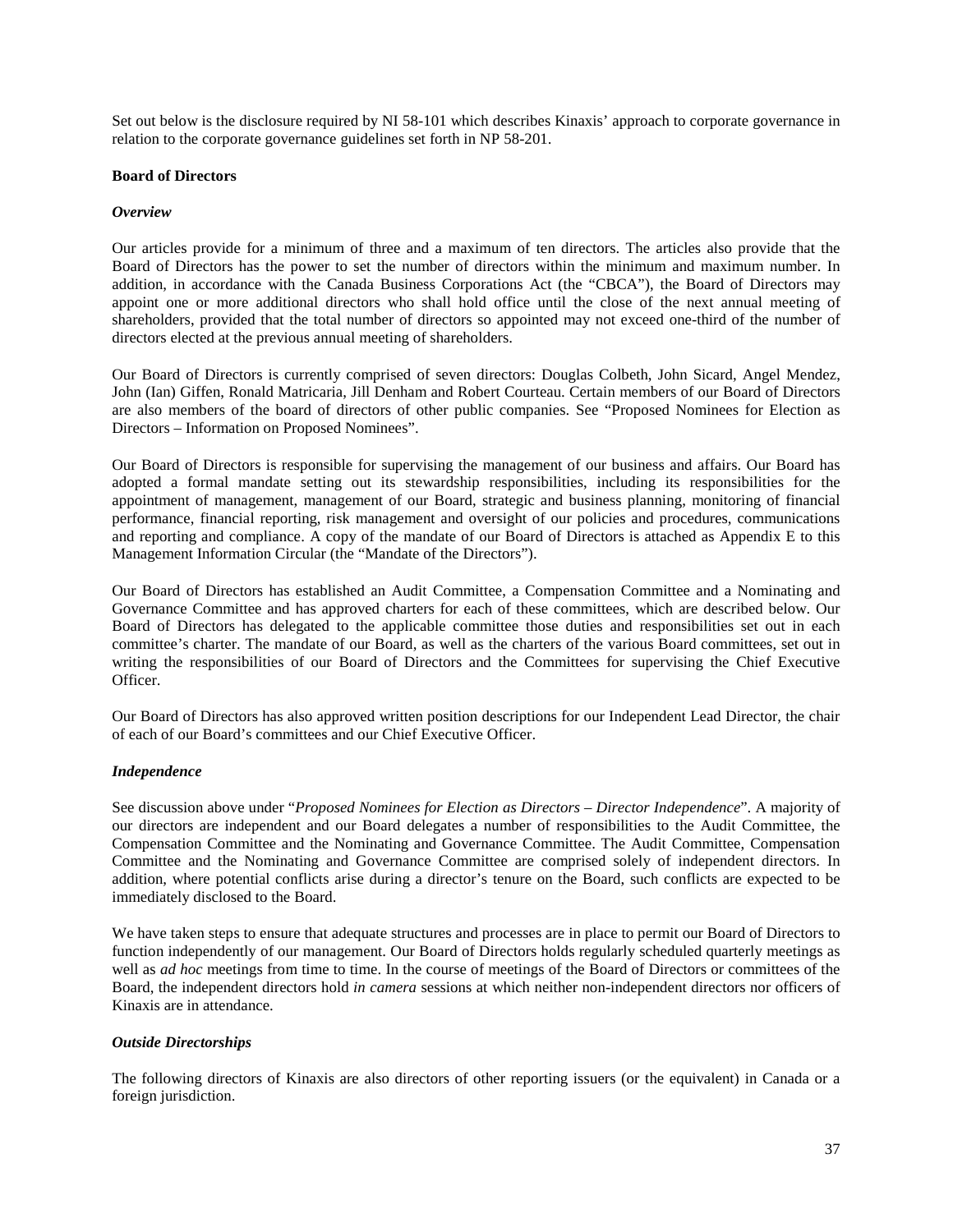| <b>Name of Director</b> | <b>Name of Reporting Issuer and Exchange</b> |
|-------------------------|----------------------------------------------|
|                         | Absolute Software Corporation (TSX)          |
|                         | Orthofix International N.V. (NASDAO)         |
|                         | National Bank of Canada (TSX)                |
|                         | Canadian Pacific Railway Limited (TSX, NYSE) |
|                         | Morneau Shepell Inc. (TSX)                   |
|                         | Altus Group Limited (TSX)                    |
|                         | Real Matters Inc. (TSX)                      |

### *Orientation and Continuing Education*

Our Chief Executive Officer, Independent Lead Director and Nominating and Governance Committee are responsible for providing new directors with an orientation program to explain, among other things, our business, our financial situation, our strategic planning and our approach to corporate governance. New directors are given the opportunity to become familiar with the Company by meeting with other directors as well as officers and employees of the Company and all directors are allowed access to management personnel to discuss matters of interest. All new directors are provided with copies of our written charters and corporate policies. Our Chief Executive Officer is responsible for generating continuing education opportunities that are relevant to their role as directors. Management periodically makes presentations to the directors on various topics, trends and issues related to our activities during meetings of our Board or its committees, which are be intended to help the directors to constantly improve their knowledge about Kinaxis and our business. Special topics recently presented to the Board or its Committees by management or external resources included sessions on managing cybersecurity risk, upcoming changes to International Financial Reporting Standards (IFRS) and growth strategy. In addition, our directors maintain the skill and knowledge necessary to fulfill their obligations from a variety of outside advisors as new issues or opportunities arise, including with respect to corporate governance matters.

#### *Director Term Limits and Other Mechanism of Board Renewal*

While the Company does not have a mandatory retirement policy or term limit for directors, under its mandate, the Nominating and Governance Committee considers the terms of individual directors as part of the process by which it recommends the nominees for election at each annual meeting of shareholders. Board renewal is considered in the context of determining the needs of the Board of Directors in the long term, and achieving a balance between the need for depth of institutional memory from directors on the one hand and the need for renewal and new perspectives on the other. As a result, our Board of Directors has not adopted a mandatory retirement policy or term limits for directors. The Board believes that mandatory retirement and term limits may result in the loss of effective directors with deep knowledge of the Company. Within that context, the Nominating and Governance Committee has developed a skills matrix to be used in determining the needs of the Board of Directors.

#### *Diversity and Inclusion*

As set out in its Code of Business Conduct and Ethics, the Company values diversity and is committed to providing equal treatment in all of aspect of the business. This includes the governance of the Company and composition of the Board. While the Board of Directors has not developed a written policy relating to the identification and nomination of women directors, the Nominating and Governance Committee considers the level of representation of women on the Board as a factor when identifying and nominating potential candidates as Board nominees. The Company is also guided, as set out in the Mandate of the Directors, by the fundamental objectives of enhancing and preserving long-term shareholder value and ensuring that the Company conducts business in an ethical and safe manner. As the Board has discussed and confirmed its commitment to the value of diversity and inclusion, and views inclusion as an ethical obligation, a formal written policy to supplement the Code of Business Conduct and Ethics and the Mandate of the Directors is currently under consideration, but has not been adopted at this time. In keeping with its commitment to diversity and inclusion, the Board has engaged an external search firm to identify women candidates for possible nomination as directors. The Board will also continue to evaluate its effectiveness in achieving greater diversity on the Board and may, in the future, adopt a formal diversity and inclusion policy.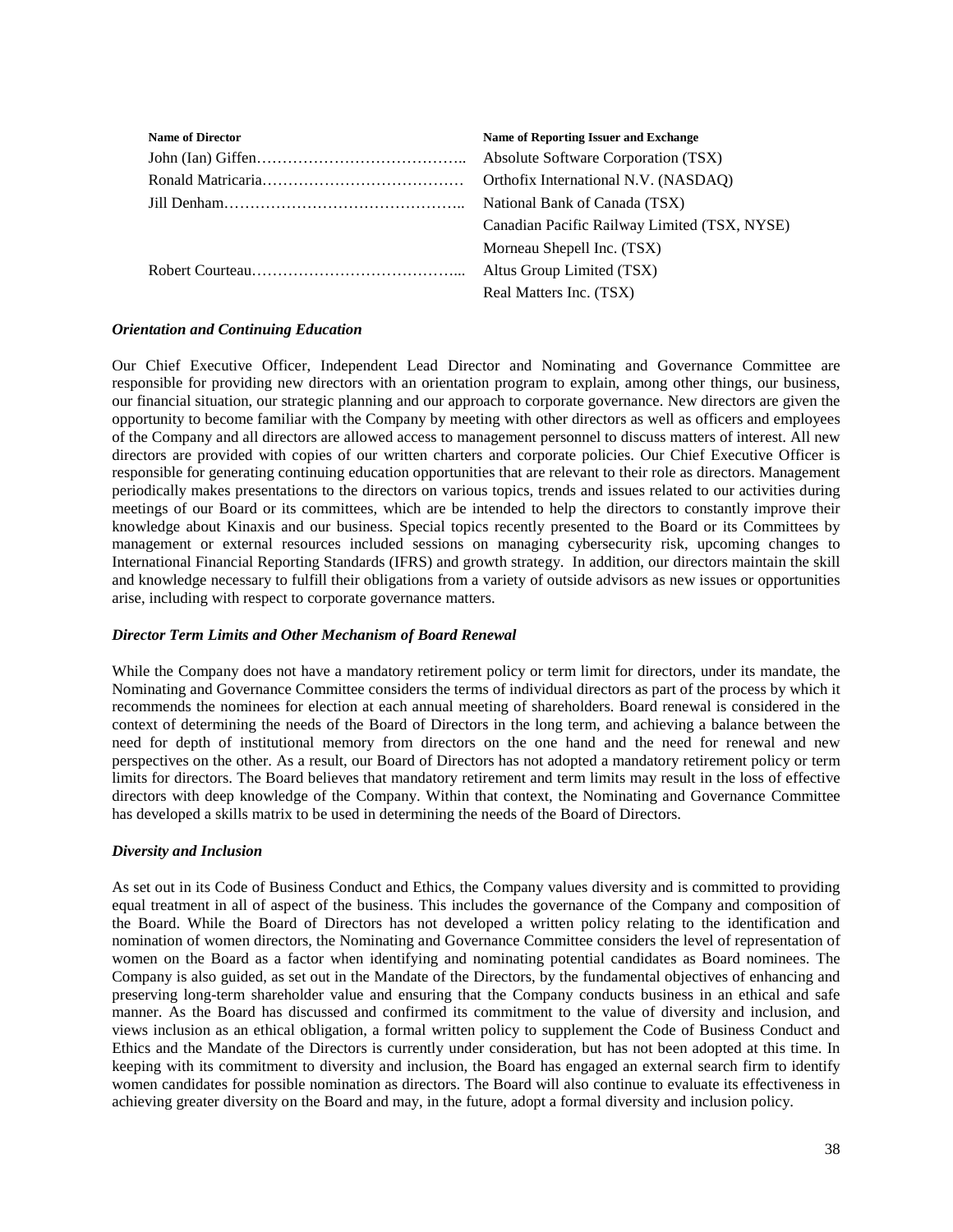The Board believes that its current composition of directors enhance and preserve long-term shareholder value, and also believes that further diversity in its membership could assist in enhancing and preserving shareholder value. The Nominating and Governance Committee, which is responsible for recommending director nominees to the Board of Directors, considers candidates based on their balance of skills, background, experience and knowledge. This includes diversity and inclusion considerations such as gender, age and ethnicity, with a view to ensuring that the Board benefits from a broad range of perspectives and experiences. The Nominating and Governance Committee has developed a skills matrix to help determine qualifications to prioritize in candidates, and to assist Board of Directors in identifying the highest quality candidates for the Board. The Nominating and Governance Committee has not adopted a target regarding the number of women on the Board of Directors as the Board of Directors does expect more diversity on the Board of Directors over time. Today, one (14.3%) of the Company's directors is a woman.

With respect to executive roles, the Company is sensitive to the value of having representation of women, as well as other underrepresented groups. Accordingly, the Company considers the level of representation of women in executive officer positions when making executive officer appointments. Disclosure rules define an "executive officer" to include a vice-president in charge of a principal business unit, division or function, or a person performing a policy-making function for the issuer. Based on this definition, three "executive officers" of the Company are women. In total, women comprise 27% of the Company's "executive officers". The Company also has a strong group of non-executive officers. In summary, 36% of our non-executive officers are women. The Company has not adopted a target regarding the number of women in executive officer positions, as the Board and management are confident that women will continue to progress in our organization over time.

## *Skills and Experience of the Board*

As noted above, the Nominating and Governance Committee has developed a "competency" matrix in which directors indicate their experience in each competency identified as important for a company like Kinaxis. Each director must indicate which of these competencies he or she believes he or she possesses. The table below illustrates the mix of experiences in these competencies of our nominee directors.

| <b>Nominee</b>         | త<br>Accounting<br>Finance | Management<br><b>CEO/Senior</b> | Public Company | Governance   | Resources/<br>Compensation<br>Human | $\&\mathbf{A}$<br>Investment<br><b>Banking/M</b> | Risk Management | Technology  | Chain<br><b><i><u>Alddns</u></i></b> |
|------------------------|----------------------------|---------------------------------|----------------|--------------|-------------------------------------|--------------------------------------------------|-----------------|-------------|--------------------------------------|
| Douglas Colbeth        |                            | $\mathbf X$                     | X              | $\mathbf X$  | $\mathbf X$                         | $\mathbf X$                                      |                 | X           | $\mathbf X$                          |
| John (Ian) Giffen      | $\mathbf{x}$               | X                               | X              | X            | X                                   | X                                                | X               | X           |                                      |
| Ronald Matricaria      | X                          | $\mathbf X$                     | X              | $\mathbf X$  | $\mathbf X$                         | $\mathbf X$                                      | $\mathbf X$     |             |                                      |
| Angel Mendez           |                            | $\mathbf X$                     | X              | $\mathbf X$  | $\mathbf X$                         | X                                                | X               | X           | $\mathbf X$                          |
| Jill Denham            | $\mathbf x$                | $\mathbf X$                     | X              | $\mathbf{X}$ | X                                   | $\mathbf{X}$                                     | X               |             |                                      |
| <b>Robert Courteau</b> |                            | $\mathbf X$                     | $\mathbf X$    | $\mathbf X$  | $\mathbf X$                         |                                                  | X               | $\mathbf X$ |                                      |
| John Sicard            |                            | $\mathbf X$                     |                |              | X                                   |                                                  |                 | X           | $\mathbf X$                          |

The definitions of the core competencies set out above are:

- Accounting & Finance: experience with, or understanding of, financial accounting and reporting, corporate finance and familiarity with financial internal controls, and IFRS
- CEO/Senior Management: experience as a CEO or senior executive
- Public Company: experience as a CEO, senior executive or board member of a public company (other than Kinaxis)
- Governance: experience in corporate governance principles and practices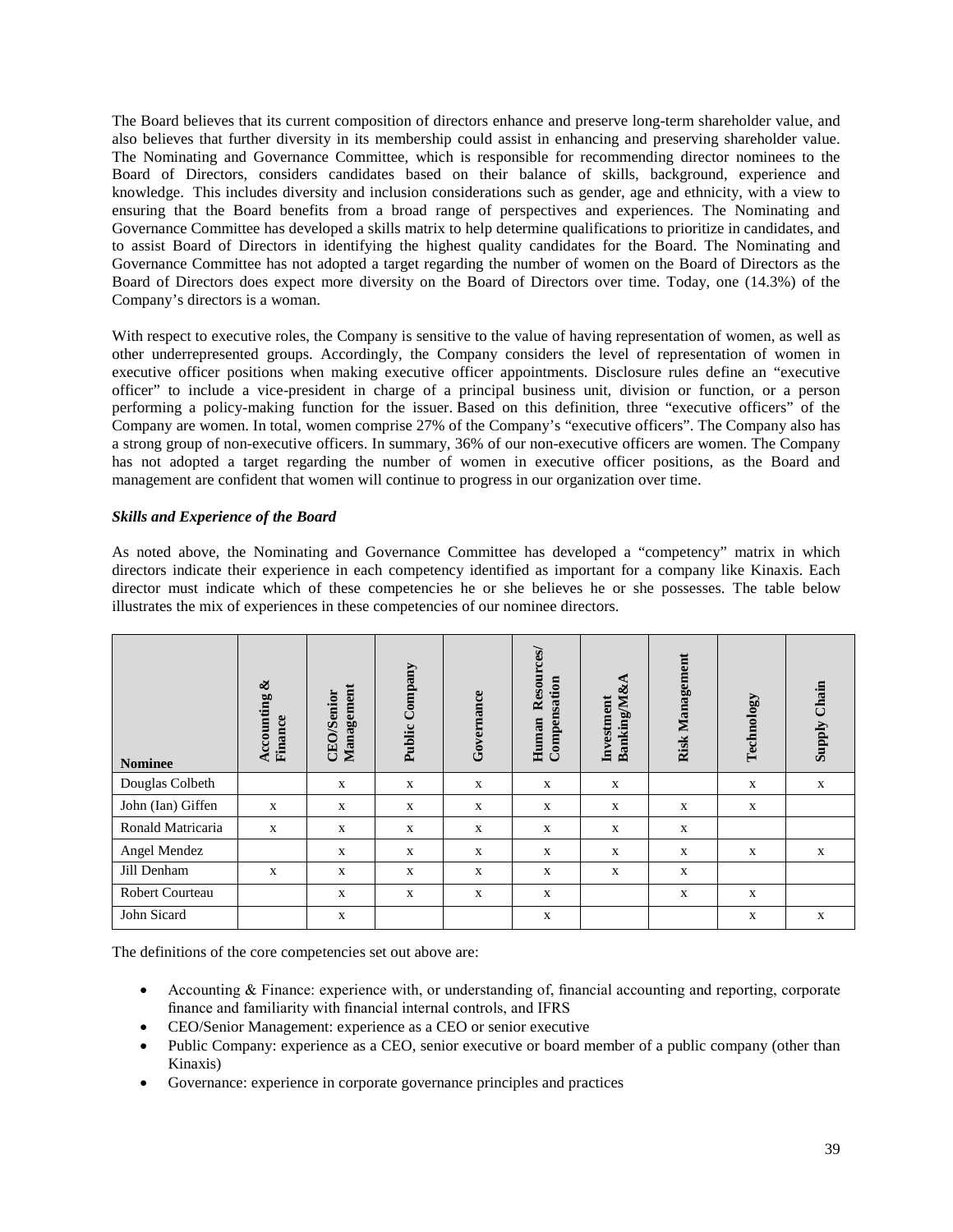- Human Resources/Compensation: experience in, or understanding of, compensation plans, leadership development, talent management, succession planning and human resource principles and practices generally
- Investment Banking/M&A: experience in investment banking and/or major transactions
- Risk Management: experience in, or understanding of, internal risk controls, risk assessment, risk management and/or reporting
- Technology: senior executive experience in the technology industry
- Supply Chain: senior executive experience in the supply chain industry

### *Code of Conduct*

Our Board of Directors has adopted a written Code of Business Conduct and Ethics (the "**Code**") that applies to directors, officers and employees. The objective of the Code is to provide guidelines for enhancing our reputation for honesty, integrity and the faithful performance of undertakings and obligations. The Code addresses conflicts of interest, insider trading, use of company assets, confidentiality, health and safety, record-keeping, competition and fair dealing and compliance with laws. As part of our Code, any person subject to the Code is required to avoid any activity, interest (financial or otherwise) or relationship that would create or appear to create a conflict of interest.

Our directors are responsible for monitoring compliance with the Code, for regularly assessing its adequacy, for interpreting the Code in any particular situation and for approving changes to the Code from time to time.

Directors and executive officers are required by applicable law and our corporate governance practices and policies to promptly disclose any potential conflict of interest that may arise. If a director or executive officer has a material interest in an agreement or transaction, applicable law and principles of sound corporate governance require them to declare the interest in writing and where required by applicable law, to abstain from voting with respect to such agreement or transaction.

A copy of the Code may be obtained by contacting us and is available for review under our profile on the SEDAR website at www.sedar.com.

#### *Assessments*

The Nominating and Governance Committee is responsible for assessing the effectiveness of the Board as a whole, each committee of the Board, and the contribution of each individual director. As noted above, during the first half of fiscal 2017, the Nominating and Governance Committee administered a Board effectiveness survey, the results of which were reviewed by the Board prior to making recommendations for the director candidates to be nominated at the Meeting. The effectiveness survey was designed to assess, among other things, the structure and composition of the Board and its committees, the compensation of directors, the diversity of the Board, and the conduct and content of meetings of the Board and its committees. Directors are also asked to self-identify and confirm their skills competencies pursuant to the skills matrix set out above. In general, since the directors work closely as a group throughout the year, the Chair, the full Board and each committee of the Board are able to continuously assess whether each director is contributing towards the fulfillment of the Mandate of the Directors and otherwise performing his duties at the highest level. While this informal assessment is ongoing, the Nominating and Governance Committee intends to assess the Board, its committees and individual directors formally on an annual basis.

#### *Communications with the Board*

The Board ensures systems are in place for communication with Kinaxis' shareholders and other stakeholders. Such communication includes quarterly and annual financial statements and related management's discussion and analysis, management proxy circulars, annual information forms and news releases containing significant new financial information. The Board also encourages shareholders to attend the Company's annual meeting. The annual meeting provides a valuable opportunity to hear directly from management about the results of the Company's business and operations.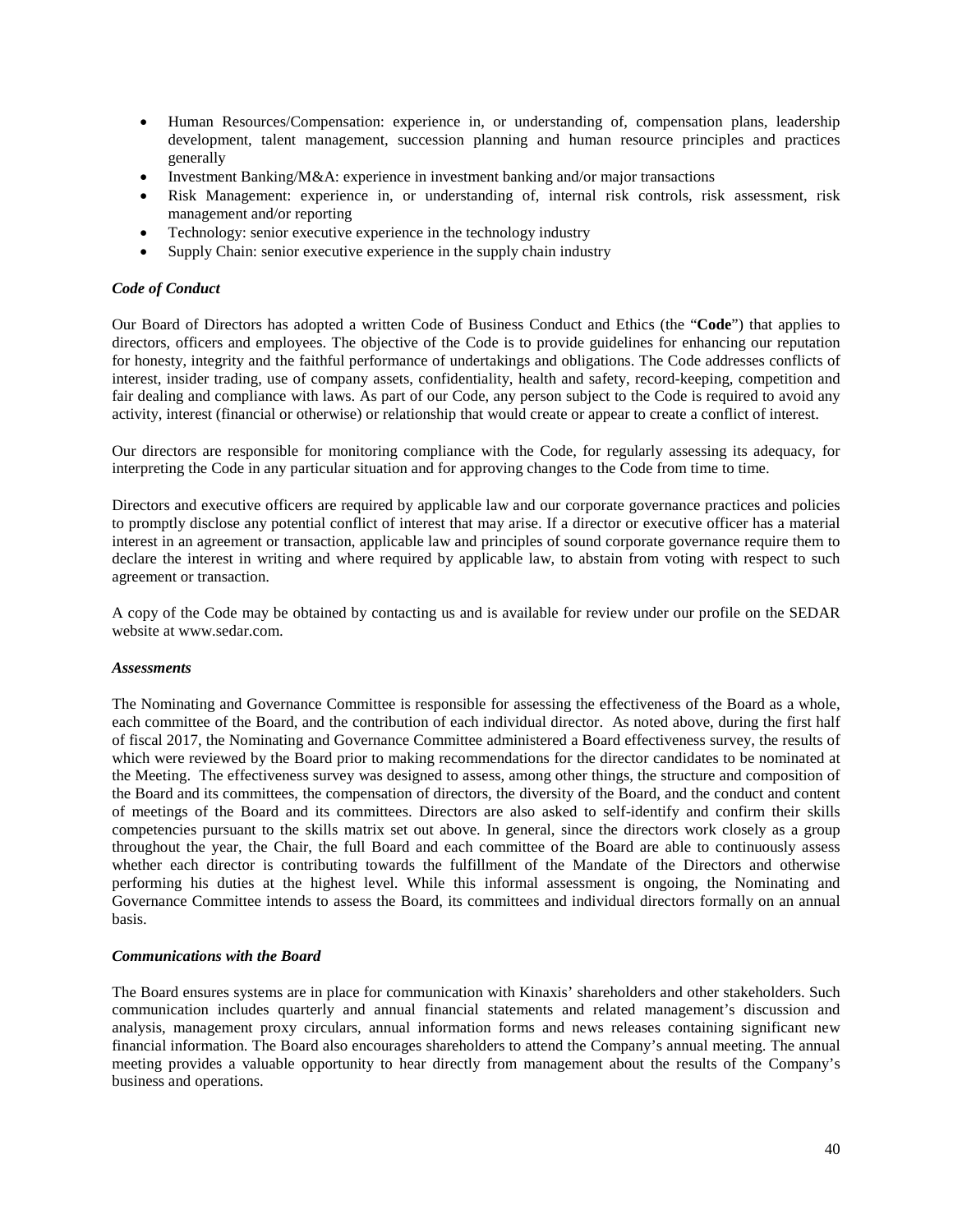The Board also recognizes that it is important for the Board to communicate with shareholders, including organizations that represent or advise shareholders on matters of governance. The Board has determined that questions or concerns related to the Board and senior executive succession process, executive and Board compensation, Board level corporate governance and other matters that are within the scope of the Board's supervisory and oversight duties, as set out in the Mandate of the Directors, may appropriately be addressed to and by, the Board.

Those shareholders, employees and other interested parties wishing to communicate directly with the Board may do so through the Chair. Direct your written communication marked Private and Confidential, in writing to:

Chair of the Board of Directors c/o Corporate Secretary Kinaxis Inc. 700 Silver Seven Road Ottawa, Ontario K2V 1C3

#### **Audit Committee**

#### *Composition of Audit Committee*

The Audit Committee currently consists of John (Ian) Giffen (Chair), Ronald Matricaria and Jill Denham. Each of the members of the Audit Committee is considered "independent" and "financially literate" within the meaning of National Instrument 52-110 - *Audit Committees* ("**NI 52-110**").

For the purposes of NI 52-110, an individual is financially literate if he or she has the ability to read and understand a set of financial statements that present a breadth and level of complexity of accounting issues that are generally comparable to the breadth and complexity of the issues that can reasonably be expected to be raised by the issuer's financial statements. All members of the Audit Committee have experience reviewing financial statements and dealing with related accounting and auditing issues. The education and experience of each member of the Audit Committee relevant to the performance of his duties as a member of the Audit Committee can be found under the heading "*Proposed Nominees for Election as Directors – Information on Proposed Nominees*".

Our Board of Directors has adopted a written charter for the Audit Committee. The mandate of the Audit Committee is to assist our Board in fulfilling its financial oversight obligations, including the responsibility: (1) to oversee the integrity of our financial statements and financial reporting process, including the audit process and our internal accounting controls and procedures and compliance with related legal and regulatory requirements; (2) to oversee the qualifications and independence of our external auditor; (3) to oversee the work of our financial management and external auditor; and (4) to provide an open avenue of communication between the external auditors, our Board and our management. In May 2016, upon the recommendation of the Audit Committee, the Board and the Nominating and Governance Committee approved certain housekeeping change to the Audit Committee charter to reflect, among other things, best practices related to the committee's interactions with external auditors and potential future internal audit function.

Additional information relating to the Audit Committee, as required pursuant to N1 52-110, may be found in the Company's Annual Information Form for the year ended December 31, 2016 (the "**AIF**") (see "Audit Committee" in the AIF and Appendix A to the AIF which sets forth a copy of the current Audit Committee Charter). A copy of the AIF may be found on SEDAR at www.sedar.com and otherwise may be obtained free of charge upon request from Investor Relations at the Company's head office located at 700 Silver Seven Road, Ottawa, Ontario, K2V 1C3, Canada. A copy of the current Audit Committee Charter is available on our website at www.kinaxis.com.

#### **Compensation Committee**

Our Compensation Committee consists of three directors, all of whom are considered to be "independent" as that term is defined in NI 58-101. The members of the Compensation Committee are Ronald Matricaria (Chair), Angel Mendez and Robert Courteau. As set out under "*Proposed Nominees for Election as Directors – Information on*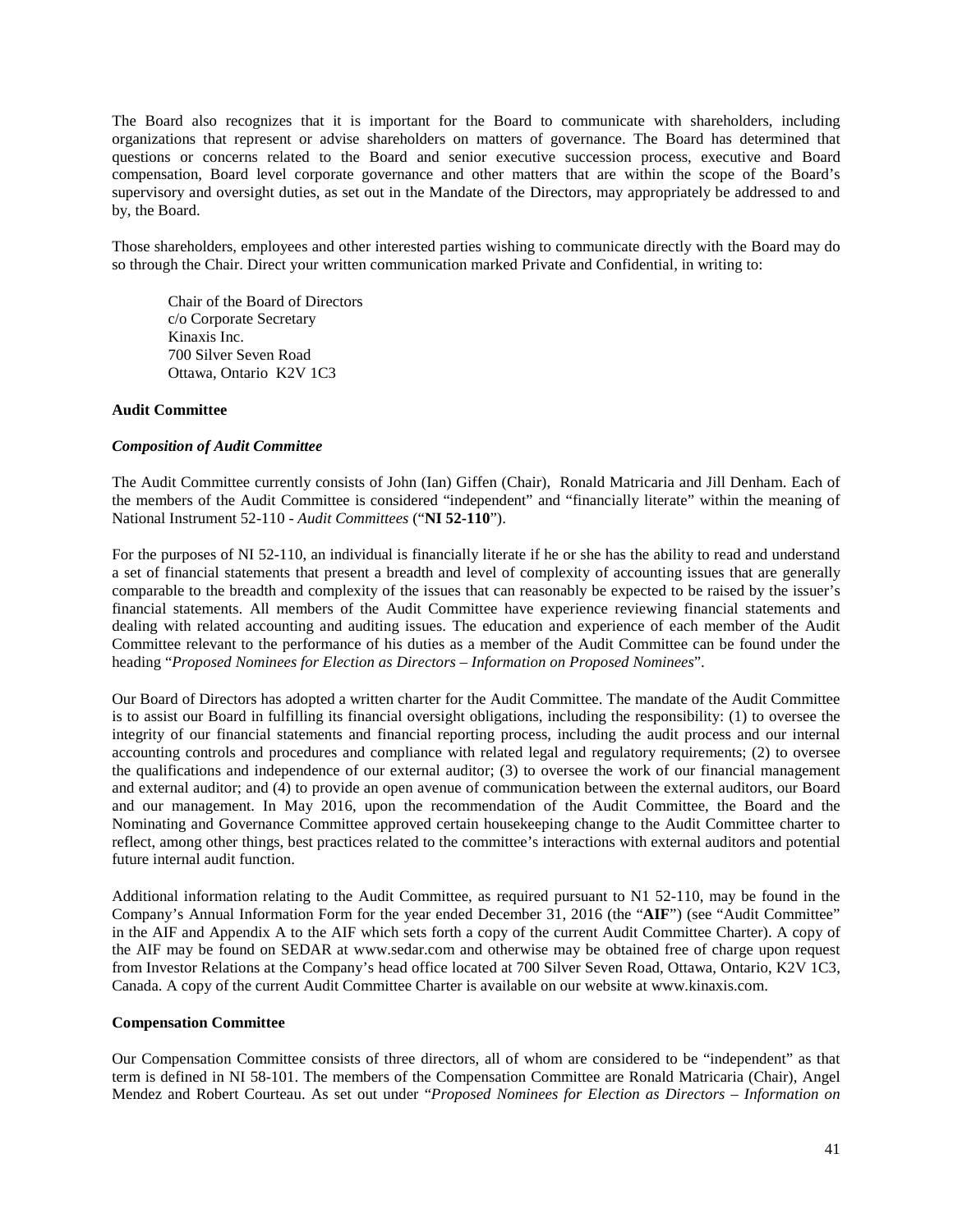*Proposed Nominees*", Mr. Matricaria has extensive experience as an executive officer and director of both public and private companies, which is relevant to his responsibilities as Chair of our Compensation Committee. Mr. Mendez has extensive experience as an executive officer of several public companies which is relevant to his responsibilities as a member of our Compensation Committee. He also serves as a member of the Executive Advisory Board of SCM World as well as the Supply Chain Management Institute at the University of San Diego. Mr. Courteau's extensive experience as a senior executive and director of several publicly-traded companies is relevant to his responsibilities as a member of our Compensation Committee. Each of the members of the Compensation Committee, through their previous work experience and board memberships, have the skills and experience that enable the Compensation Committee to make decisions on the suitability of our compensation policies and practices. In addition, our Board has determined that the composition of the Compensation Committee is appropriate, given that the all of the members are independent.

Upon the recommendation of the Compensation Committee, the Board and Nominating and Governance Committee approved changes to the charter of the Compensation Committee in May 2016, including a change requiring that all members of the Compensation Committee be "independent", as that term is defined in NI 58-101. Pursuant to the amended charter of the Compensation Committee, the mandate of the Compensation Committee is to assist our Board in carrying out its oversight responsibility relating to human resources and compensation policies and processes. The primary responsibilities of the Compensation Committee are to make recommendations to our Board in respect of: (1) compensation policies and guidelines; (2) management incentive and perquisite plans and any nonstandard remuneration plans; (3) senior management, executive and officer compensation; and (4) Board compensation matters. In carrying out these responsibilities, the Compensation Committee will review and recommend to our Board the goals and objectives for our Chief Executive Officer; evaluate the performance of our Chief Executive Officer and recommend to our Board the amount of regular and incentive compensation to be paid to our Chief Executive Officer; review and recommend to our Board our Chief Executive Officer's performance evaluations and recommendations for compensation for other senior executives; review our compensation philosophy and make recommendations for changes, where appropriate; review and make recommendations to our Board with respect to incentive based compensation plans and equity based plans (including stock option plans and share unit plans); review and recommend to our Board the aggregate bonus pools to be made available under our incentive compensation plans for senior management, executives and officers; prepare or review the report on executive compensation and compensation discussion and analysis required to be included in our continuous disclosure documentation; retain independent advice in respect of compensation matters, where deemed appropriate, with the expectation that a compensation consultant will be retained every two years to provide advice with respect to the compensation of the independent directors and our executives; and review and make a recommendation to our Board at least every three years regarding the compensation of our Board. More information on the process by which compensation for our directors and officers is determined as set forth under the heading "*Executive Compensation*" and "*Director Compensation*".

#### **Nominating and Governance Committee**

Our Board has appointed a Nominating and Governance Committee comprising three directors, each of whom are considered to be "independent" as that term is defined in NI 58-101. The members of the Nominating and Governance Committee are John (Ian) Giffen (Chair), Angel Mendez and Jill Denham.

Pursuant to the charter of the Nominating and Governance Committee, the mandate of the Nominating and Governance Committee is to assist our Board in carrying out its oversight responsibility for ensuring that our strategic direction is reviewed annually and that our Board and each of its committees carry out their respective functions in accordance with the appropriate process. In addition, the Nominating and Governance Committee is responsible for assessing the effectiveness of our Board as a whole, each Board committee, and the contribution of each individual director. The Nominating and Governance Committee is responsible for recommending to our Board the methods and processes by which our Board, its committees and individual directors fulfill their duties and responsibilities, including the methods and processes for evaluating Board, committee and individual director effectiveness. During the first half of fiscal 2017, a survey of board effectiveness was conducted and reported on to the Board in May 2017. As part of this review process, the Board also discussed and considered the constitution of the Board and the committees of the Board, including board size, split between executive and non-executive members, diversity of directors and skills and experience relevant to the Company.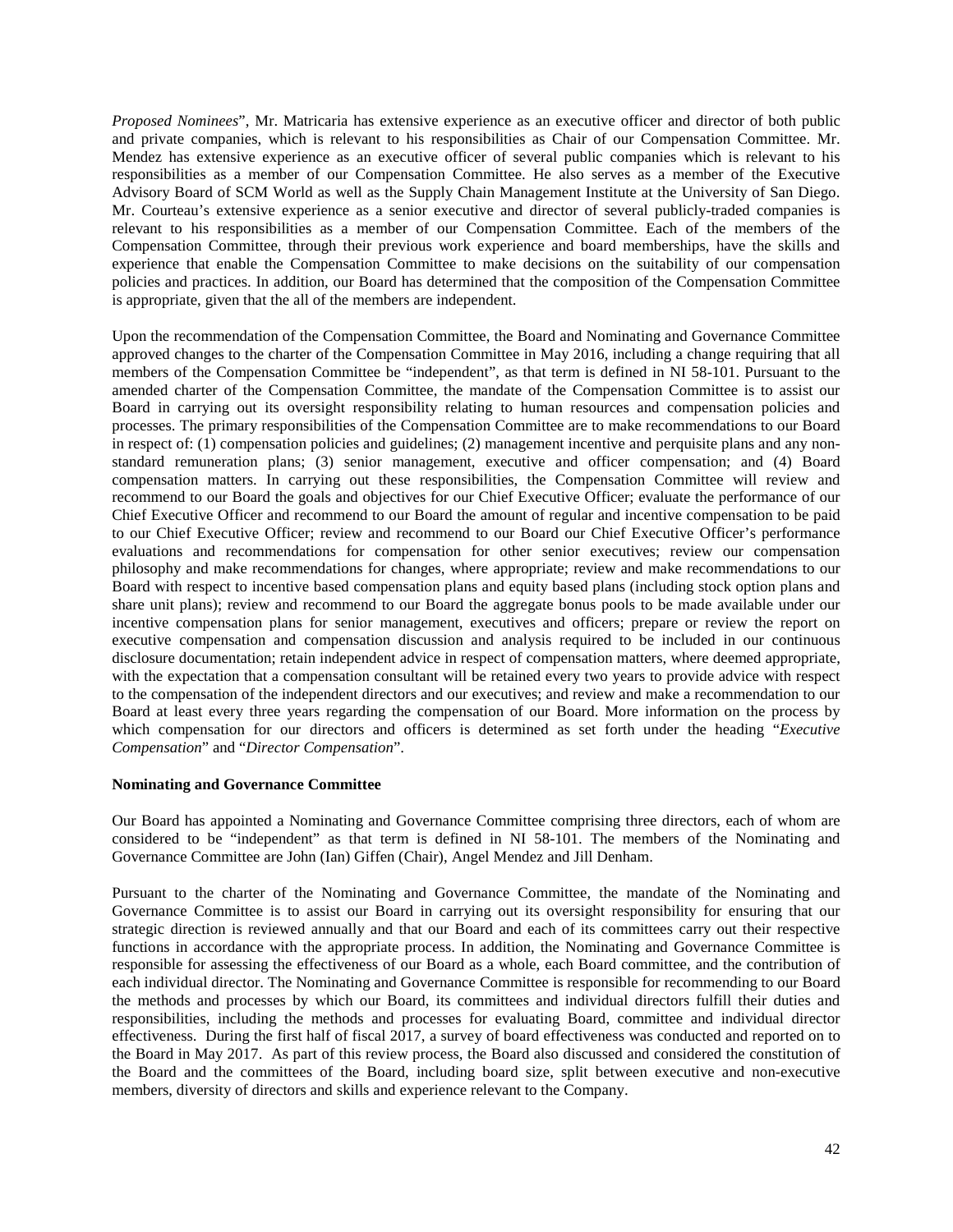Furthermore, the Nominating and Governance Committee is responsible for identifying, recruiting, nominating, endorsing, recommending the appointment of, and orienting, new directors, as well as recommending corporate governance principles and best practices to our Board.

The Nominating and Governance Committee considers whether the candidate's competencies, skills and personal qualities are aligned with our needs and any criteria for selecting new directors established by our Board and ensure that the candidate understands the demands and expectations of a director of the Company.

While our Board is responsible for recommending the directors to be elected by shareholders at the annual meeting of shareholders, we have adopted a Majority Voting Policy to deal with situations where a candidate recommended by our Board for election has more votes withheld than are voted in favour of such nominee. We believe that each director should have the confidence and support of the shareholders. Where a director nominee has more votes withheld than are voted in favour of such nominee, the nominee, even though duly elected as a matter of corporate law, will be required to tender his or her resignation which will be accepted by our Board, absent exceptional circumstances, within 90 days after the date of the shareholder meeting. A copy of the Majority Voting Policy can be found on the Corporate Governance section of our website at www.kinaxis.com.

### **Disclosure Committee**

It is our policy to have a management disclosure committee responsible for overseeing the disclosure practices of the Company. The members of Disclosure Committee are John Sicard (Chair) and Richard Monkman.

Pursuant to its charter, the Disclosure Committee is responsible for monitoring the effectiveness of, and compliance with, our disclosure policy. The Disclosure Committee's responsibilities include assisting management in the development of procedures and internal controls in connection with the disclosure practices of the Company. The Disclosure Committee sets benchmarks for the preliminary assessment of materiality, determines the appropriateness and timing of public release of information in connection with pending material developments with respect to the Company, reviews and supervises the preparation of all public disclosure documents and educates the Board and the officers, employees and consultants of the Company about disclosure issues and our Disclosure Policy. If it is determined that certain information should remain confidential, the Disclosure Committee determines how that information will be kept confidential.

#### **Insider Trading**

We have adopted an Insider Trading Policy which governs the conduct of our directors, officers, employees and other insiders with respect to the trading of our securities, particularly in the context of material information concerning us and our affairs. Among other matters, the Insider Trading Policy sets out prohibited trading activities, establishes guidelines for identifying our insiders and describes reporting requirements applicable to insiders.

Under our Insider Trading Policy, our directors, officers and employees are not permitted to purchase financial instruments to hedge or offset a decrease in the market value of our securities granted as compensation.

The Insider Trading Policy permits, in the sole discretion of the Board, officers and directors to trade during blackout periods or during a time when such officer or director is in possession of material undisclosed information, provided that such officers or directors have entered into an automatic share disposition plan ("**ASDP**") or automatic share purchase plan ("**ASPP**") governing such trades on terms and conditions satisfactory to the Board and that are in accordance with the guidelines in OSC Staff Notice 55-701. To date, no officer or director has entered into an ASDP or ASPP.

## **SHAREHOLDER PROPOSALS AND ADVANCE NOTICE REQUIREMENTS**

Pursuant to the provisions of the CBCA, shareholder proposals must be submitted no later than February 3, 2018 to be considered for inclusion in next year's Management Information Circular for the purposes of the Company's next annual meeting of shareholders.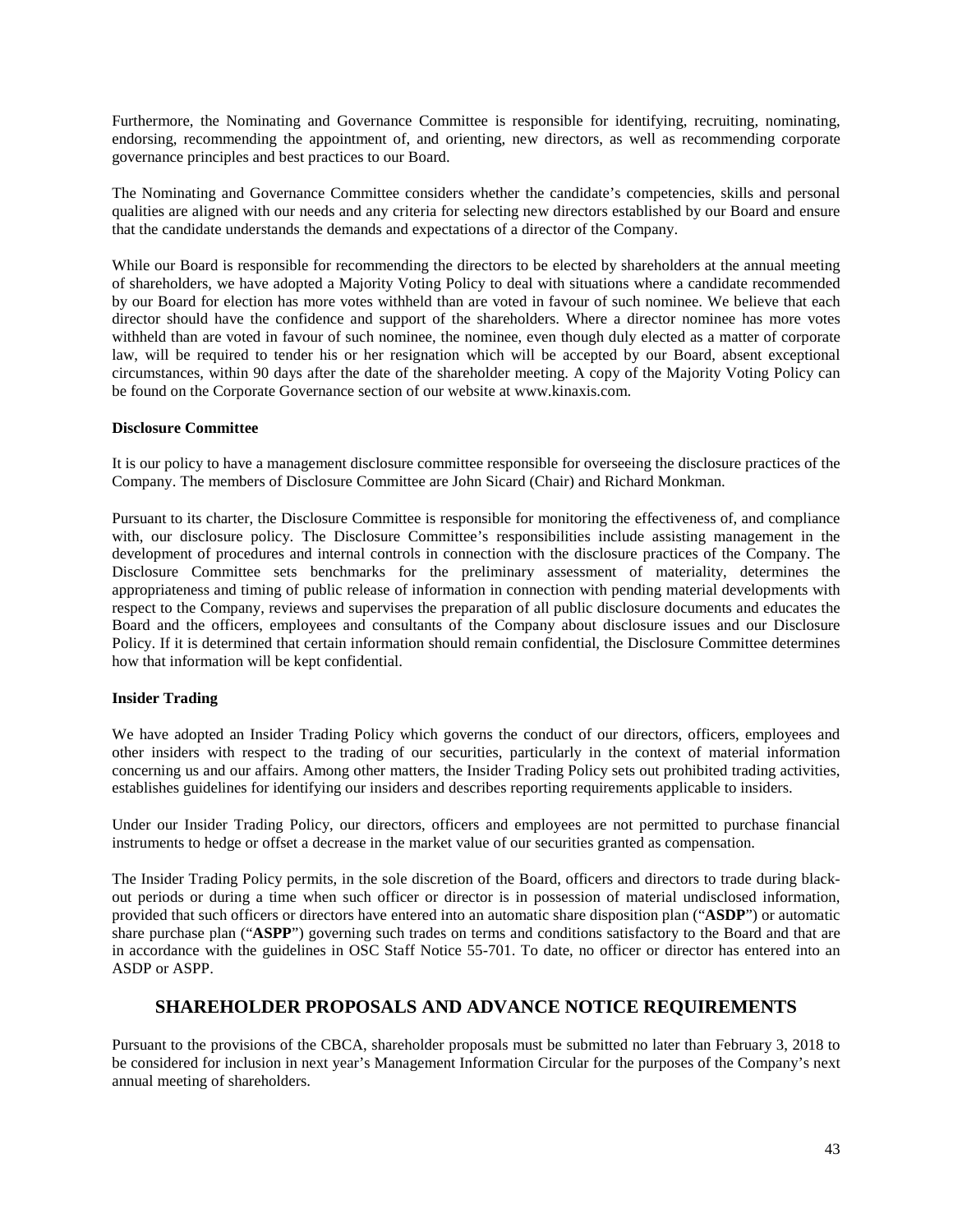Our by-laws, including the advance notice provisions, were approved by our shareholders prior to the completion of our IPO. Generally, under our by-laws, written notice of any proposal to be presented by any shareholder or any person to be nominated by any shareholder for election as a director must be delivered to our corporate secretary at our principal executive offices not later than the close of business on the 70th day, nor earlier than the close of business on the 100th day, prior to the first anniversary of the immediately preceding annual meeting of shareholders. However, in the event that the annual meeting is called for a date that is not within 30 days before or after the anniversary date of the preceding annual meeting, the applicable notice must be delivered not later than the close of business on the later of (a) the 70th day prior to such annual meeting, and (b) the 10th day following the day on which public announcement of the date of such meeting is first made by us. Our by-laws also set forth, among other things, the information that a shareholder must include in the notice and procedures to be followed in regards to a special meeting of shareholders. Other than the advance notice requirements summarized above, our by-laws have terms that are customary for companies incorporated under the CBCA. The summary of the advance notice requirements under our by-laws described above is qualified in its entirety by reference to the full text of our bylaws, a copy of which are available under our profile on the SEDAR website at www.sedar.com.

## **ADDITIONAL INFORMATION**

Additional information relating to Kinaxis may be found on SEDAR at www.sedar.com and on the Company's website at www.kinaxis.com. You can also obtain a copy of our audited consolidated financial statements and the management's discussion & analysis of the Company for its fiscal year ended December 31, 2016 by visiting the Investor Relations section on the Company's website at www.kinaxis.com or by contacting Kinaxis' investor relations:

Ross Marshall, LodeRock Advisors Inc. ross.marshall@loderockadvisors.com Telephone: (416) 526-1563 or Melissa Clow mclow@kinaxis.com Telephone: (613) 592-5780 ext. 5513

Additional financial information is provided in the audited consolidated financial statements and the management's discussion & analysis of the Company for its fiscal year ended December 31, 2016.

## **APPROVAL BY THE DIRECTORS**

The Board of Directors of the Company has approved the content and delivery of this Management Information Circular.

**By order of the Board of Directors** 

Dougles P Colbeth

Douglas Colbeth Chairman of the Board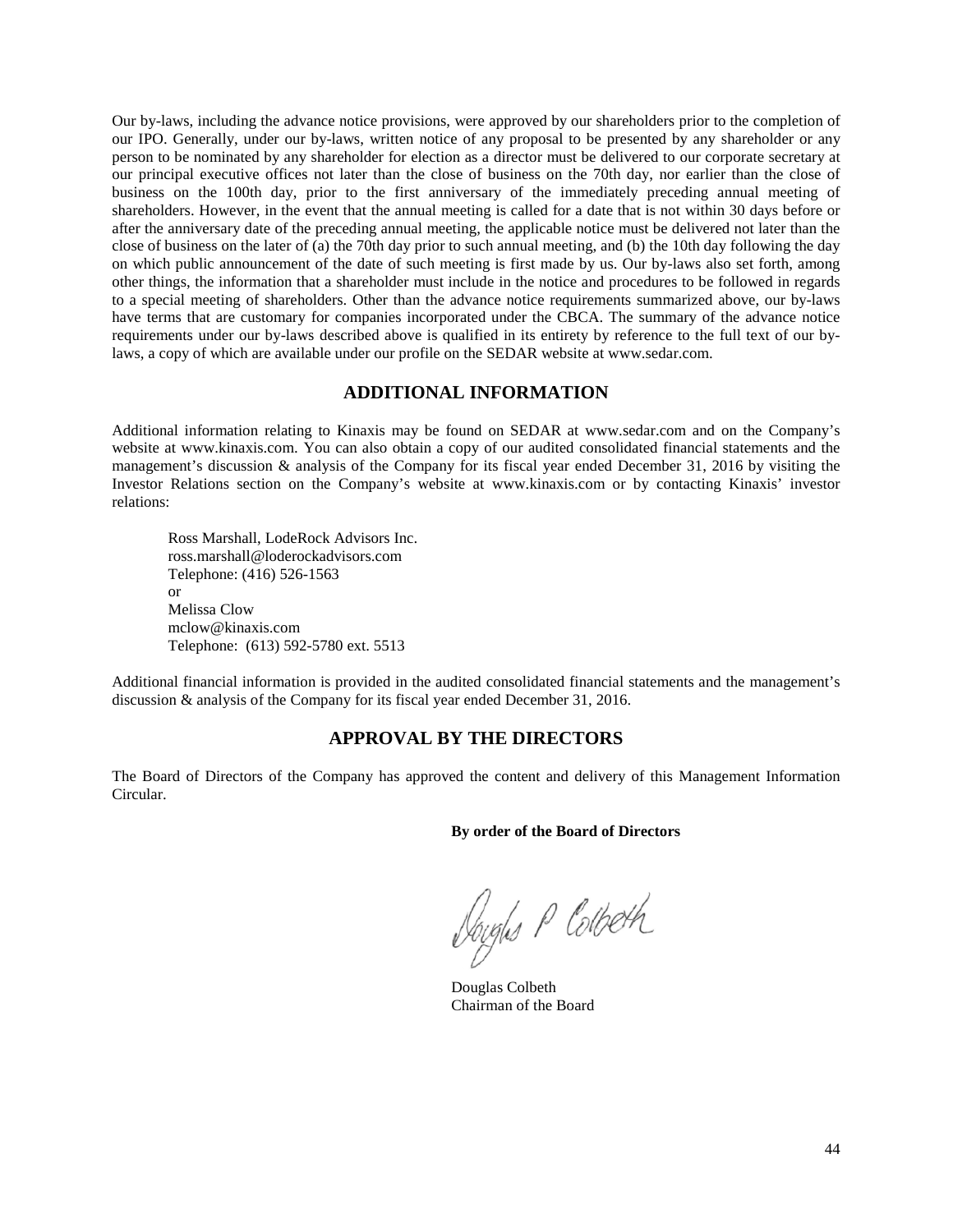## **APPENDIX A – RESOLUTION APPROVING THE NEW CANADIAN RESIDENT PLAN**

## **KINAXIS INC. (the "Corporation")**

#### **RESOLUTION OF THE SHAREHOLDERS**

## **BE IT RESOLVED THAT:**

- (a) the Canadian resident stock option plan of the Corporation, as described in the Management Information Circular of the Corporation dated May 11, 2017 (the "Canadian Resident Plan"), be and is hereby ratified and approved;
- (b) the Corporation be and is hereby authorized to issue Common Shares in satisfaction of the Corporation's obligations under any awards granted pursuant to the terms and conditions of the Canadian Resident Plan and, subject to the ratification and approval thereof, the non-Canadian resident stock option plan of the Corporation, as described in the Management Information Circular of the Corporation dated May 11, 2017 (the "Non-Canadian Resident Plan"), equal in number to Two Million Three Hundred Thousand (2,300,000).
- (c) any officer of the Corporation be, and is hereby authorized and directed, for and on behalf of the Corporation, to finalize, sign or deliver all documents, to enter into any agreements and to do and perform all acts and things as such individual, in his or her discretion, deems necessary or advisable in order to give effect to the intent of this resolution and the matters authorized hereby, including compliance with all securities laws and regulations and the rules and requirements of the Toronto Stock Exchange, such determination to be conclusively evidenced by the finalizing, signing or delivery of such document or agreement or the performing of such act or thing; and
- (d) the directors of the Corporation may revoke this resolution before it is acted upon without further approval of the Shareholders.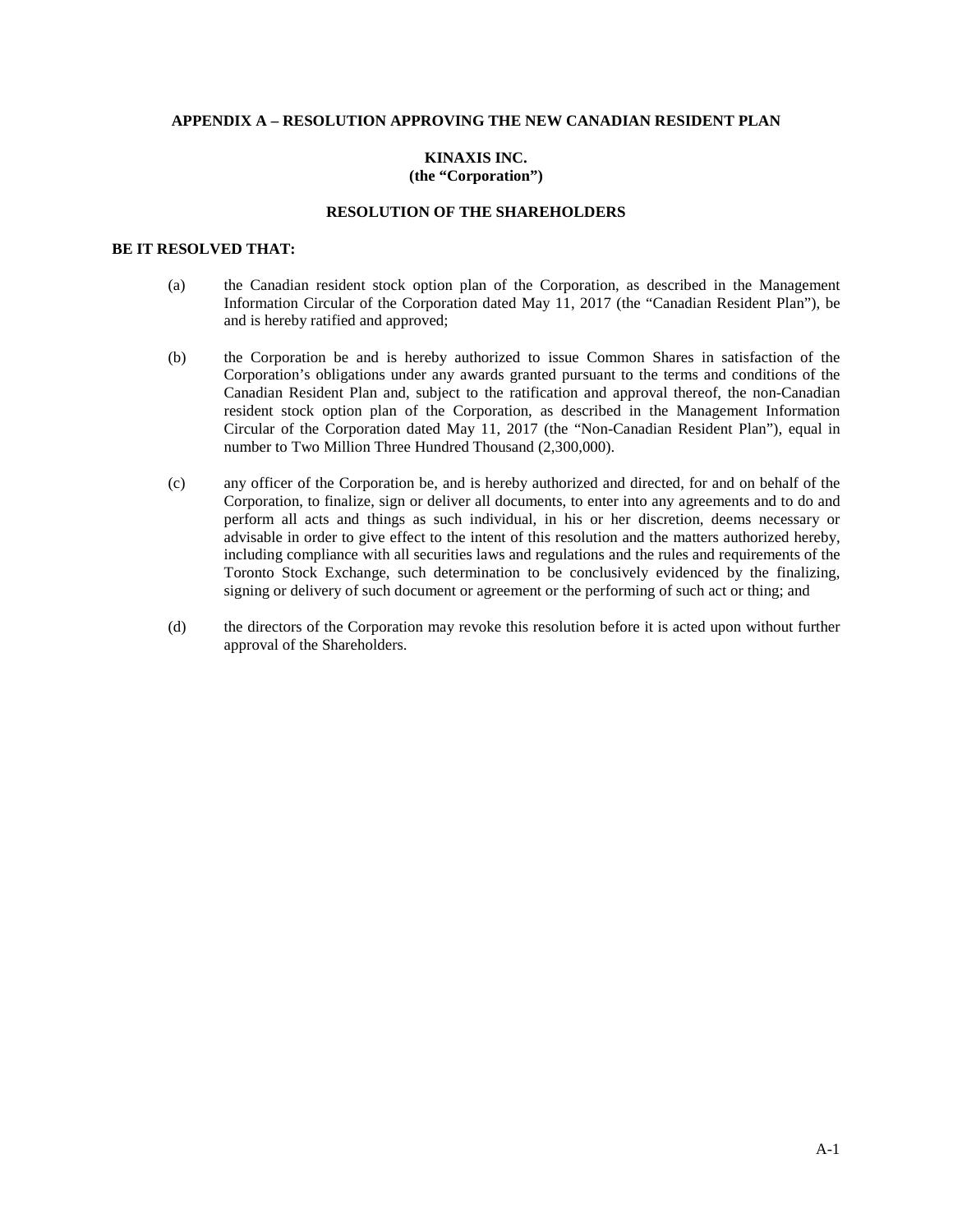### **APPENDIX B – NEW CANADIAN RESIDENT PLAN**

## **KINAXIS INC.**

#### **CANADIAN RESIDENT STOCK OPTION PLAN**

(as adopted and effective as of May 11, 2017)

- 1. Purposes of the Plan. The purposes of this Canadian Resident Stock Option Plan are to attract and retain the best available personnel, to provide additional incentive to Employees, Officers, Directors and Consultants and to promote the success of the Company's business.
- 2. Definitions. As used herein, the following definitions shall apply:
	- (a) "2012 Stock Option Plan" means the stock option plan the Company adopted and effective as of June 27, 2012, as amended on February 14, 2014, May 1, 2014 and May 30, 2014.
	- (b) "Administrator" means the Board or any of its Committees as shall be administering the Plan in accordance with Section 4 hereof.
	- (c) "Applicable Laws" means the requirements relating to the administration of stock option plans under the corporate laws of the Company's jurisdiction of incorporation; national, federal, state and provincial securities laws of Canada; tax laws of Canada; and any stock exchange or quotation system on which the Common Shares are listed or quoted.
	- (d) "Black Out Period" means a period during which an Optionee is prohibited by the Company from exercising Options and/or selling or otherwise disposing of Optioned Shares pursuant to the Company's Insider Trading Policy, as in effect from time to time.
	- (e) "Board" means the Board of Directors of the Company.
	- (f) "Cause" means conduct involving one or more of the following: (i) the substantial and continuing failure of the Optionee, after notice thereof, to render services to the Company in accordance with the terms or requirements of his or her business relationship with the Company; (ii) disloyalty, gross negligence, willful misconduct, dishonesty, fraud or breach of fiduciary duty to the Company; (iii) deliberate disregard of the rules or policies of the Company, or breach of an employment or other agreement with the Company, which results in direct or indirect loss, damage or injury to the Company; (iv) the unauthorized disclosure of any trade secret or confidential information of the Company; (v) the commission of an act which constitutes unfair competition with the Company or which induces any customer or supplier to breach a contract with the Company; or (vi) any other conduct that constitutes just cause for termination of employment without notice under the laws of the Province of Ontario or the analogous laws of the jurisdiction in which the Optionee is then employed. "Cause" shall also include the conduct defined in the employment agreement of the Optionee, if any, as "Cause". For the purposes of this definition, references to "Company" includes references to any Parent (if any) and any Subsidiary.
	- (g) "Code" means the United States Internal Revenue Code of 1986, as amended, and any regulations thereunder.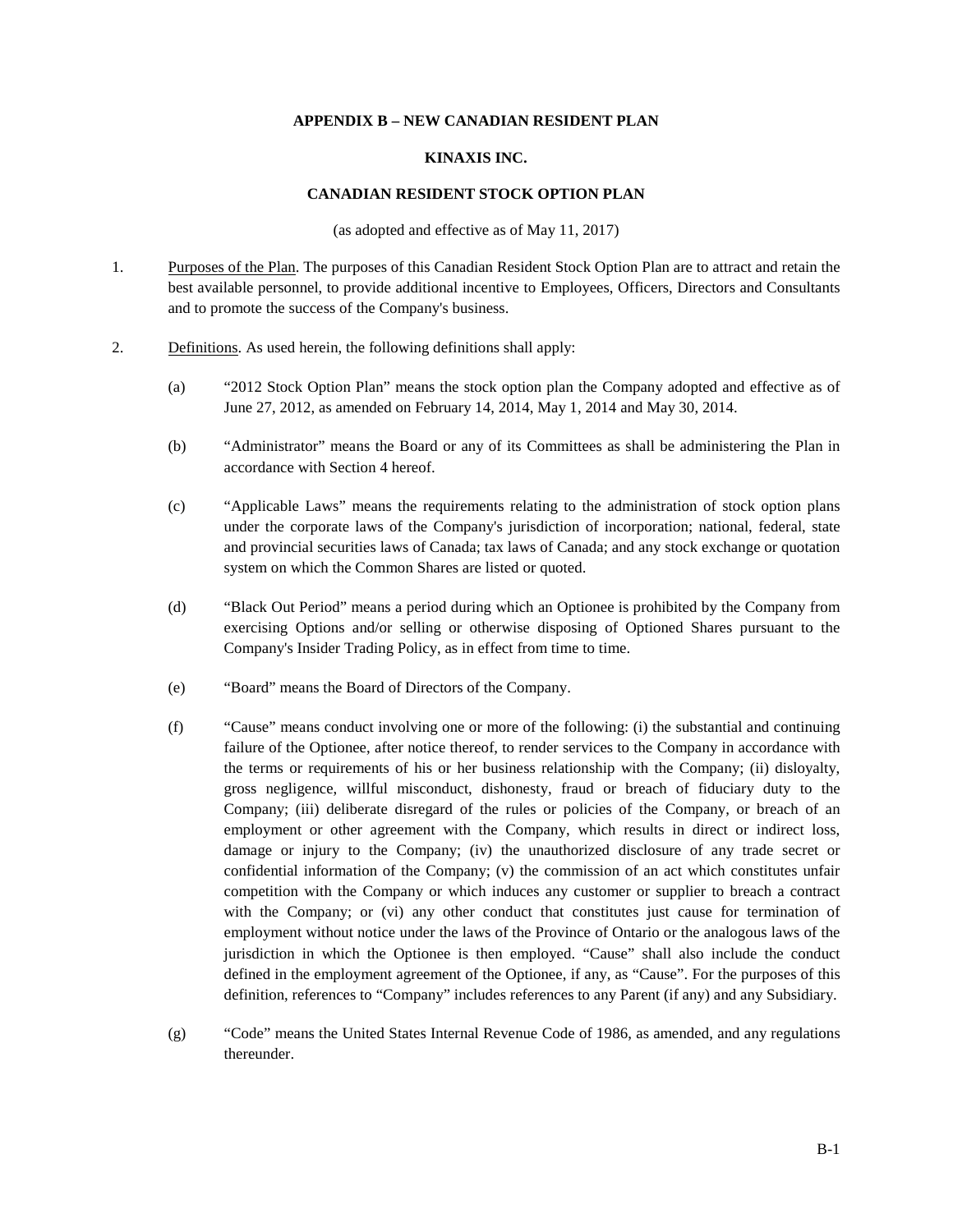- (h) "Committee" means a committee of Directors appointed by the Board in accordance with Section 4 hereof.
- (i) "Common Shares" means the common shares of the Company.
- (j) "Company" means Kinaxis Inc., a corporation incorporated under the Canada Business Corporations Act, and any successor of the Company by continuance or otherwise.
- (k) "Consultant" means any person that: (i) is engaged to provide services to the Company, its Parent (if any) or any Subsidiary, other than in relation to a distribution (as such term is defined in the Securities Act (Ontario), as amended), (ii) provides such services under a written contract between Company, its Parent (if any) or a Subsidiary and such person, and (iii) in the reasonable opinion of the Administrator, spends or will spend a significant amount of time and attention on the affairs and business of the Company, its Parent (if any) or any Subsidiary, and includes for a consultant that is not an individual, an employee, Executive Officer, or director of the consultant, provided that the individual employee, Executive Officer, or director spends or will spend a significant amount of time and attention on the business of the Company, its Parent (if any) or a Subsidiary.
- (l) "Director" means a member of the Board of Directors of the Company, or a member of the Board of Directors of its Parent (if any) or any Subsidiary.
- (m) "Disability" means total and permanent disability as defined in Section  $22(e)(3)$  of the Code.
- (n) "Employee" means any person, including Officers if applicable, employed by the Company or its Parent (if any) or any Subsidiary. A Service Provider shall not cease to be an Employee in the case of (i) any leave of absence approved by the Company or (ii) transfers between locations of the Company or between the Company, its Parent (if any), any Subsidiary, or any successor. A leave of absence approved by the Company shall include sick leave, military leave, or any other leave of absence approved by an authorized representative of the Company. Neither service as a Director nor payment of a director's fee by the Company shall be sufficient to constitute "employment" by the Company.
- (o) "Equity Award" means any Option, restricted stock, deferred stock unit or other equity granted pursuant to the Plan or otherwise, to a Non-Employee Director by virtue of his services as a Non-Employee Director, other than equity granted or taken in lieu of cash fees.
- (p) "Executive Officer" has the meaning set forth in NI 45-106.
- (q) "Fair Market Value" means, as of any date, the value of the Optioned Shares, determined as follows:
	- (i) if the Optioned Shares are listed on the Toronto Stock Exchange, the closing sales price for shares of such class as quoted on the Toronto Stock Exchange for the last market trading day prior to the date of determination (or if no sales were reported, the average of the high bid and the low bid on such day);
	- (ii) if the Optioned Shares are listed on an established stock exchange or a national market system, other than the Toronto Stock Exchange, including without limitation the Nasdaq Global Market or The Nasdaq Capital Market of The Nasdaq Stock Market, the closing sales price for shares of such class (or the closing bid, if no sales were reported) as quoted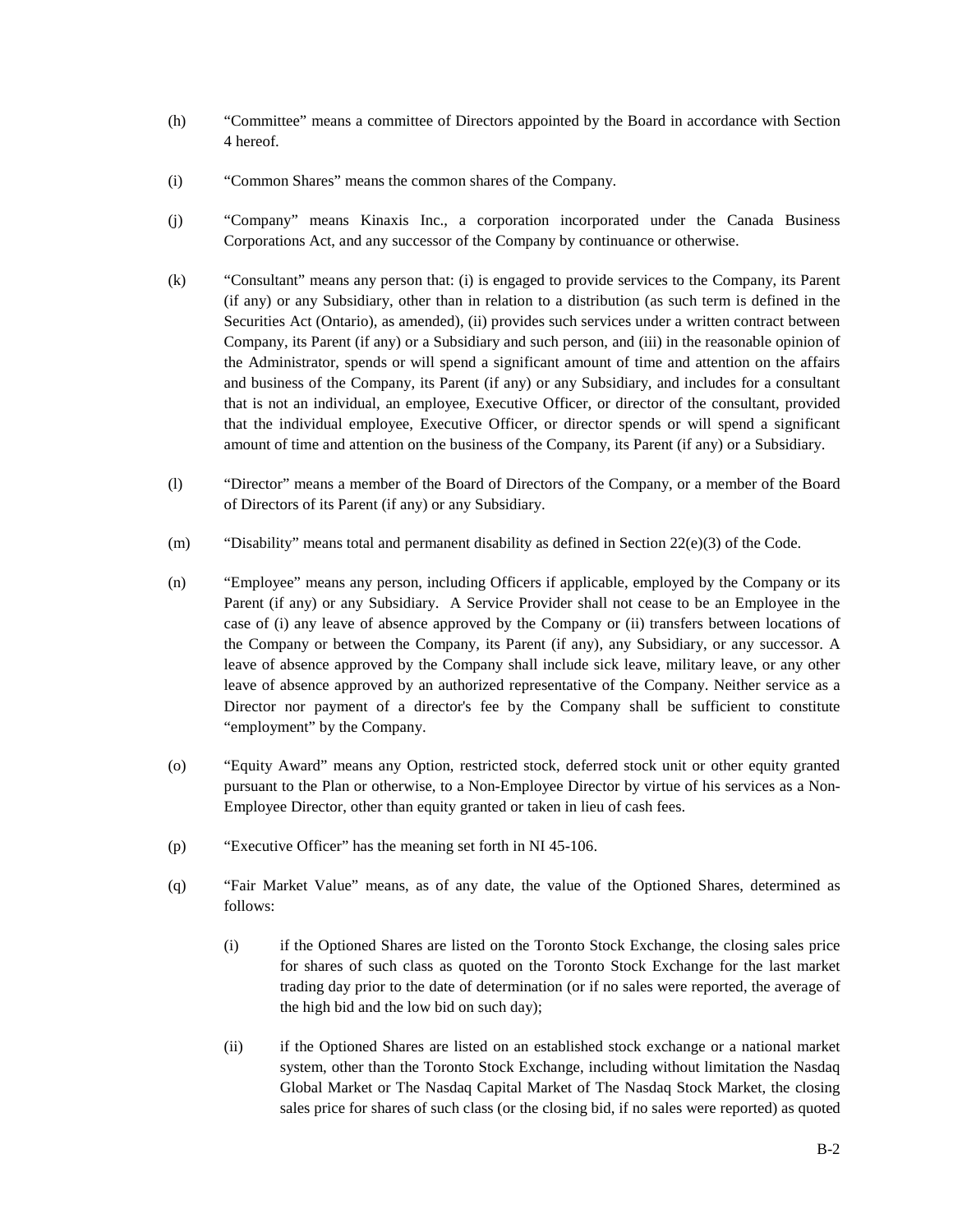on such exchange or system for the last market trading day prior to the date of determination, as reported in the Wall Street Journal or such other source as the Administrator deems reliable;

- (iii) if the Optioned Shares are listed both on the Toronto Stock Exchange and another established stock exchange or national market system and: (A) the Company is not eligible for the Interlisted Issuer Exemption, the Fair Market Value shall be as determined in accordance with Section  $2(q)(i)$ , or  $(B)$  the Company is eligible for the Interlisted Issuer Exception, the Fair Market Value shall be as determined in accordance with Section  $2(q)(ii)$ ;
- (iv) if the Optioned Shares are regularly quoted by a recognized securities dealer but selling prices are not reported, the Fair Market Value of the Optioned Shares shall be the mean between the high bid and low asked prices for the shares of such class on the last market trading day prior to the date of determination; or
- (v) in the absence of an established market for the Optioned Shares, the Fair Market Value of the Optioned Shares shall be determined in good faith by the Administrator using any measure of value it determines to be appropriate (including, as it considers appropriate, relying on appraisals) in a manner, if applicable, consistent with the valuation principles under Section 409A of the Code, except as the Board may expressly determine otherwise.

Subject to the foregoing, the Administrator has sole discretion to determine the Fair Market Value for purposes of the Plan, and all Options are conditioned on the Optionees' agreement that the Administrator's determination is conclusive and binding even though others might make a different determination.

- (r) "Five Day VWAP" means the volume weighted average trading price of the Common Shares on the Toronto Stock Exchange, or another stock exchange where the majority of the trading volume and value of the Common Shares occurs, for the five trading days immediately preceding the relevant date, calculated by dividing the total value by the total volume of Common Shares traded during such five day period.
- (s) "IFRS" means International Financial Reporting Standards as issued by the International Accounting Standards Board.
- (t) "Insider" has the meaning set forth in the TSX Company Manual.
- (u) "Interlisted Issuer Exception" means, at any time when the Common Shares are listed both on the Toronto Stock Exchange and a Recognized Exchange, and less than 25% of the overall trading volume of the Common Shares occurred on the Toronto Stock Exchange (and all other Canadian marketplaces) in the twelve months preceding the date of determination, or that the Company is otherwise eligible for the interlisted issuer exception in Section  $602(g)$  of the TSX Company Manual (or any similar or successor exception to the rules and policies of the Toronto Stock Exchange).
- (v) "NI 45-106" means National Instrument 45-106 Prospectus Exemptions, promulgated under the Securities Act (Ontario), as such instrument may be amended from time to time, or any successor instrument thereto.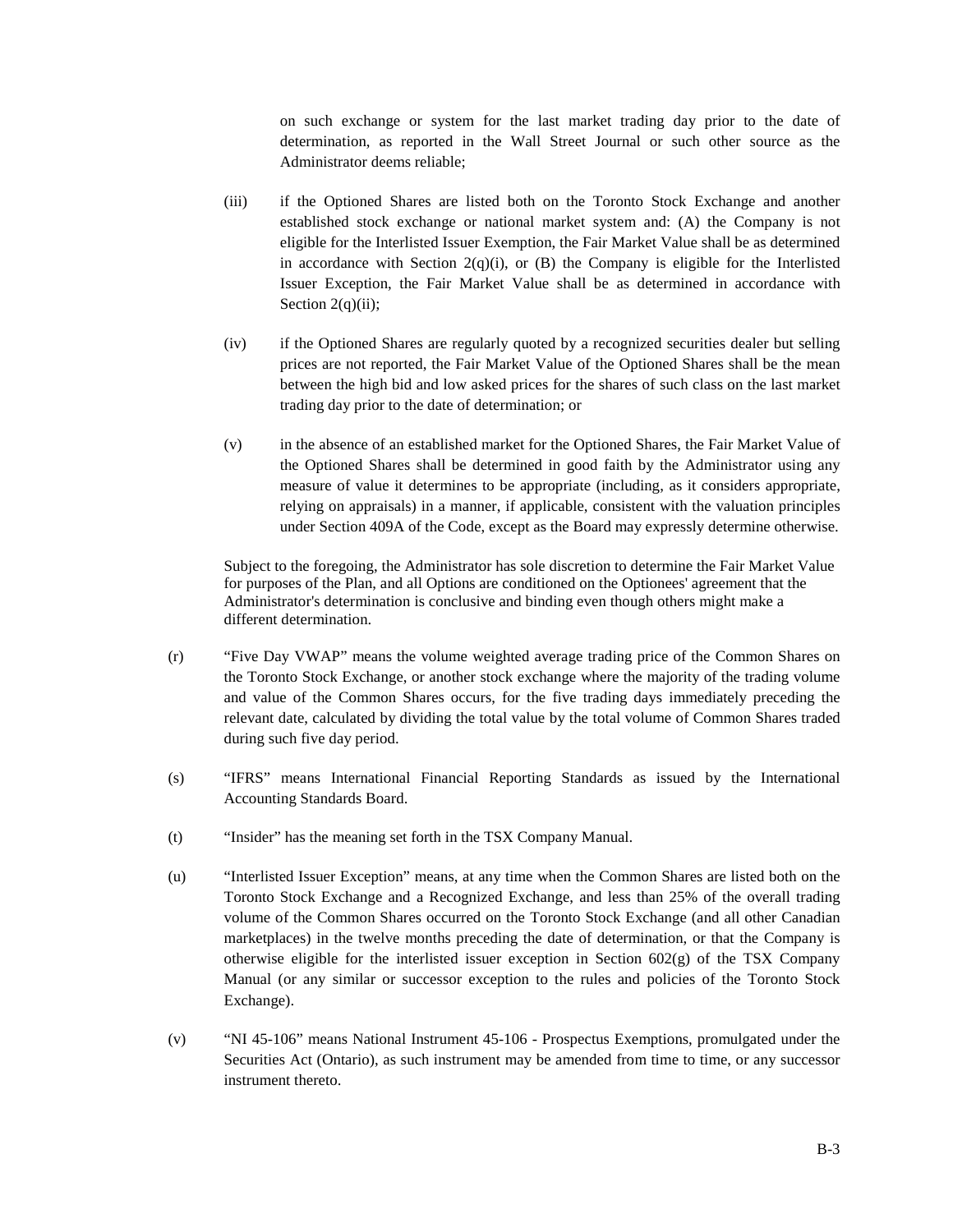- (w) "Non-Canadian Resident Stock Option Plan" means the stock option plan the Company adopted and effective as of May 11, 2017 and in respect of non-Canadian resident Employees, Officers, Directors and Consultants of the Company.
- (x) "Non-Employee Director" means any Director who is not also an Employee.
- (y) "Officer" means an officer of the Company, a Parent or any Subsidiary.
- (z) "Option" means an option granted pursuant to the Plan.
- (aa) "Option Agreement" means a written or electronic agreement between the Company and an Optionee evidencing the terms and conditions of an individual Option grant. The Option Agreement is subject to the terms and conditions of the Plan. A notice of Option grant in the form attached as Exhibit A or such other form as may be adopted by the Administrator from time to time shall be an acceptable form of Option Agreement for the purposes of the Plan.
- (bb) "Optioned Shares" means the Common Shares subject to an Option, as adjusted in accordance with Section 10 below.
- (cc) "Optionee" means the holder of an outstanding Option granted under the Plan.
- (dd) "Outstanding Issue" means the number of Common Shares outstanding on a non-diluted basis immediately prior to the date or period in question.
- (ee) "Parent" means a "parent corporation", whether now or hereafter existing, as defined in Section 424(e) of the Code.
- (ff) "Plan" means this Canadian Resident Stock Option Plan.
- (gg) "Recognized Exchange" has the meaning set forth in the TSX Company Manual.
- (hh) "Service Provider" means an Employee, Officer, Director or Consultant who resides in Canada and is subject to tax in Canada.
- (ii) "Share Compensation Arrangement" means a plan or program established or maintained by the Company providing for the acquisition of securities of the Company by Employees, Directors, Officers or Consultants of the Company as compensation or as an incentive or benefit for services provided by such persons, and includes all "security based compensation arrangements" as such term is used in the TSX Company Manual.
- (jj) "Subsidiary" means a "subsidiary corporation", whether now or hereafter existing, as defined in Section 424(f) of the Code.
- (kk) "Vesting Start Date" means the date an Option shall start to vest as set forth in the Option Agreement.
- 3. Common Shares Subject to the Plan.
	- (a) Subject to the provisions of Section 3(b) and Section 10 of the Plan, the maximum aggregate number of Common Shares that may be reserved for issue, subject to option, and issued under the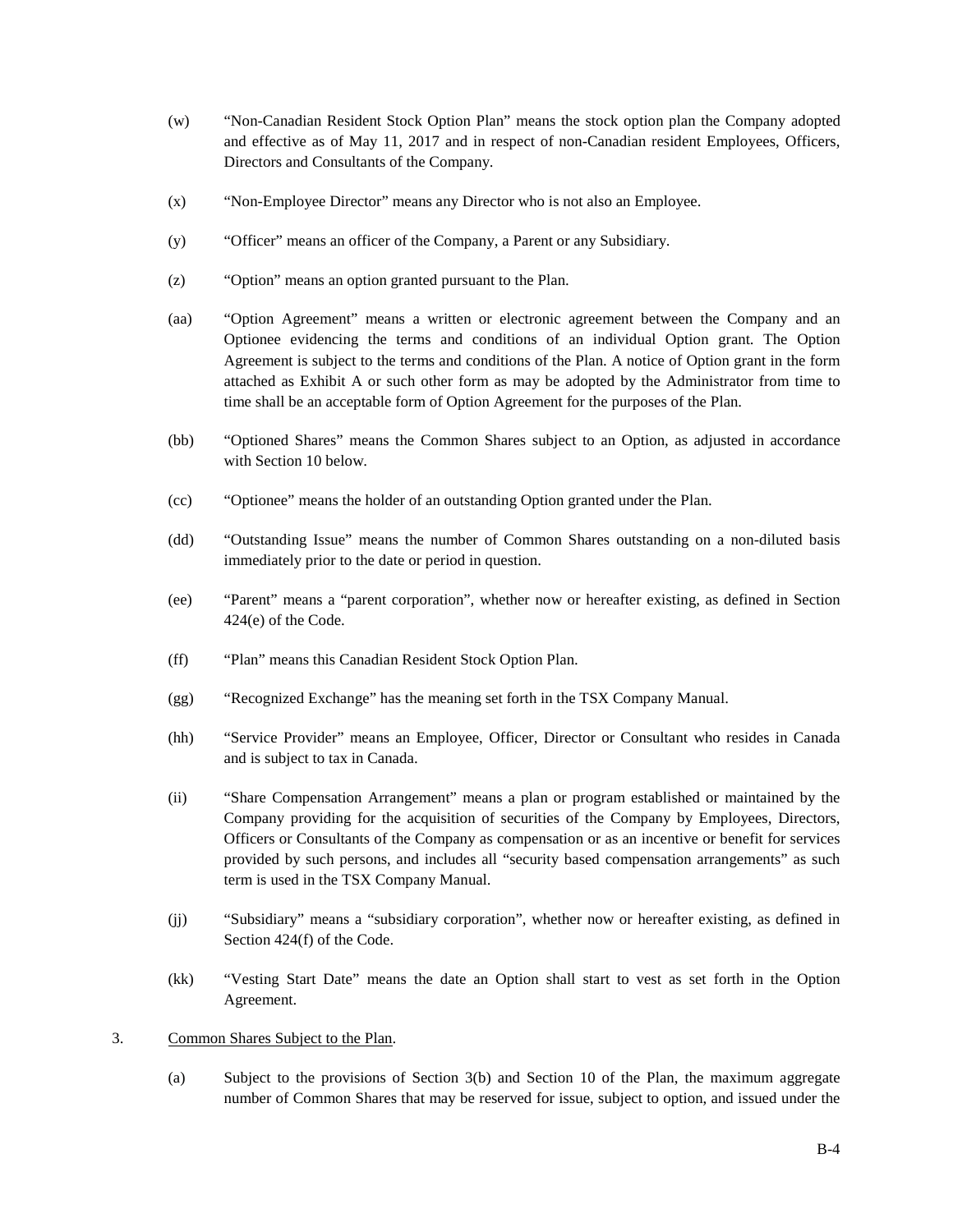Plan and the Non-Canadian Resident Stock Option Plan collectively is Two Million Three Hundred Thousand (2,300,000) Common Shares (the "Pool").

- (b) For the purposes of calculating the Pool, the number of Common Shares subject to Options granted under the Plan that expire, terminate or become unexercisable without having been exercised shall again become available in the Pool for future grant under the Plan (unless the Plan has terminated).
- (c) Upon adoption of the Plan by the Board, no further options will be granted under the 2012 Stock Option Plan (but options may be granted under the Canadian Stock Option Plan).

## 4. Administration of the Plan.

- (a) Administrator. The Plan shall be administered by the Board or a Committee appointed by the Board, which Committee shall be constituted to comply with Applicable Laws.
- (b) Powers of the Administrator. Subject to the provisions of the Plan and, in the case of a Committee, the specific duties delegated by the Board to such Committee, and subject to the approval of any relevant authorities, the Administrator shall have the authority in its discretion:
	- (i) to determine the Fair Market Value at the date the Option is granted;
	- (ii) to select the Service Providers to whom Options may from time to time be granted hereunder;
	- (iii) to determine the number of Common Shares to be covered by each such award granted hereunder;
	- (iv) to approve forms of agreement for use under the Plan;
	- (v) to determine the terms and conditions of any Option granted hereunder. Such terms and conditions include, but are not limited to, the exercise price, the time or times when Options may be exercised (including vesting provisions) (which may be based on performance criteria), any vesting acceleration or waiver of forfeiture restrictions (including the consequences of termination of the relationship as a Service Provider), and any restriction or limitation regarding any Option or the Optioned Shares relating thereto, based in each case on such factors as the Administrator, in its sole discretion, shall determine;
	- (vi) to prescribe, amend and rescind rules and regulations relating to the Plan, including rules and regulations relating to sub-plans established for the purpose of qualifying for preferred tax treatment under foreign tax laws; and
	- (vii) to construe and interpret the terms of the Plan and awards granted pursuant to the Plan.
- (c) Effect of Administrator's Decision. All decisions, determinations and interpretations of the Administrator shall be final and binding on all Optionees.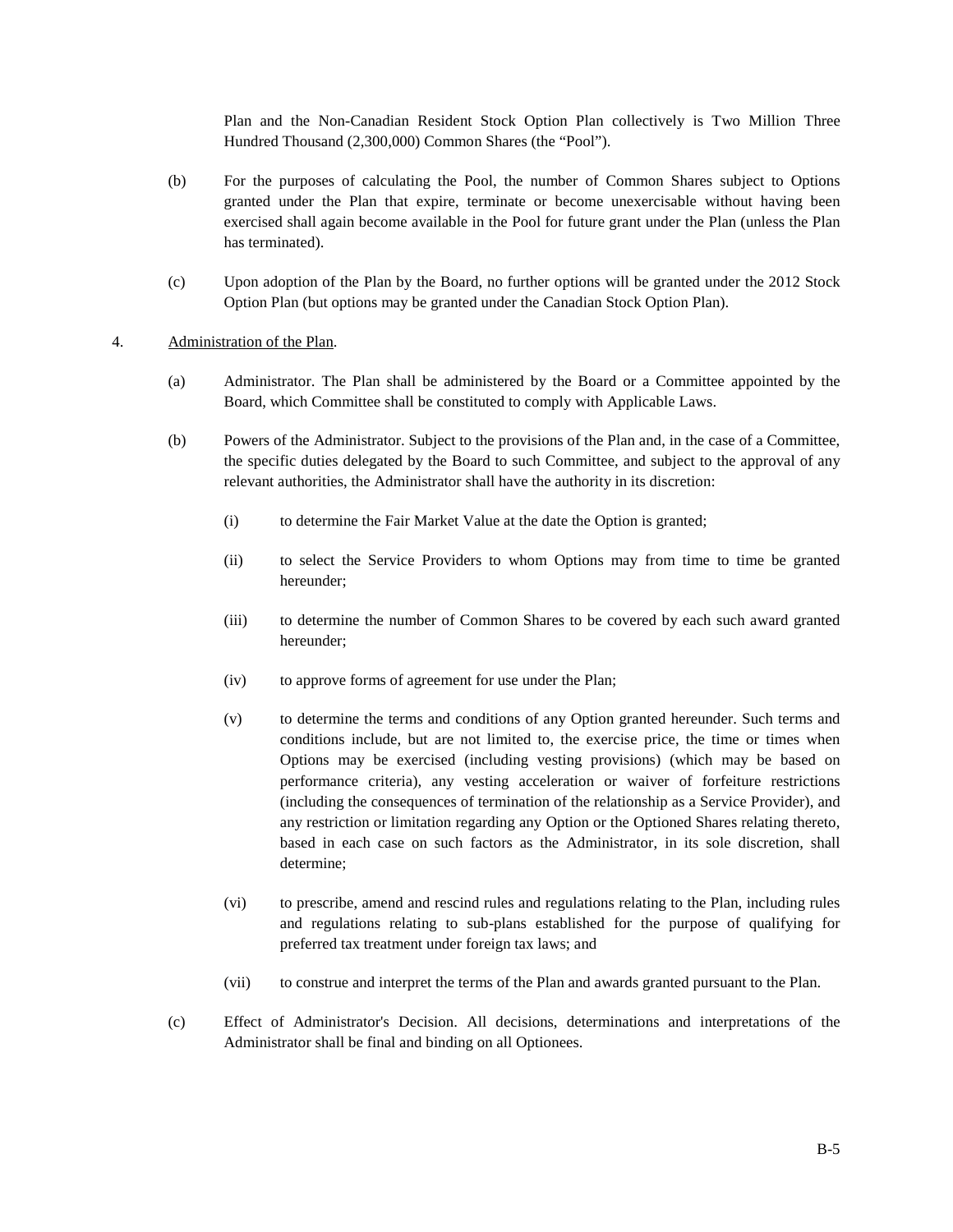## 5. Eligibility and Limitations.

- (a) Options may be granted to Service Providers who reside in or provide services in Canada.
- (b) Neither the Plan nor any Option shall confer upon any Optionee any right with respect to continuing the Optionee's relationship as a Service Provider with the Company, nor shall it interfere in any way with his or her right or the Company's right to terminate such relationship at any time, with or without cause.
- (c) If the Common Shares are listed on the Toronto Stock Exchange, no Option shall be granted at any time to any Insider if such Option, together with all of the Company's previously established or proposed Share Compensation Arrangements, including the Plan, could result, at any time, in:
	- (i) the number of Common Shares issued to Insiders pursuant to the Plan, together with all of such other Share Compensation Arrangements, within any one (1) year period exceeding ten percent (10%) of the Outstanding Issue; or
	- (ii) the number of Common Shares issuable to Insiders at any time pursuant to the Plan and all such other Share Compensation Arrangements exceeding ten percent (10%) of the Outstanding Issue.

For avoidance of doubt, Common Shares issuable pursuant to the grant of awards prior to June 10, 2014 shall not be counted in the calculation of Common Shares "issued" for the purposes of this Section 5(c). Notwithstanding the foregoing, the Company and the Administrator need not comply with this Section 5(c) if the Common Shares are listed on both the Toronto Stock Exchange and another Recognized Exchange and the Interlisted Issuer Exemption is available.

- (d) Grants of Options to Non-Employee Directors by virtue of his or her service as a Non-Employee Director shall be limited for each Non-Employee Director to a grant in each financial year of the Company of Options with an award value, together with any other Equity Award in that financial year, not exceeding C\$100,000 (or equivalent amount as determined on the date such Options are granted), calculated using the Black-Scholes methodology or, in the discretion of the Administrator, such other methodology as may be prescribed under IFRS, at the date of grant.
- (e) In addition to the limit set out in Section 5(d) above, grants of Options to Non-Employee Directors shall be limited to ensure that the maximum aggregate number of Common Shares issuable pursuant to (i) Options granted to Non-Employee Directors, and (ii) options granted to Non-Employee Directors pursuant to the Non-Canadian Resident Stock Option Plan, as a group by virtue of their service as Non-Employee Directors, does not exceed that number of Common Shares equal to 1% of the Outstanding Issue at the time of such grant.
- 6. Term of Plan. The Plan shall become effective upon its adoption by the Board. It shall continue in effect for a term of 10 years unless sooner terminated pursuant to Section 13 or if any requisite Shareholder Approval is not obtained.
- 7. Term of Option. The term of each Option shall be set forth in the Option Agreement. Unless otherwise determined by the Administrator and set forth in the Option Agreement, the term of each Option shall be five (5) years from the date of grant thereof. Under no circumstances shall any Option be granted with a term in excess of five (5) years from the date of grant thereof.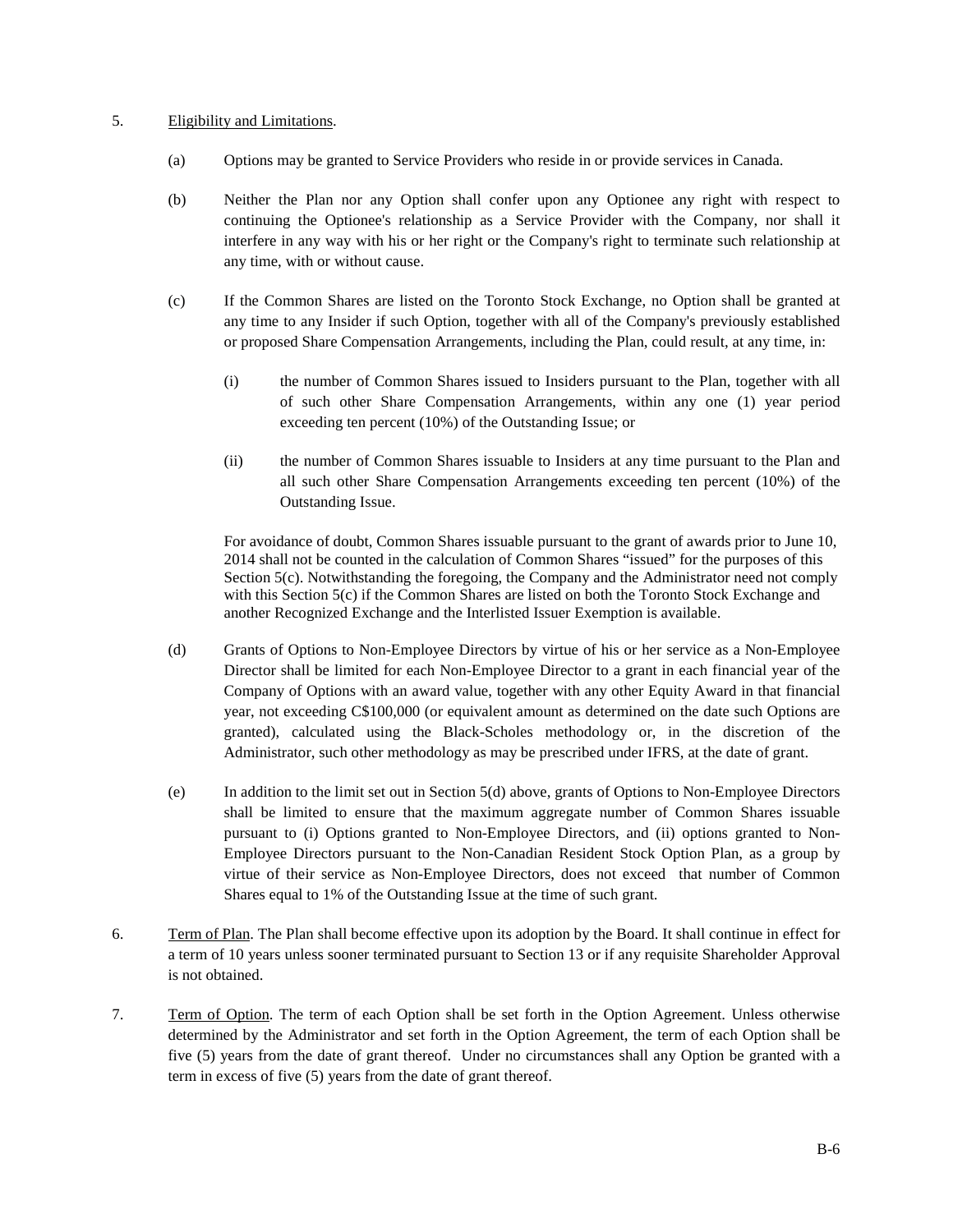- 8. Option Exercise Price and Consideration. The per share exercise price for the Common Shares to be issued upon exercise of an Option shall be determined by the Administrator but shall in any event be not less than the per share Fair Market Value of the Optioned Shares on the date of the grant. The consideration to be paid for Optioned Shares shall be in Canadian dollars; provided that the Administrator may, in its sole and absolute discretion, determine at the time of grant to have the exercise price for an Option be payable in U.S. dollars, which amount shall be determined upon the date of grant based upon: (i) the noon rate of the Bank of Canada on the date of the grant, if the Optioned Shares are listed on the Toronto Stock Exchange, or (ii) the exchange rate determined by the Administrator, if the Optioned Shares are not listed on the Toronto Stock Exchange. The exercise price for Optioned Shares purchased upon the exercise of an Option granted under the Plan shall be paid for as follows:
	- (a) in certified funds, payable to the order of the Company;
	- (b) to the extent permitted by Applicable Laws and provided for in the applicable Option Agreement or approved by the Administrator, by cancellation of indebtedness to the Company, its Parent (if any) or any Subsidiary;
	- (c) except as may otherwise be provided in the applicable Option Agreement or approved by the Administrator, in its sole discretion, by (i) delivery of an irrevocable and unconditional undertaking by a creditworthy broker to deliver promptly to the Company sufficient funds to pay the exercise price and any required tax withholding or (ii) delivery by the Optionee to the Company of a copy of irrevocable and unconditional instructions to a creditworthy broker to deliver promptly to the Company cash or a check sufficient to pay the exercise price and any required tax withholding;
	- (d) to the extent permitted by Applicable Laws and provided for in the applicable Option Agreement or approved by the Administrator, in its sole discretion, by authorization for the Company to retain from the total number of Optioned Shares as to which the Option is exercised that number of Optioned Shares having a Fair Market Value on the date of exercise equal to the exercise price for the total number of Optioned Shares as to which the Option is exercised;
	- (e) to the extent permitted by Applicable Laws and provided for in the applicable Option Agreement or approved by the Administrator, in its sole discretion, by payment of such other lawful consideration as the Administrator may determine; or
	- (f) by any combination of the above permitted forms of payment.

Notwithstanding any other provision of this Plan, in lieu of paying the aggregate exercise price to purchase Optioned Shares as set forth above, the Administrator may, in its sole and absolute discretion, permit an Optionee to elect to receive, without payment of cash or other consideration except as required by Section 9 below in connection with any withholding obligations, upon surrender of the applicable portion of a then vested and exercisable Option to the Company, that number of Common Shares, disregarding fractions, equal to the number obtained by dividing (a) the difference between the Five Day VWAP of one Common Share determined as of the date of delivery of the notice of exercise referred to in Section 9 and the exercise price of the Option, multiplied by the number of Optioned Shares in respect of which the Option would otherwise be exercised with payment of the aggregate exercise price to purchase Optioned Shares, by (b) the Five Day VWAP of one Common Share determined as of the date of delivery of the notice of exercise referred to in Section 9.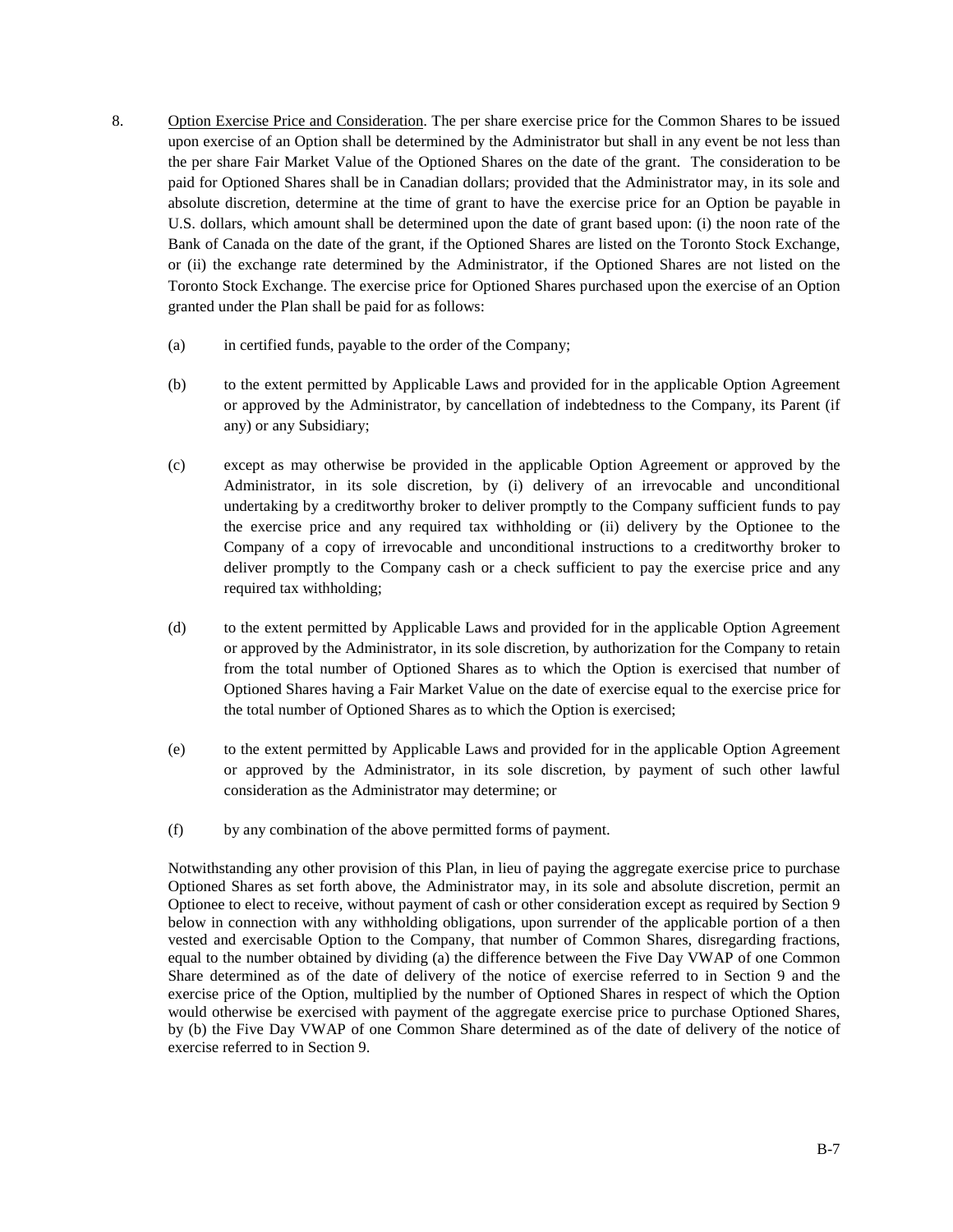### 9. Exercise of Option.

(a) Procedure for Exercise; Rights as a Shareholder. Any Option granted hereunder shall be exercisable according to the terms hereof at such times and under such conditions as determined by the Administrator and set forth in the Option Agreement.

An Option may not be exercised for a fraction of a Common Share. Subject to the terms hereof and such other or different conditions as may be determined by the Administrator and set forth in the applicable Option Agreement, and subject to earlier termination in accordance with this Section 9 and as otherwise provided by the Plan, Options granted under the Plan shall vest in four equal annual increments, with the first annual increment vesting on the one-year anniversary of the Vesting Start Date, and be exercisable as follows:

| <b>Vesting date:</b>                                                                                                                           | <b>Number of Optioned Shares</b><br>vesting on the vesting date: | Cumulative total number of vested<br><b>Optioned Shares on vesting date:</b> |
|------------------------------------------------------------------------------------------------------------------------------------------------|------------------------------------------------------------------|------------------------------------------------------------------------------|
| End of one year from the Vesting<br><b>Start Date</b>                                                                                          | 25% of Optioned Shares under the<br>original Option grant        | 25% of Optioned Shares                                                       |
| End of two years from the Vesting<br><b>Start Date</b>                                                                                         | 25% of Optioned Shares under the<br>original Option grant        | 50% of Optioned Shares                                                       |
| End of three years from the Vesting<br><b>Start Date</b>                                                                                       | 25% of Optioned Shares under the<br>original Option grant        | 75% of Optioned Shares                                                       |
| End of four years from the Vesting<br>Start Date (such that all Optioned<br>Shares shall be vested four years<br>after the Vesting Start Date) | 25% of Optioned Shares under the<br>original Option grant        | 100% of Optioned Shares                                                      |

An Option shall be deemed exercised when: (i) the Company receives written or electronic notice of exercise (in accordance with the Option Agreement) from the person entitled to exercise the Option, (ii) the Company receives full payment for the Optioned Shares with respect to which the Option is exercised, and (iii) any withholding obligations are satisfied as contemplated in the succeeding paragraph. Full payment may consist of any consideration and method of payment authorized by the Administrator and permitted by the Option Agreement and the Plan. Optioned Shares issued upon exercise of an Option shall be issued in the name of the Optionee or, in the event of the death of the Optionee, such other person as permitted pursuant to Section 9(d). Until and unless the Optioned Shares are issued (as evidenced by the appropriate entry on the books of the Company or of a duly authorized transfer agent of the Company), no right to vote or receive dividends or any other rights as a shareholder shall exist with respect to the Optioned Shares, notwithstanding the exercise of the Option. The Company shall issue (or cause to be issued) such Optioned Shares promptly after the Option is exercised. No adjustment will be made for a dividend or other right for which the record date is prior to the date such Optioned Shares are issued, except as provided in Section 10.

If the Company or its Parent (if any) or a Subsidiary determines in its sole discretion that under the requirements of applicable taxation laws or regulations of any governmental authority whatsoever (including laws and regulations respecting applicable income, employment and non-resident withholding tax obligations) it is obliged to withhold for remittance to a taxing authority any amount upon the exercise of an Option, the Company, its Parent (if any) or Subsidiary may take any steps it considers necessary or appropriate in the circumstances to withhold in connection with any Option or other benefit under the Plan including, without limiting the generality of the foregoing:

(i) requiring the Optionee exercising the Option to pay to the Company, or its Parent (if any) or any Subsidiary, in addition to and in the same manner as the exercise price of the Optioned Shares, such amount as the Company, its Parent (if any) or any Subsidiary is obliged to remit to such taxing authority in respect of the Option, with any such additional payment, in any event, being due no later than the date as of which any amount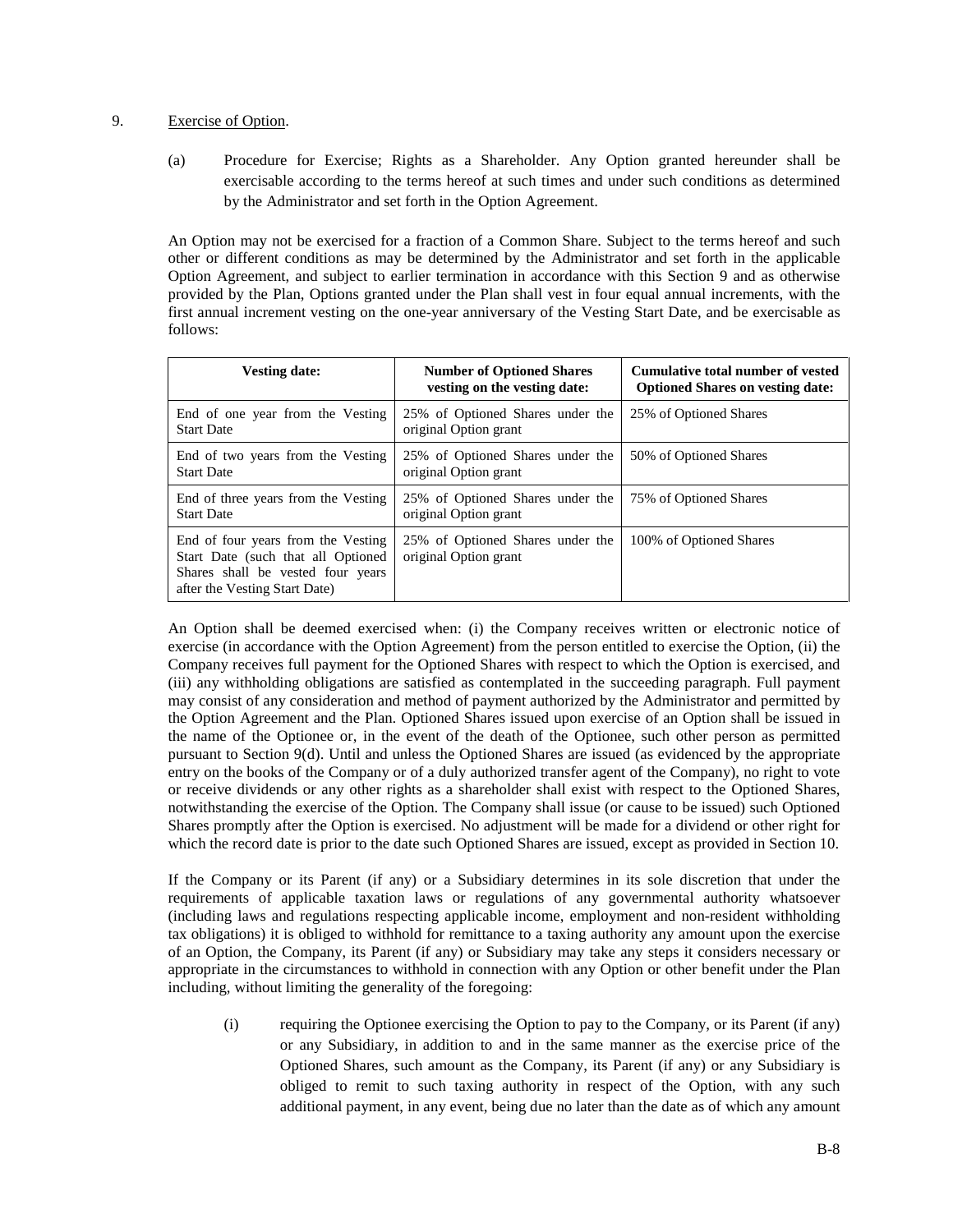with respect to the Option exercised first becomes included in the gross income of the Optionee for tax purposes;

- (ii) issuing the Optioned Shares to an agent on behalf of the Optionee and directing the agent to sell a sufficient number of the Optioned Shares on behalf of the Optionee to satisfy the amount of any such withholding obligation, with the agent paying the proceeds of any such sale to the Company, its Parent (if any) or any Subsidiary (as directed by the Company) for this purpose; or
- (iii) to the extent permitted by law, deducting the amount of any such withholding obligation from any payment of any kind otherwise due to the Optionee; provided that the consent of the Optionee shall be required if any deduction is to be satisfied by reducing the number of Common Shares to be issued to the Optionee.

If permitted by the Administrator in its sole discretion, an Optionee may elect to satisfy his or her tax withholding obligations upon exercise of an Option by irrevocably surrendering Optioned Shares to the Company that have a Fair Market Value as of the date that applicable tax is to be withheld equal to the minimum statutory withholding rates, including payroll taxes.

Exercise of an Option in any manner shall result in a decrease in the number of Common Shares thereafter available for sale under the Option, by the number of Common Shares as to which the Option is exercised.

- (b) Termination of Relationship as a Service Provider. If an Optionee ceases to be a Service Provider other than as a result of death or disability, such Optionee may exercise his or her Option within thirty (30) days (or such longer period as may be provided in any Option Agreement or employment agreement) to the extent that the Option is vested on the date of termination (but in no event later than the expiration of the term of the Option as set forth in the Option Agreement). If, on the date of termination, the Optionee is not vested as to his or her entire Option, the Common Shares covered by the unvested portion of the Option on the date of termination shall revert to the Pool, and for greater certainty, the Optionee shall have no entitlement to acquire such reverted Common Shares, provided that an Option Agreement or employment agreement may provide that, in certain circumstances, Options may fully vest at the date of notice of termination. Notwithstanding the foregoing, if an Optionee ceases to be a Service Provider because the Optionee's employment or service to the Company is terminated for Cause, the Option shall thereafter not be exercisable to any extent whatsoever. If, after termination, the Optionee does not exercise his or her Option within the time specified by the Administrator, the Option shall terminate, and the Common Shares covered by such Option shall revert to the Pool. In the event that the Optionee ceases to be a Service Provider by reason of the termination of the Optionee's employment without Cause by the Company, its Parent (if any) or any Subsidiary (whether such termination occurs with or without any or adequate reasonable notice, or with or without any or adequate compensation in lieu of such reasonable notice), the date of termination for the purposes of this Section 9(b) shall be the date that actual notice of termination of employment or dismissal is given by the Company, its Parent (if any) or any Subsidiary to the Optionee, without reference to a "notice period" or "severance period" or any other period after the date that actual notice of termination is given which may be required by law when determining adequate reasonable notice or pursuant to any contract of employment with the Optionee, as determined by the Administrator.
- (c) Disability of Optionee. If an Optionee ceases to be a Service Provider as a result of the Optionee's Disability, the Optionee may exercise his or her Option within 180 days to the extent the Option is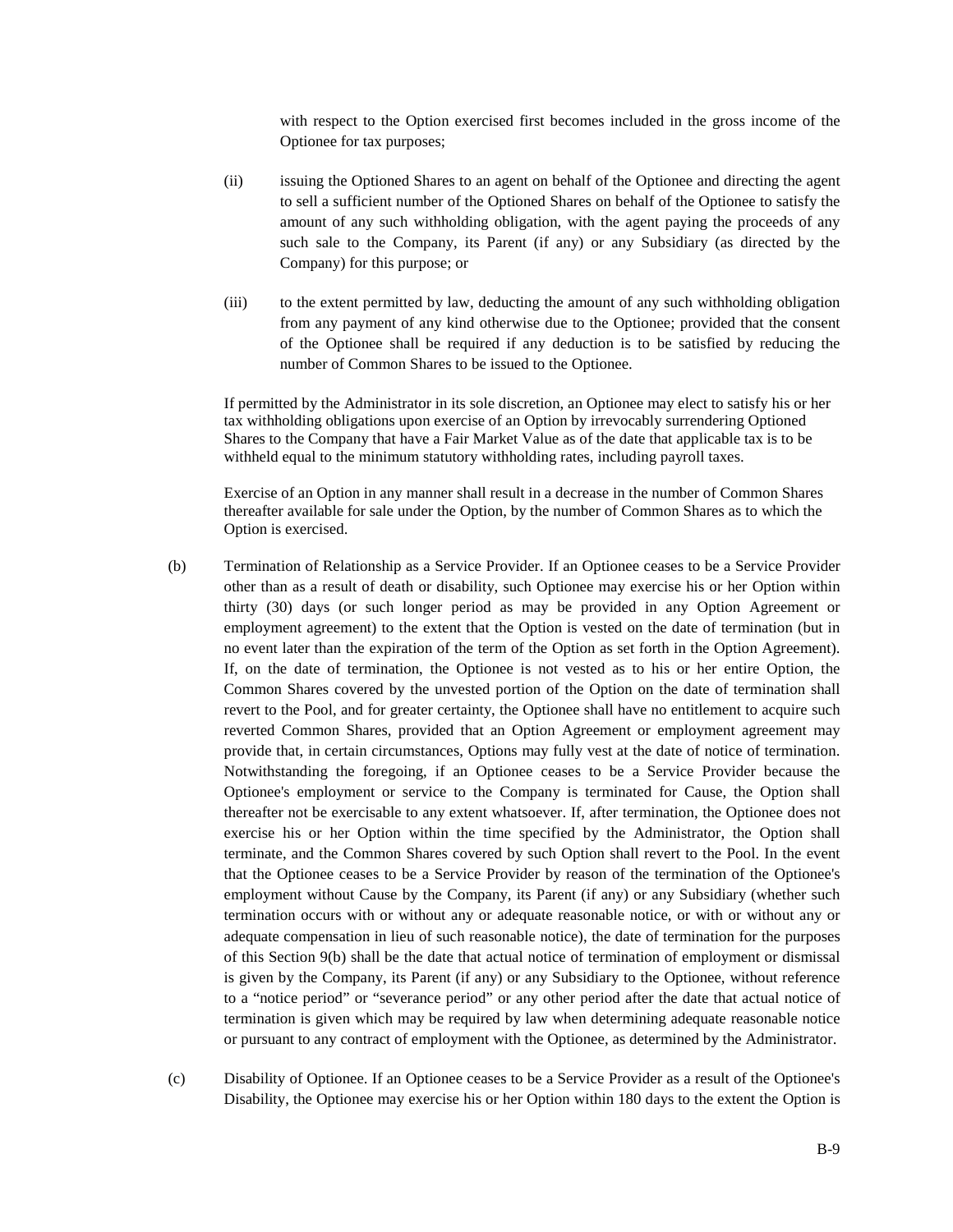vested on the date of termination (but in no event later than the expiration of the term of such Option as set forth in the Option Agreement). If, on the date of termination, the Optionee is not vested as to his or her entire Option, the Common Shares covered by the unvested portion of the Option shall revert to the Pool. If, after termination, the Optionee does not exercise his or her Option within the time specified herein, the Option shall terminate, and the Common Shares covered by such Option shall revert to the Pool.

- (d) Death of Optionee. If an Optionee dies while a Service Provider, the Option may be exercised within 180 days to the extent that the Option is vested on the date of death (but in no event later than the expiration of the term of such Option as set forth in the Option Agreement) by the Optionee's estate or by a person who acquires the right to exercise the Option by bequest or inheritance. If, at the time of death, the Optionee is not vested as to the entire Option, the Common Shares covered by the unvested portion of the Option shall immediately revert to the Pool. If the Option is not so exercised within the time specified herein, the Option shall terminate, and the Common Shares covered by such Option shall revert to the Pool.
- (e) Buyout Provisions. The Option Agreement between the Company and a Service Provider may grant the Company a repurchase option of Common Shares acquired by a Service Provider as a result of the exercise of Options. The price to be paid by the Company upon any repurchase of Common Shares shall be equal to the Five Day VWAP for one Common Share multiplied by the aggregate number of Common Shares to be purchased, calculated on the date the offer is made. In addition, the Administrator may at any time, but shall not be required to, offer to buy out for a payment in cash or Common Shares, an Option previously granted, based on such terms and conditions as the Administrator shall establish and communicate to the Optionee at the time that such offer is made. If such a payment is made in cash, the payment shall be equal to the Five Day VWAP for one Common Share multiplied by the aggregate number of Common Shares to be purchased, calculated on the date the offer is made. If such a payment is made in Common Shares, the number of Common Shares to be issued in payment shall be equal to the number, disregarding fractions, obtained by dividing (a) the difference between the Five Day VWAP of one Common Share determined as of the date of the offer to buyout and the exercise price of the Option, multiplied by the number of Optioned Shares in respect of which the Option would otherwise be exercisable, by (b) the Five Day VWAP of one Common Share determined as of the date of offer to purchase.
- (f) Non-Transferability of Options. Options may not be sold, pledged, assigned, hypothecated, transferred, or disposed of in any manner:
	- (i) other than by will or by the laws of descent or distribution (and may be exercised, during the lifetime of the Optionee, only by the Optionee); and
	- (ii) with the prior written consent of the Administrator and subject to such conditions as the Administrator may designate, to a registered retirement savings plan (RRSP), registered retirement income fund (RRIF) or tax-free savings account (TFSA), or similar plan, fund or account that is (A) established by the individual, or (B) under which the individual is a beneficiary.
- (g) Black Out Period. Notwithstanding the foregoing, if an Option expires, terminates or is cancelled (other than an expiry, termination or cancellation for Cause) within or immediately after a Black Out Period, the term of such Option shall be extended to the date which is ten (10) trading days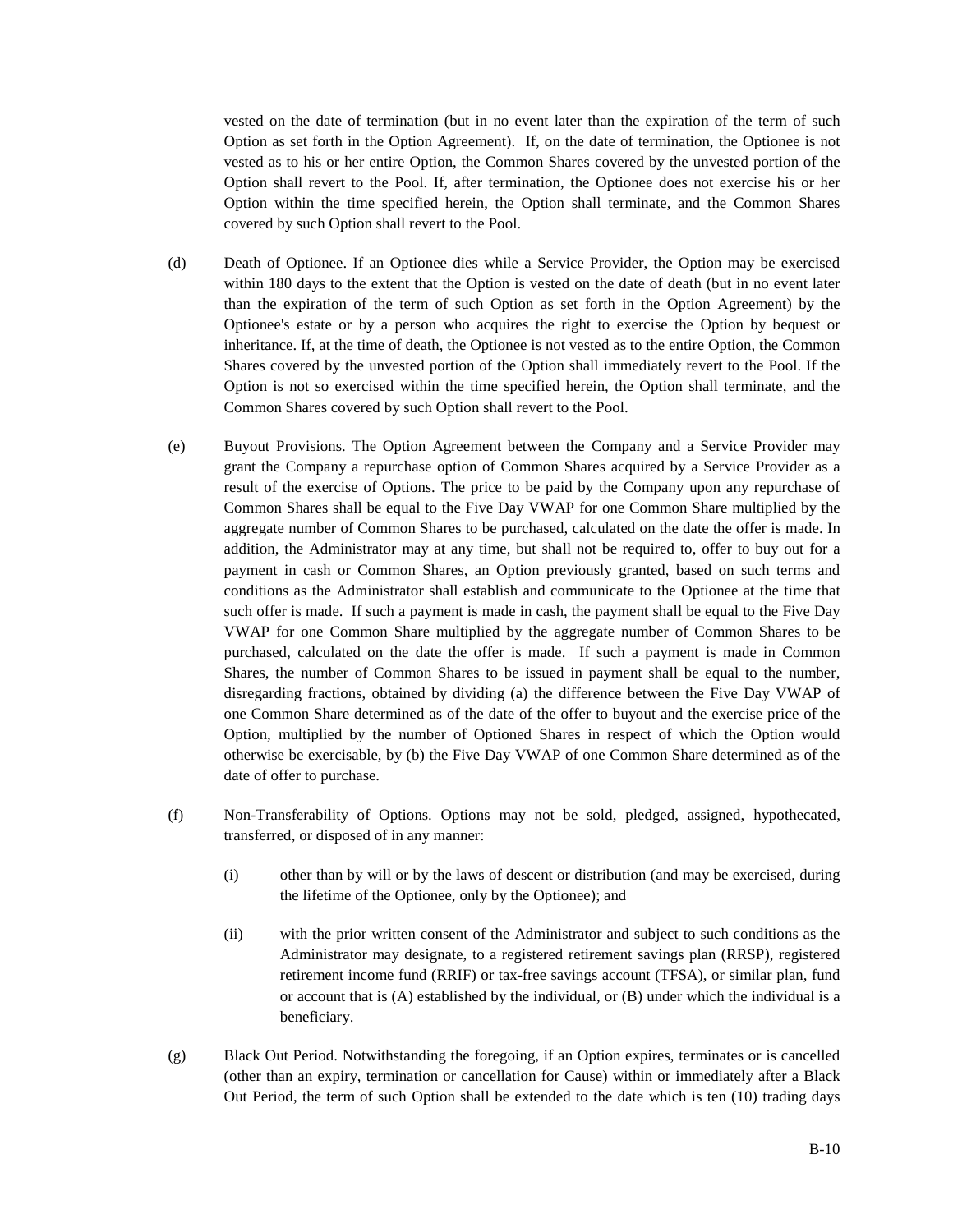after the last day of the Black Out Period; provided, that, the expiration date as extended by this Section  $9(g)$  will not in any event be beyond the later of: (i) December 31 of the calendar year in which the Option was otherwise due to expire; and (ii) the 15th day of the third month following the month in which the Option was otherwise due to expire.

## 10. Adjustments Upon Changes in Capitalization.

- (a) Changes in Capitalization. Subject to any required action by the shareholders of the Company, the number of Optioned Shares covered by each outstanding Option and the number of Common Shares which have been authorized for issuance under the Plan but as to which no Options have yet been granted or which have been returned to the Plan upon cancellation or expiration of an Option, as well as the price per Common Share covered by each such outstanding Option, shall be proportionately adjusted for any increase or decrease in the number of issued Common Shares resulting from a stock split, reverse stock split, stock dividend, combination or reclassification of the Common Shares, or any other increase or decrease in the number of issued Common Shares effected without receipt of consideration by the Company. The conversion of any convertible securities of the Company shall not be deemed to have been "effected without receipt of consideration." Such adjustment shall be made by the Board, whose determination in that respect shall be final, binding and conclusive. Except as expressly provided herein, no issuance by the Company of shares of stock of any class, or securities convertible into shares of any class, shall affect, and no adjustment by reason thereof shall be made with respect to, the number or price of Common Shares subject to an Option.
- (b) Dissolution or Liquidation. In the event of the proposed dissolution or liquidation of the Company, the Administrator shall notify each Optionee as soon as practicable prior to the effective date of such proposed transaction. The Administrator in its discretion may provide for an Optionee to have the right to exercise his or her Option until fifteen (15) days prior to such transaction as to all of the Optioned Shares which have then vested and are exercisable. In addition, the Administrator may provide that any Company repurchase option applicable to any Common Shares purchased upon exercise of an Option shall lapse as to all such Common Shares, provided the proposed dissolution or liquidation takes place at the time and in the manner contemplated. To the extent it has not been previously exercised, an Option will terminate immediately prior to the consummation of such proposed action.

## 11. Acquisition Event.

- (a) Definitions.
	- (i) "Acquisition Event" means: (a) any merger, amalgamation, consolidation, or arrangement of the Company with or into another entity (other than a merger, amalgamation, consolidation, or arrangement of the Company with one or more of its Parent (if any) or Subsidiaries) as a result of which all of the Common Shares are converted into or exchanged for the right to receive cash, securities or other property or are cancelled or (b) any transfer or disposition of all of the Common Shares of the Company for cash, securities or other property pursuant to a share exchange or other transaction or (c) any other acquisition of the Company or its business as determined by a resolution of the Board.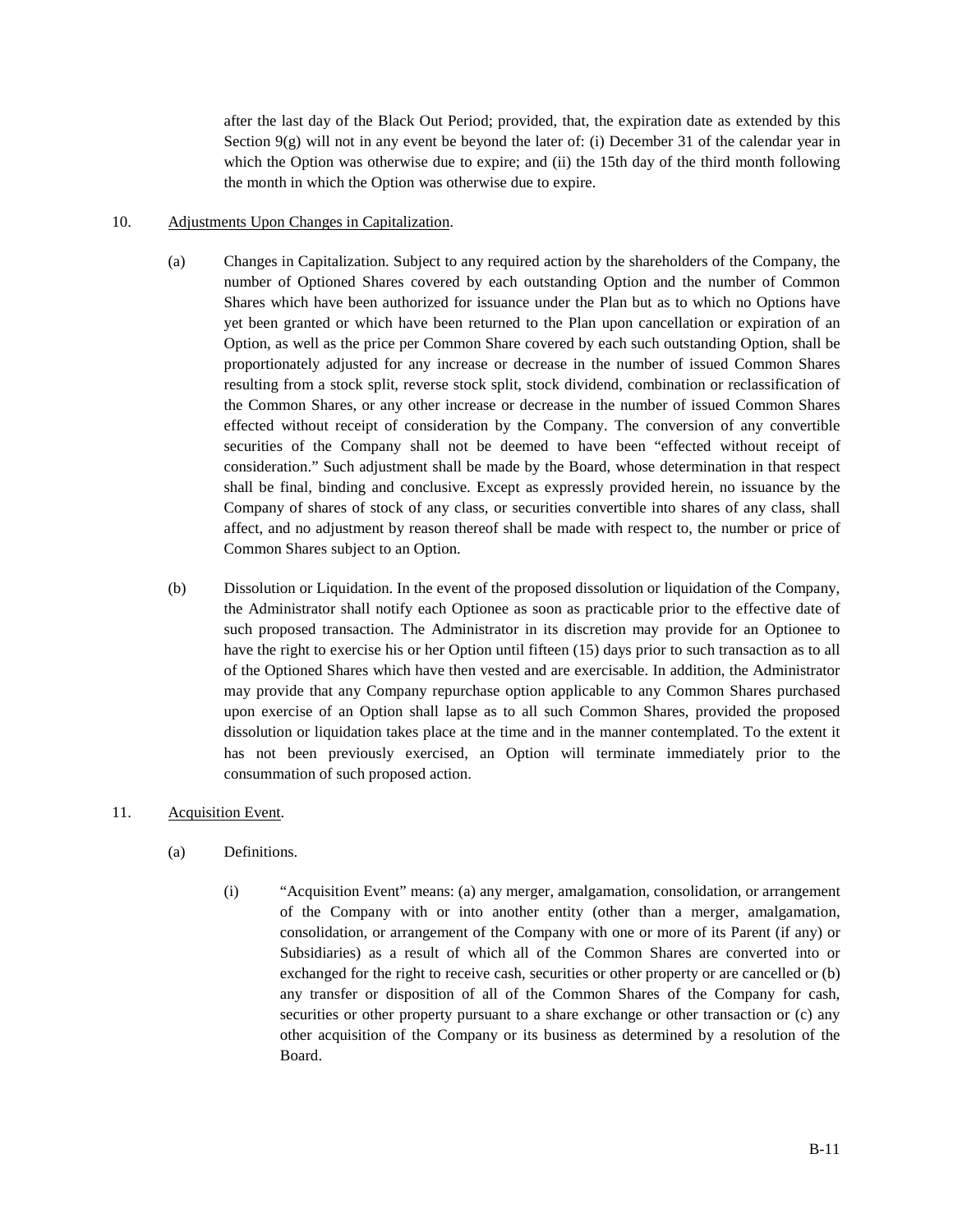- (b) Treatment of Options on Acquisition Event. Upon the execution by the Company of any agreement with respect to an Acquisition Event, the Administrator in its sole discretion may, without any action or consent of the Optionees:
	- (i) provide that any or all outstanding Options shall be assumed, or equivalent options shall be substituted, by the acquiring or succeeding corporation (or an affiliate thereof);
	- (ii) provide that any or all outstanding Options shall be converted into a right to purchase, for each Optioned Share immediately prior to the consummation of the Acquisition Event, the consideration (whether cash, securities or other property) received as a result of the Acquisition Event by holders of the same class of shares held immediately prior to the consummation of the Acquisition Event (and if holders were offered a choice of consideration, the type of consideration chosen by the holders of a majority of such class of shares);
	- (iii) provide that any or all outstanding Options shall be converted into a right to purchase, for each Optioned Share immediately prior to the consummation of the Acquisition Event, shares or other securities of the acquiring or succeeding corporation (or an affiliate thereof) that are equivalent (as determined by the Administrator in its sole discretion) in fair market value to the per share consideration received by holders of outstanding shares of the applicable class as a result of the Acquisition Event;
	- (iv) provide that any or all outstanding Options shall accelerate and become exercisable in full as of a specified time prior to the Acquisition Event and shall terminate immediately prior to the consummation of such Acquisition Event, except to the extent exercised before the consummation of such Acquisition Event; provided that to the extent all or any portion of an Option becomes exercisable solely as a result this sub-paragraph (iv), the Administrator may provide in its sole discretion that upon exercise of such Option the holder shall receive shares subject to a right of repurchase by the Company or its successor at the Option exercise price. Such repurchase right (1) shall lapse at the same rate as the Option would have become exercisable under its terms, (2) shall not apply to any shares subject to the Option that were exercisable under its terms without regard to the first sentence of this paragraph, and (3) shall inure to the benefit of the Company's successor and shall apply to the cash, securities or other property into which the Common Shares were converted or for which it was exchanged pursuant to such Acquisition Event;
	- (v) provide that any or all outstanding Options shall terminate upon consummation of the Acquisition Event and that each holder shall receive, in exchange therefor, a cash payment equal to the amount (if any) by which (A) the fair market value (as determined by the Administrator in its sole discretion) multiplied by the number of Optioned Shares subject to such outstanding Options (whether or not then exercisable), exceeds (B) the aggregate exercise price of such Options (provided, that, for greater certainty, if the exercise price of the Options exceeds the fair market value as so determined, the Board shall have the ability to cancel such Options without any payment of consideration to the Optionee);
	- (vi) provide that any or all outstanding Options shall be terminated and substituted with a cash incentive program of the acquiring or succeeding corporation (or an affiliate thereof) upon consummation of the Acquisition Event; and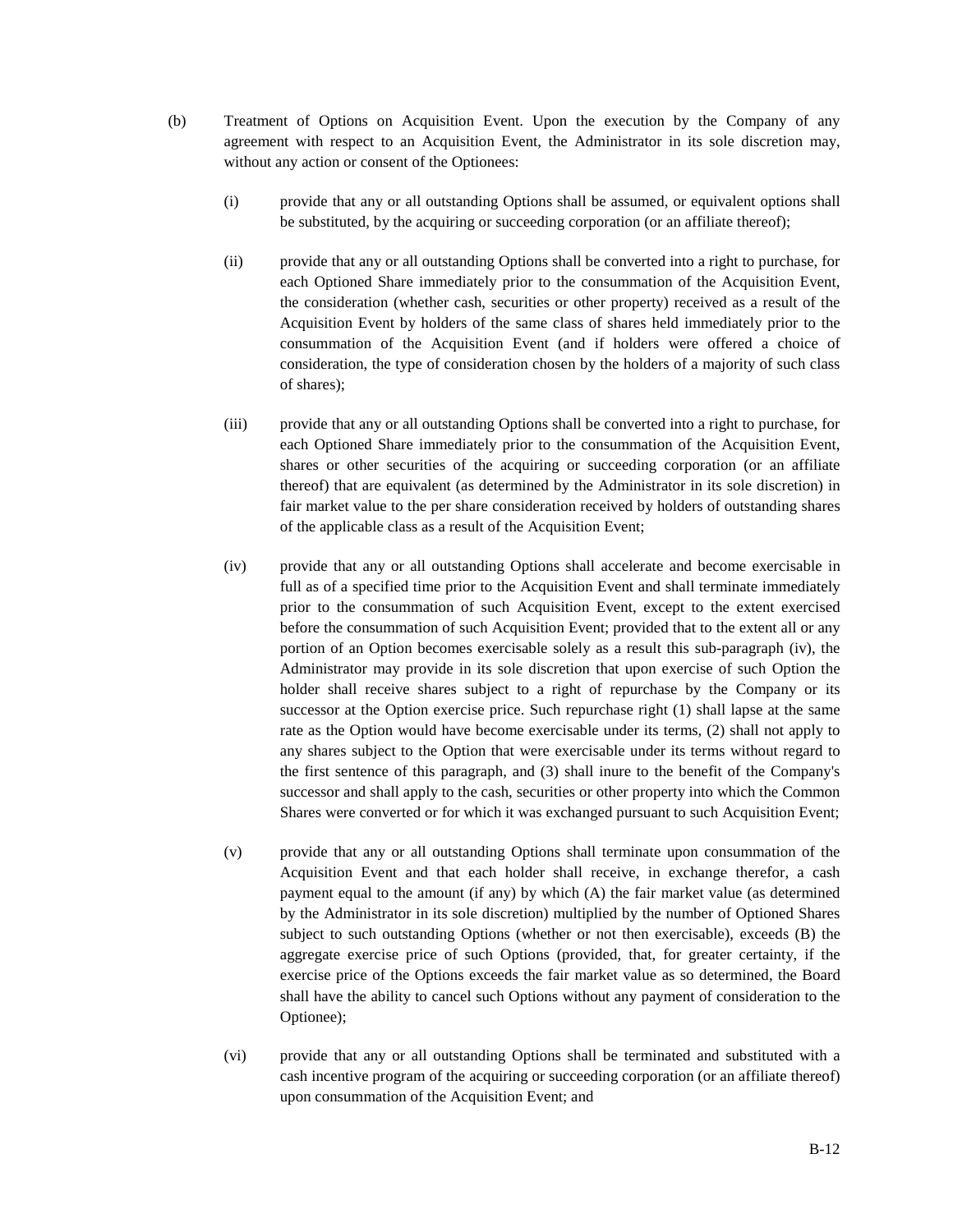- (vii) provide for such other actions and/or combinations of the foregoing actions as the Administrator deems fair and reasonable in the circumstances.
- (c) Upon the occurrence of an Acquisition Event, to the extent that the acquiring or succeeding corporation (or an affiliate thereof) has by appropriate action assumed the Company's obligations under the Plan, the vesting and other rights of the Company under each outstanding Option and any related agreement shall inure to the benefit such acquiring or succeeding corporation (or an affiliate thereof) and shall apply to the cash, securities or other property into which the Common Shares were converted or exchanged for pursuant to such Acquisition Event in the same manner and to the same extent as they applied to the Optioned Shares.
- (d) Acceleration. Notwithstanding anything to the contrary in this Plan, the Administrator may at any time either before or after the grant of any Option provide that the Option shall become immediately exercisable in full or in part.
- 12. Time of Granting Options. The date of grant of an Option shall, for all purposes, be the date on which the Administrator makes the determination granting such Option, or such other date as is determined by the Administrator. Notice of the determination shall be given to each Optionee to whom an Option is so granted within a reasonable time after the date of such grant.

### 13. Amendment and Termination of the Plan.

- (a) Amendment and Termination. The Board may at any time amend, alter, suspend or terminate the Plan.
- (b) Shareholder Approval. The Plan may only be amended or altered by the Board, subject to obtaining: (i) any necessary approval of any stock exchange or national market system on which the Common Shares are then listed; and (ii) if required by Applicable Law or the rules of the Toronto Stock Exchange or any other stock exchange or national market system on which the Common Shares are then listed, the approval of the shareholders of the Company in accordance with the rules, regulations and policies of the Toronto Stock Exchange and any stock exchange or national market system on which the Common Shares are then listed ("Shareholder Approval"). Notwithstanding the foregoing, the following amendments to the Plan may be made by the Board without Shareholder Approval:
	- (i) amendments of a technical, clerical or "housekeeping" nature, or to clarify any provision of the Plan, including without limiting the generality of the foregoing, any amendment for the purpose of curing any ambiguity, error or omission in the Plan or to correct or supplement any provision of the Plan that is inconsistent with any other provision of the Plan;
	- (ii) suspension or termination of the Plan;
	- (iii) amendments to respond to changes in Applicable Laws or other legislation, regulations, instruments, stock exchange rules (including the rules, regulations and policies of the Toronto Stock Exchange or any other stock exchange or national market system on which the Common Shares are listed or proposed to be listed) or accounting or auditing requirements;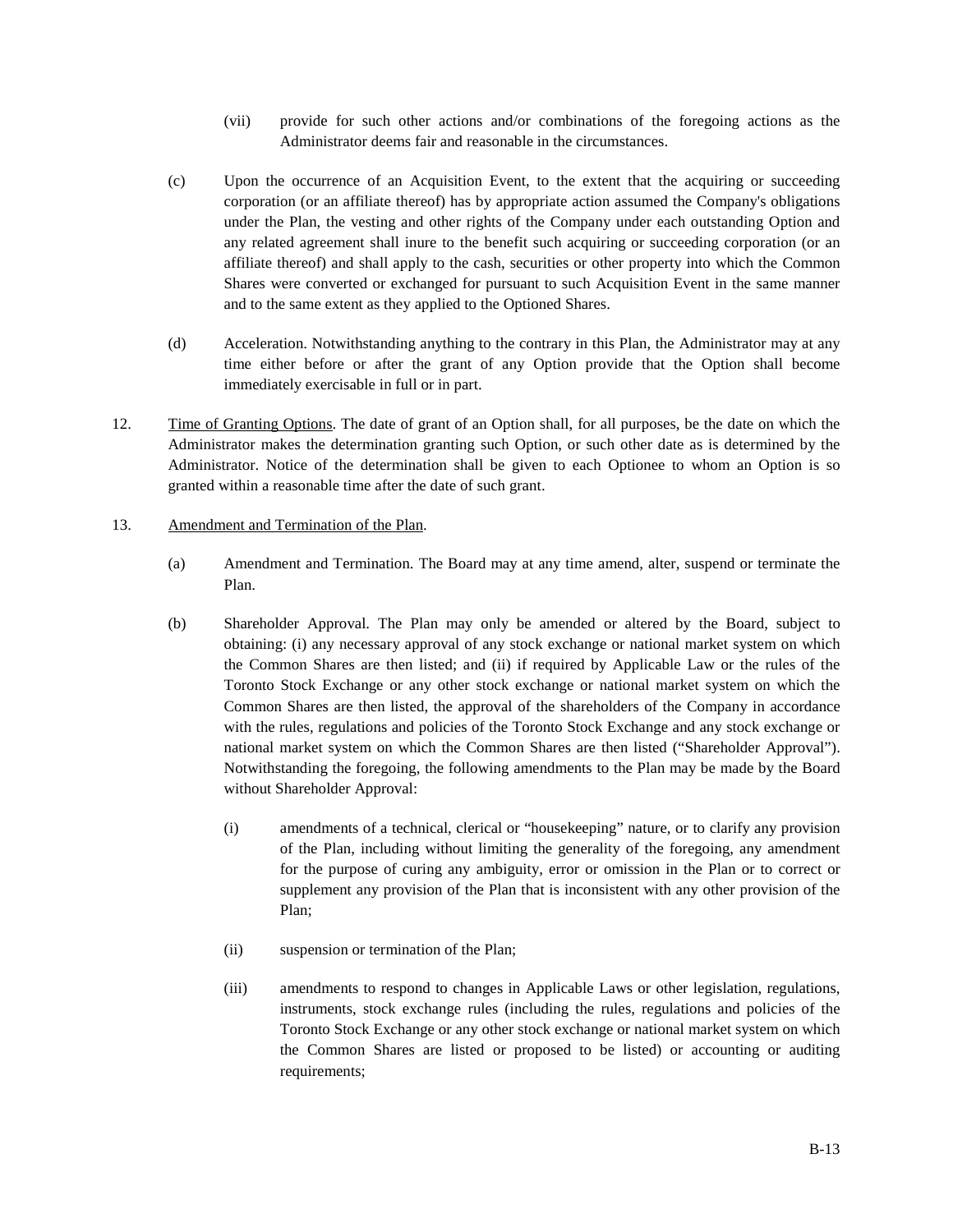- (iv) amendments necessary to permit the grant or exercise of Options to Optionees who are residents of jurisdictions other than Canada or the United States in compliance with the applicable securities, tax, employment and other laws, legislation, regulations, instruments and requirements of any such jurisdiction, including the establishment of sub-plans for such purpose;
- (v) amendments respecting administration of the Plan;
- (vi) any amendment to the definition of "Consultant", "Officer", "Director" or "Employee" or otherwise relating to the eligibility of any service provider of the Company or a Related Entity to receive an Option;
- (vii) changes to the vesting provisions for any outstanding Option, including vesting acceleration;
- (viii) changes to exercise methods and frequency;
- (ix) adding further or other cashless exercise features, payable in cash or securities, whether or not providing for a full deduction of the number of underlying Common Shares from the Plan reserve;
- (x) amendments to termination provisions of the Plan or any outstanding Option, provided no such amendment may result in an extension of any outstanding Option held by an Insider beyond its original expiry date;
- (xi) adjustments to reflect stock dividends, stock splits, reverse stock splits, share combinations or other alterations of the capital stock of the Company;
- (xii) amendments to permit Options granted under the Plan to be transferable or assignable for estate settlement purposes; and
- (xiii) any other amendment, whether fundamental or otherwise, not requiring shareholder approval under Applicable Laws (including, without limitation, the rules, regulations and policies of the Toronto Stock Exchange).
- (xiv) The approval of the shareholders of the Company at a duly constituted meeting of shareholders shall be required for the following types of amendments:
- (xv) amendments to the number of Common Shares issuable under the Plan, including an increase to a maximum percentage of Common Shares or a change from a maximum percentage of Common Shares to a fixed maximum number;
- (xvi) amendments to the limitations on grants of Options to Non-Employee Directors in Section 5(d) and 5(e)of the Plan;
- (xvii) amendments reducing the exercise price or purchase price of an Option (which for such purpose shall include a cancellation of outstanding Options and contemporaneous regrant of Options having a lower exercise price or purchase price);
- (xviii) amendments extending the term of an Option;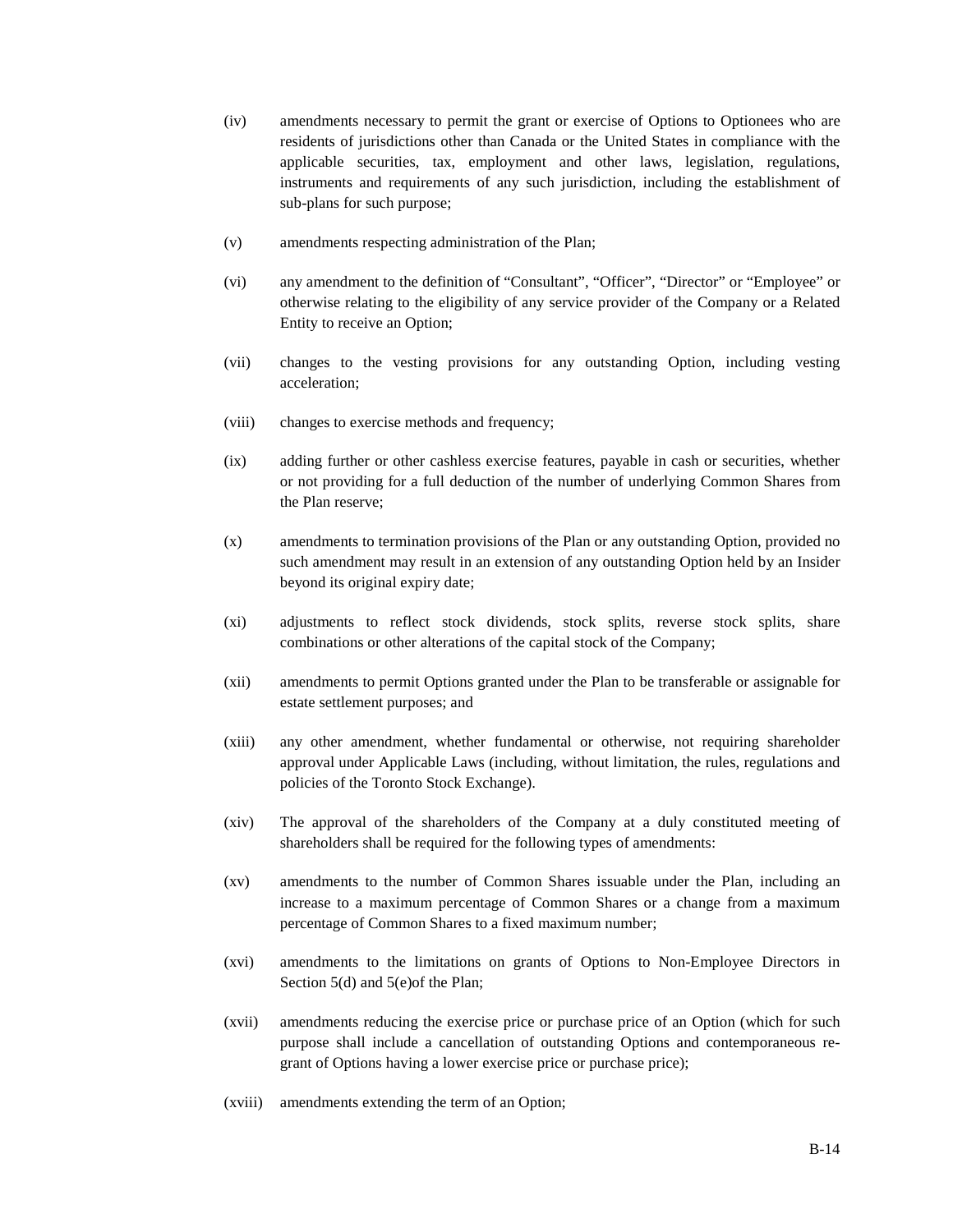- (xix) adding a feature for financial assistance by the Company to Optionees to facilitate the purchase of Common Shares under the Plan;
- (xx) any amendment to remove Section  $5(c)$  or to exceed the limit set forth in Section  $5(c)$ ;
- (xxi) amendments to permit Options to be transferable or assignable other than for estate settlement purposes;
- (xxii) amendments to this Section 13(b); and
- (xxiii) amendments required to be approved by shareholders under Applicable Laws (including, without limitation, the rules, regulations and policies of any established stock exchange or national market system on which the Common Shares are then listed).
- (c) In the event of any conflict between subsections (i) to (xiii) and subsections (xiv) to (xxii), above, the latter shall prevail to the extent of any conflict.
- (d) Effect of Amendment or Termination. No amendment, alteration, suspension or termination of the Plan shall impair the rights of any Optionee, unless mutually agreed otherwise between the Optionee and the Administrator, which agreement must be in writing and signed by the Optionee and the Company. Termination of the Plan shall not affect the Administrator's ability to exercise the powers granted to it hereunder with respect to Options granted under the Plan prior to the date of such termination.
- 14. Conditions Upon Issuance of Common Shares.
	- (a) Legal Compliance.
		- (i) Common Shares shall not be issued pursuant to the exercise of an Option unless the exercise of such Option and the issuance and delivery of such Common Shares shall comply with Applicable Laws, obtaining all regulatory approvals in connection herewith, the admission of the Common Shares to listing on any stock exchanges on which the Common Shares may be listed, and shall be further subject to the approval of counsel for the Company with respect to such compliance.
		- (ii) While the Plan is intended to satisfy SEC Rule 701 and NI 45-106, Options may be made under the Plan in reliance upon other securities law exemptions, as applicable, and to the extent another exemption is relied upon, the terms of the Plan which are required only because of SEC Rule 701 or NI 45-106, as applicable, need not apply. The Company's obligation to issue and deliver Common Shares pursuant to any Option is subject to the availability, on terms and conditions reasonably satisfactory to the Company of an exemption from prospectus and registration requirements in respect of the issuance, sale and delivery of such Common Shares under applicable securities and "blue sky" laws.
	- (b) Investment Representations. As a condition to the exercise of an Option, the Administrator may require the person exercising such Option to represent and warrant at the time of any such exercise that the Common Shares are being purchased only for investment and without any present intention to sell or distribute such Common Shares if, in the opinion of counsel for the Company, such a representation is required.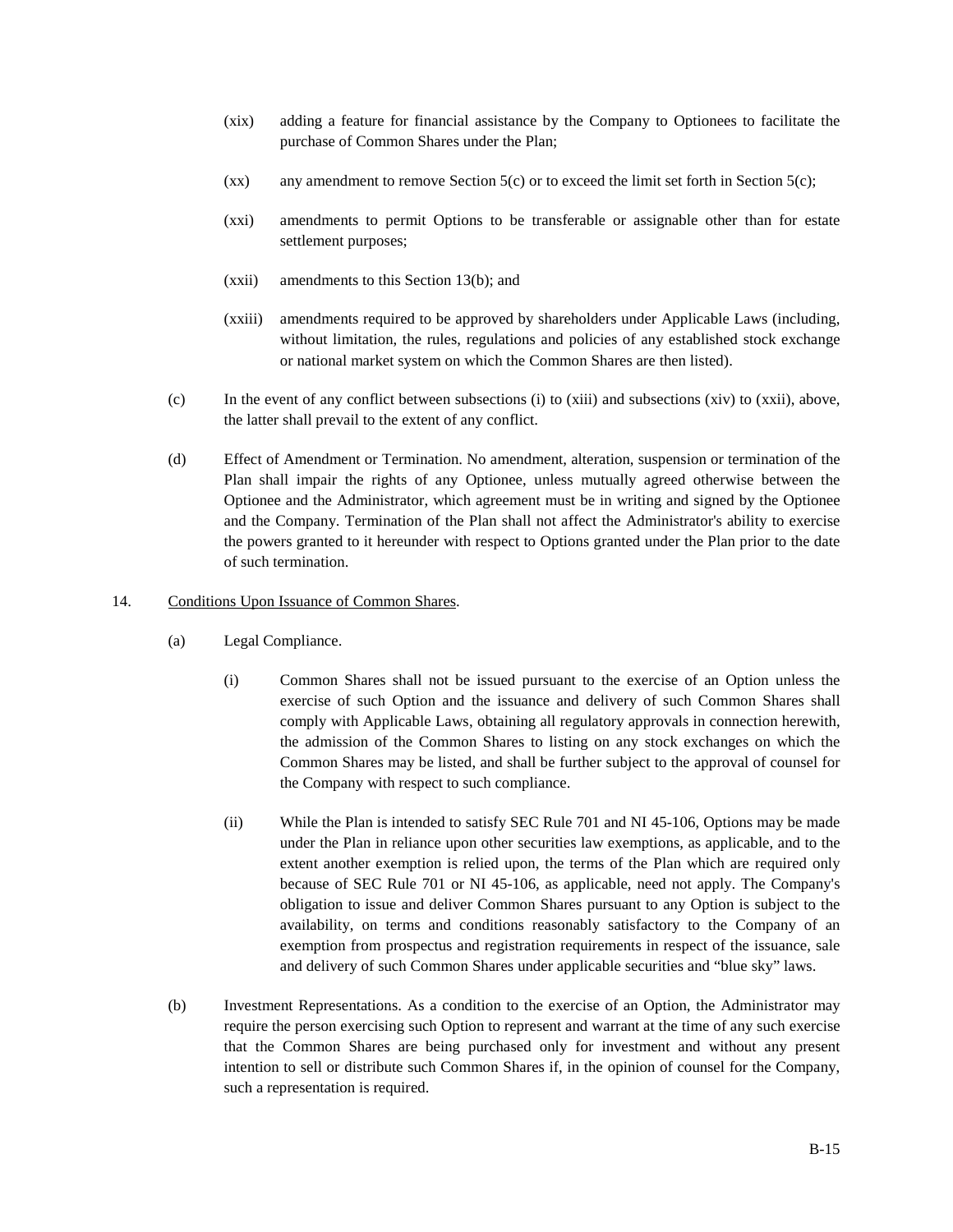- (c) Lock-up. If requested by the Company or any underwriter participating in any offering of securities of the Company, the Optionee shall agree not to:
	- (i) directly or indirectly sell or otherwise transfer or dispose of any of the Optioned Shares, or
	- (ii) lend, offer, pledge, sell, contract to sell, sell any option or contract to purchase, purchase any option or contract to sell, grant any option, right, or warrant to purchase any Optioned Shares, or
	- (iii) enter into any swap or other arrangement that transfers to another, in whole or in part, any of the economic consequences of ownership of such securities, whether any such transaction described in clause (i) or (ii) above is to be settled by delivery of Common Shares or other securities, in cash, or otherwise,

for a period not to exceed 180 days following the effective date of a registration statement filed under the United States Securities Act of 1933 or the receipt date of a final prospectus of the Company filed under Canadian securities laws and, at the Company's or such underwriter's request, the Optionee shall sign a lock-up agreement to such effect. Such 180 day period may be extended if required by the Company or an underwriter to accommodate regulatory restrictions on (1) the publication or other distribution of research reports and (2) analyst recommendations and opinions, including, but not limited to, the restrictions contained in FINRA Rule  $2711(f)(4)$  or NYSE Rule 472(f)(4), or any successor provisions or amendments thereto. Such lock-up agreement shall be in writing in a form satisfactory to the Company or such underwriter. The Company may impose stop-transfer instructions with respect to Optioned Shares in order to enforce the restrictions in this Section 14(d). The restrictions in this Section 14(c) shall survive the exercise of any Option to apply to any Common Shares issuable thereunder and shall be in addition to, and not in substitution of, any other lock-up or similar agreement applicable to the Optionee.

- 15. Inability to Obtain Authority. The inability of the Company to obtain authority from any regulatory body having jurisdiction, which authority is deemed by the Company's counsel to be necessary to the lawful issuance and sale of any Common Shares hereunder, shall relieve the Company of any liability in respect of the failure to issue or sell such Common Shares as to which such requisite authority shall not have been obtained.
- 16. Reservation of Common Shares. The Company, during the term of the Plan, shall at all times reserve and keep available such number of Common Shares as shall be sufficient to satisfy the requirements of the Plan.
- 17. Governing Law. The Plan shall be governed by and interpreted in accordance with the laws of the Province of Ontario, without giving effect to the principles of the conflicts of laws thereof.
- 18. Effective Date. The Plan was adopted by the Board of Directors and effective as of May 11, 2017.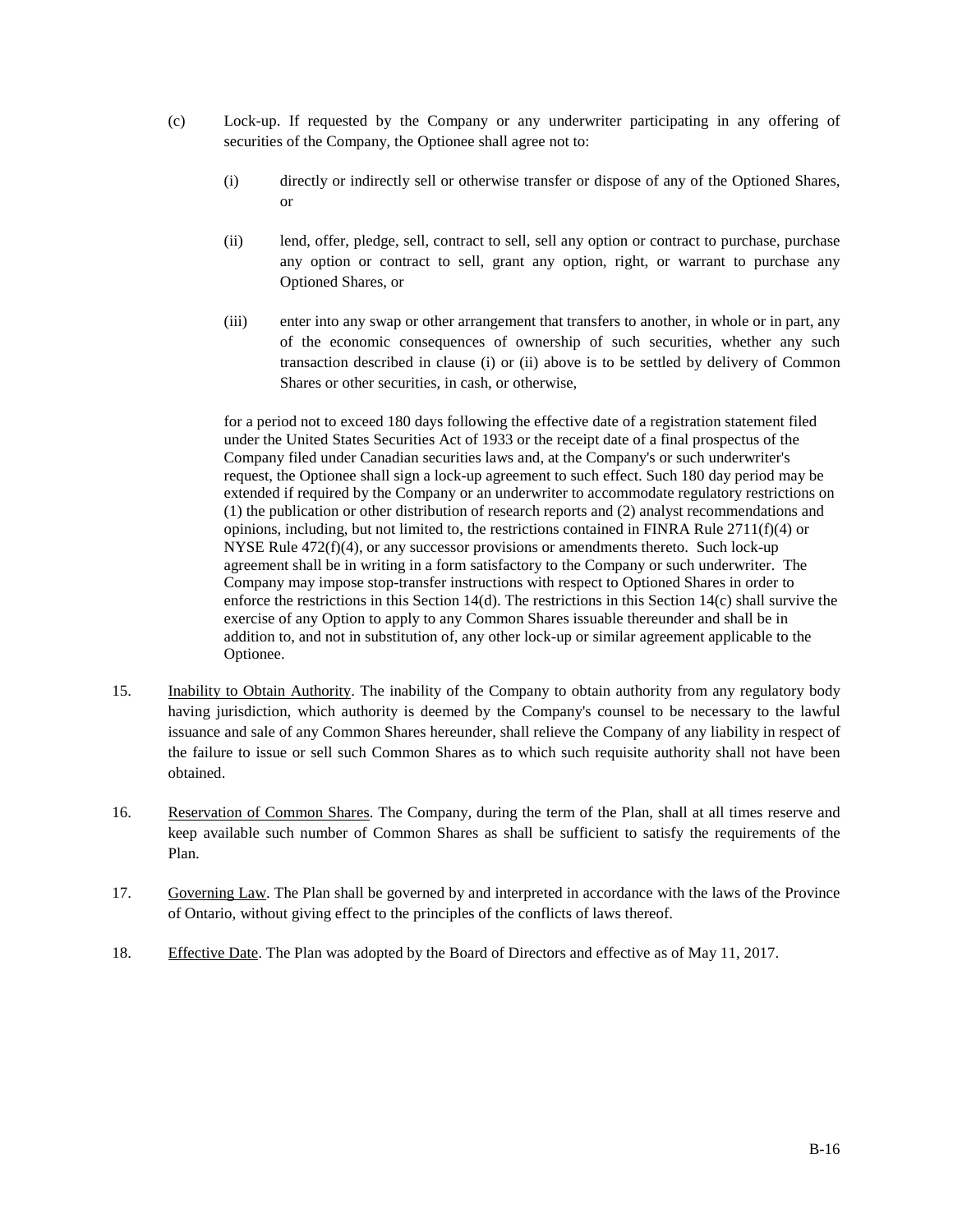## **Exhibit A**

## **Notice of Option Grant and Option Agreement**

DATE

OPTIONEE'S NAME

ADDRESS

Dear :

Reference is made to the Kinaxis Inc. Canadian Resident Stock Option Plan (as the same may be amended from time to time, the "Plan"). Capitalized terms not otherwise defined herein shall have the respective meanings set forth in the Plan. Pursuant to the terms and conditions of the Plan, you have been granted options to purchase **Common Shares as outlined below.** 

Granted to: Date of grant: Vesting Start Date: Number of Common Shares: Exercise Price per Common Share (CDN\$/USD\$): Expiration Date (5 years after date of grant):

Vesting Schedule: Per Section 9(a) of the Plan, i.e., vesting in four equal annual increments, with the first annual increment vesting on the one-year anniversary of the Vesting Start Date.

By my signature below, I hereby acknowledge receipt of this Option granted on the date shown above, which has been issued to me under the terms and conditions of the Plan. I further acknowledge receipt of the copy of the Plan and agree to all of the terms and conditions of the Plan.

Please return a signed copy of this letter to

 $Signature:$   $\qquad \qquad$   $Date:$   $\qquad \qquad$ 

*Note: If there are any discrepancies in the name or address shown above, please make the appropriate corrections on this form.*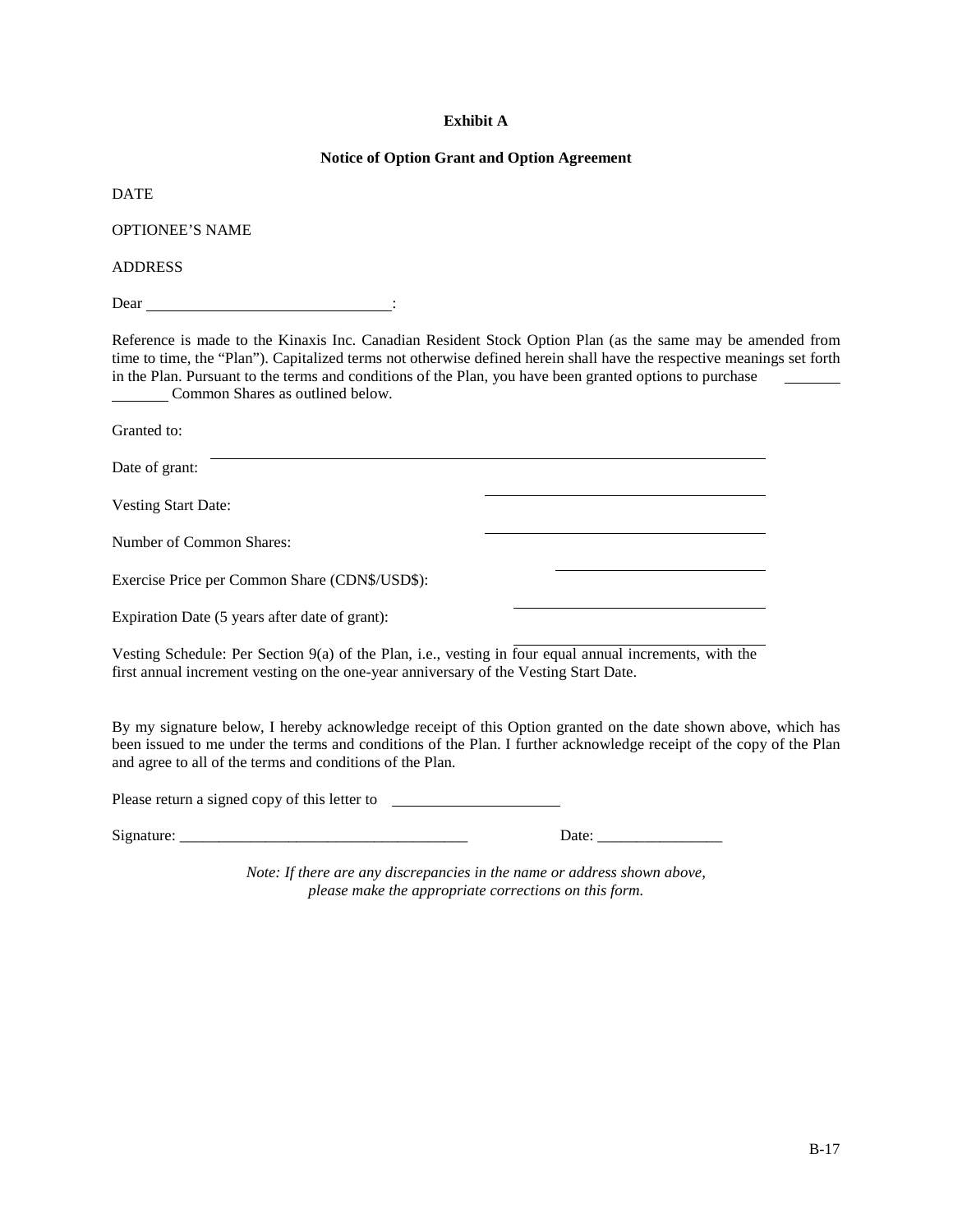## **APPENDIX C – RESOLUTION APPROVING THE NEW NON-CANADIAN RESIDENT PLAN**

## **KINAXIS INC. (the "Corporation")**

#### **RESOLUTION OF THE SHAREHOLDERS**

## **BE IT RESOLVED THAT:**

- (a) the non-Canadian resident stock option plan of the Corporation, as described in the Management Information Circular of the Corporation dated May 11, 2017 (the "Non-Canadian Resident Plan"), be and is hereby ratified and approved;
- (b) the Corporation be and is hereby authorized to issue Common Shares in satisfaction of the Corporation's obligations under any awards granted pursuant to the terms and conditions of the Non-Canadian Resident Plan and, subject to the ratification and approval thereof, the Canadian resident stock option plan of the Corporation, as described in the Management Information Circular of the Corporation dated May 11, 2017 (the "Canadian Resident Plan"), equal in number to Two Million Three Hundred Thousand (2,300,000);
- (c) any officer of the Corporation be, and is hereby authorized and directed, for and on behalf of the Corporation, to finalize, sign or deliver all documents, to enter into any agreements and to do and perform all acts and things as such individual, in his or her discretion, deems necessary or advisable in order to give effect to the intent of this resolution and the matters authorized hereby, including compliance with all securities laws and regulations and the rules and requirements of the Toronto Stock Exchange, such determination to be conclusively evidenced by the finalizing, signing or delivery of such document or agreement or the performing of such act or thing; and
- (d) the directors of the Corporation may revoke this resolution before it is acted upon without further approval of the Shareholders.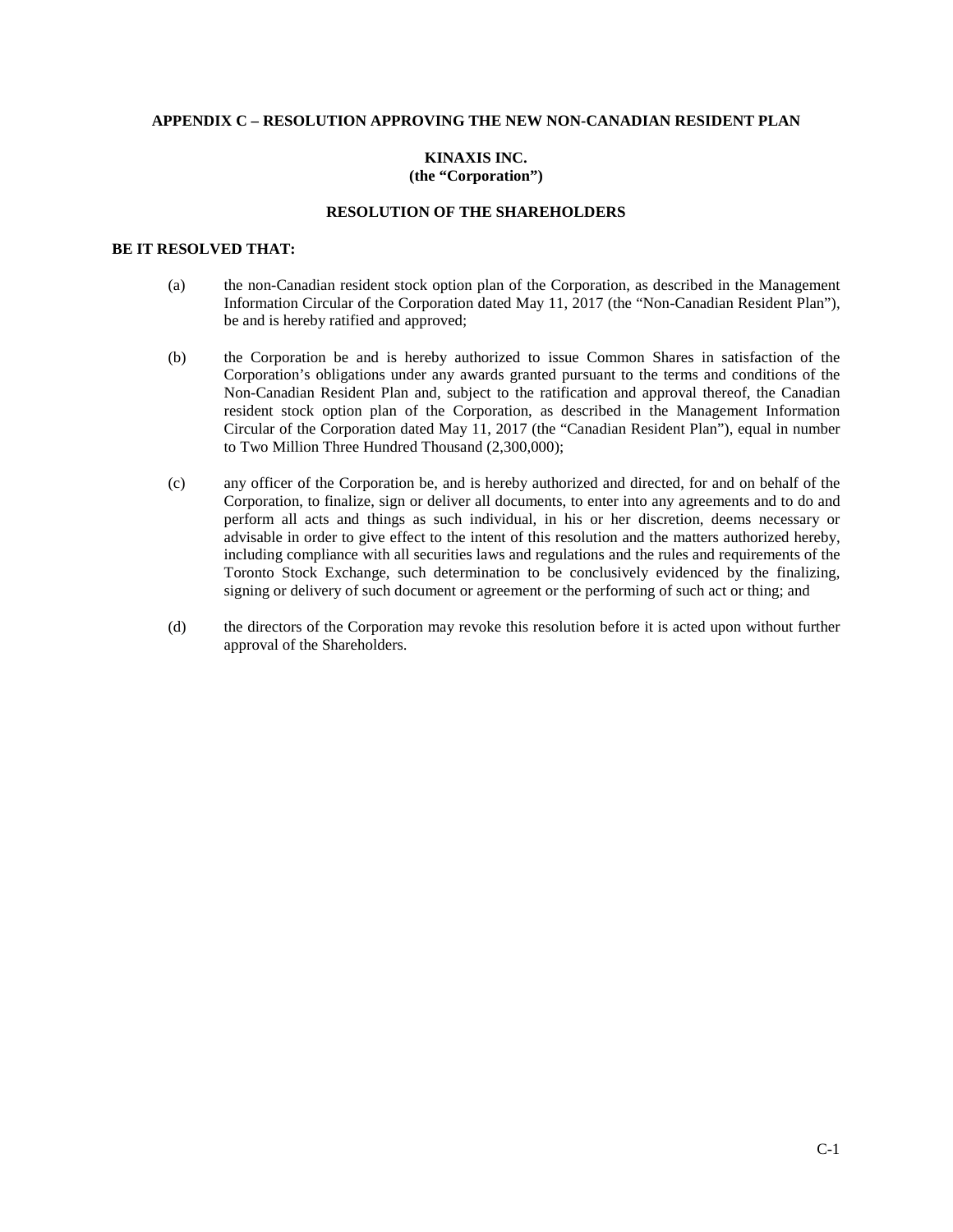### **APPENDIX D – NEW NON-CANADIAN RESIDENT PLAN**

#### **KINAXIS INC.**

#### **NON-CANADIAN RESIDENT STOCK OPTION PLAN**

(as adopted and effective as of May 11, 2017)

- 1. Purposes of the Plan. The purposes of this Non-Canadian Resident Stock Option Plan are to attract and retain the best available personnel, to provide additional incentive to Employees, Officers, Directors and Consultants and to promote the success of the Company's business. Options granted under the Plan may be Incentive Stock Options or Non-statutory Stock Options (as such terms are relevant for U.S. tax purposes) as determined by the Administrator at the time of grant.
- 2. Definitions. As used herein, the following definitions shall apply:
	- (a) "2012 Stock Option Plan" means the stock option plan the Company adopted and effective as of June 27, 2012, as amended on February 14, 2014, May 1, 2014 and May 30, 2014.
	- (b) "Administrator" means the Board or any of its Committees as shall be administering the Plan in accordance with Section 4 hereof.
	- (c) "Applicable Laws" means the requirements relating to the administration of stock option plans under the corporate laws of the Company's jurisdiction of incorporation; national, federal, state and provincial securities laws of Canada and, to the extent Options are granted to U.S. Optionees, the United States; tax laws of Canada, and to the extent Options are granted to U.S. Optionees, the United States including the Code; and any stock exchange or quotation system on which the Common Shares are listed or quoted.
	- (d) "Black Out Period" means a period during which an Optionee is prohibited by the Company from exercising Options and/or selling or otherwise disposing of Optioned Shares pursuant to the Company's Insider Trading Policy, as in effect from time to time.
	- (e) "Board" means the Board of Directors of the Company.
	- (f) "Canadian Stock Option Plan" means the stock option plan the Company adopted and effective as of May 11, 2017 and in respect of Canadian Employees, Officers, Directors and Consultants of the Company.
	- (g) "Cause" means conduct involving one or more of the following: (i) the substantial and continuing failure of the Optionee, after notice thereof, to render services to the Company in accordance with the terms or requirements of his or her business relationship with the Company; (ii) disloyalty, gross negligence, willful misconduct, dishonesty, fraud or breach of fiduciary duty to the Company; (iii) deliberate disregard of the rules or policies of the Company, or breach of an employment or other agreement with the Company, which results in direct or indirect loss, damage or injury to the Company; (iv) the unauthorized disclosure of any trade secret or confidential information of the Company; (v) the commission of an act which constitutes unfair competition with the Company or which induces any customer or supplier to breach a contract with the Company; or (vi) any other conduct that constitutes just cause for termination of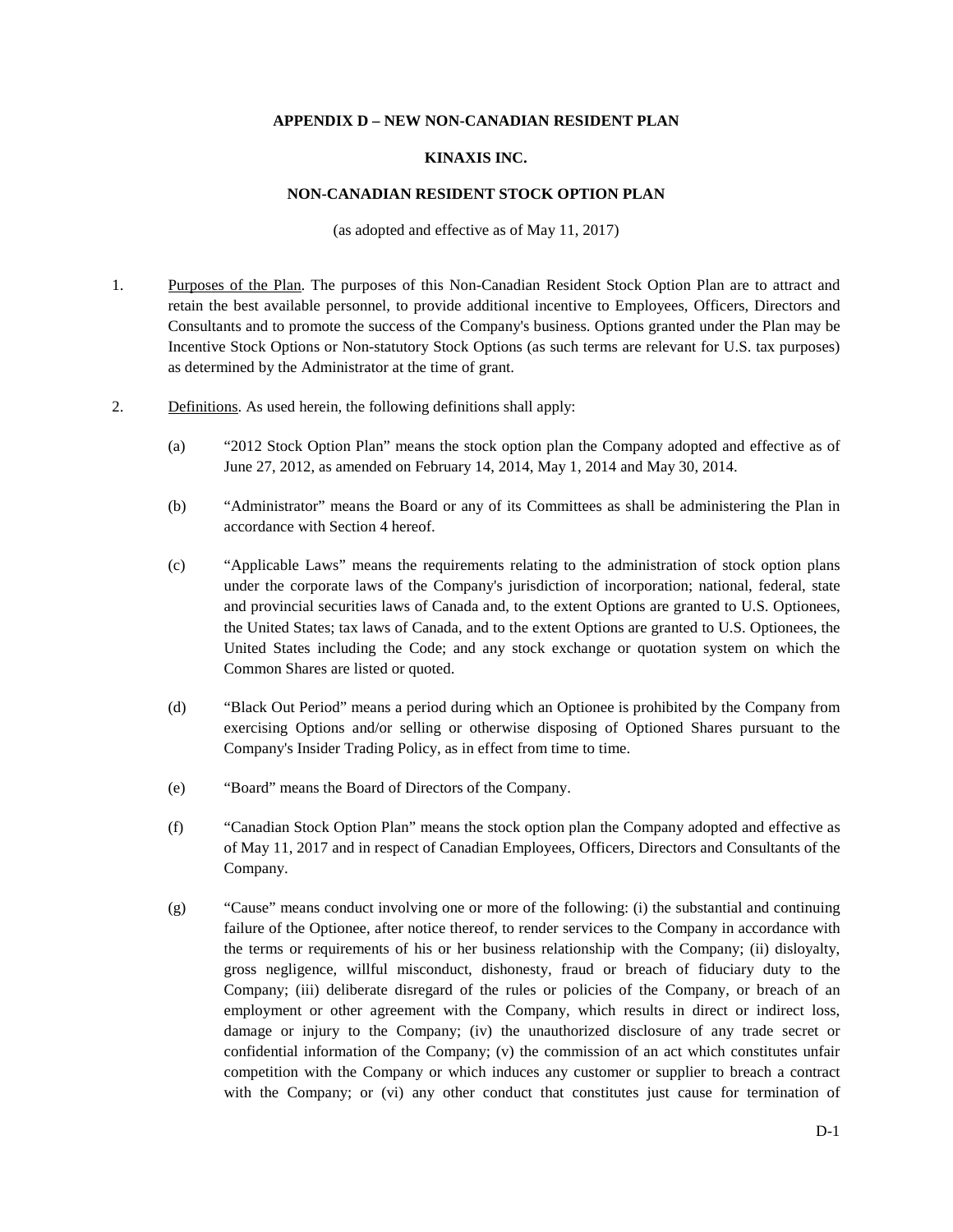employment without notice under the laws of the Province of Ontario or the analogous laws of the jurisdiction in which the Optionee is then employed. "Cause" shall also include the conduct defined in the employment agreement of the Optionee, if any, as "Cause". For the purposes of this definition, references to "Company" includes references to any Parent (if any) and any Subsidiary.

- (h) "Code" means the United States Internal Revenue Code of 1986, as amended, and any regulations thereunder.
- (i) "Committee" means a committee of Directors appointed by the Board in accordance with Section 4 hereof.
- (j) "Common Shares" means the common shares of the Company.
- (k) "Company" means Kinaxis Inc., a corporation incorporated under the Canada Business Corporations Act, and any successor of the Company by continuance or otherwise.
- (l) "Consultant" means any person that: (i) is engaged to provide services to the Company, its Parent (if any) or any Subsidiary, other than in relation to a distribution (as such term is defined in the Securities Act (Ontario), as amended), (ii) provides such services under a written contract between Company, its Parent (if any) or a Subsidiary and such person, and (iii) in the reasonable opinion of the Administrator, spends or will spend a significant amount of time and attention on the affairs and business of the Company, its Parent (if any) or any Subsidiary, and includes for a consultant that is not an individual, an employee, Executive Officer, or director of the consultant, provided that the individual employee, Executive Officer, or director spends or will spend a significant amount of time and attention on the business of the Company, its Parent (if any) or a Subsidiary.
- (m) "Director" means a member of the Board of Directors of the Company, or a member of the Board of Directors of its Parent (if any) or any Subsidiary.
- (n) "Disability" means total and permanent disability as defined in Section  $22(e)(3)$  of the Code.
- (o) "Employee" means any person, including Officers if applicable, employed by the Company or its Parent (if any) or any Subsidiary. A Service Provider shall not cease to be an Employee in the case of (i) any leave of absence approved by the Company or (ii) transfers between locations of the Company or between the Company, its Parent (if any), any Subsidiary, or any successor. A leave of absence approved by the Company shall include sick leave, military leave, or any other leave of absence approved by an authorized representative of the Company. For purposes of Incentive Stock Options, if such leave exceeds three months, the person shall no longer be considered an Employee, unless reemployment upon expiration of such leave is guaranteed by statute or contract, including Company policies. If reemployment upon expiration of a leave of absence approved by the Company is not so guaranteed, on the date that is three months following the day of such leave any Incentive Stock Option held by the Optionee shall cease to be treated as an Incentive Stock Option and shall be treated for tax purposes as a Non-statutory Stock Option. Neither service as a Director nor payment of a director's fee by the Company shall be sufficient to constitute "employment" by the Company.
- (p) "Equity Award" means any Option, restricted stock, deferred stock unit or other equity granted pursuant to the Plan or otherwise, to a Non-Employee Director by virtue of his services as a Non-Employee Director, other than equity granted or taken in lieu of cash fees.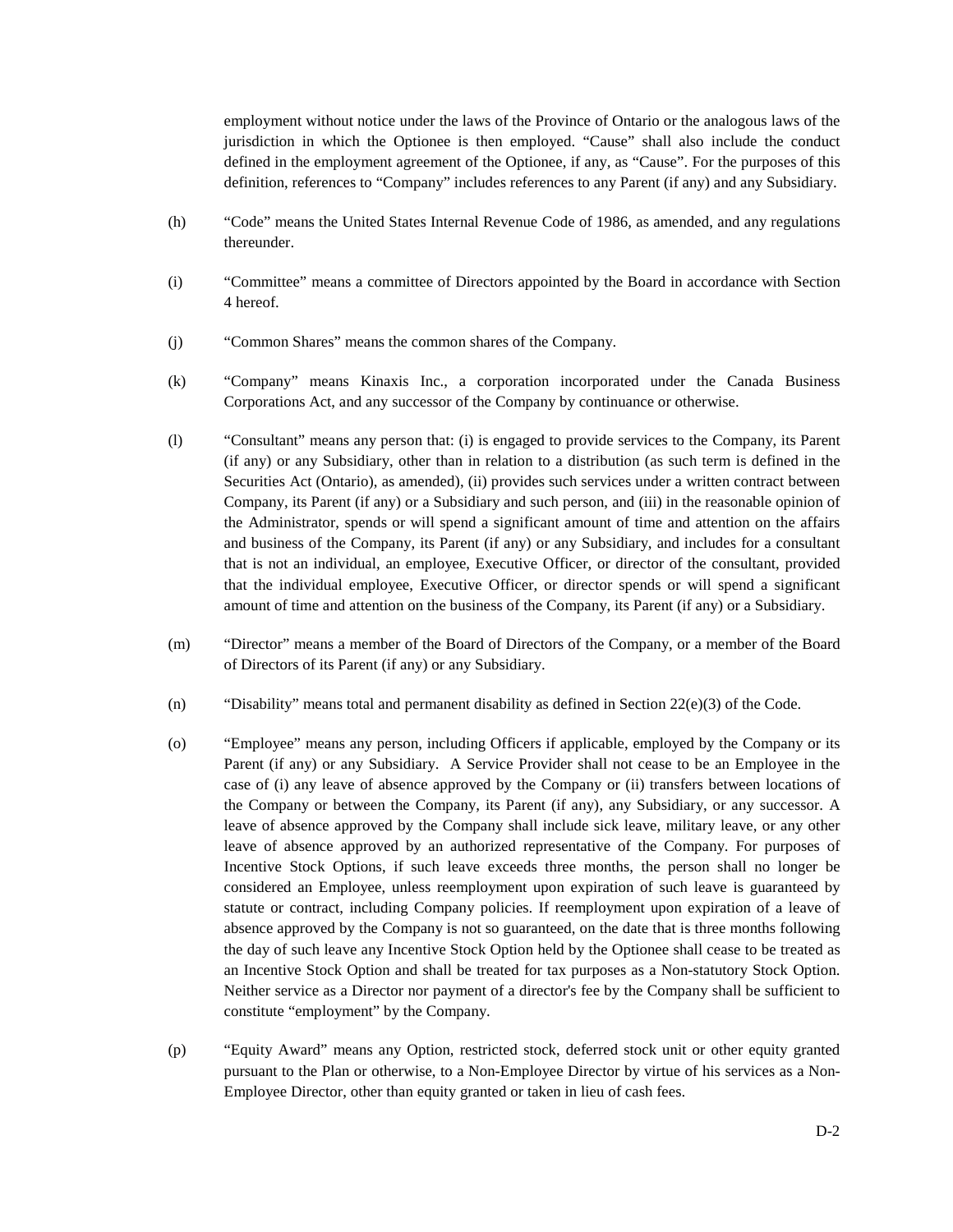- (q) "Executive Officer" has the meaning set forth in NI 45-106.
- (r) "Fair Market Value" means, as of any date, the value of the Optioned Shares, determined as follows:
	- (i) if the Optioned Shares are listed on the Toronto Stock Exchange, the closing sales price for shares of such class as quoted on the Toronto Stock Exchange for the last market trading day prior to the date of determination (or if no sales were reported, the average of the high bid and the low bid on such day);
	- (ii) if the Optioned Shares are listed on an established stock exchange or a national market system, other than the Toronto Stock Exchange, including without limitation the Nasdaq Global Market or The Nasdaq Capital Market of The Nasdaq Stock Market, the closing sales price for shares of such class (or the closing bid, if no sales were reported) as quoted on such exchange or system for the last market trading day prior to the date of determination, as reported in the Wall Street Journal or such other source as the Administrator deems reliable;
	- (iii) if the Optioned Shares are listed both on the Toronto Stock Exchange and another established stock exchange or national market system and: (A) the Company is not eligible for the Interlisted Issuer Exemption, the Fair Market Value shall be as determined in accordance with Section  $2(r)(i)$ , or  $(B)$  the Company is eligible for the Interlisted Issuer Exception, the Fair Market Value shall be as determined in accordance with Section  $2(r)(ii)$ ;
	- (iv) if the Optioned Shares are regularly quoted by a recognized securities dealer but selling prices are not reported, the Fair Market Value of the Optioned Shares shall be the mean between the high bid and low asked prices for the shares of such class on the last market trading day prior to the date of determination; or
	- (v) in the absence of an established market for the Optioned Shares, the Fair Market Value of the Optioned Shares shall be determined in good faith by the Administrator using any measure of value it determines to be appropriate (including, as it considers appropriate, relying on appraisals) in a manner, if applicable, consistent with the valuation principles under Section 409A of the Code, except as the Board may expressly determine otherwise.

Subject to the foregoing, the Administrator has sole discretion to determine the Fair Market Value for purposes of the Plan, and all Options are conditioned on the Optionees' agreement that the Administrator's determination is conclusive and binding even though others might make a different determination.

- (s) "Five Day VWAP" means the volume weighted average trading price of the Common Shares on the Toronto Stock Exchange, or another stock exchange where the majority of the trading volume and value of the Common Shares occurs, for the five trading days immediately preceding the relevant date, calculated by dividing the total value by the total volume of Common Shares traded during such five day period.
- (t) "IFRS" means International Financial Reporting Standards as issued by the International Accounting Standards Board.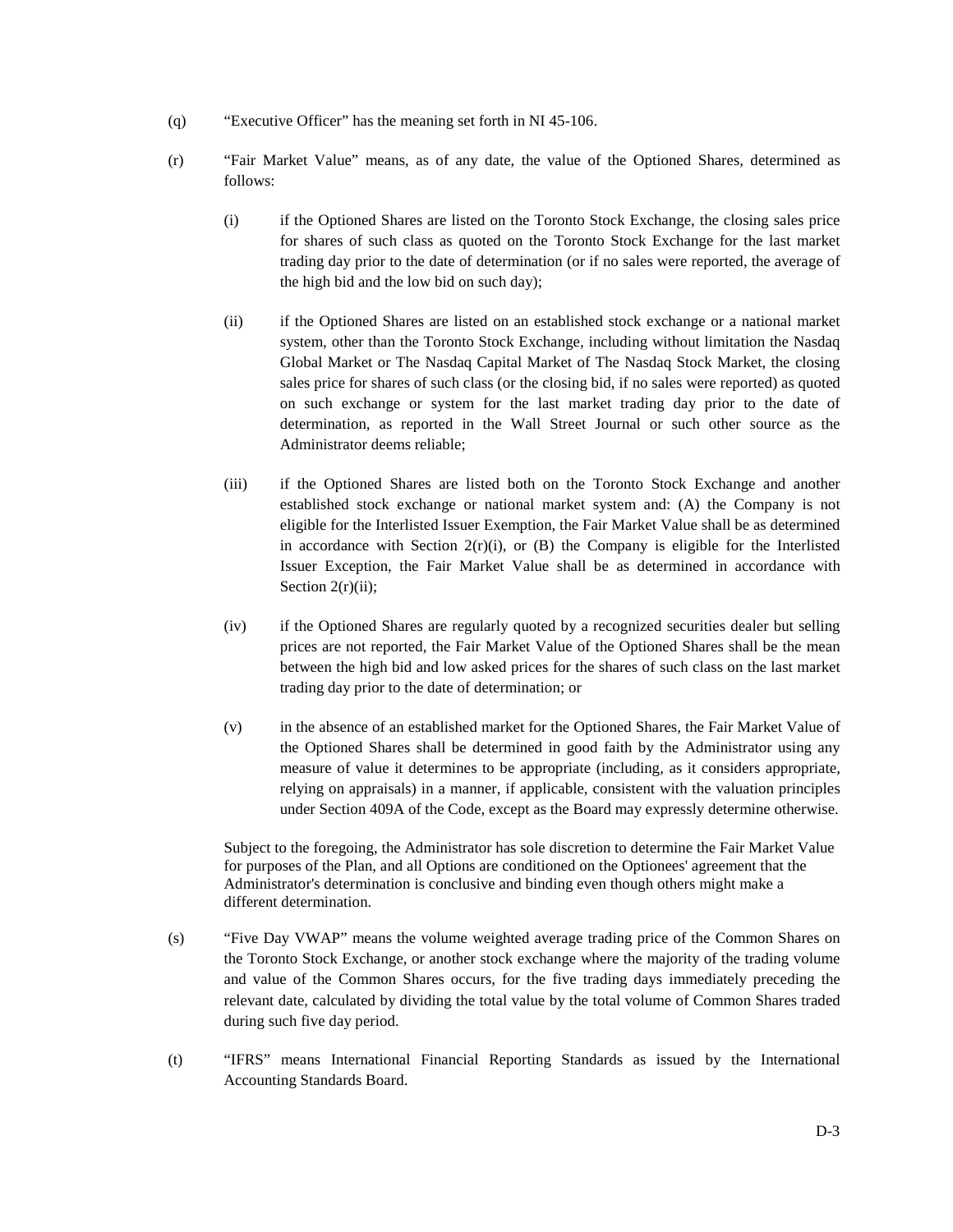- (u) "Incentive Stock Option" means an Option intended to qualify as an incentive stock option within the meaning of Section 422 of the Code.
- (v) "Insider" has the meaning set forth in the TSX Company Manual.
- (w) "Interlisted Issuer Exception" means, at any time when the Common Shares are listed both on the Toronto Stock Exchange and a Recognized Exchange, and less than 25% of the overall trading volume of the Common Shares occurred on the Toronto Stock Exchange (and all other Canadian marketplaces) in the twelve months preceding the date of determination, or that the Company is otherwise eligible for the interlisted issuer exception in Section  $602(g)$  of the TSX Company Manual (or any similar or successor exception to the rules and policies of the Toronto Stock Exchange).
- (x) "NI 45-106" means National Instrument 45-106 Prospectus Exemptions, promulgated under the Securities Act (Ontario), as such instrument may be amended from time to time, or any successor instrument thereto.
- (y) "Non-Employee Director" means any Director who is not also an Employee.
- (z) "Non-statutory Stock Option" means an Option not intended to qualify as an Incentive Stock Option, and means Options issued to meet the conditions of a nonstatutory stock option in accordance with U.S. Treasury Regulation 1.409A-1(b)(5)(i).
- (aa) "Officer" means an officer of the Company, a Parent or any Subsidiary.
- (bb) "Option" includes an Incentive Stock Option or Non-statutory Stock Option granted pursuant to the Plan.
- (cc) "Option Agreement" means a written or electronic agreement between the Company and an Optionee evidencing the terms and conditions of an individual Option grant. The Option Agreement is subject to the terms and conditions of the Plan. A notice of Option grant in the form attached as Exhibit A or such other form as may be adopted by the Administrator from time to time shall be an acceptable form of Option Agreement for the purposes of the Plan.
- (dd) "Optioned Shares" means the Common Shares subject to an Option, as adjusted in accordance with Section 10 below.
- (ee) "Optionee" means the holder of an outstanding Option granted under the Plan.
- (ff) "Outstanding Issue" means the number of Common Shares outstanding on a non-diluted basis immediately prior to the date or period in question.
- (gg) "Parent" means a "parent corporation", whether now or hereafter existing, as defined in Section 424(e) of the Code.
- (hh) "Plan" means this Non-Canadian Resident Stock Option Plan.
- (ii) "Recognized Exchange" has the meaning set forth in the TSX Company Manual.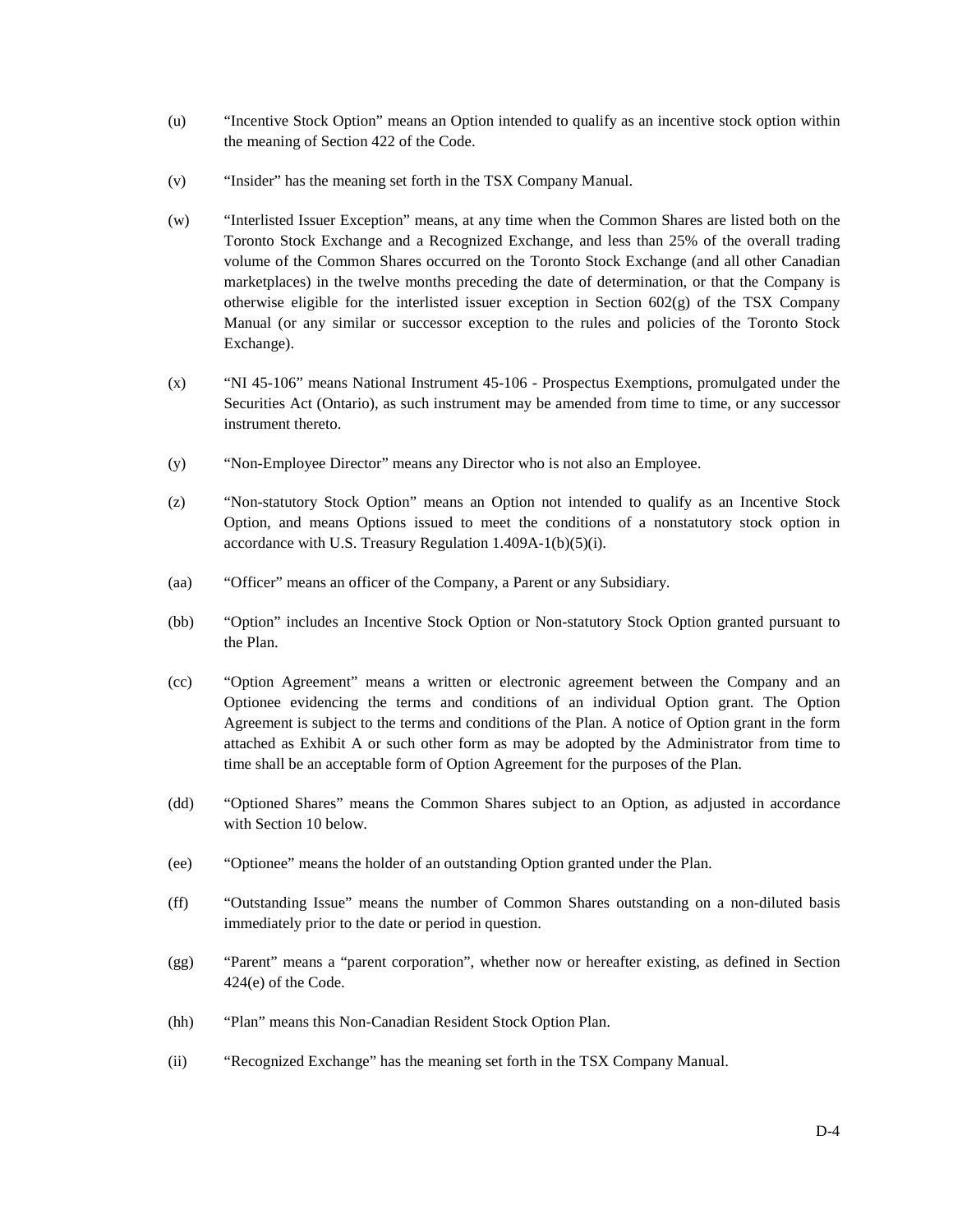- (jj) "Service Provider" means an Employee, Officer, Director or Consultant who resides outside of Canada and provides services to the Company or its Parent (if any) or any Subsidiary primarily outside of Canada and is not subject to tax in Canada (or, if an Employee, Officer or Director becomes a Canadian tax resident, such Employee, Officer or Director will satisfy the conditions of subsection 6(13) of the Income Tax Act (Canada)).
- (kk) "Share Compensation Arrangement" means a plan or program established or maintained by the Company providing for the acquisition of securities of the Company by Employees, Directors, Officers or Consultants of the Company as compensation or as an incentive or benefit for services provided by such persons, and includes all "security based compensation arrangements" as such term is used in the TSX Company Manual.
- (ll) "Subsidiary" means a "subsidiary corporation", whether now or hereafter existing, as defined in Section 424(f) of the Code.
- (mm) "U.S. Optionee" means an Optionee who is subject to U.S. taxation.
- (nn) "Vesting Start Date" means the date an Option shall start to vest as set forth in the Option Agreement.

# 3. Common Shares Subject to the Plan.

- (a) Subject to the provisions of Section 3(b) and Section 10 of the Plan, the maximum aggregate number of Common Shares that may be reserved for issue, subject to option, and issued under the Plan and the Canadian Stock Option Plan collectively is Two Million Three Hundred Thousand (2,300,000) Common Shares (the "Pool"). Incentive Stock Options may be granted in respect of all of the Common Shares reserved for issue in the Pool.
- (b) For the purposes of calculating the Pool, the number of Common Shares subject to Options granted under the Plan that expire, terminate or become unexercisable without having been exercised shall again become available in the Pool for future grant under the Plan (unless the Plan has terminated).
- (c) Upon adoption of the Plan by the Board, no further options will be granted under the 2012 Stock Option Plan (but options may be granted under the Canadian Stock Option Plan).

# 4. Administration of the Plan.

- (a) Administrator. The Plan shall be administered by the Board or a Committee appointed by the Board, which Committee shall be constituted to comply with Applicable Laws.
- (b) Powers of the Administrator. Subject to the provisions of the Plan and, in the case of a Committee, the specific duties delegated by the Board to such Committee, and subject to the approval of any relevant authorities, the Administrator shall have the authority in its discretion:
	- (i) to determine the Fair Market Value at the date the Option is granted;
	- (ii) to select the Service Providers to whom Options may from time to time be granted hereunder;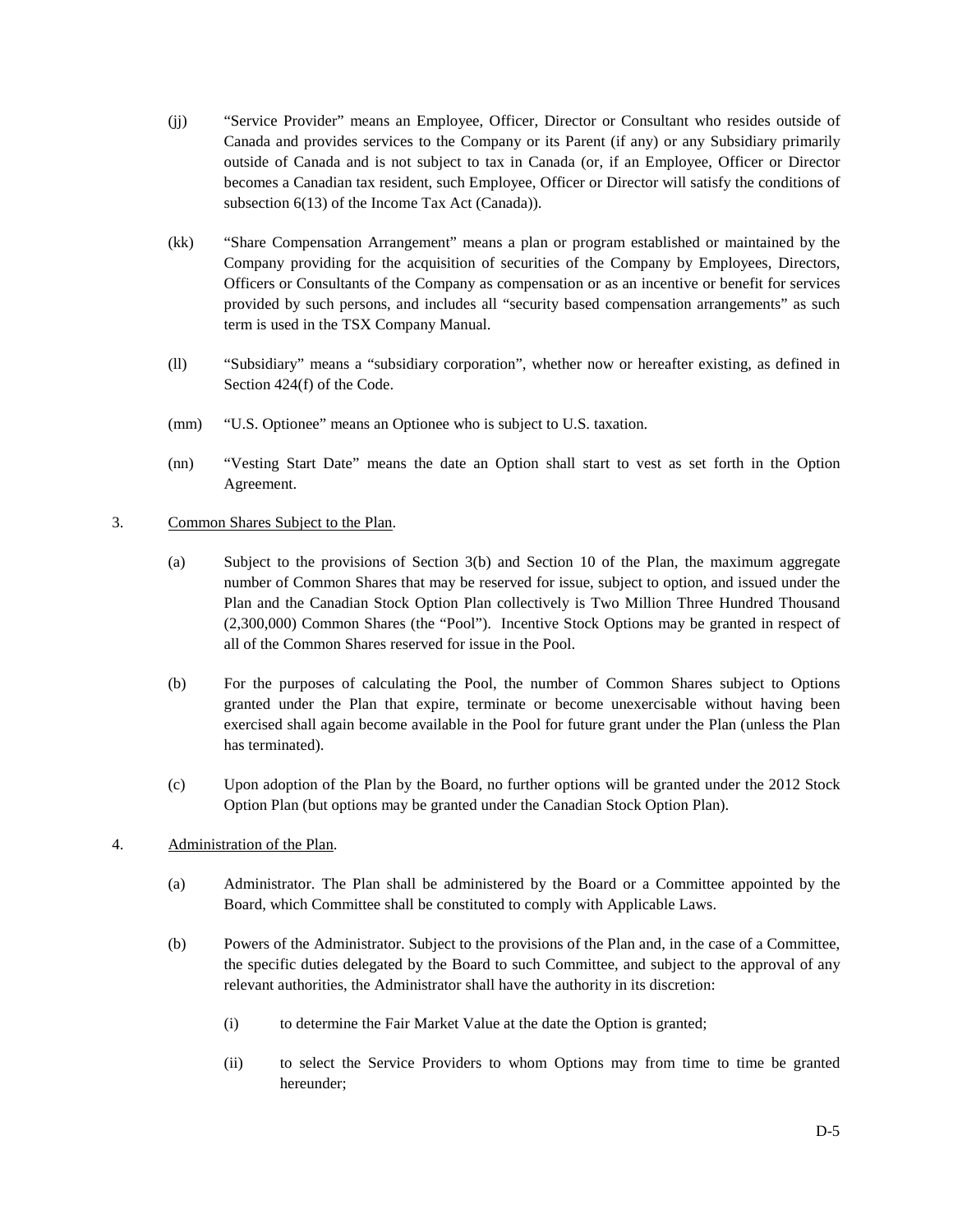- (iii) to determine the number of Common Shares to be covered by each such award granted hereunder;
- (iv) to approve forms of agreement for use under the Plan;
- (v) to determine the terms and conditions of any Option granted hereunder. Such terms and conditions include, but are not limited to, the exercise price, the time or times when Options may be exercised (including vesting provisions) (which may be based on performance criteria), any vesting acceleration or waiver of forfeiture restrictions (including the consequences of termination of the relationship as a Service Provider), and any restriction or limitation regarding any Option or the Optioned Shares relating thereto, based in each case on such factors as the Administrator, in its sole discretion, shall determine;
- (vi) to determine whether and under what circumstances an Option may be settled in cash in accordance with Section 9(a) instead of Common Shares;
- (vii) to prescribe, amend and rescind rules and regulations relating to the Plan, including rules and regulations relating to sub-plans established for the purpose of qualifying for preferred tax treatment under foreign tax laws; and
- (viii) to construe and interpret the terms of the Plan and awards granted pursuant to the Plan.
- (c) Effect of Administrator's Decision. All decisions, determinations and interpretations of the Administrator shall be final and binding on all Optionees.
- 5. Eligibility and Limitations.
	- (a) Non-statutory Stock Options may be granted to Service Providers who reside in or provide services in any jurisdiction other than Canada. Incentive Stock Options may be granted only to an Employee who is a U.S. Optionee. All Options granted to Service Providers that are resident in the State of California must comply with the requirements set forth in Exhibit B hereto.
	- (b) Each Option shall be designated in the Option Agreement as either an Incentive Stock Option or a Non-statutory Stock Option. However, notwithstanding such designation, to the extent that the aggregate Fair Market Value of the Common Shares with respect to which Incentive Stock Options are exercisable for the first time by the Optionee during any calendar year (under all plans of the Company and any Parent or Subsidiary) exceeds USD\$100,000 (or equivalent amount as determined on the date such Incentive Stock Options are granted), such Options shall be treated as Non-statutory Stock Options. For purposes of this Section 5(b), Incentive Stock Options shall be taken into account in the order in which they were granted. The Fair Market Value of the Common Shares shall be determined as of the date the Option with respect to such Common Shares is granted.
	- (c) Neither the Plan nor any Option shall confer upon any Optionee any right with respect to continuing the Optionee's relationship as a Service Provider with the Company, nor shall it interfere in any way with his or her right or the Company's right to terminate such relationship at any time, with or without cause.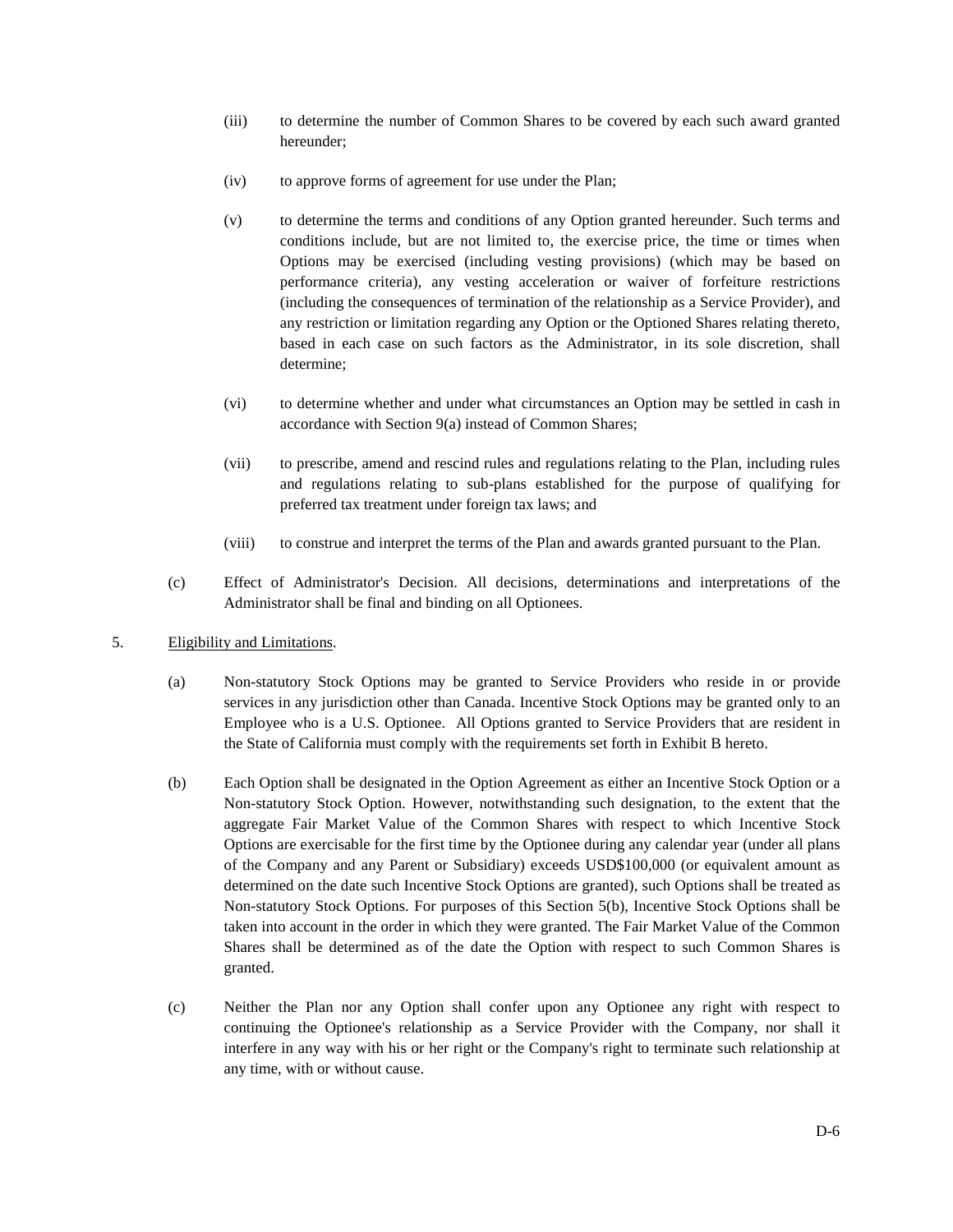- (d) If the Common Shares are listed on the Toronto Stock Exchange, no Option shall be granted at any time to any Insider if such Option, together with all of the Company's previously established or proposed Share Compensation Arrangements, including the Plan, could result, at any time, in:
	- (i) the number of Common Shares issued to Insiders pursuant to the Plan, together with all of such other Share Compensation Arrangements, within any one (1) year period exceeding ten percent (10%) of the Outstanding Issue; or
	- (ii) the number of Common Shares issuable to Insiders at any time pursuant to the Plan and all such other Share Compensation Arrangements exceeding ten percent (10%) of the Outstanding Issue.

For avoidance of doubt, Common Shares issuable pursuant to awards granted prior to June 10, 2014 shall not be counted in the calculation of Common Shares "issued" for the purposes of this Section 5(d). Notwithstanding the foregoing, the Company and the Administrator need not comply with this Section 5(d) if the Common Shares are listed on both the Toronto Stock Exchange and another Recognized Exchange and the Interlisted Issuer Exemption is available.

- (e) Grants of Options to Non-Employee Directors by virtue of his or her service as a Non-Employee Director shall be limited for each Non-Employee Director to a grant in each financial year of the Company of Options with an award value, together with any other Equity Award in that financial year, not exceeding C\$100,000 (or equivalent amount as determined on the date such Options are granted), calculated using the Black-Scholes methodology or, in the discretion of the Administrator, such other methodology as may be prescribed under IFRS, at the date of grant.
- (f) In addition to the limit set out in Section 5(e) above, grants of Options to Non-Employee Directors shall be limited to ensure that the maximum aggregate number of Common Shares issuable pursuant to (i) Options granted to Non-Employee Directors, and (ii) options granted to Non-Employee Directors pursuant to the Canadian Stock Option Plan, as a group by virtue of their service as Non-Employee Directors, does not exceed that number of Common Shares equal to 1% of the Outstanding Issue at the time of such grant.
- 6. Term of Plan. The Plan shall become effective upon its adoption by the Board. It shall continue in effect for a term of 10 years unless sooner terminated pursuant to Section 13 or if any requisite Shareholder Approval is not obtained.
- 7. Term of Option. The term of each Option shall be set forth in the Option Agreement. Unless otherwise determined by the Administrator and set forth in the Option Agreement, the term of each Option shall be five (5) years from the date of grant thereof. Under no circumstances shall any Option be granted with a term in excess of five (5) years from the date of grant thereof.
- 8. Option Exercise Price and Consideration. The per share exercise price for the Common Shares to be issued upon exercise of an Option shall be determined by the Administrator but shall in any event be not less than the per share Fair Market Value of the Optioned Shares on the date of the grant, provided that, in the case of an Incentive Stock Option granted to any Employee who is a U.S. Optionee and who owns stock possessing more than 10% of the total combined voting power of all classes of the Company's stock or that of its Parent or Subsidiary, the per share exercise price shall be not less than 110% of the per share Fair Market Value of the Optioned Shares on the date of the grant. The consideration to be paid for Optioned Shares shall be in Canadian dollars; provided that the Administrator may, in its sole and absolute discretion, determine at the time of grant to have the exercise price for an Option be payable in U.S. dollars,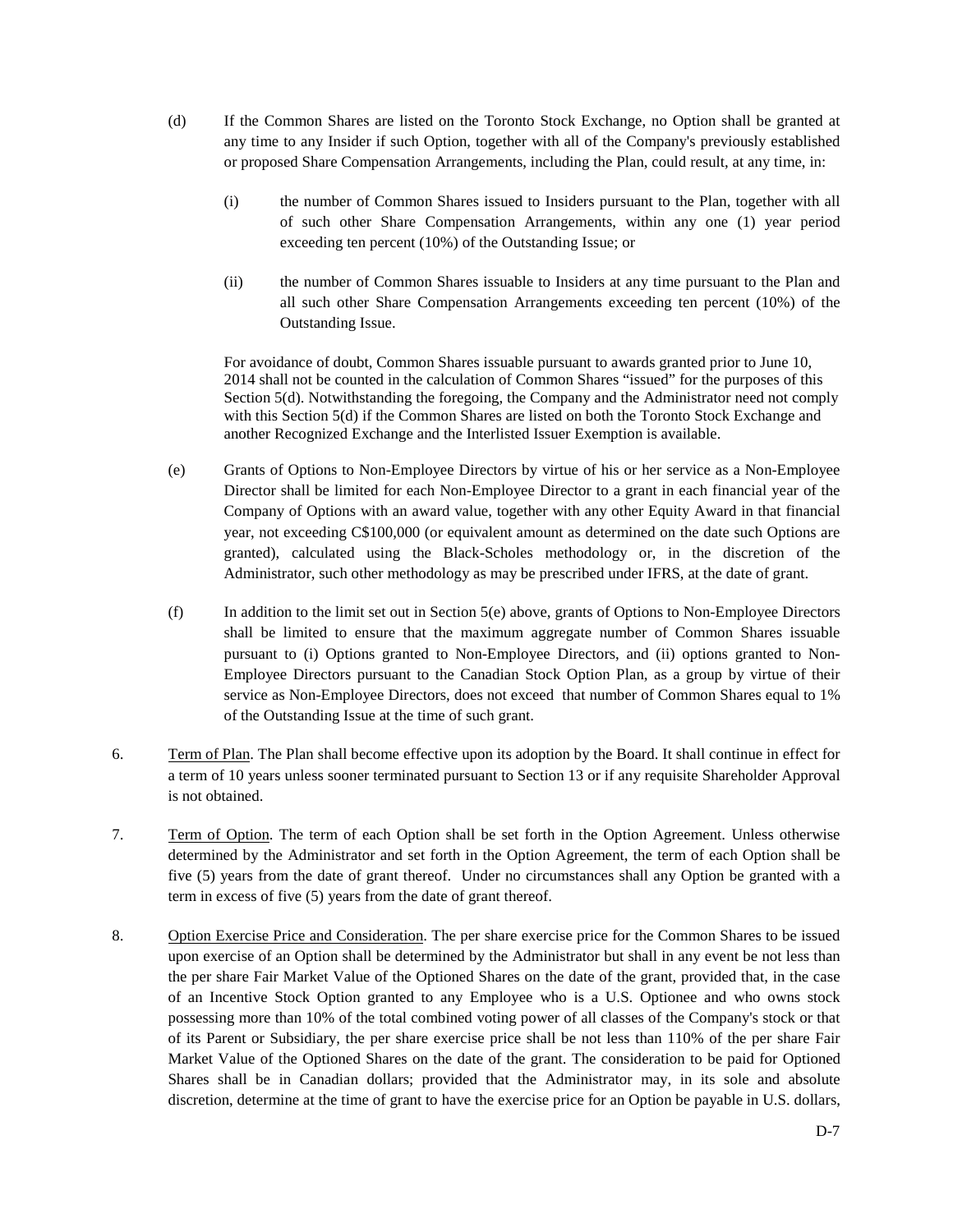which amount shall be determined upon the date of grant based upon: (i) the noon rate of the Bank of Canada on the date of the grant, if the Optioned Shares are listed on the Toronto Stock Exchange, or (ii) the exchange rate determined by the Administrator, if the Optioned Shares are not listed on the Toronto Stock Exchange. The exercise price for Optioned Shares purchased upon the exercise of an Option granted under the Plan shall be paid for as follows:

- (a) in certified funds, payable to the order of the Company;
- (b) to the extent permitted by Applicable Laws and provided for in the applicable Option Agreement or approved by the Administrator, by cancellation of indebtedness to the Company, its Parent (if any) or any Subsidiary;
- (c) except as may otherwise be provided in the applicable Option Agreement or approved by the Administrator, in its sole discretion, by (i) delivery of an irrevocable and unconditional undertaking by a creditworthy broker to deliver promptly to the Company sufficient funds to pay the exercise price and any required tax withholding or (ii) delivery by the Optionee to the Company of a copy of irrevocable and unconditional instructions to a creditworthy broker to deliver promptly to the Company cash or a check sufficient to pay the exercise price and any required tax withholding;
- (d) to the extent permitted by Applicable Laws and provided for in the applicable Option Agreement or approved by the Administrator, in its sole discretion, by authorization for the Company to retain from the total number of Optioned Shares as to which the Option is exercised that number of Optioned Shares having a Fair Market Value on the date of exercise equal to the exercise price for the total number of Optioned Shares as to which the Option is exercised;
- (e) to the extent permitted by Applicable Laws and provided for in the applicable Option Agreement or approved by the Administrator, in its sole discretion, by payment of such other lawful consideration as the Administrator may determine; or
- (f) by any combination of the above permitted forms of payment.

Notwithstanding any other provision of this Plan, in lieu of paying the aggregate exercise price to purchase Optioned Shares as set forth above, the Administrator may, in its sole and absolute discretion, permit an Optionee to elect to receive, without payment of cash or other consideration except as required by Section 9 below in connection with any withholding obligations, upon surrender of the applicable portion of a then vested and exercisable Option to the Company, that number of Common Shares, disregarding fractions, equal to the number obtained by dividing (a) the difference between the Five Day VWAP of one Common Share determined as of the date of delivery of the notice of exercise referred to in Section 9 and the exercise price of the Option, multiplied by the number of Optioned Shares in respect of which the Option would otherwise be exercised with payment of the aggregate exercise price to purchase Optioned Shares, by (b) the Five Day VWAP of one Common Share determined as of the date of delivery of the notice of exercise referred to in Section 9.

- 9. Exercise of Option.
	- (a) Procedure for Exercise; Rights as a Shareholder. Any Option granted hereunder shall be exercisable according to the terms hereof at such times and under such conditions as determined by the Administrator and set forth in the Option Agreement. The Company may elect, in its sole discretion, to settle any exercised Option in cash or Common Shares. If settled in cash, the amount payable to the Optionee exercising the Option shall be calculated as the Fair Market Value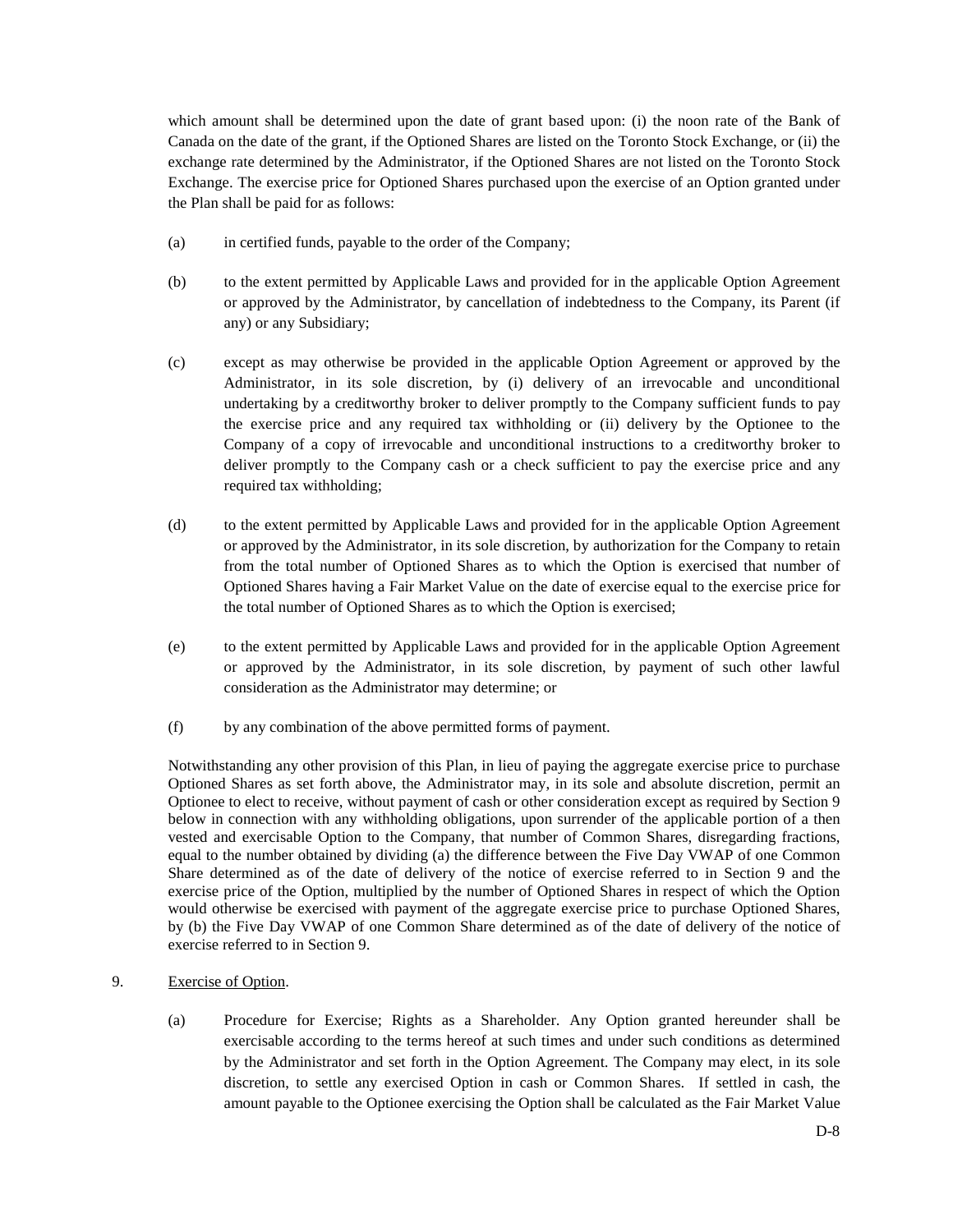of the Optioned Shares being exercised less the per Common Share exercise price for the Optioned Shares with the result multiplied by the number of Optioned Shares being exercised.

An Option may not be exercised for a fraction of a Common Share. Subject to the terms hereof and such other or different conditions as may be determined by the Administrator and set forth in the applicable Option Agreement, and subject to earlier termination in accordance with this Section 9 and as otherwise provided by the Plan, Options granted under the Plan shall vest in four equal annual increments, with the first annual increment vesting on the one-year anniversary of the Vesting Start Date, and be exercisable as follows:

| <b>Vesting date:</b>                                                                                                                           | <b>Number of Optioned Shares</b><br>vesting on the vesting date: | Cumulative total number of vested<br><b>Optioned Shares on vesting date:</b> |
|------------------------------------------------------------------------------------------------------------------------------------------------|------------------------------------------------------------------|------------------------------------------------------------------------------|
| End of one year from the Vesting<br><b>Start Date</b>                                                                                          | 25% of Optioned Shares under the<br>original Option grant        | 25% of Optioned Shares                                                       |
| End of two years from the Vesting<br><b>Start Date</b>                                                                                         | 25% of Optioned Shares under the<br>original Option grant        | 50% of Optioned Shares                                                       |
| End of three years from the Vesting<br><b>Start Date</b>                                                                                       | 25% of Optioned Shares under the<br>original Option grant        | 75% of Optioned Shares                                                       |
| End of four years from the Vesting<br>Start Date (such that all Optioned<br>Shares shall be vested four years<br>after the Vesting Start Date) | 25% of Optioned Shares under the<br>original Option grant        | 100% of Optioned Shares                                                      |

An Option shall be deemed exercised when: (i) the Company receives written or electronic notice of exercise (in accordance with the Option Agreement) from the person entitled to exercise the Option, (ii) if the Company does not elect to settle the Option in cash, the Company receives full payment for the Optioned Shares with respect to which the Option is exercised, and (iii) any withholding obligations are satisfied as contemplated in the succeeding paragraph. Full payment may consist of any consideration and method of payment authorized by the Administrator and permitted by the Option Agreement and the Plan. Optioned Shares issued upon exercise of an Option shall be issued in the name of the Optionee or, in the event of the death of the Optionee, such other person as permitted pursuant to Section 9(d). Until and unless the Optioned Shares are issued (as evidenced by the appropriate entry on the books of the Company or of a duly authorized transfer agent of the Company), no right to vote or receive dividends or any other rights as a shareholder shall exist with respect to the Optioned Shares, notwithstanding the exercise of the Option. If the Company does not elect to settle the Option in cash, the Company shall issue (or cause to be issued) such Optioned Shares promptly after the Option is exercised. No adjustment will be made for a dividend or other right for which the record date is prior to the date such Optioned Shares are issued, except as provided in Section 10.

If the Company or its Parent (if any) or a Subsidiary determines in its sole discretion that under the requirements of applicable taxation laws or regulations of any governmental authority whatsoever (including laws and regulations respecting applicable income, employment and non-resident withholding tax obligations) it is obliged to withhold for remittance to a taxing authority any amount upon the exercise of an Option, the Company, its Parent (if any) or Subsidiary may take any steps it considers necessary or appropriate in the circumstances to withhold in connection with any Option or other benefit under the Plan including, without limiting the generality of the foregoing:

(i) requiring the Optionee exercising the Option to pay to the Company, or its Parent (if any) or any Subsidiary, in addition to and in the same manner as the exercise price of the Optioned Shares, such amount as the Company, its Parent (if any) or any Subsidiary is obliged to remit to such taxing authority in respect of the Option, with any such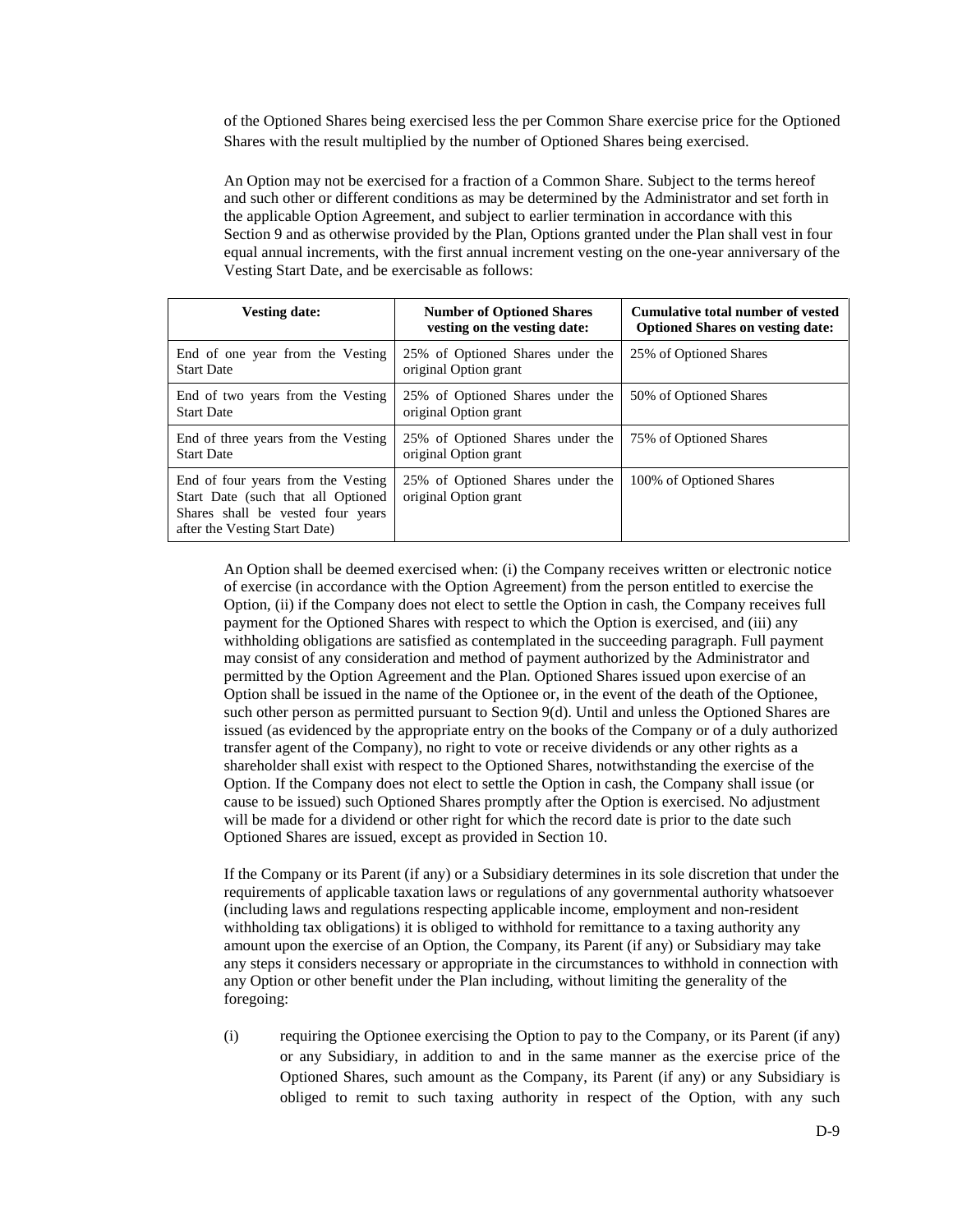additional payment, in any event, being due no later than the date as of which any amount with respect to the Option exercised first becomes included in the gross income of the Optionee for tax purposes;

- (ii) issuing the Optioned Shares to an agent on behalf of the Optionee and directing the agent to sell a sufficient number of the Optioned Shares on behalf of the Optionee to satisfy the amount of any such withholding obligation, with the agent paying the proceeds of any such sale to the Company, its Parent (if any) or any Subsidiary (as directed by the Company) for this purpose; or
- (iii) to the extent permitted by law, deducting the amount of any such withholding obligation from any payment of any kind otherwise due to the Optionee.

If permitted by the Administrator in its sole discretion, an Optionee may elect to satisfy his or her tax withholding obligations upon exercise of an Option by irrevocably surrendering Optioned Shares to the Company that have a Fair Market Value as of the date that applicable tax is to be withheld equal to the minimum statutory withholding rates, including payroll taxes.

Exercise of an Option in any manner shall result in a decrease in the number of Common Shares thereafter available for sale under the Option, by the number of Common Shares as to which the Option is exercised.

(b) Termination of Relationship as a Service Provider. If an Optionee ceases to be a Service Provider other than as a result of death or disability, such Optionee may exercise his or her Option within thirty (30) days (or such longer period as may be provided in any Option Agreement or employment agreement) to the extent that the Option is vested on the date of termination (but in no event later than the expiration of the term of the Option as set forth in the Option Agreement). If, on the date of termination, the Optionee is not vested as to his or her entire Option, the Common Shares covered by the unvested portion of the Option on the date of termination shall revert to the Pool, and for greater certainty, the Optionee shall have no entitlement to acquire such reverted Common Shares, provided that an Option Agreement or employment agreement may provide that, in certain circumstances, Options may fully vest at the date of notice of termination. Notwithstanding the foregoing, if an Optionee ceases to be a Service Provider because the Optionee's employment or service to the Company is terminated for Cause, the Option shall thereafter not be exercisable to any extent whatsoever. If, after termination, the Optionee does not exercise his or her Option within the time specified by the Administrator, the Option shall terminate, and the Common Shares covered by such Option shall revert to the Pool. In the event that the Optionee ceases to be a Service Provider by reason of the termination of the Optionee's employment without Cause by the Company, its Parent (if any) or any Subsidiary (whether such termination occurs with or without any or adequate reasonable notice, or with or without any or adequate compensation in lieu of such reasonable notice), the date of termination for the purposes of this Section 9(b) shall be the date that actual notice of termination of employment or dismissal is given by the Company, its Parent (if any) or any Subsidiary to the Optionee, without reference to a "notice period" or "severance period" or any other period after the date that actual notice of termination is given which may be required by law when determining adequate reasonable notice or pursuant to any contract of employment with the Optionee, as determined by the Administrator.

In the event an Optionee ceases to be an Employee but otherwise remains a Service Provider, such Employee's Incentive Stock Option shall automatically convert to a Non-statutory Stock Option on the date that is three months following such change of status.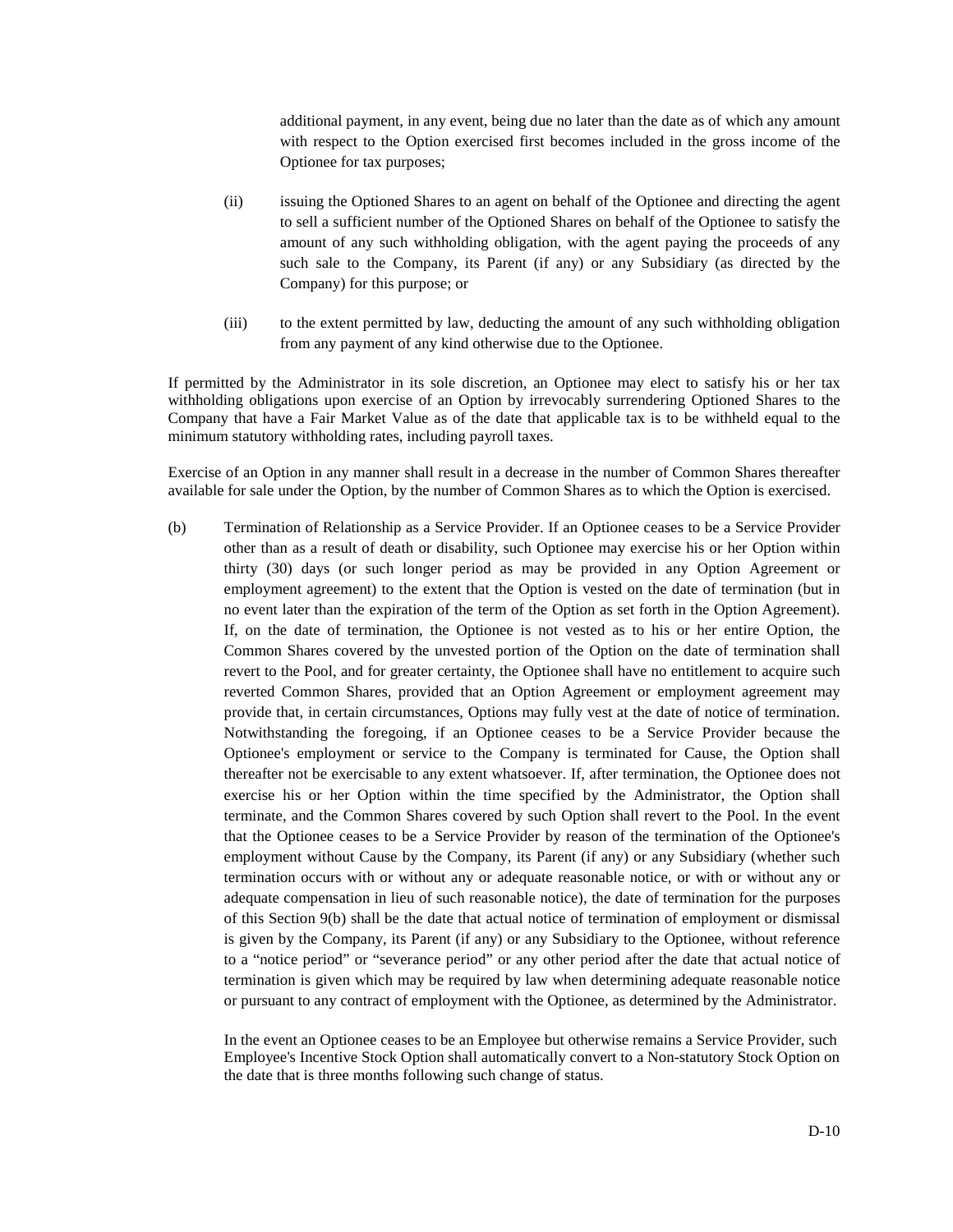- (c) Disability of Optionee. If an Optionee ceases to be a Service Provider as a result of the Optionee's Disability, the Optionee may exercise his or her Option within 180 days to the extent the Option is vested on the date of termination (but in no event later than the expiration of the term of such Option as set forth in the Option Agreement). If, on the date of termination, the Optionee is not vested as to his or her entire Option, the Common Shares covered by the unvested portion of the Option shall revert to the Pool. If, after termination, the Optionee does not exercise his or her Option within the time specified herein, the Option shall terminate, and the Common Shares covered by such Option shall revert to the Pool.
- (d) Death of Optionee. If an Optionee dies while a Service Provider, the Option may be exercised within 180 days to the extent that the Option is vested on the date of death (but in no event later than the expiration of the term of such Option as set forth in the Option Agreement) by the Optionee's estate or by a person who acquires the right to exercise the Option by bequest or inheritance. If, at the time of death, the Optionee is not vested as to the entire Option, the Common Shares covered by the unvested portion of the Option shall immediately revert to the Pool. If the Option is not so exercised within the time specified herein, the Option shall terminate, and the Common Shares covered by such Option shall revert to the Pool.
- (e) Buyout Provisions. The Option Agreement between the Company and a Service Provider may grant the Company a repurchase option of Common Shares acquired by a Service Provider as a result of the exercise of Options. The price to be paid by the Company upon any repurchase of Common Shares shall be equal to the Five Day VWAP for one Common Share multiplied by the aggregate number of Common Shares to be purchased, calculated on the date the offer is made. In addition, the Administrator may at any time, but shall not be required to, offer to buy out for a payment in cash or Common Shares, an Option previously granted, based on such terms and conditions as the Administrator shall establish and communicate to the Optionee at the time that such offer is made. If such a payment is made in cash, the payment shall be equal to the Five Day VWAP for one Common Share multiplied by the aggregate number of Common Shares to be purchased, calculated on the date the offer is made. If such a payment is made in Common Shares, the number of Common Shares to be issued in payment shall be equal to the number, disregarding fractions, obtained by dividing (a) the difference between the Five Day VWAP of one Common Share determined as of the date of the offer to buyout and the exercise price of the Option, multiplied by the number of Optioned Shares in respect of which the Option would otherwise be exercisable, by (b) the Five Day VWAP of one Common Share determined as of the date of offer to purchase.
- (f) Non-Transferability of Options. Options may not be sold, pledged, assigned, hypothecated, transferred, or disposed of in any manner:
	- (i) other than by will or by the laws of descent or distribution (and may be exercised, during the lifetime of the Optionee, only by the Optionee); and
	- (ii) with the prior written consent of the Administrator and subject to such conditions as the Administrator may designate, to a registered retirement savings plan (RRSP), registered retirement income fund (RRIF) or tax-free savings account (TFSA), or similar plan, fund or account that is (A) established by the individual, or (B) under which the individual is a beneficiary.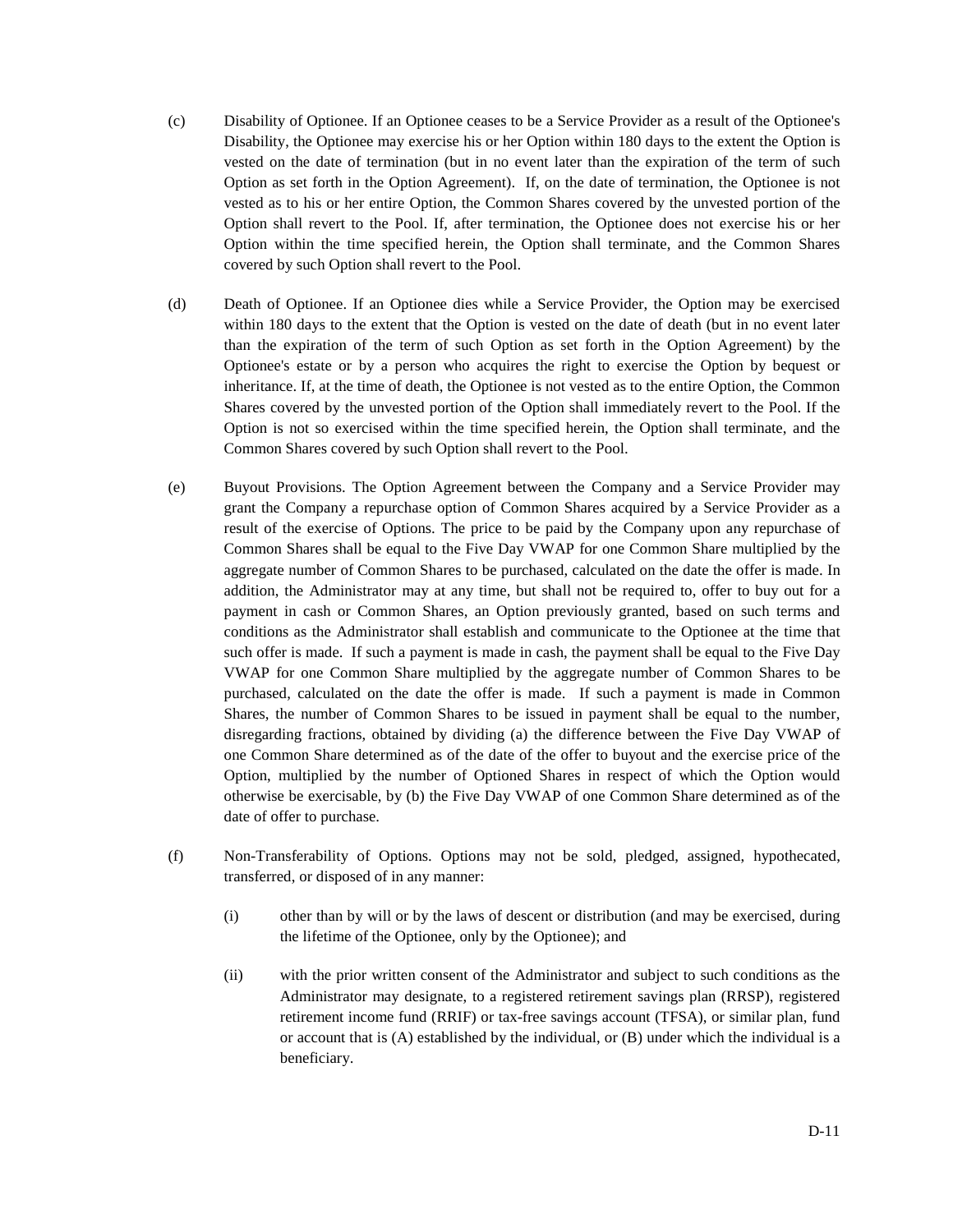(g) Black Out Period. Notwithstanding the foregoing, if an Option expires, terminates or is cancelled (other than an expiry, termination or cancellation for Cause) within or immediately after a Black Out Period, the term of such Option shall be extended to the date which is ten (10) trading days after the last day of the Black Out Period; provided, that, the expiration date as extended by this Section 9(g) will not in any event be beyond the later of: (i) December 31 of the calendar year in which the Option was otherwise due to expire; and (ii) the 15th day of the third month following the month in which the Option was otherwise due to expire. Notwithstanding the foregoing: (A) this Section 9(g) shall not be applicable to holders of Incentive Stock Options and (B) that in the case of Options held by U.S. Optionees, in no event shall the extension be to a date later than the earlier of  $(x)$  the original expiration date of the Option and  $(y)$  10 years from the date of grant of the Option.

# 10. Adjustments Upon Changes in Capitalization.

- (a) Changes in Capitalization. Subject to any required action by the shareholders of the Company, the number of Optioned Shares covered by each outstanding Option and the number of Common Shares which have been authorized for issuance under the Plan but as to which no Options have yet been granted or which have been returned to the Plan upon cancellation or expiration of an Option, as well as the price per Common Share covered by each such outstanding Option, shall be proportionately adjusted for any increase or decrease in the number of issued Common Shares resulting from a stock split, reverse stock split, stock dividend, combination or reclassification of the Common Shares, or any other increase or decrease in the number of issued Common Shares effected without receipt of consideration by the Company. The conversion of any convertible securities of the Company shall not be deemed to have been "effected without receipt of consideration." Such adjustment shall be made by the Board, whose determination in that respect shall be final, binding and conclusive. Except as expressly provided herein, no issuance by the Company of shares of stock of any class, or securities convertible into shares of any class, shall affect, and no adjustment by reason thereof shall be made with respect to, the number or price of Common Shares subject to an Option.
- (b) Dissolution or Liquidation. In the event of the proposed dissolution or liquidation of the Company, the Administrator shall notify each Optionee as soon as practicable prior to the effective date of such proposed transaction. The Administrator in its discretion may provide for an Optionee to have the right to exercise his or her Option until fifteen (15) days prior to such transaction as to all of the Optioned Shares which have then vested and are exercisable. In addition, the Administrator may provide that any Company repurchase option applicable to any Common Shares purchased upon exercise of an Option shall lapse as to all such Common Shares, provided the proposed dissolution or liquidation takes place at the time and in the manner contemplated. To the extent it has not been previously exercised, an Option will terminate immediately prior to the consummation of such proposed action.
- 11. Acquisition Event.
	- (a) Definitions.
		- (i) "Acquisition Event" means: (a) any merger, amalgamation, consolidation, or arrangement of the Company with or into another entity (other than a merger, amalgamation, consolidation, or arrangement of the Company with one or more of its Parent (if any) or Subsidiaries) as a result of which all of the Common Shares are converted into or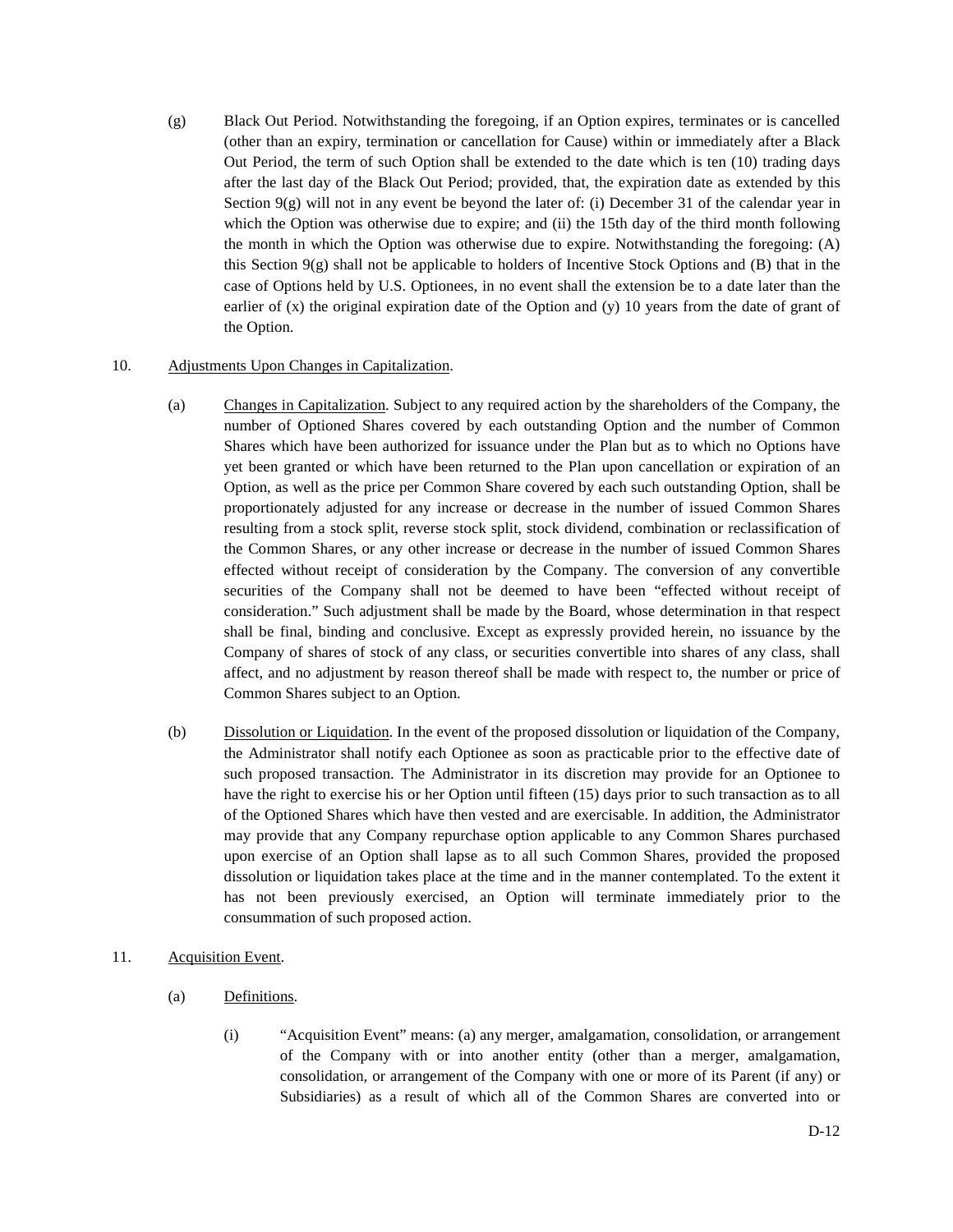exchanged for the right to receive cash, securities or other property or are cancelled or (b) any transfer or disposition of all of the Common Shares of the Company for cash, securities or other property pursuant to a share exchange or other transaction or (c) any other acquisition of the Company or its business as determined by a resolution of the Board.

- (b) Treatment of Options on Acquisition Event. Upon the execution by the Company of any agreement with respect to an Acquisition Event, the Administrator in its sole discretion may, without any action or consent of the Optionees:
	- (i) provide that any or all outstanding Options shall be assumed, or equivalent options shall be substituted, by the acquiring or succeeding corporation (or an affiliate thereof);
	- (ii) provide that any or all outstanding Options shall be converted into a right to purchase, for each Optioned Share immediately prior to the consummation of the Acquisition Event, the consideration (whether cash, securities or other property) received as a result of the Acquisition Event by holders of the same class of shares held immediately prior to the consummation of the Acquisition Event (and if holders were offered a choice of consideration, the type of consideration chosen by the holders of a majority of such class of shares);
	- (iii) provide that any or all outstanding Options shall be converted into a right to purchase, for each Optioned Share immediately prior to the consummation of the Acquisition Event, shares or other securities of the acquiring or succeeding corporation (or an affiliate thereof) that are equivalent (as determined by the Administrator in its sole discretion) in fair market value to the per share consideration received by holders of outstanding shares of the applicable class as a result of the Acquisition Event;
	- (iv) provide that any or all outstanding Options shall accelerate and become exercisable in full as of a specified time prior to the Acquisition Event and shall terminate immediately prior to the consummation of such Acquisition Event, except to the extent exercised before the consummation of such Acquisition Event; provided that to the extent all or any portion of an Option becomes exercisable solely as a result this sub-paragraph (iv), the Administrator may provide in its sole discretion that upon exercise of such Option the holder shall receive shares subject to a right of repurchase by the Company or its successor at the Option exercise price. Such repurchase right (1) shall lapse at the same rate as the Option would have become exercisable under its terms, (2) shall not apply to any shares subject to the Option that were exercisable under its terms without regard to the first sentence of this paragraph, and (3) shall inure to the benefit of the Company's successor and shall apply to the cash, securities or other property into which the Common Shares were converted or for which it was exchanged pursuant to such Acquisition Event;
	- (v) provide that any or all outstanding Options shall terminate upon consummation of the Acquisition Event and that each holder shall receive, in exchange therefor, a cash payment equal to the amount (if any) by which (A) the fair market value (as determined by the Administrator in its sole discretion) multiplied by the number of Optioned Shares subject to such outstanding Options (whether or not then exercisable), exceeds (B) the aggregate exercise price of such Options (provided, that, for greater certainty, if the exercise price of the Options exceeds the fair market value as so determined, the Board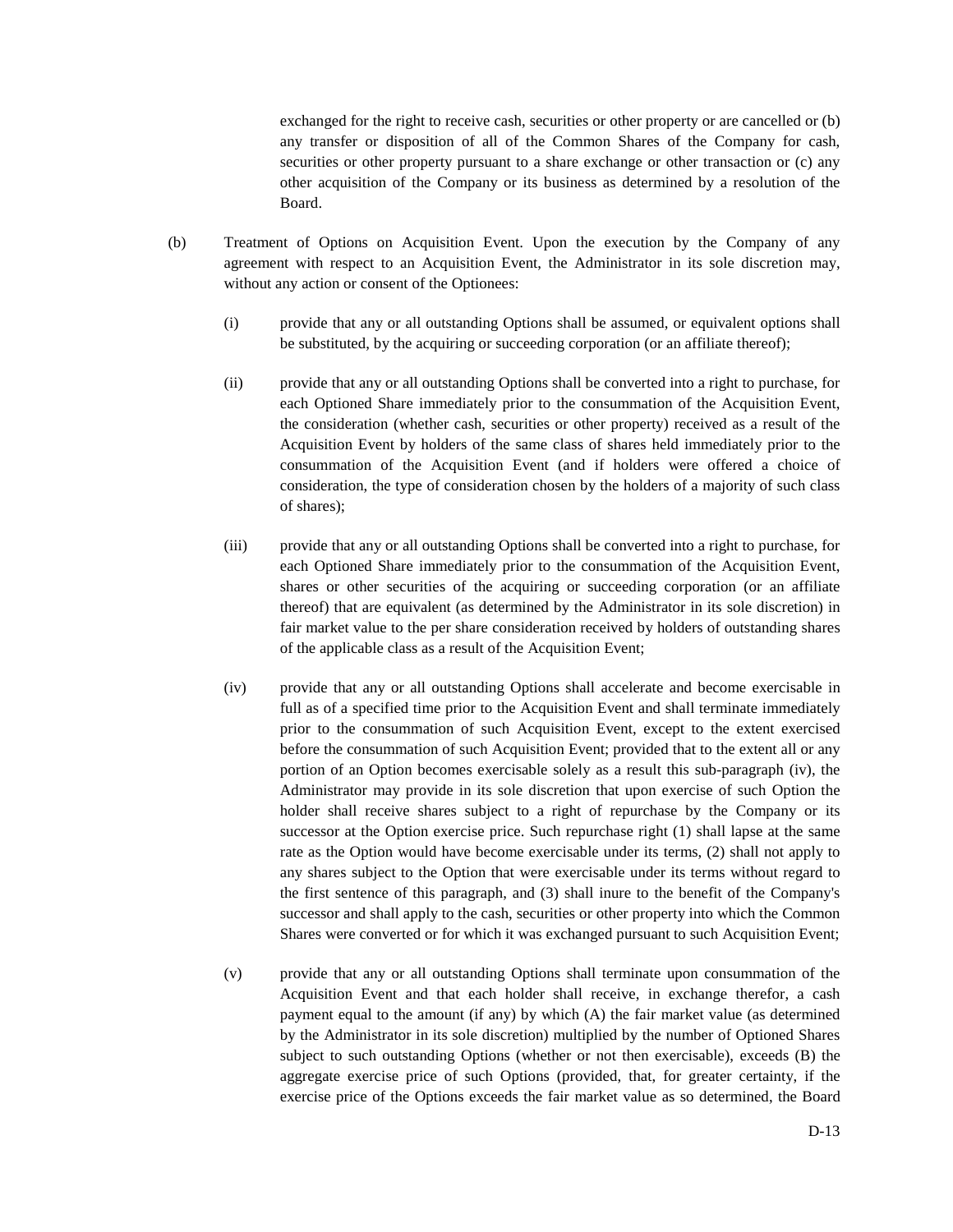shall have the ability to cancel such Options without any payment of consideration to the Optionee);

- (vi) provide that any or all outstanding Options shall be terminated and substituted with a cash incentive program of the acquiring or succeeding corporation (or an affiliate thereof) upon consummation of the Acquisition Event; and
- (vii) provide for such other actions and/or combinations of the foregoing actions as the Administrator deems fair and reasonable in the circumstances.
- (c) Upon the occurrence of an Acquisition Event, to the extent that the acquiring or succeeding corporation (or an affiliate thereof) has by appropriate action assumed the Company's obligations under the Plan, the vesting and other rights of the Company under each outstanding Option and any related agreement shall inure to the benefit of such acquiring or succeeding corporation (or an affiliate thereof) and shall apply to the cash, securities or other property into which the Common Shares were converted or exchanged for pursuant to such Acquisition Event in the same manner and to the same extent as they applied to the Optioned Shares.
- (d) Acceleration. Notwithstanding anything to the contrary in this Plan, the Administrator may at any time either before or after the grant of any Option provide that the Option shall become immediately exercisable in full or in part.
- 12. Time of Granting Options. The date of grant of an Option shall, for all purposes, be the date on which the Administrator makes the determination granting such Option, or such other date as is determined by the Administrator. Notice of the determination shall be given to each Optionee to whom an Option is so granted within a reasonable time after the date of such grant.
- 13. Amendment and Termination of the Plan.
	- (a) Amendment and Termination. The Board may at any time amend, alter, suspend or terminate the Plan.
	- (b) Shareholder Approval. The Plan may only be amended or altered by the Board, subject to obtaining: (i) any necessary approval of any stock exchange or national market system on which the Common Shares are then listed; and (ii) if required by Applicable Law or the rules of the Toronto Stock Exchange or any other stock exchange or national market system on which the Common Shares are then listed, the approval of the shareholders of the Company in accordance with the rules, regulations and policies of the Toronto Stock Exchange and any stock exchange or national market system on which the Common Shares are then listed ("Shareholder Approval"). Notwithstanding the foregoing, the following amendments to the Plan may be made by the Board without Shareholder Approval:
		- (i) amendments of a technical, clerical or "housekeeping" nature, or to clarify any provision of the Plan, including without limiting the generality of the foregoing, any amendment for the purpose of curing any ambiguity, error or omission in the Plan or to correct or supplement any provision of the Plan that is inconsistent with any other provision of the Plan;
		- (ii) suspension or termination of the Plan;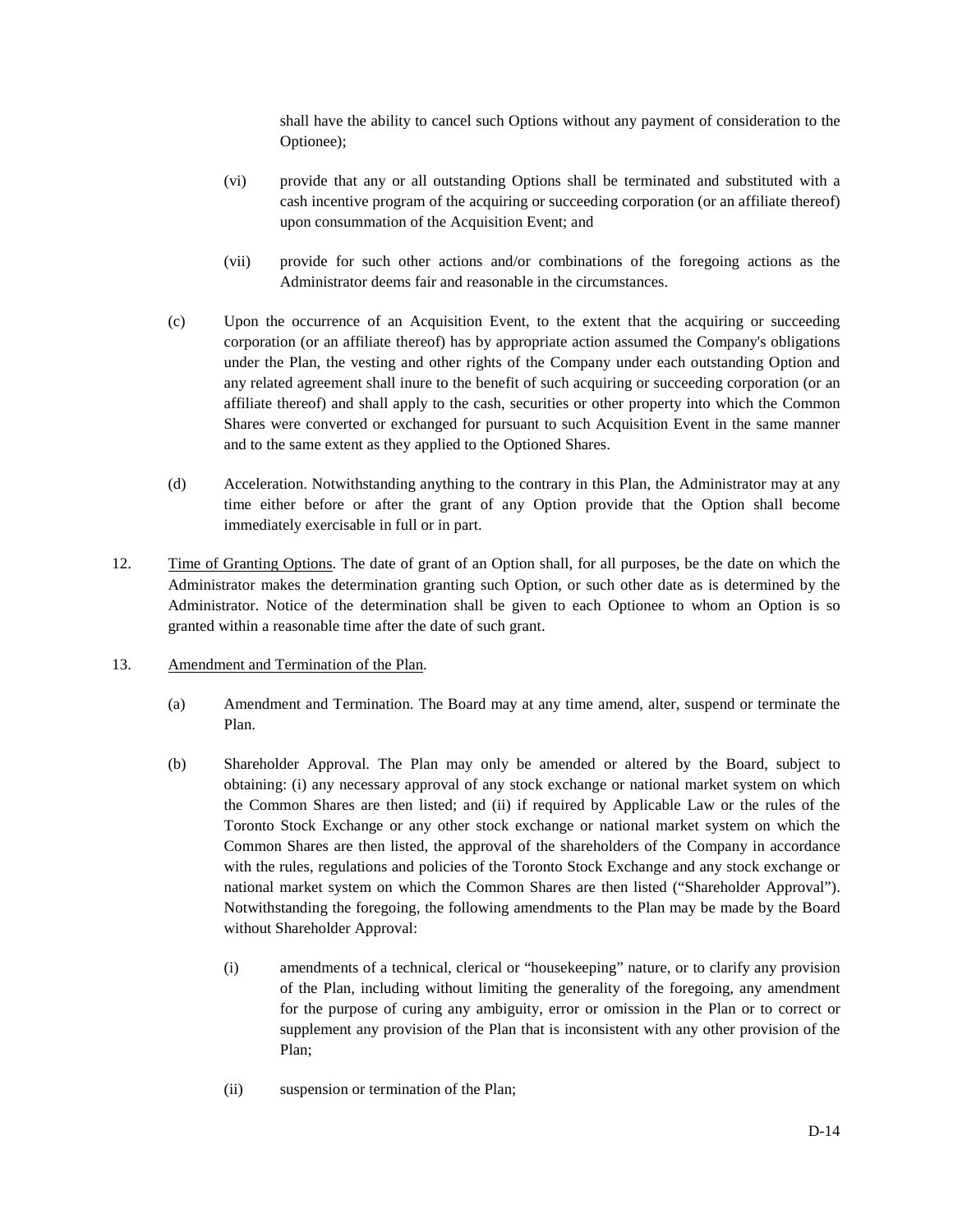- (iii) amendments to respond to changes in Applicable Laws or other legislation, regulations, instruments, stock exchange rules (including the rules, regulations and policies of the Toronto Stock Exchange or any other stock exchange or national market system on which the Common Shares are listed or proposed to be listed) or accounting or auditing requirements;
- (iv) amendments necessary to permit the grant or exercise of Options to Optionees who are residents of jurisdictions other than Canada or the United States in compliance with the applicable securities, tax, employment and other laws, legislation, regulations, instruments and requirements of any such jurisdiction, including the establishment of sub-plans for such purpose;
- (v) amendments respecting administration of the Plan;
- (vi) any amendment to the definition of "Consultant", "Officer", "Director" or "Employee" or otherwise relating to the eligibility of any service provider of the Company or a Related Entity to receive an Option;
- (vii) changes to the vesting provisions for any outstanding Option, including vesting acceleration;
- (viii) changes to exercise methods and frequency;
- (ix) adding further or other cashless exercise features, payable in cash or securities, whether or not providing for a full deduction of the number of underlying Common Shares from the Plan reserve;
- (x) amendments to termination provisions of the Plan or any outstanding Option, provided no such amendment may result in an extension of any outstanding Option held by an Insider beyond its original expiry date;
- (xi) adjustments to reflect stock dividends, stock splits, reverse stock splits, share combinations or other alterations of the capital stock of the Company;
- (xii) amendments to permit Options granted under the Plan to be transferable or assignable for estate settlement purposes;
- (xiii) amendments necessary to qualify any or all Incentive Stock Options for such favourable federal income tax treatment (including deferral of taxation upon exercise) as may be afforded incentive stock options under Section 422 of the Code; and
- (xiv) any other amendment, whether fundamental or otherwise, not requiring shareholder approval under Applicable Laws (including, without limitation, the rules, regulations and policies of the Toronto Stock Exchange).

The approval of the shareholders of the Company at a duly constituted meeting of shareholders shall be required for the following types of amendments: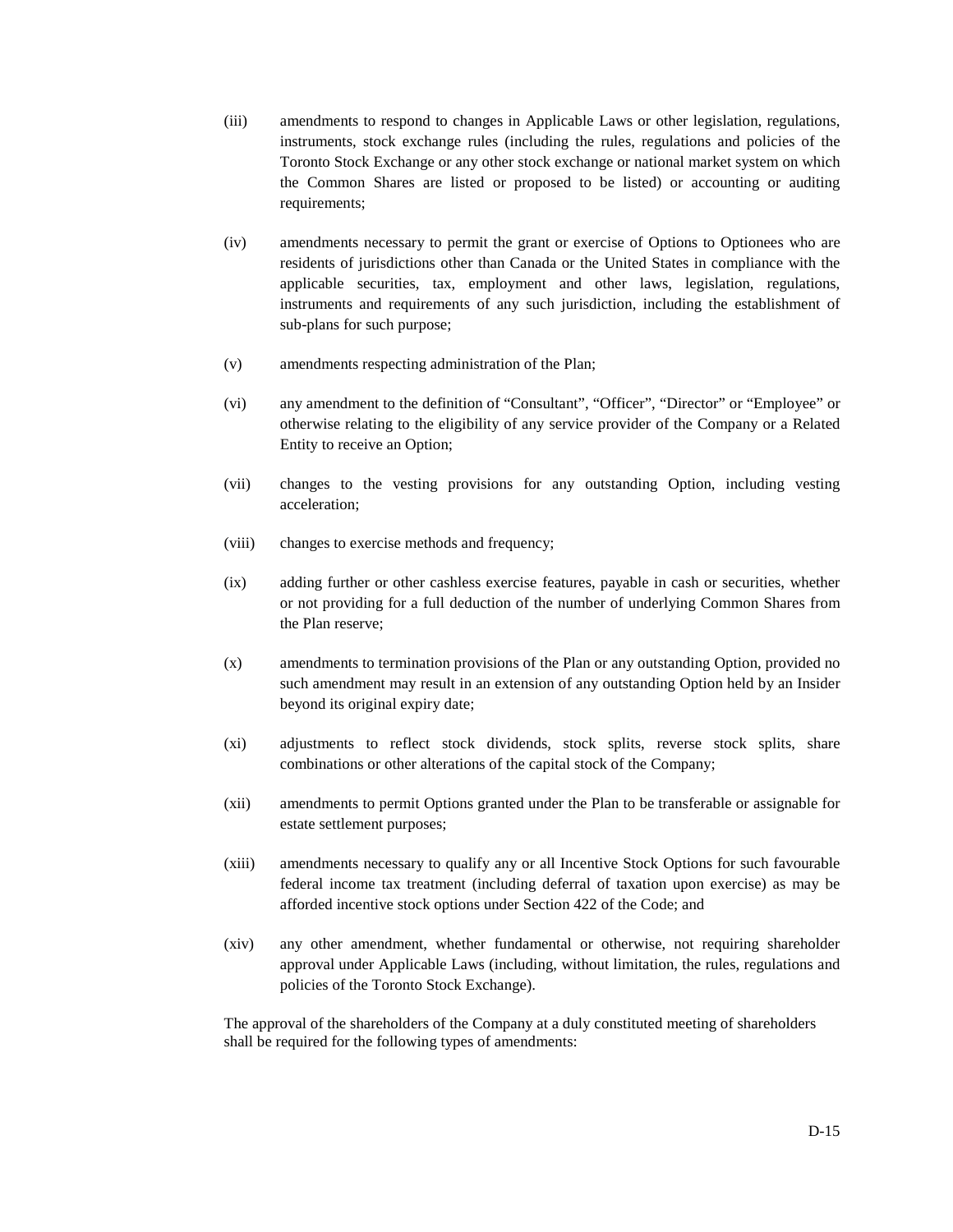- (xv) amendments to the number of Common Shares issuable under the Plan, including an increase to a maximum percentage of Common Shares or a change from a maximum percentage of Common Shares to a fixed maximum number;
- (xvi) amendments to the limitations on grants of Options to Non-Employee Directors in Section 5(e) and 5(f)of the Plan;
- (xvii) amendments reducing the exercise price or purchase price of an Option (which for such purpose shall include a cancellation of outstanding Options and contemporaneous regrant of Options having a lower exercise price or purchase price);
- (xviii) amendments extending the term of an Option;
- (xix) adding a feature for financial assistance by the Company to Optionees to facilitate the purchase of Common Shares under the Plan;
- (xx) any amendment to remove Section  $5(d)$  or to exceed the limit set forth in Section  $5(d)$ ;
- (xxi) amendments to permit Options to be transferable or assignable other than for estate settlement purposes;
- (xxii) amendments to this Section 13(b); and
- (xxiii) amendments required to be approved by shareholders under Applicable Laws (including, without limitation, the rules, regulations and policies of any established stock exchange or national market system on which the Common Shares are then listed).
- (c) In the event of any conflict between subsections (i) to (xiv) and subsections (xvi to (xxiii), above, the latter shall prevail to the extent of any conflict.
- (d) Effect of Amendment or Termination. No amendment, alteration, suspension or termination of the Plan shall impair the rights of any Optionee, unless mutually agreed otherwise between the Optionee and the Administrator, which agreement must be in writing and signed by the Optionee and the Company. Termination of the Plan shall not affect the Administrator's ability to exercise the powers granted to it hereunder with respect to Options granted under the Plan prior to the date of such termination.

#### 14. Conditions Upon Issuance of Common Shares.

- (a) Legal Compliance.
	- (i) Common Shares shall not be issued pursuant to the exercise of an Option unless the exercise of such Option and the issuance and delivery of such Common Shares shall comply with Applicable Laws, obtaining all regulatory approvals in connection herewith, the admission of the Common Shares to listing on any stock exchanges on which the Common Shares may be listed, and shall be further subject to the approval of counsel for the Company with respect to such compliance.
	- (ii) While the Plan is intended to satisfy SEC Rule 701 and NI 45-106, Options may be made under the Plan in reliance upon other securities law exemptions, as applicable, and to the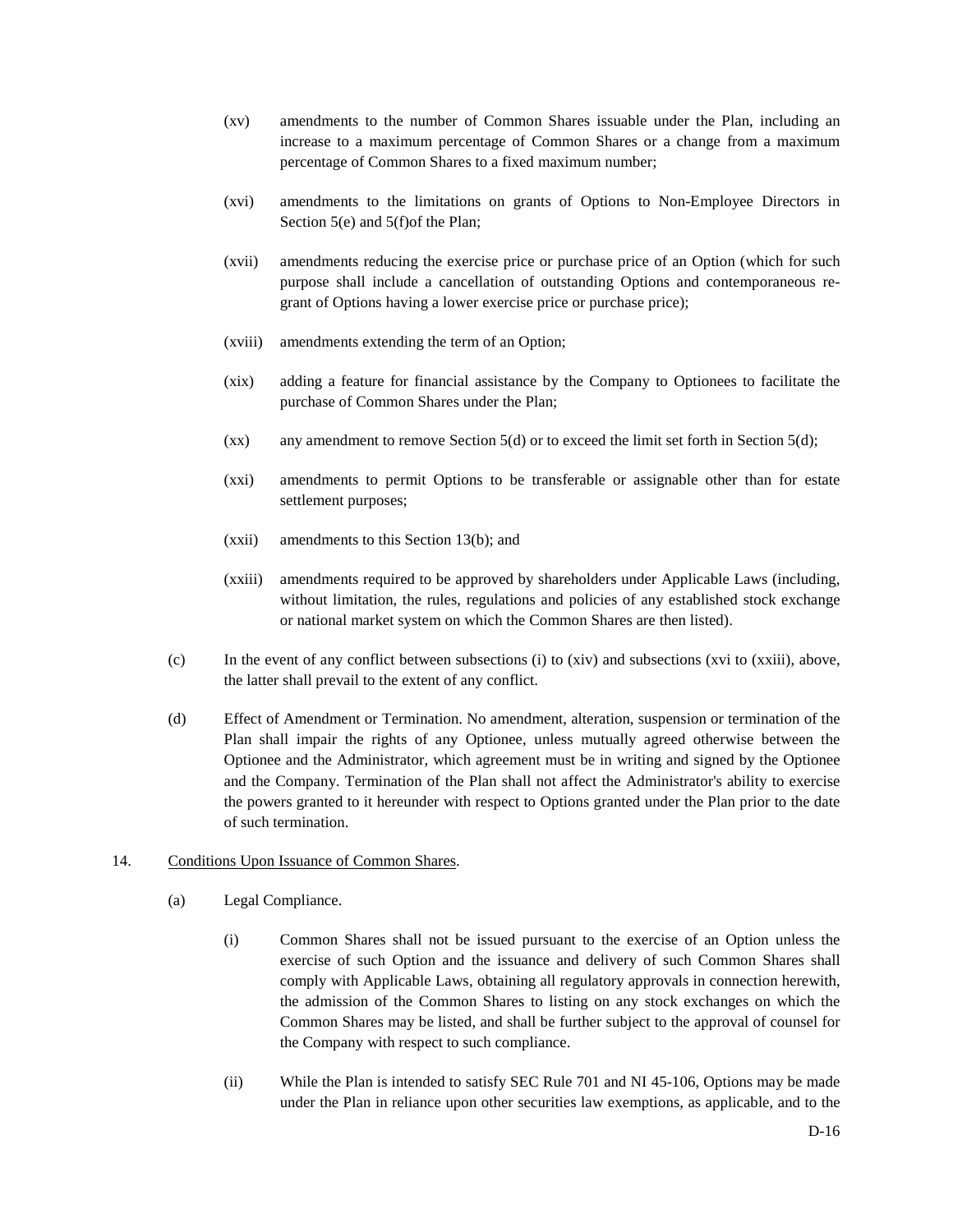extent another exemption is relied upon, the terms of the Plan which are required only because of SEC Rule 701 or NI 45-106, as applicable, need not apply. The Company's obligation to issue and deliver Common Shares pursuant to any Option is subject to the availability, on terms and conditions reasonably satisfactory to the Company of an exemption from prospectus and registration requirements in respect of the issuance, sale and delivery of such Common Shares under applicable securities and "blue sky" laws.

- (b) Investment Representations. As a condition to the exercise of an Option, the Administrator may require the person exercising such Option to represent and warrant at the time of any such exercise that the Common Shares are being purchased only for investment and without any present intention to sell or distribute such Common Shares if, in the opinion of counsel for the Company, such a representation is required.
- (c) Lock-up. If requested by the Company or any underwriter participating in any offering of securities of the Company, the Optionee shall agree not to:
	- (i) directly or indirectly sell or otherwise transfer or dispose of any of the Optioned Shares, or
	- (ii) lend, offer, pledge, sell, contract to sell, sell any option or contract to purchase, purchase any option or contract to sell, grant any option, right, or warrant to purchase any Optioned Shares, or
	- (iii) enter into any swap or other arrangement that transfers to another, in whole or in part, any of the economic consequences of ownership of such securities, whether any such transaction described in clause (i) or (ii) above is to be settled by delivery of Common Shares or other securities, in cash, or otherwise,

for a period not to exceed 180 days following the effective date of a registration statement filed under the United States Securities Act of 1933 or the receipt date of a final prospectus of the Company filed under Canadian securities laws and, at the Company's or such underwriter's request, the Optionee shall sign a lock-up agreement to such effect. Such 180 day period may be extended if required by the Company or an underwriter to accommodate regulatory restrictions on (1) the publication or other distribution of research reports and (2) analyst recommendations and opinions, including, but not limited to, the restrictions contained in FINRA Rule 2711(f)(4) or NYSE Rule  $472(f)(4)$ , or any successor provisions or amendments thereto. Such lock-up agreement shall be in writing in a form satisfactory to the Company or such underwriter. The Company may impose stop-transfer instructions with respect to Optioned Shares in order to enforce the restrictions in this Section 14(d). The restrictions in this Section 14(c) shall survive the exercise of any Option to apply to any Common Shares issuable thereunder and shall be in addition to, and not in substitution of, any other lock-up or similar agreement applicable to the Optionee.

15. Inability to Obtain Authority. The inability of the Company to obtain authority from any regulatory body having jurisdiction, which authority is deemed by the Company's counsel to be necessary to the lawful issuance and sale of any Common Shares hereunder, shall relieve the Company of any liability in respect of the failure to issue or sell such Common Shares as to which such requisite authority shall not have been obtained.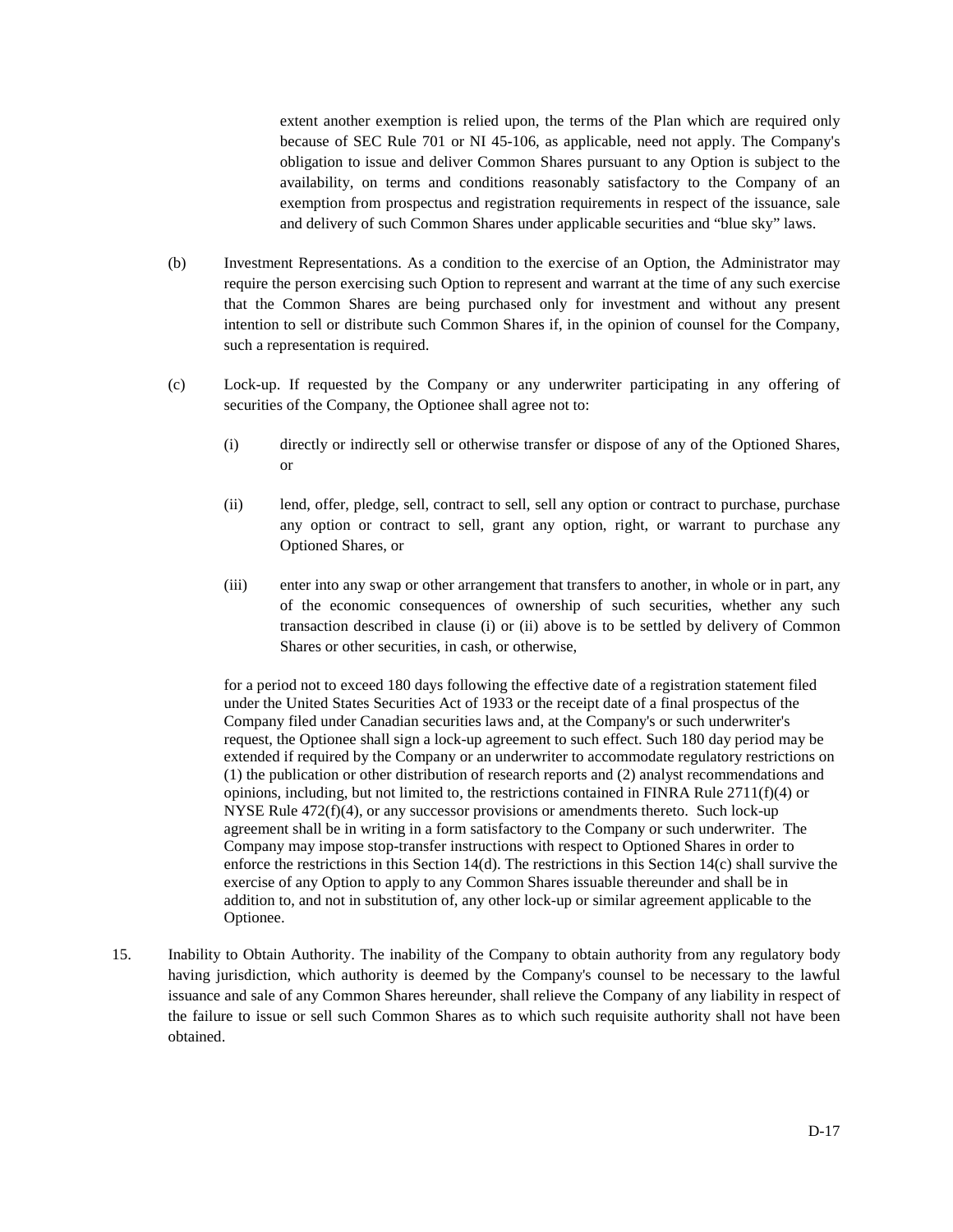- 16. Reservation of Common Shares. The Company, during the term of the Plan, shall at all times reserve and keep available such number of Common Shares as shall be sufficient to satisfy the requirements of the Plan.
- 17. Governing Law. The Plan shall be governed by and interpreted in accordance with the laws of the Province of Ontario, without giving effect to the principles of the conflicts of laws thereof.
- 18. Effective Date. The Plan was adopted by the Board of Directors and effective as of May 11, 2017.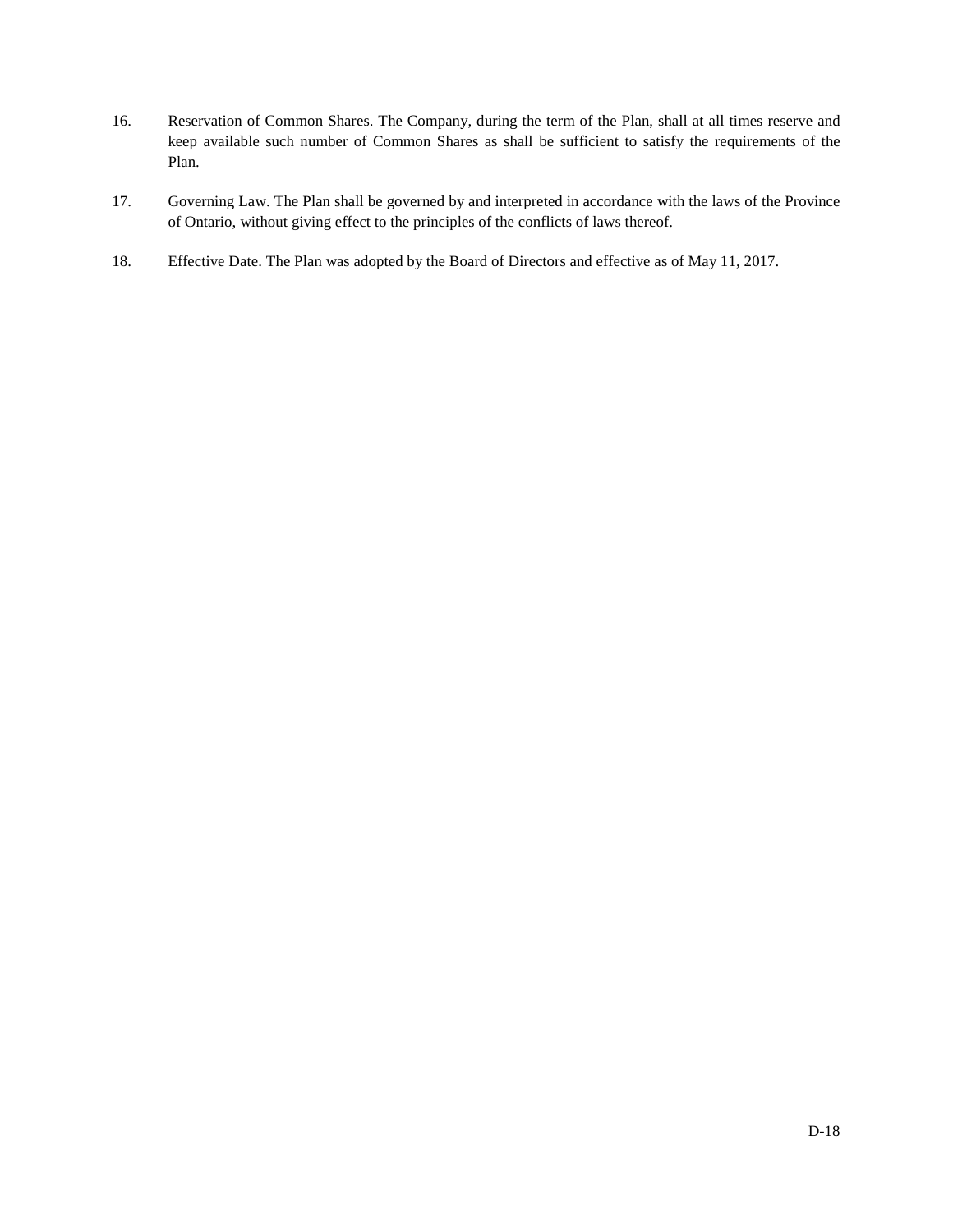# **Exhibit A**

## **Notice of Option Grant and Option Agreement**

DATE

OPTIONEE'S NAME ADDRESS

Dear :

Reference is made to the Kinaxis Inc. Non-Canadian Resident Stock Option Plan (as the same may be amended from time to time, the "Plan"). Capitalized terms not otherwise defined herein shall have the respective meanings set forth in the Plan. Pursuant to the terms and conditions of the Plan, you have been granted options to purchase Common Shares as outlined below.

| Granted to:                                                                                                                                                                                                                                                                                       |  |
|---------------------------------------------------------------------------------------------------------------------------------------------------------------------------------------------------------------------------------------------------------------------------------------------------|--|
| Date of grant:                                                                                                                                                                                                                                                                                    |  |
| <b>Vesting Start Date:</b>                                                                                                                                                                                                                                                                        |  |
| Number of Common Shares:                                                                                                                                                                                                                                                                          |  |
| Exercise Price per Common Share (CDN\$/USD\$):                                                                                                                                                                                                                                                    |  |
| Expiration Date (____ years after date of grant):                                                                                                                                                                                                                                                 |  |
| Vesting Schedule: Per Section 9(a) of the Plan, i.e., vesting in four equal annual increments, with the first annual<br>increment vesting on the one-year anniversary of the Vesting Start Date.                                                                                                  |  |
| ISO/NSO (check one):                                                                                                                                                                                                                                                                              |  |
| Incentive Stock Option*:<br>*Subject to the limitation set forth in Section 5(b) of the Plan. Any<br>Options exceeding the limitation in Section 5(b) shall be treated as<br><b>Non-Statutory Stock Options</b>                                                                                   |  |
| Non-Statutory Stock Option:                                                                                                                                                                                                                                                                       |  |
| By my signature below, I hereby acknowledge receipt of this Option granted on the date shown above, which has<br>been issued to me under the terms and conditions of the Plan. I further acknowledge receipt of the copy of the Plan<br>and agree to all of the terms and conditions of the Plan. |  |
| Please return a signed copy of this letter to                                                                                                                                                                                                                                                     |  |

Signature: \_\_\_\_\_\_\_\_\_\_\_\_\_\_\_\_\_\_\_\_\_\_\_\_\_\_\_\_\_\_\_\_\_\_\_\_\_ Date: \_\_\_\_\_\_\_\_\_\_\_\_\_\_\_\_

*Note: If there are any discrepancies in the name or address shown above, please make the appropriate corrections on this form.*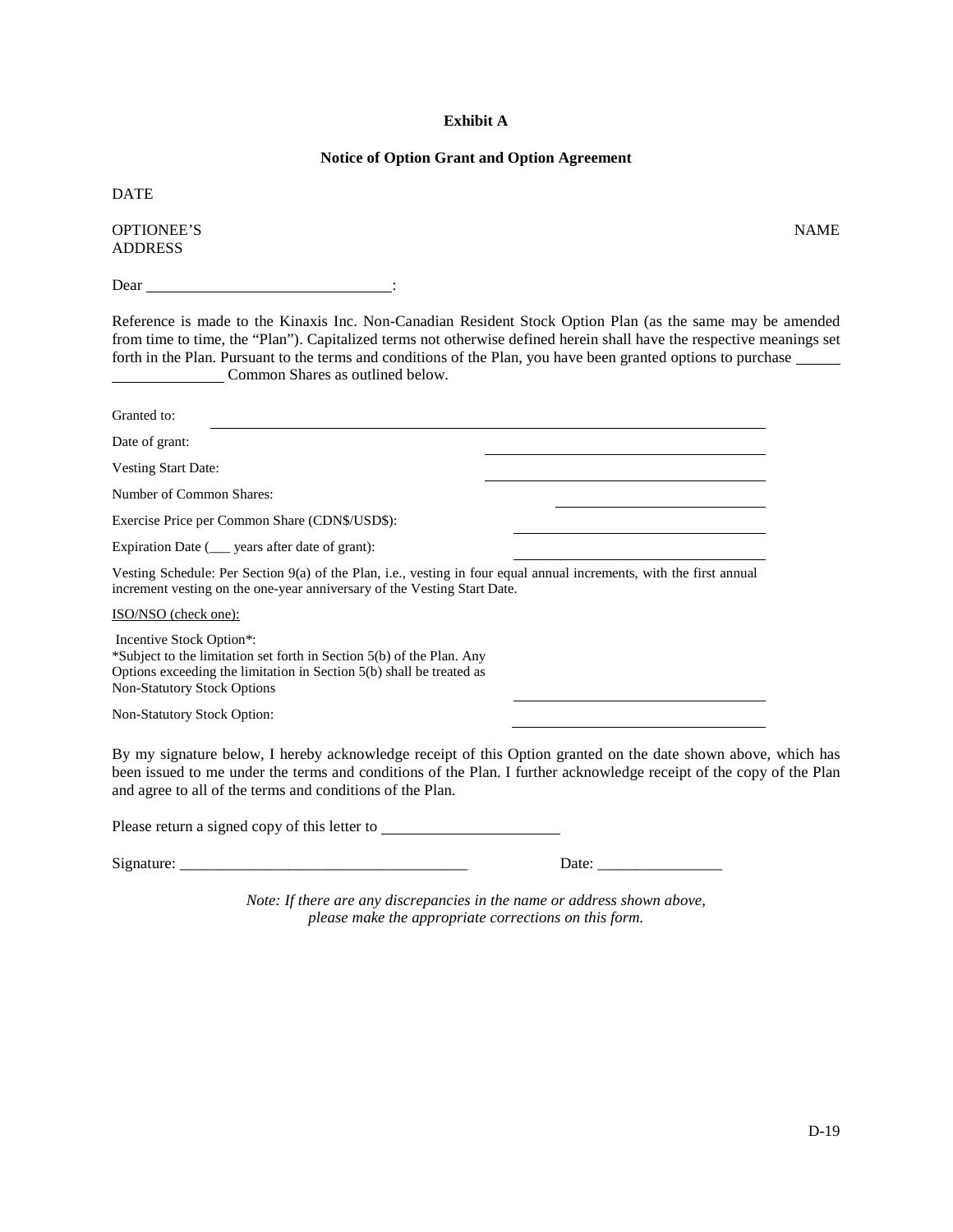#### **Exhibit B**

#### **CALIFORNIA PARTICIPANT RULES**

This Exhibit B is supplemental to the rules of the Kinaxis Inc. Non-Canadian Resident Stock Option ("Plan"). This Exhibit has been adopted for purposes of satisfying the requirements of Section 25102(o) of the California Corporate Securities Law of 1968, as amended and the regulations issued thereunder by the California Commissioner of Corporations (collectively, the "California Securities Law"). It is intended that the Plan constitute a compensatory purchase plan for purposes of Section 260.140.42 of the California Code of Regulations.

Any Option granted under the Plan to a Service Provider who is a resident of the State of California (each, a "California Participant") on the date of grant of an Option shall be subject to the following additional terms which for purposes of compliance with the California Securities Law only shall be deemed to be a separate plan maintained solely for California Participants. Where there is any conflict between the Plan and this Exhibit, the terms of this Exhibit shall prevail.

- 1. Except to the extent provided in Section 9 of this Exhibit, each Option shall be granted in accordance with Rule 701 of the United States Securities Act of 1933, as amended ("Rule 701").
- 2. The total number of Common Shares which may be issued to California Participants under the Plan shall not exceed the number of Common Shares determined under Section 3 (*Common Shares Subject to the Plan*), subject to adjustment in accordance with Section 10 (*Adjustments Upon Changes in Capitalization*) and Section 3 of this Exhibit.
- 3. The Committee shall proportionately adjust (in the manner it deems appropriate) the number of Common Shares allocated under an Option in the event of a stock split, reverse stock split, stock dividend, recapitalization, combination, reclassification or other distribution of the Company's equity securities without the receipt of consideration by the Company.
- 4. The Plan must be approved by shareholders owning a majority of the outstanding securities entitled to vote by the later of (i) the date that is 12 months before or after the date the Plan is adopted by the Board, or (ii) the date that is prior to the date of issuance of any security under the Plan in the State of California.
- 5. Options granted to California Participants shall not be transferable other than in accordance with Section 9(f) of the Plan and as permitted by Rule 701.
- 6. Unless a California Participant's employment is terminated for cause (as defined by applicable law, the Plan or the Option grant documents, or, if applicable, by such Participant's written contract of employment), the right of a California Participant to exercise an Option in the event of termination, to the extent the California Participant is entitled to exercise on the date employment terminates, shall continue until the earlier of the Option expiration date or (a) six (6) months from the date of termination if termination was caused by death or disability, or (b) thirty (30) days from the date of termination if termination was caused by other than death or disability.
- 7. If any Option granted under this Plan does not comply with all of the conditions of Rule 701, then the total number of Common Shares issuable upon exercise of all outstanding Options and the total number of Common Shares issuable under this Plan and any bonus or similar plan or agreement of the Company (as determined within the meaning of Rule 701) shall not exceed the number of securities which is equal to the applicable percentage as calculated in accordance with the conditions and exclusions of Section 260.140.45 of the regulations promulgated under the California Securities Law based on the securities of the Company which are outstanding at the time the calculation is made.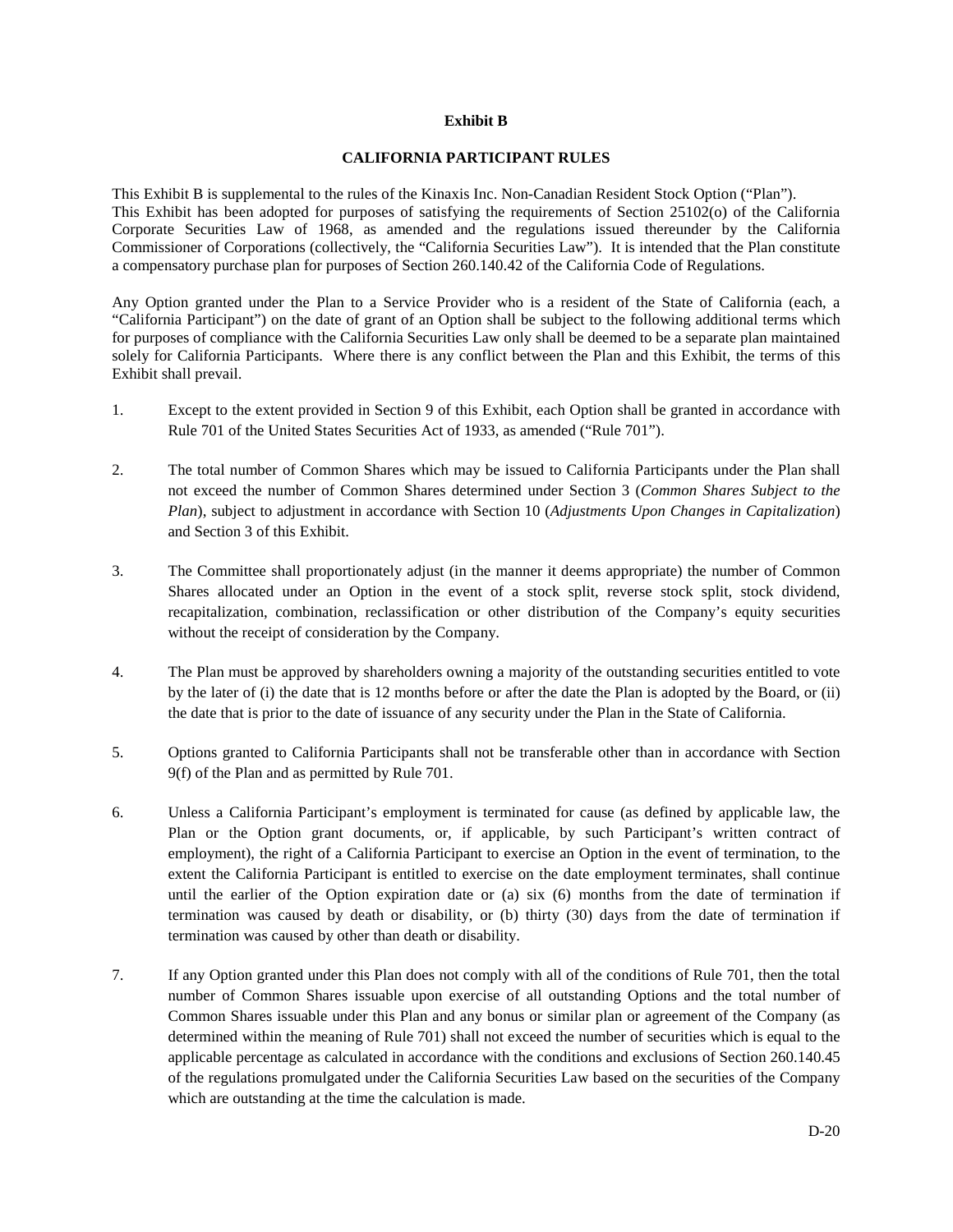- 8. If pursuant to Section 9 of this Exhibit Options are granted under a securities registration exemption that does not comply with all conditions of Rule 701, then California Participants shall be provided with Company financial statements at least annually unless such participants are key employees whose duties in connection with the Company assure them with access to equivalent information.
- 9. Notwithstanding the foregoing, Options may be granted under the Plan to any California Participant in accordance with any other registration exemption permitted under the California Securities Law or by qualification under such law, subject to such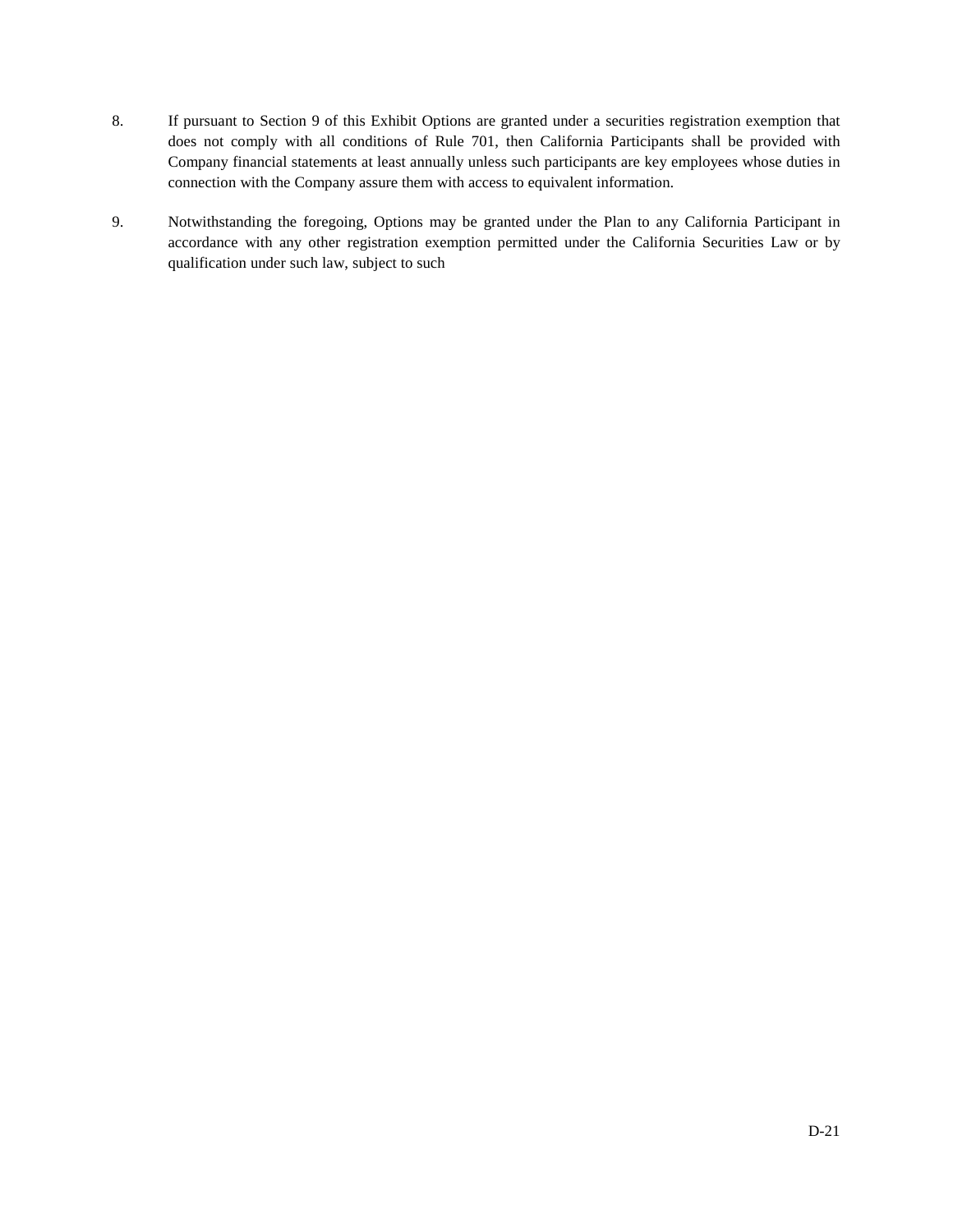#### **APPENDIX E – MANDATE OF THE DIRECTORS**

#### **KINAXIS INC. (the "Corporation")**

#### **MANDATE OF THE DIRECTORS**

#### **1. Purpose**

The primary function of the directors (individually a "Director" and collectively the "Board") of the Corporation is to supervise the management of the business and affairs of the Corporation. Management is responsible for the dayto-day conduct of the business of the Corporation. The fundamental objectives of the Board are to enhance and preserve long-term shareholder value and to ensure that the Corporation conducts business in an ethical and safe manner. In performing its functions, the Board should consider the legitimate interests that stakeholders, such as employees, customers and communities, may have in the Corporation. In carrying out its stewardship responsibility, the Board, through the Chief Executive Officer (the "CEO"), should set the standards of conduct for the Corporation.

#### **2. Procedure and Organization**

The Board operates by delegating certain responsibilities and duties set out below to management or committees of the Board and by reserving certain responsibilities and duties for the Board. The Board retains the responsibility for managing its affairs, including selecting its chair (the "Chair of the Board") and constituting committees of the Board. A majority of the members of the Board shall be independent within the meaning of National Instrument 58-101 (Disclosure of Corporate Governance Practices) and the rules of any stock exchange or market on which the Corporation's shares are listed or posted for trading (collectively, "Applicable Governance Rules"). In the event the Board selects a non-independent Director to serve as the Chair of the Board, it shall also select an independent Director to serves as the independent lead Director (the "Lead Director"). In this mandate, the term "independent" includes the meanings given to similar terms by Applicable Governance Rules, including the terms "non-executive", "outside" and "unrelated" to the extent such terms are applicable under Applicable Governance Rules. The Board shall assess, on an annual basis, the adequacy of this mandate.

#### **3. Responsibilities and Duties**

The principal responsibilities and duties of the Board fall into a number of categories which are summarized below.

#### (a) Legal Requirements

- (i) The Board has the overall responsibility to ensure that applicable legal requirements are complied with and documents and records have been properly prepared, approved and maintained.
- (ii) The Board has the statutory responsibility to, among other things:
	- A. manage, or supervise the management of, the business and affairs of the Corporation;
	- B. act honestly and in good faith with a view to the best interests of the Corporation;
	- C. declare conflicts of interest, real or perceived;
	- D. exercise the care, diligence and skill that reasonably prudent people would exercise in comparable circumstances; and
	- E. act in accordance with the obligations contained in the *Canada Business Corporations Act*  (the "CBCA"), the regulations thereunder, the articles and by-laws of the Corporation, applicable securities laws and policies, applicable stock exchange rules, and other applicable legislation and regulations.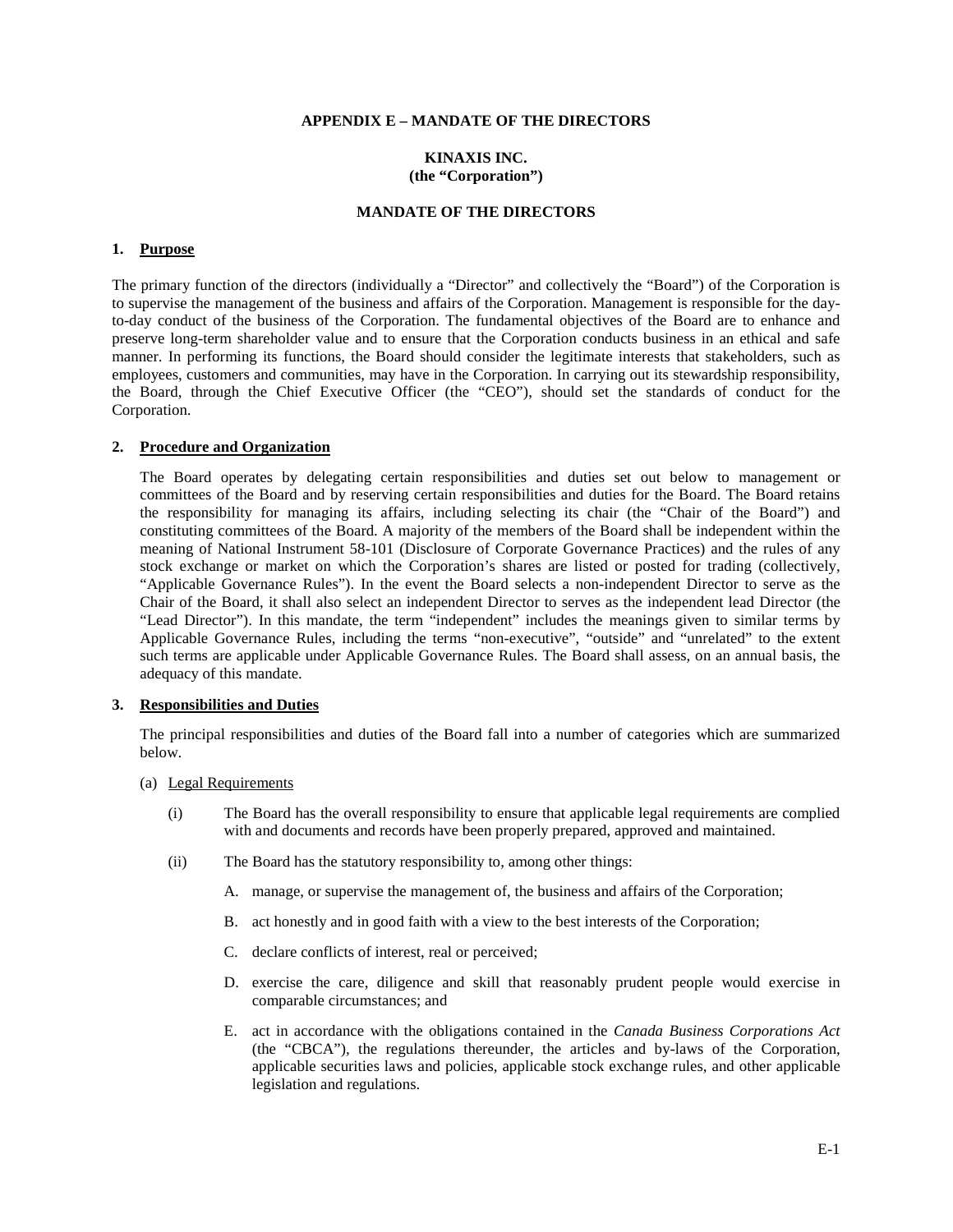- (iii) The Board has the statutory responsibility for considering the following matters as a Board which in law may not be delegated to management or to a committee of the Board:
	- A. any submission to the shareholders of any question or matter requiring the approval of the shareholders;
	- B. the filling of a vacancy among the directors or in the office of auditor, the appointment of any additional directors and the appointment or removal of any of the CEO, the Chair of the Board or the president of the Corporation;
	- C. the issue of securities except as authorized by the Board;
	- D. the declaration of dividends;
	- E. the purchase, redemption or any other form of acquisition of shares issued by the Corporation;
	- F. the payment of a commission to any person in consideration of the person purchasing or agreeing to purchase shares of the Corporation from the Corporation or from any other person, or procuring or agreeing to procure purchasers for any such shares except as authorized by the Board;
	- G. the approval of a management proxy circular;
	- H. the approval of a take-over bid circular, directors' circular or issuer bid circular;
	- I. the approval of an amalgamation of the Corporation;
	- J. the approval of an amendment to the articles of the Corporation;
	- K. the approval of annual financial statements of the Corporation; and
	- L. the adoption, amendment or repeal of any by-law of the Corporation.

In addition to those matters which at law cannot be delegated, the Board must consider and approve all major decisions affecting the Corporation, including all material acquisitions and dispositions, material capital expenditures, material debt financings, issue of shares and granting of options.

#### (b) Strategy Development

The Board has the responsibility to ensure that there are long-term goals and a strategic planning process in place for the Corporation and to participate with management directly or through committees in developing and approving the strategy by which the Corporation proposes to achieve these goals (taking into account, among other things, the opportunities and risks of the business of the Corporation).

(c) Risk Management

The Board has the responsibility to safeguard the assets and business of the Corporation, identify and understand the principal risks of the business of the Corporation and to ensure that there are appropriate systems in place which effectively monitor and manage those risks with a view to the long-term viability of the Corporation.

#### (d) Appointment, Training and Monitoring Senior Management

The Board has the responsibility to:

- (i) appoint the CEO, and together with the CEO, to develop a position description for the CEO;
- (ii) with the advice of the Compensation Committee, develop corporate goals and objectives that the CEO is responsible for meeting and to monitor and assess the performance of the CEO in light of those corporate goals and objectives and to determine the compensation of the CEO;
- (iii) provide advice and counsel to the CEO in the execution of the duties of the CEO;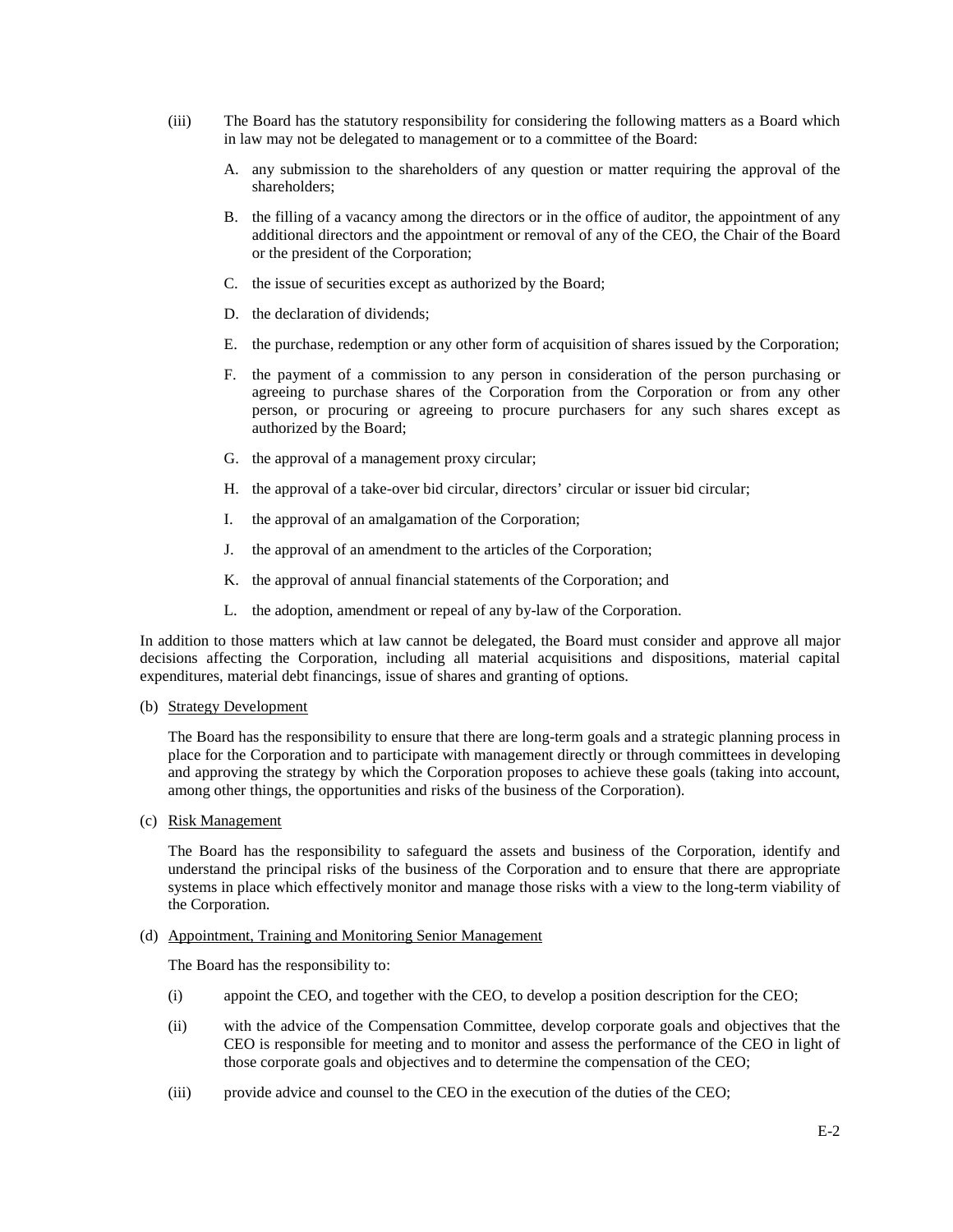- (iv) develop, to the extent considered appropriate, position descriptions for the Chair of the Board and the chair of each committee of the Board;
- (v) approve the appointment of all corporate officers;
- (vi) consider, and if considered appropriate, approve, upon the recommendation of the Compensation Committee and the CEO, the remuneration of all corporate officers;
- (vii) consider, and if considered appropriate, approve, upon the recommendation of the Compensation Committee, incentive-compensation plans and equity-based plans of the Corporation; and
- (viii) ensure that adequate provision has been made to train and develop management and members of the Board and for the orderly succession of management, including the CEO.

#### (e) Ensuring Integrity of Management

The Board has the responsibility, to the extent considered appropriate, to satisfy itself as to the integrity of the CEO and other officers of the Corporation and to ensure that the CEO and such other officers are creating a culture of integrity throughout the Corporation.

(f) Policies, Procedures and Compliance

The Board is responsible for the oversight and review of the following matters and may rely on management of the Corporation to the extent appropriate in connection with addressing such matters:

- (i) ensuring that the Corporation operates at all times within applicable laws and regulations and to appropriate ethical and moral standards;
- (ii) approving and monitoring compliance with significant policies and procedures by which the business of the Corporation is conducted;
- (iii) ensuring that the Corporation sets appropriate environmental standards for its operations and operates in material compliance with environmental laws and legislation;
- (iv) ensuring that the Corporation has a high regard for the health and safety of its employees in the workplace and has in place appropriate programs and policies relating thereto;
- (v) developing the approach of the Corporation to corporate governance, including to the extent appropriate developing a set of governance principles and guidelines that are specifically applicable to the Corporation; and
- (vi) examining the corporate governance practices within the Corporation and altering such practices when circumstances warrant.

#### (g) Reporting and Communication

The Board is responsible for the oversight and review of the following matters and may rely on management of the Corporation to the extent appropriate in connection with addressing such matters:

- (i) ensuring that the Corporation has in place policies and programs to enable the Corporation to communicate effectively with management, shareholders, other stakeholders and the public generally;
- (ii) ensuring that the financial results of the Corporation are adequately reported to shareholders, other security holders and regulators on a timely and regular basis;
- (iii) ensuring that the financial results are reported fairly and in accordance with applicable generally accepted accounting standards;
- (iv) ensuring the timely and accurate reporting of any developments that could have a significant and material impact on the value of the Corporation; and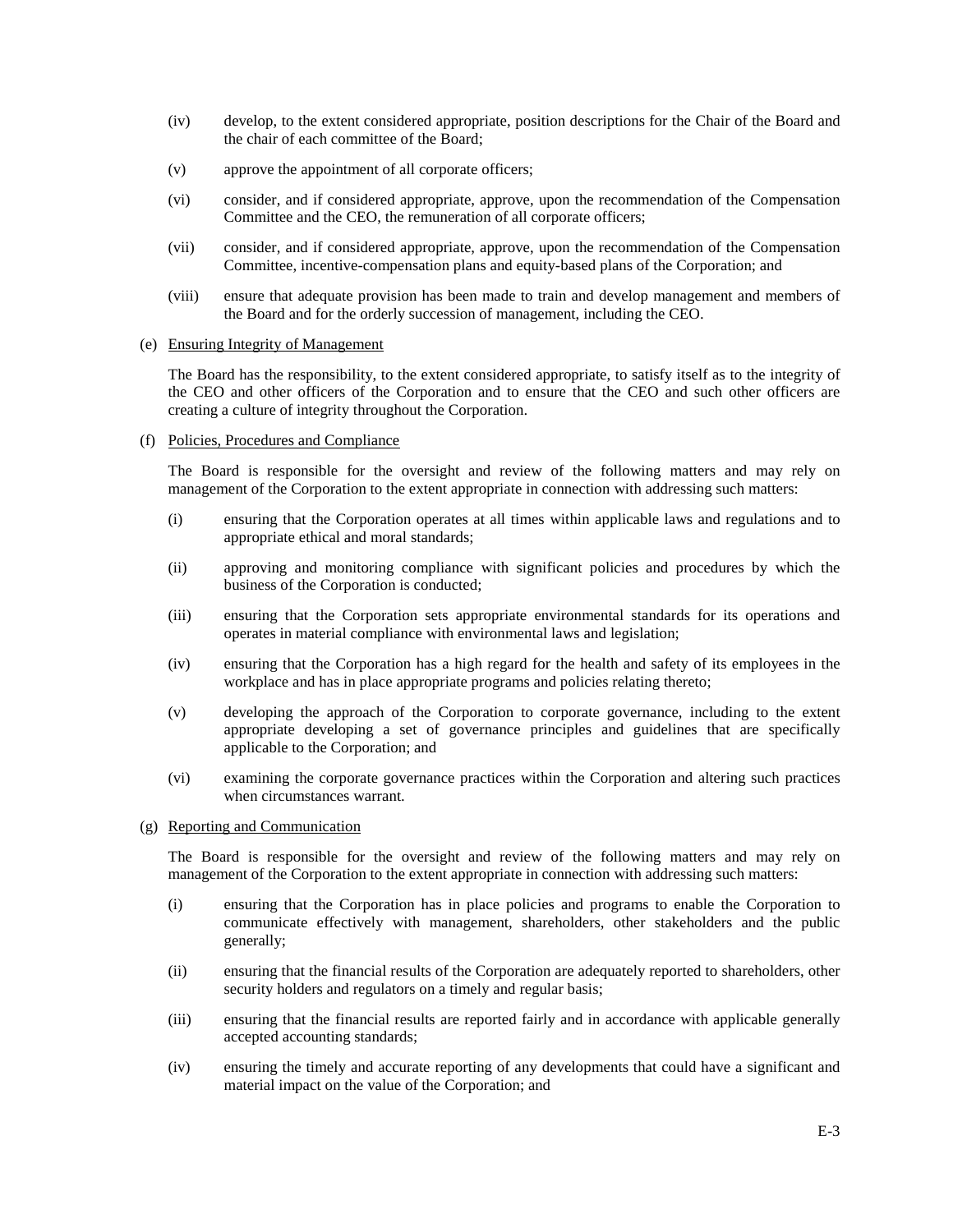- (v) reporting annually to the shareholders of the Corporation on the affairs of the Corporation for the preceding year.
- (h) Monitoring and Acting

The Board is responsible for the oversight and review of the following matters and may rely on management of the Corporation to the extent appropriate in connection with addressing such matters:

- (i) monitoring the Corporation's progress in achieving its goals and objectives and, if necessary, revising and altering, through management, the direction of the Corporation in response to changing circumstances;
- (ii) considering taking action when performance falls short of the goals and objectives of the Corporation or when other special circumstances warrant;
- (iii) reviewing and approving material transactions involving the Corporation;
- (iv) ensuring that the Corporation has implemented adequate internal control and management information systems;
- (v) assessing the individual performance of each Director and the collective performance of the Board; and
- (vi) overseeing the size and composition of the Board as a whole to facilitate more effective decisionmaking by the Corporation.

# **4. Board's Expectations of Management**

The Board expects each member of management to perform such duties, as may be reasonably assigned by the Board from time to time, faithfully, diligently, to the best of his or her ability and in the best interests of the Corporation. Each member of management is expected to devote substantially all of his or her business time and efforts to the performance of such duties. Management is expected to act in compliance with and to ensure that the Corporation is in compliance with all laws, rules and regulations applicable to the Corporation.

#### **5. Responsibilities and Expectations of Directors**

The responsibilities and expectations of each Director are as follows:

(a) Commitment and Attendance

All Directors should make every effort to attend all meetings of the Board and meetings of committees of which they are members. Members may attend by telephone.

(b) Participation in Meetings

Each Director should be sufficiently familiar with the business of the Corporation, including its financial position and capital structure and the risks and competition it faces, to actively and effectively participate in the deliberations of the Board and of each committee on which he or she is a member. Upon request, management should make appropriate personnel available to answer any questions a Director may have about any aspect of the business of the Corporation. Directors should also review the materials provided by management and the Corporation's advisors in advance of meetings of the Board and committees and should arrive prepared to discuss the matters presented.

(c) Code of Business Conduct and Ethics

The Corporation has adopted a Code of Business Conduct and Ethics to deal with the business conduct of Directors and officers of the Corporation. Directors should be familiar with the provisions of the Code of Business Conduct and Ethics. Each Director should also strive to perform his or her duties in keeping with current and emerging corporate governance best practices for directors of publicly traded corporations.

(d) Other Directorships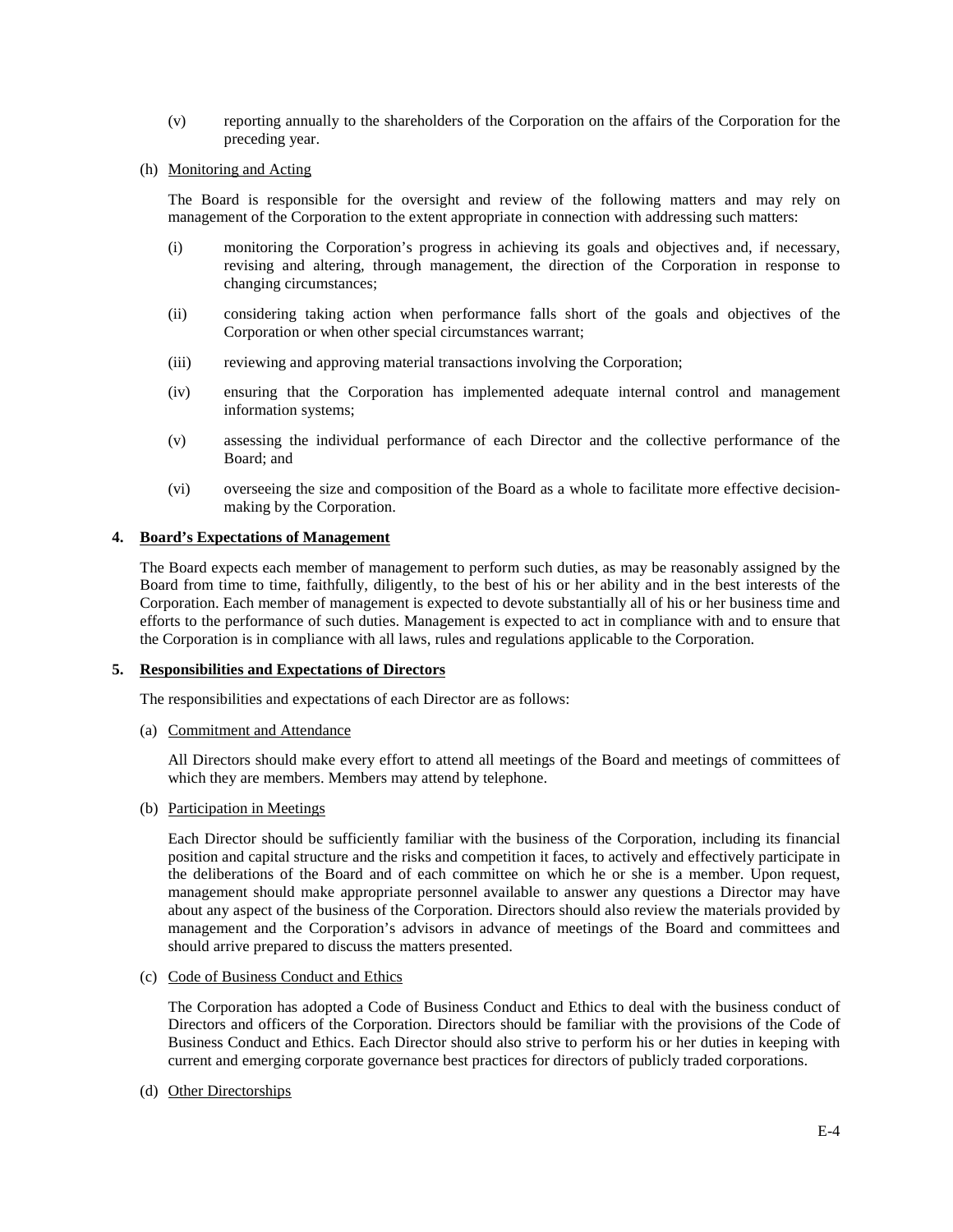The Corporation values the experience Directors bring from other boards on which they serve, but recognizes that those boards may also present demands on a Director's time and availability, and may also present conflicts issues. Directors should advise the chair of the Nominating and Governance Committee before accepting any new membership on other boards of directors or any other affiliation with other businesses or governmental bodies which involve a significant commitment by the Director.

#### (e) Contact with Management

All Directors may contact the CEO at any time to discuss any aspect of the business of the Corporation. Directors also have complete access to other members of management. The Board expects that there will be frequent opportunities for Directors to meet with the CEO and other members of management in Board and committee meetings and in other formal or informal settings.

# (f) Confidentiality

The proceedings and deliberations of the Board and its committees are, and shall remain, confidential. Each Director should maintain the confidentiality of information received in connection with his or her services as a director of the Corporation.

### (g) Evaluating Board Performance

The Board, in conjunction with the Nominating and Governance Committee, and each of the committees of the Board should conduct a self-evaluation at least annually to assess their effectiveness. In addition, the Nominating and Governance Committee should periodically consider the mix of skills and experience that Directors bring to the Board and assess, on an ongoing basis, whether the Board has the necessary composition to perform its oversight function effectively.

### **6. Qualifications and Directors' Orientation**

Directors should have the highest personal and professional ethics and values and be committed to advancing the interests of the Corporation. They should possess skills and competencies in areas that are relevant to the business of the Corporation. The CEO, the Chair of the Board and the Nominating and Governance Committee are jointly responsible for the provision of an orientation program for new Directors to explain the Corporation's approach to corporate governance and the nature and operation of its business. The CEO is also responsible for generating continuing education opportunities for all Directors so that members of the Board may maintain and enhance their skills as Directors.

# **7. Meetings**

The Board should meet on at least a quarterly basis and should hold additional meetings as required or appropriate to consider other matters. In addition, the Board should meet as it considers appropriate to consider strategic planning for the Corporation. Financial and other appropriate information should be made available to the Directors in advance of Board meetings. Attendance at each meeting of the Board should be recorded. Management may be asked to participate in any meeting of the Board, provided that the CEO must not be present during deliberations or voting regarding his or her compensation.

Independent directors should meet separately from non-independent directors and management at least twice per year in conjunction with regularly scheduled Board meetings, and at such other times as the independent directors consider appropriate to ensure that the Board functions in an independent manner.

# **8. Committees**

The Board has established an Audit Committee, a Compensation Committee, a Nominating and Governance Committee and a Disclosure Committee to assist the Board in discharging its responsibilities. Special committees of the Board may be established from time to time to assist the Board in connection with specific matters. The chair of each committee should report to the Board following meetings of the committee. The charter of each standing committee should be reviewed annually by the Board.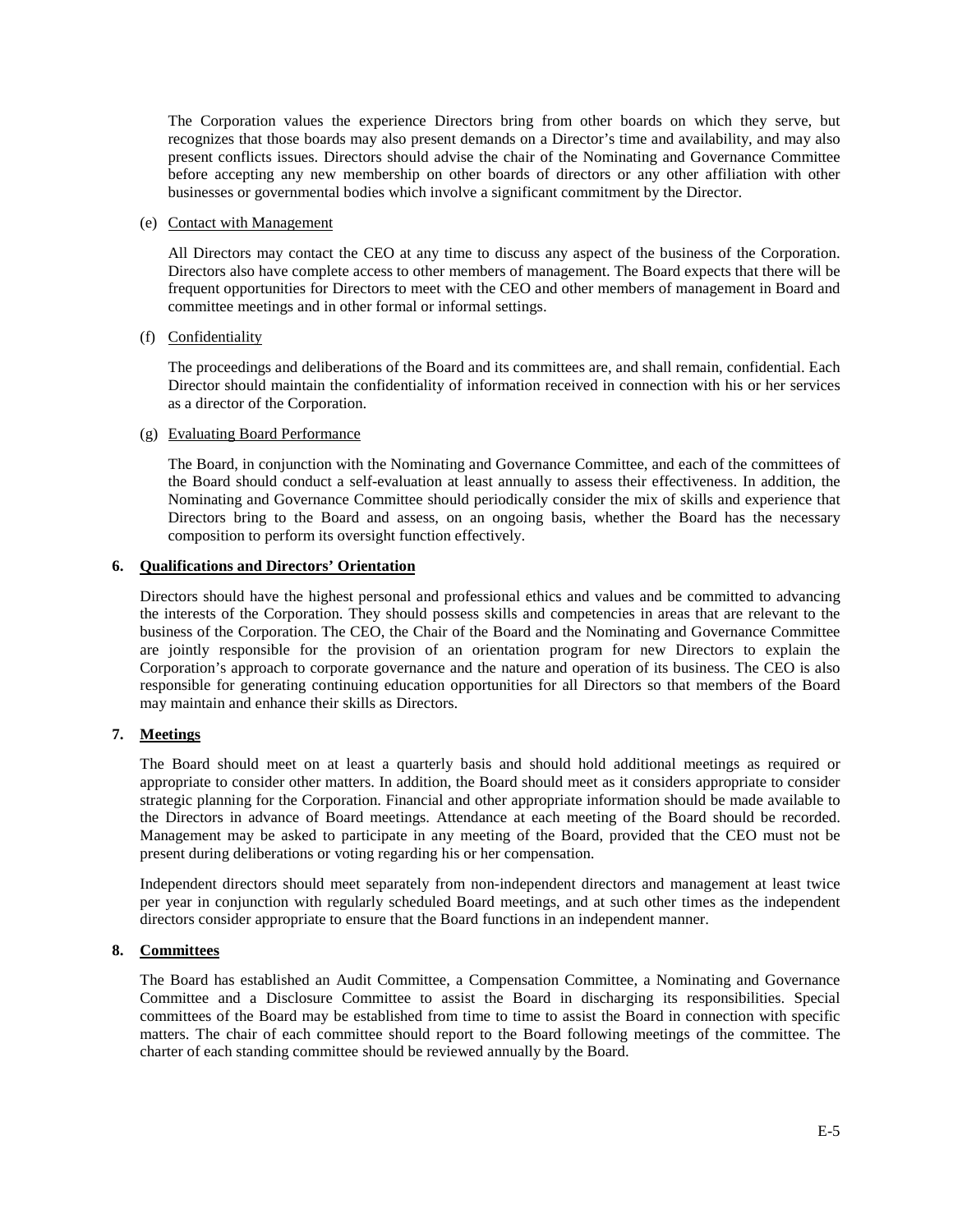# **9. Evaluation**

Each Director will be subject to an annual evaluation of his or her individual performance. The collective performance of the Board and of each committee of the Board will also be subject to annual review. Directors should be encouraged to exercise their duties and responsibilities in a manner that is consistent with this mandate and with the best interests of the Corporation and its shareholders generally.

# **10. Resources**

The Board has the authority to retain independent legal, accounting and other consultants. The Board may request any officer or employee of the Corporation or outside counsel or the external/internal auditors to attend a meeting of the Board or to meet with any member of, or consultant to, the Board.

Directors are permitted to engage an outside legal or other adviser at the expense of the Corporation where for example he or she is placed in a conflict position through activities of the Corporation, but any such engagement shall be subject to the prior approval of the Nominating and Governance Committee.